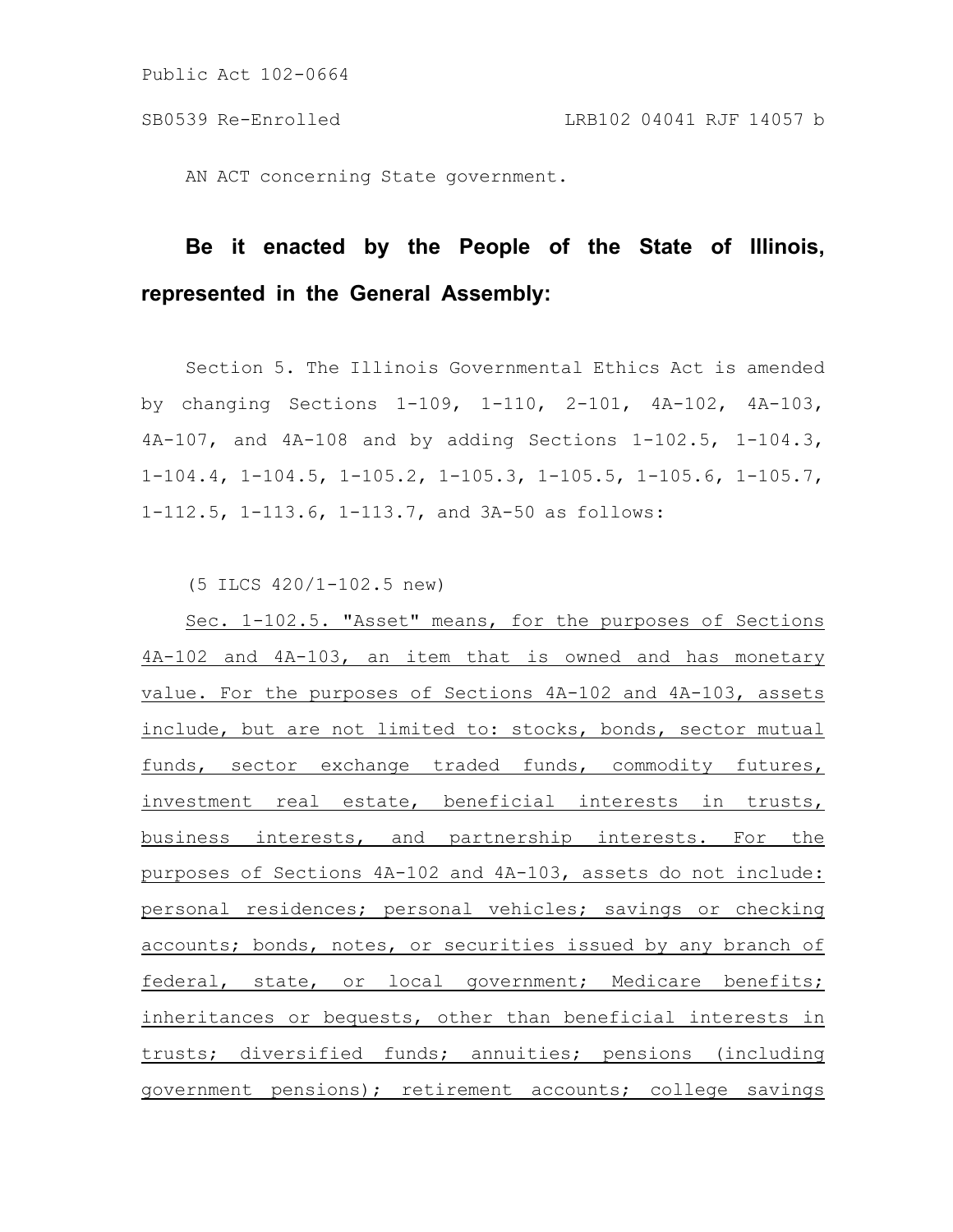plans that are qualified tuition plans; qualified tax-advantaged savings programs that allow individuals to save for disability-related expenses; or tangible personal property.

(5 ILCS 420/1-104.3 new)

Sec. 1-104.3. "Creditor" means, for the purposes of Sections 4A-102 and 4A-103, an individual, organization, or other business entity to whom money or its equivalent is owed, no matter whether that obligation is secured or unsecured, except that if a filer makes a loan to members of his or her family, then that filer does not, by making such a loan, become a creditor of that individual for the purposes of Sections 4A-102 and 4A-103 of this Act.

(5 ILCS 420/1-104.4 new)

Sec. 1-104.4. "Debt" means, for the purposes of Sections 4A-102 and 4A-103, any money or monetary obligation owed at any time during the preceding calendar year to an individual, company, or other organization, other than a loan that is from a financial institution, government agency, or business entity and that is granted on terms made available to the general public. For the purposes of Sections 4A-102 and 4A-103, "debt" includes, but is not limited to: personal loans from friends or business associates, business loans made outside the lender's regular course of business, and loans made at below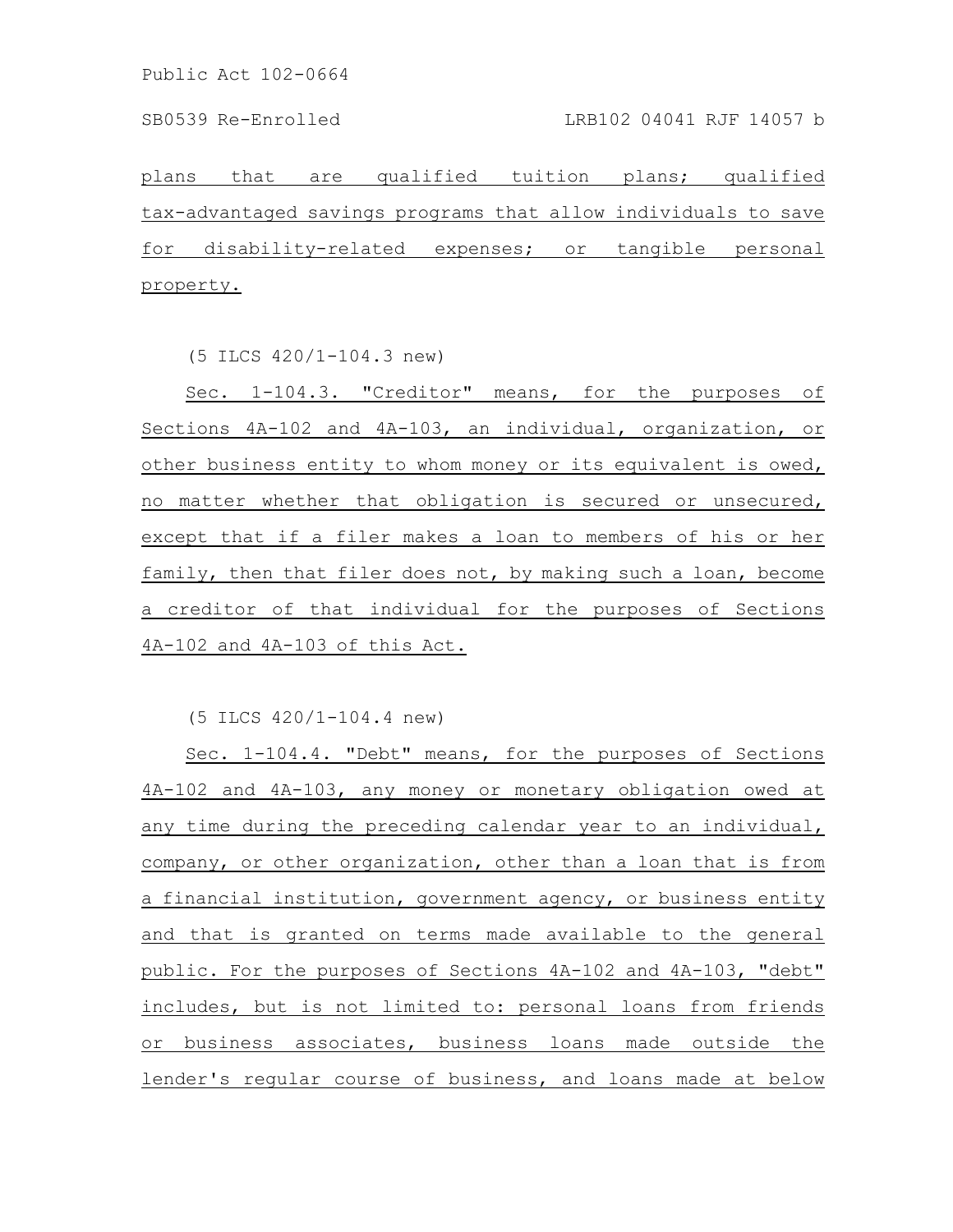market rates. For the purposes of Sections 4A-102 and 4A-103, "debt" does not include: (i) debts to or from financial institutions or government entities, such as mortgages, student loans, credit card debts, or loans secured by automobiles, household furniture, or appliances, as long as those loans were made on terms available to the general public and do not exceed the purchase price of the items securing them; (ii) debts to or from a political committee registered with the Illinois State Board of Elections or political committees, principal campaign committees, or authorized committees registered with the Federal Election Commission; or (iii) a loan from a member of the filer's family not known by the filer to be registered to lobby under the Lobbyist Registration Act.

(5 ILCS 420/1-104.5 new)

Sec. 1-104.5. "Diversified funds" means investment products, such as mutual funds, exchange traded funds, or unit investment trusts, that invest in a wide variety of securities across multiple sectors or asset classes. "Diversified funds" does not include sector funds.

(5 ILCS 420/1-105.2 new)

Sec. 1-105.2. "Economic relationship" means, for the purposes of Sections 4A-102 and 4A-103, any joint or shared ownership interests in businesses and creditor-debtor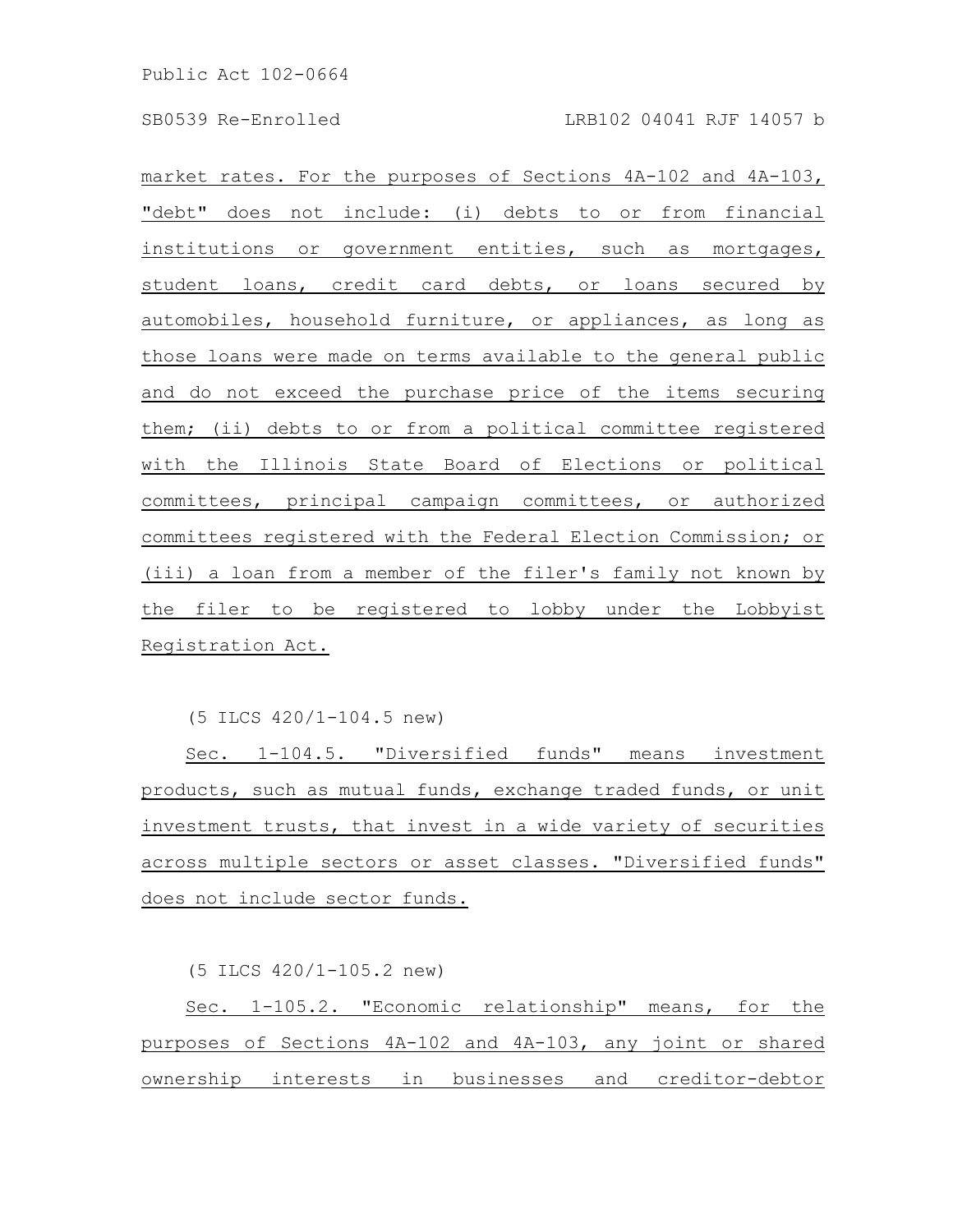relationships with third parties, other than commercial lending institutions, where: (a) the filer is entitled to receive (i) more than 7.5% of the total distributable income, or (ii) an amount in excess of the salary of the Governor; or (b) the filer together with his or her spouse or minor children is entitled to receive (i) more than 15%, in the aggregate, of the total distributable income, or (ii) an amount in excess of 2 times the salary of the Governor.

(5 ILCS 420/1-105.3 new)

Sec. 1-105.3. "Family" means, for the purposes of Sections 4A-102 and 4A-103, a filer's spouse, children, step-children, parents, step-parents, siblings, step-siblings, half-siblings, sons-in-law, daughters-in-law, grandparents, and grandchildren, as well as the parents and grandparents of the filer's spouse, and any person living with the filer.

(5 ILCS 420/1-105.5 new)

Sec. 1-105.5. "Filer" means, for the purposes of Sections 4A-102 and 4A-103, a person required to file a statement of economic interests pursuant to this Act.

(5 ILCS 420/1-105.6 new)

Sec. 1-105.6. "Income" means, for the purposes of Sections 4A-102 and 4A-103, pension income and any income from whatever source derived, required to be reported on the filer's federal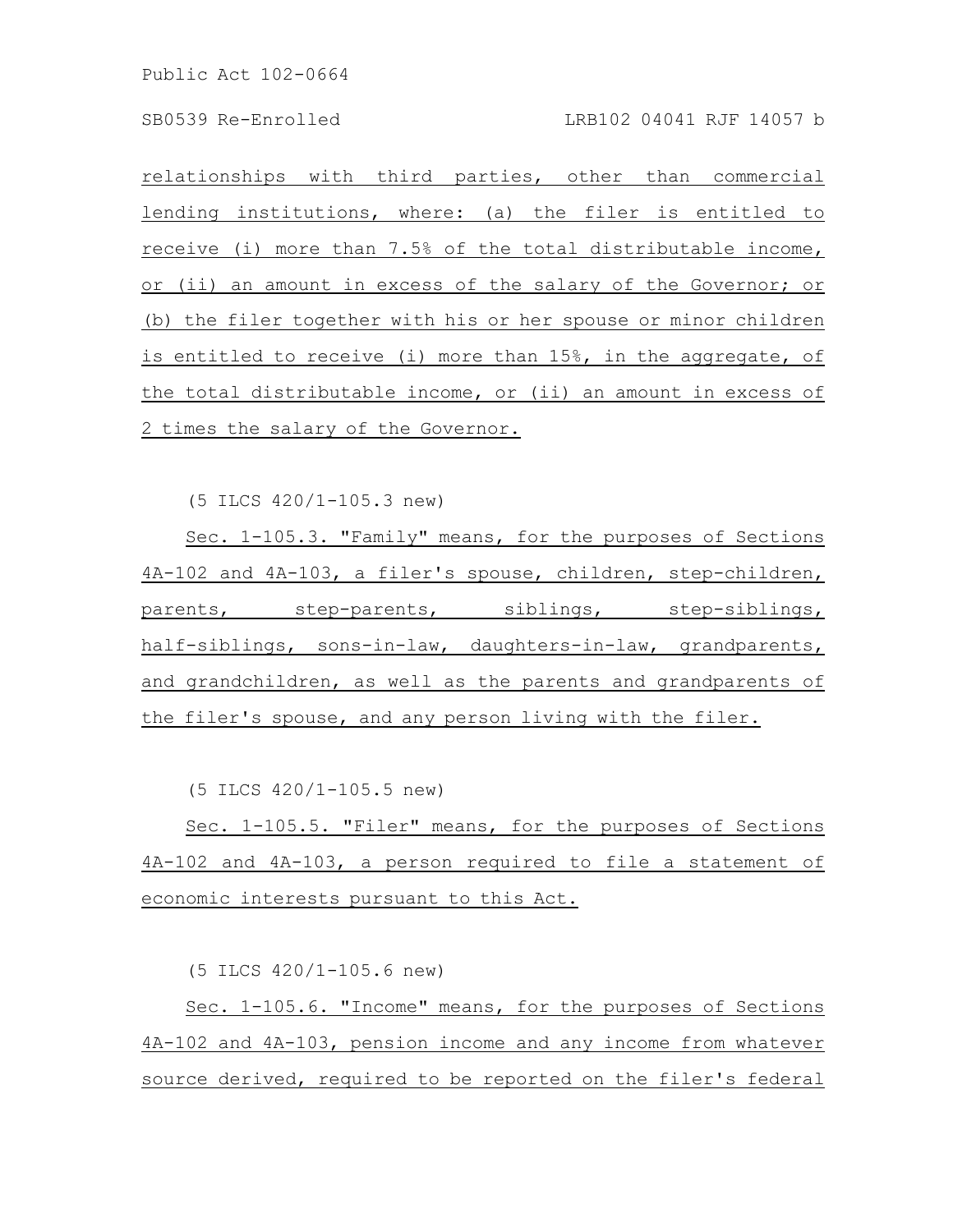income tax return, including, but not limited to: compensation received for services rendered or to be rendered (as required to be reported on any Internal Revenue Service forms, including, but not limited to, Forms W-2, 1099, or K-1); earnings or capital gains from the sale of assets; profit; interest or dividend income from all assets; revenue from leases and rentals, royalties, prizes, awards, or barter; forgiveness of debt; and earnings derived from annuities or trusts other than testamentary trusts. "Income" does not include compensation earned for service in the position that necessitates the filing of the statement of economic interests, or investment or interest returns on items excluded from the definition of "asset", or income from the sale of a personal residence or personal vehicle.

(5 ILCS 420/1-105.7 new)

Sec. 1-105.7. "Investment real estate" means any real property, other than a filer's personal residences, purchased to produce a profit, whether from income or resale. Investment real estate may be described by the city and state where the real estate is located.

(5 ILCS 420/1-109) (from Ch. 127, par. 601-109)

Sec. 1-109. "Lobbying" means engaging in activities that require registration under the Lobbyist Registration Actpromoting or opposing in any manner the passage by the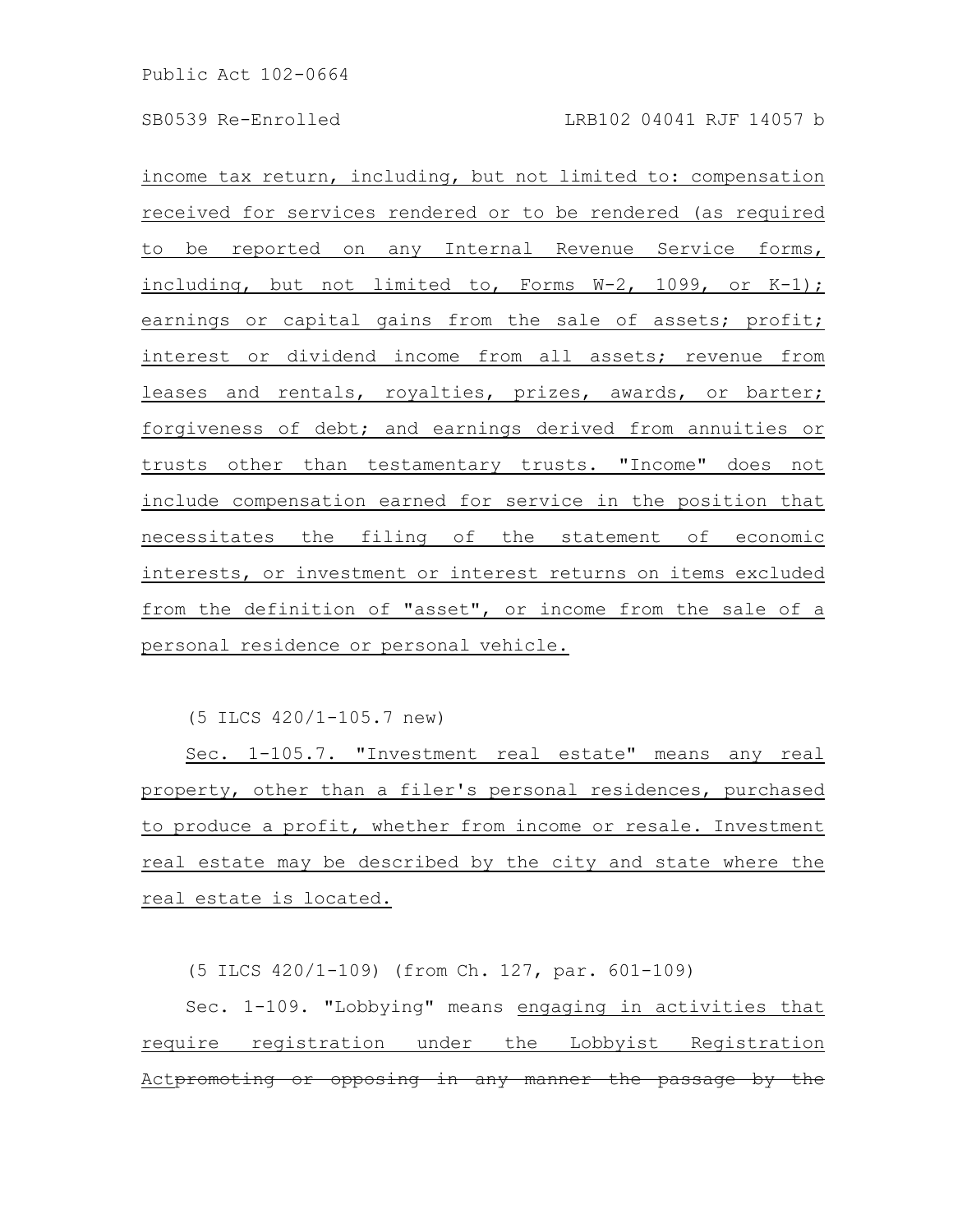General Assembly of any legislative matter affecting the interests of any individual, association or corporation as distinct from those of the people of the State as a whole. (Source: Laws 1967, p. 3401.)

(5 ILCS 420/1-110) (from Ch. 127, par. 601-110)

Sec. 1-110. "Lobbyist" means an individual who is required to be registered to engage in lobbying activities pursuant to the Lobbyist Registration Act any person required to be registered under "An Act concerning lobbying and providing a penalty for violation thereof", approved July 10, 1957, as amended.

(Source: Laws 1967, p. 3401.)

(5 ILCS 420/1-112.5 new)

Sec. 1-112.5. "Personal residence" means, for the purposes of Sections 4A-102 and 4A-103, a filer's primary home residence and any residential real property held by the filer and used by the filer for residential rather than commercial or income generating purposes.

(5 ILCS 420/1-113.6 new)

Sec. 1-113.6. "Sector funds" means mutual funds or exchange traded funds invested in a particular industry or business.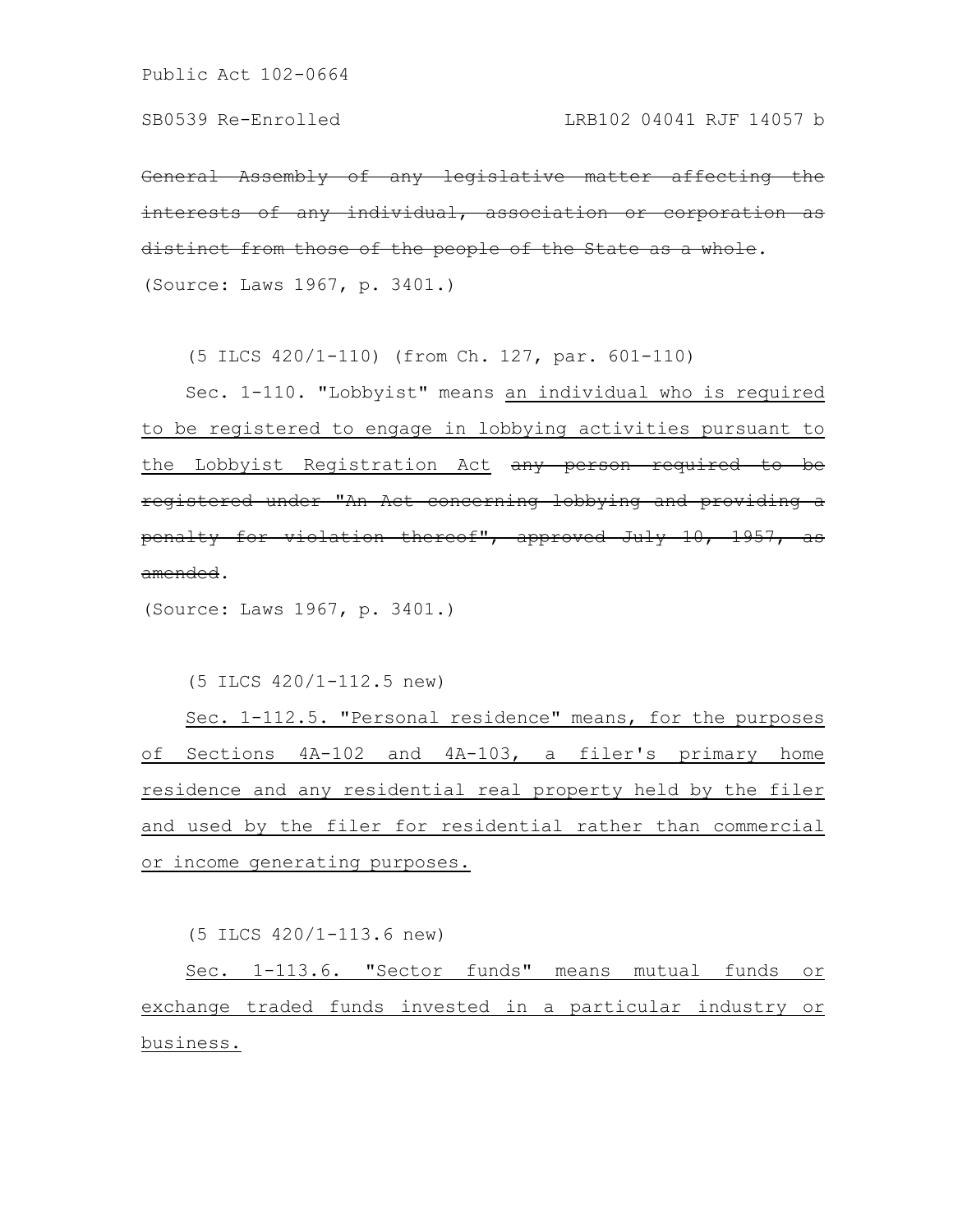(5 ILCS 420/1-113.7 new)

Sec. 1-113.7. "Spouse" means a party to a marriage, a party to a civil union, or a registered domestic partner.

(5 ILCS 420/2-101) (from Ch. 127, par. 602-101)

Sec. 2-101. Government official lobbying.

(a) No legislator may engage in promoting or opposing in any manner the passage by the General Assembly of any legislative matter affecting the interests of any individual, association, or corporation as distinct from those of the people of the State as a whole lobbying, as that term is defined in Section 1-109, if he or she accepts compensation specifically attributable to such lobbying, other than that provided by law for members of the General Assembly. Nothing in this Section prohibits a legislator from lobbying without compensation.

No legislator or executive branch constitutional officer shall engage in compensated lobbying of the governing body of a municipality, county, or township, or an official thereof, on behalf of any lobbyist or lobbying entity that is registered to lobby the General Assembly or the executive branch of the State of Illinois.

(b) No elected or appointed county executive or legislative official shall engage in compensated lobbying of the governing body of a county, municipality, township, the General Assembly, a State executive branch office or agency,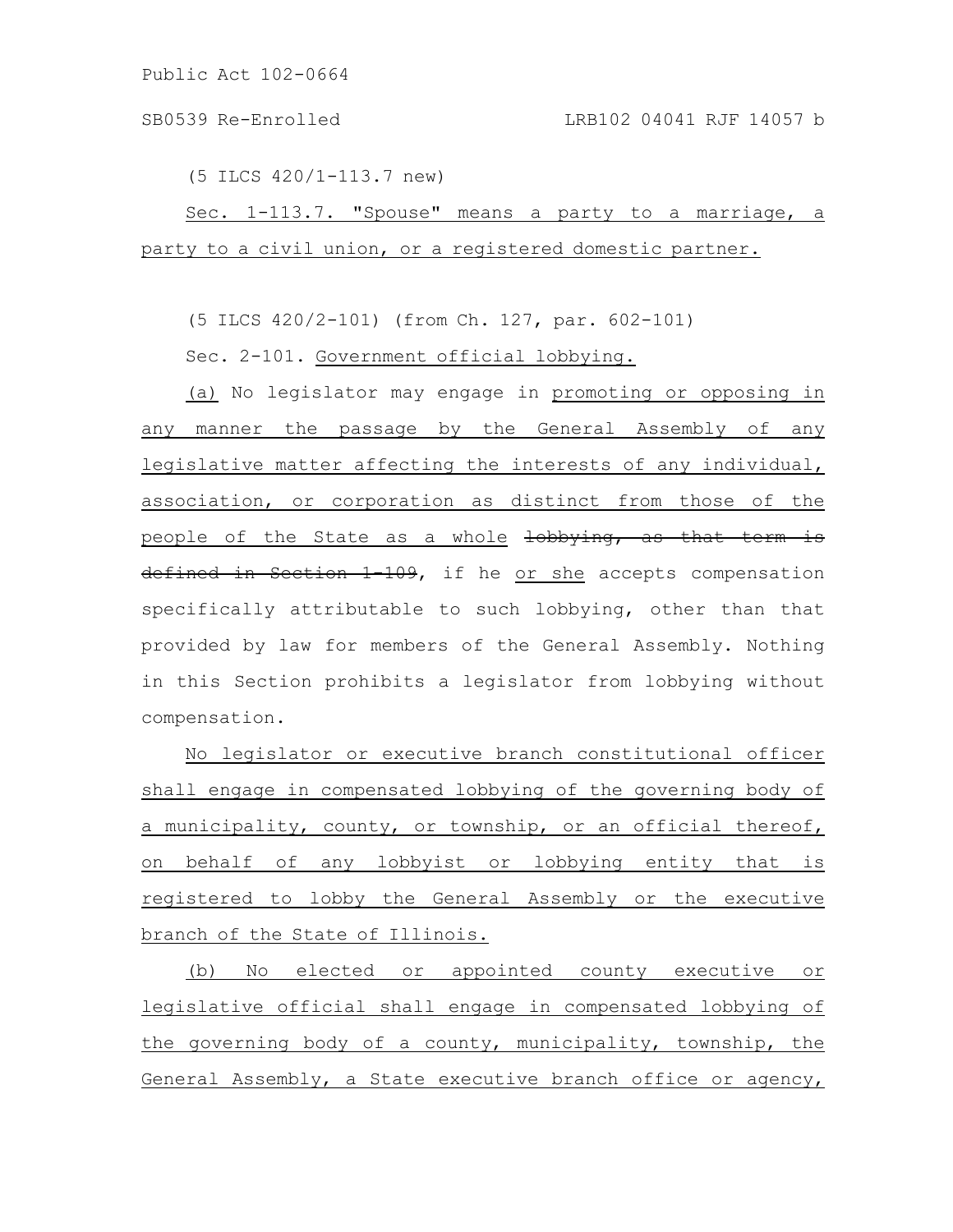or an official thereof, on behalf of any lobbyist or lobbying entity that is registered to lobby the county in which the official is elected or appointed.

(c) No elected or appointed municipal executive or legislative official shall engage in compensated lobbying of the governing body of a county, municipality, township, the General Assembly, a State executive branch office or agency, or an official thereof, on behalf of any lobbyist or lobbying entity that is registered to lobby the municipality in which the official is elected or appointed.

(d) No elected or appointed township executive or legislative official shall engage in compensated lobbying of the governing body of a county, municipality, township, the General Assembly, a State executive branch office or agency, or an official thereof, on behalf of any lobbyist or lobbying entity that is registered to lobby the township in which the official is elected or appointed.

(e) No elected or appointed municipal executive or legislative official shall engage in compensated lobbying of the governing body of a county, municipality, or township, the General Assembly, a State executive branch office or agency, or an official thereof, on behalf of any lobbyist or lobbying entity if the person is an elected or appointed municipal executive or legislative official from a municipality exempted by the preemption provision of Section 11.2 of the Lobbyist Registration Act.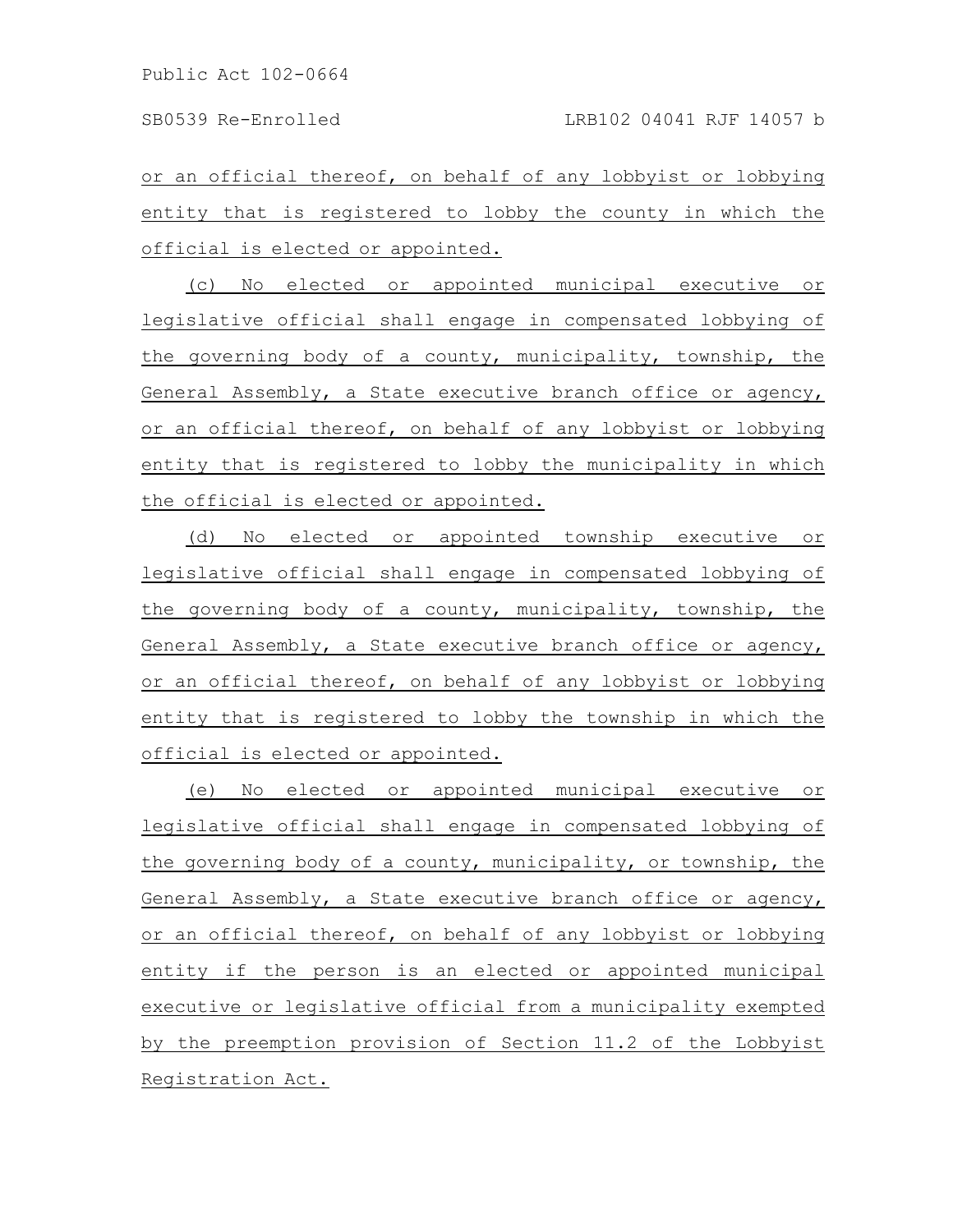(f) A violation of this Section shall constitute a Class A misdemeanor.

(Source: P.A. 77-2830.)

(5 ILCS 420/3A-50 new)

Sec. 3A-50. Appointee political activity.

(a) No person who is appointed to an affected office shall: (i) serve as an officer of a candidate political committee; or (ii) be a candidate who is designated as the candidate to be supported by a candidate political committee.

(b) A person appointed to an affected office who is either an officer of a candidate political committee or a candidate who is designated as the candidate to be supported by a candidate political committee shall within 30 days after confirmation by the Senate: (i) resign as an officer of the candidate political committee; (ii) have his or her name removed as the candidate to be supported by a candidate political committee; (iii) notify the State Board of Elections of the person's intent to convert the candidate political committee to a limited activity committee under Section 9-1.8 of the Election Code and complete the transition to a limited activity committee within 60 days after confirmation; or (iv) dissolve the candidate political committee. A person appointed to an affected office who is in violation of this subsection (b) on the effective date of this amendatory Act of the 102nd General Assembly must come into compliance within 30 days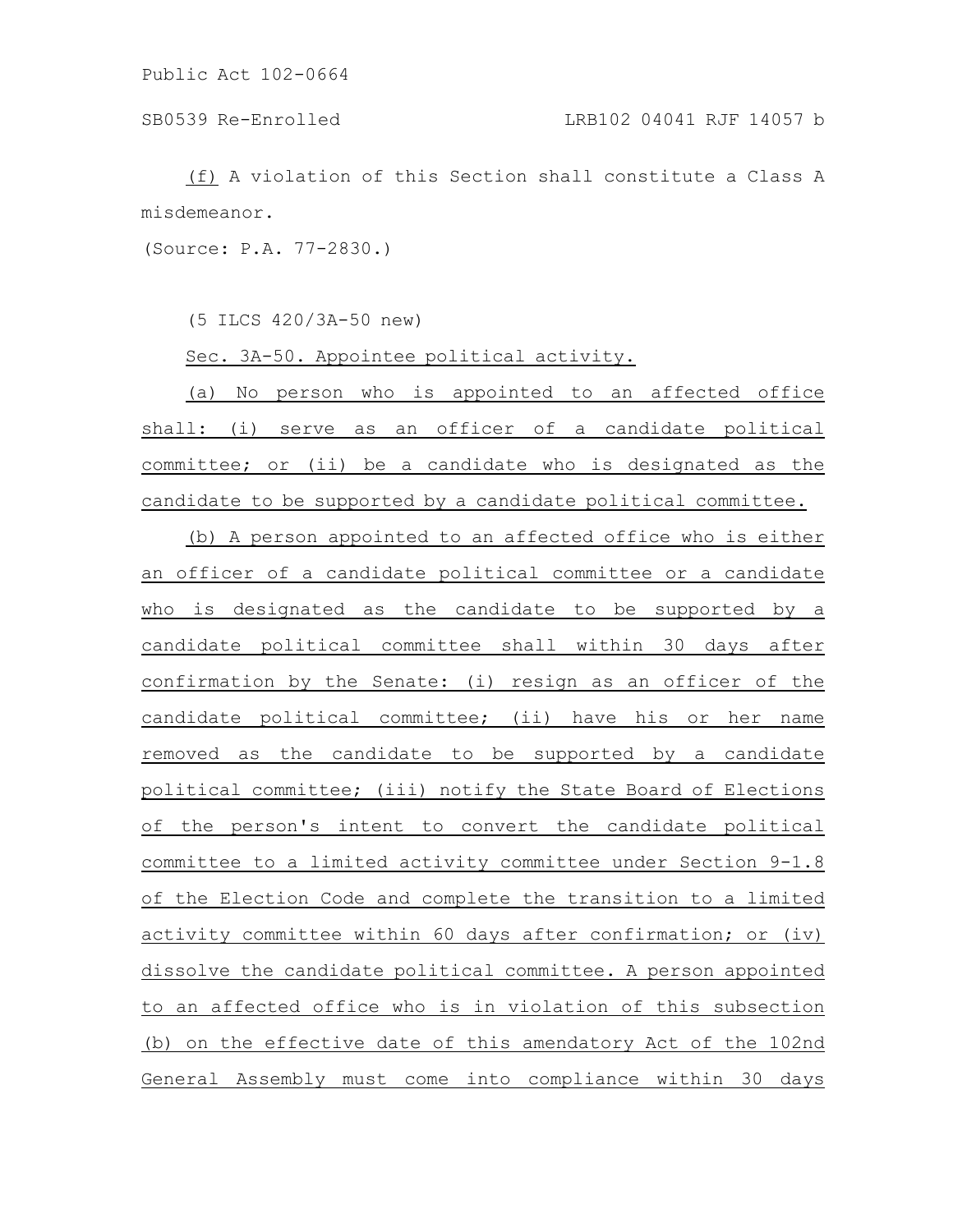SB0539 Re-Enrolled LRB102 04041 RJF 14057 b

after the effective date of this amendatory Act of the 102nd General Assembly.

(c) As used in this Section:

"Affected office" means any office in which the appointee receives any form of compensation, other than the reimbursement of expenses, and whose appointment requires advice and consent of the Senate.

"Candidate political committee" has the meaning given to that term in Section 9-1.8 of the Election Code in which the person subject to confirmation by the Senate is designated as the candidate to be supported by the candidate political committee under Section 9-2 of the Code.

(5 ILCS 420/4A-102) (from Ch. 127, par. 604A-102)

Sec. 4A-102. The statement of economic interests required by this Article shall include the economic interests of the person making the statement as provided in this Section.

(a) The interest (if constructively controlled by the person making the statement) of a spouse or any other party, shall be considered to be the same as the interest of the person making the statement. Campaign receipts shall not be included in this statement. The following interests shall be listed by all persons required to file:

(1) each asset that has a value of more than \$10,000 as of the end of the preceding calendar year and is: (i) held in the filer's name, (ii) held jointly by the filer with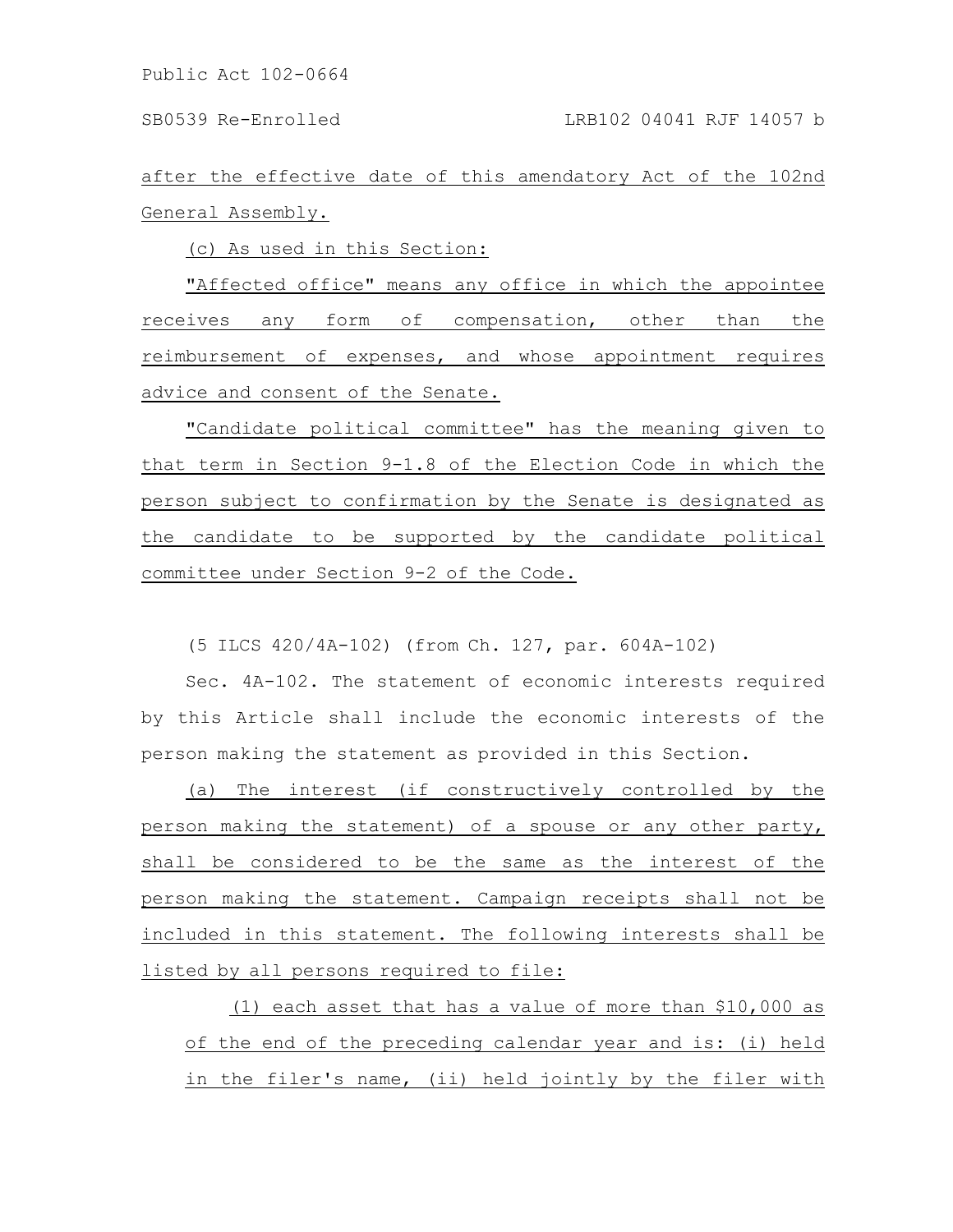his or her spouse, or (iii) held jointly by the filer with his or her minor child or children. For a beneficial interest in a trust, the value is based on the total value of the assets either subject to the beneficial interest, or from which income is to be derived for the benefit of the beneficial interest, regardless of whether any distributions have been made for the benefit of the beneficial interest;

(2) excluding the income from the position that requires the filing of a statement of economic interests under this Act, each source of income in excess of \$7,500 during the preceding calendar year (as required to be reported on the filer's federal income tax return covering the preceding calendar year) for the filer and his or her spouse and, if the sale or transfer of an asset produced more than \$7,500 in capital gains during the preceding calendar year, the transaction date on which that asset was sold or transferred;

(3) each creditor of a debt in excess of \$10,000 that, during the preceding calendar year, was: (i) owed by the filer, (ii) owed jointly by the filer with his or her spouse or (iii) owed jointly by the filer with his or her minor child or children;

(4) the name of each unit of government of which the filer or his or her spouse was an employee, contractor, or office holder during the preceding calendar year other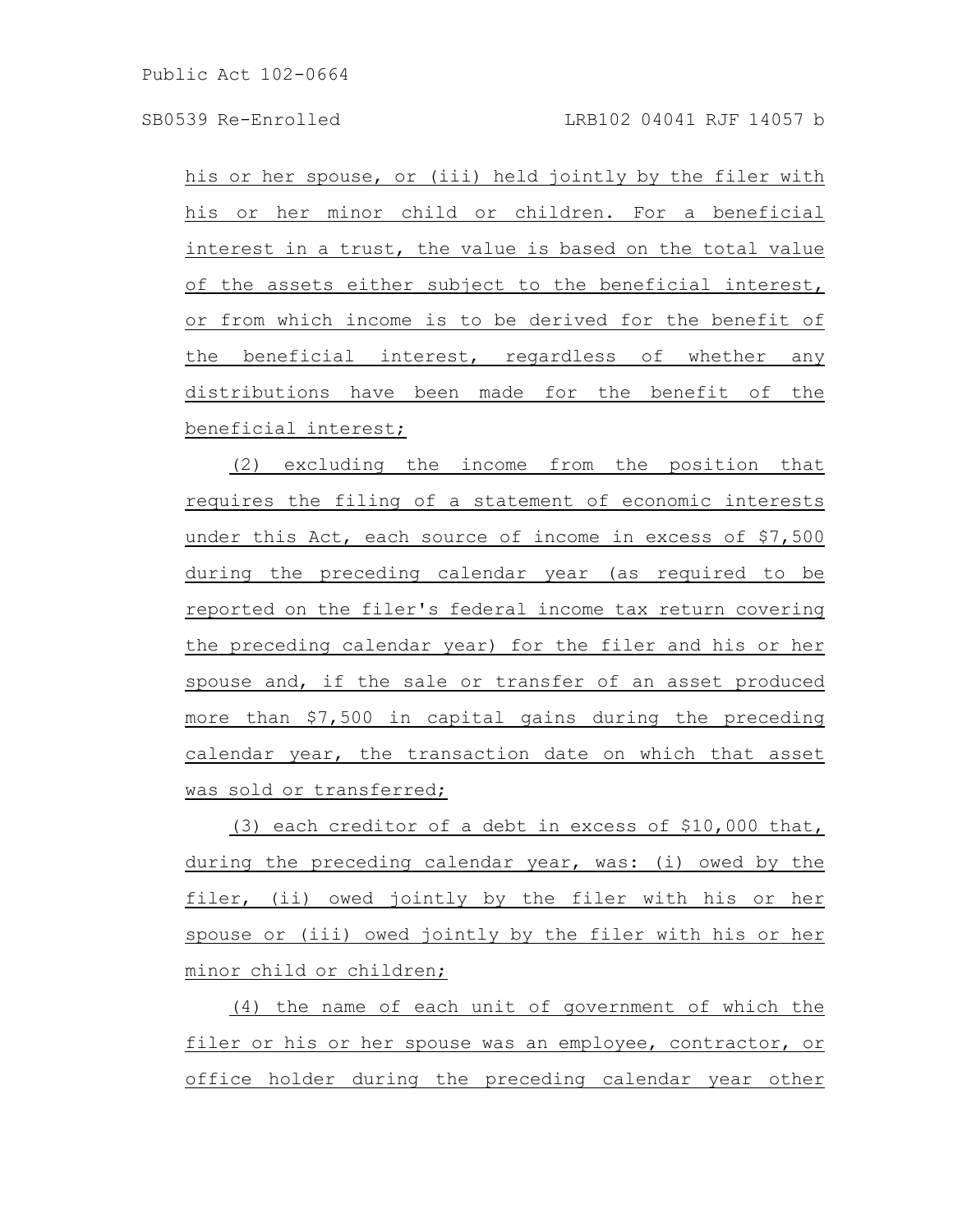than the unit or units of government in relation to which the person is required to file and the title of the position or nature of the contractual services;

(5) each person known to the filer to be registered as a lobbyist with any unit of government in the State of Illinois: (i) with whom the filer maintains an economic relationship, or (ii) who is a member of the filer's family; and

(6) each source and type of gift or gifts, or honorarium or honoraria, valued singly or in the aggregate in excess of \$500 that was received during the preceding calendar year, excluding any gift or gifts from a member of the filer's family that was not known to the filer to be registered as a lobbyist with any unit of government in the State of Illinois.

For the purposes of this Section, the unit of local government in relation to which a person is required to file under item (e) of Section 4A-101.5 shall be the unit of local government that contributes to the pension fund of which such person is a member of the board.

(b) Beginning December 1, 2025, and for every 5 years thereafter, the Secretary of State shall adjust the amounts specified under this Section that prompt disclosure under this Act for purposes of inflation as determined by the Consumer Price Index for All Urban Consumers as issued by the United States Department of Labor and rounded to the nearest \$100.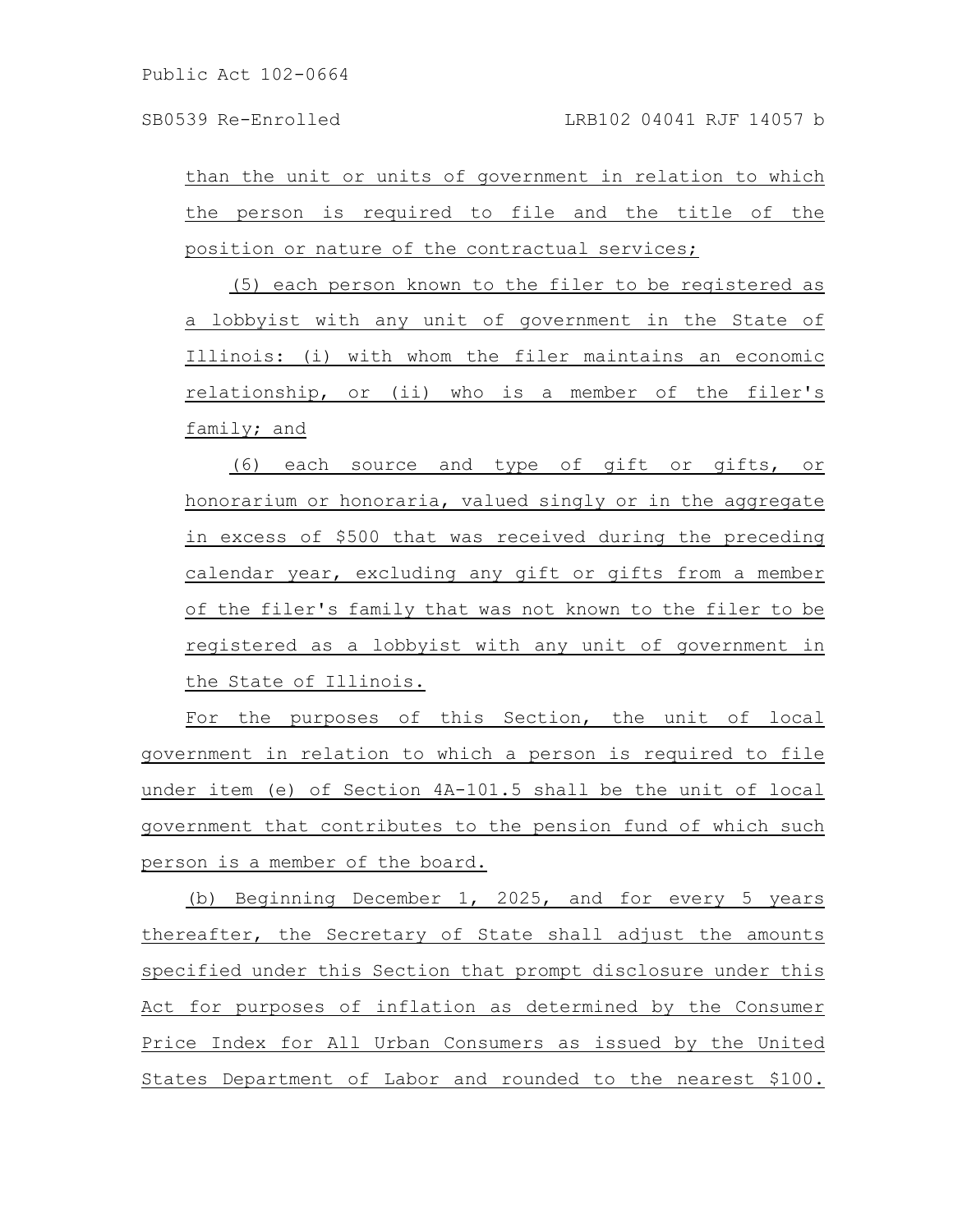The Secretary shall publish this information on the official website of the Secretary of State, and make changes to the statement of economic interests form to be completed for the following year.

(c) The Secretary of State shall develop and make publicly available on his or her website written guidance relating to the completion and filing of the statement of economic interests upon which a filer may reasonably and in good faith rely.

The interest (if constructively controlled by the person making the statement) of a spouse or any other party, shall be considered to be the same as the interest of the person making the statement. Campaign receipts shall not be included in this statement.

(a) The following interests shall be listed by all persons required to file:

(1) The name, address and type of practice of any professional organization or individual professional practice in which the person making the statement was an officer, director, associate, partner or proprietor, or served in any advisory capacity, from which income in excess of \$1200 was derived during the preceding calendar year;

(2) The nature of professional services (other than services rendered to the unit or units government in relation to which the person is required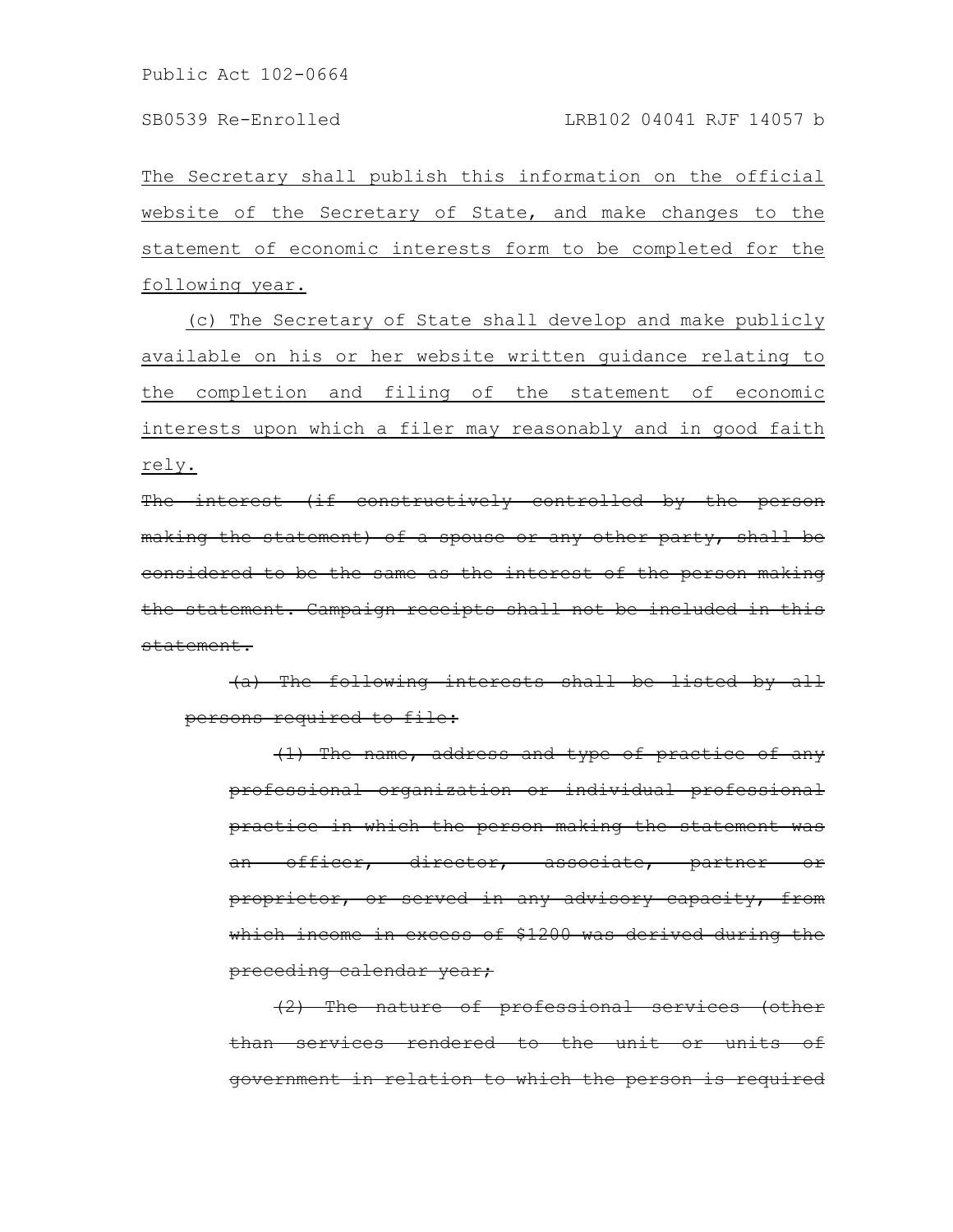to file) and the nature of the entity to which they were rendered if fees exceeding \$5,000 were received during the preceding calendar year from the entity for professional services rendered by the person making the statement.

(3) The identity (including the address or legal description of real estate) of any capital asset from which a capital gain of \$5,000 or more was realized in the preceding calendar year.

(4) The name of any unit of government which has employed the person making the statement during the preceding calendar year other than the unit or units of government in relation to which the person is required to file.

(5) The name of any entity from which a gift or gifts, or honorarium or honoraria, valued singly or in the aggregate in excess of \$500, was received during the preceding calendar year.

(b) The following interests shall also be listed by persons listed in items (a) through (f), item (l), item (n), and item (p) of Section 4A-101:

(1) The name and instrument of ownership in any entity doing business in the State of Illinois, in which an ownership interest held by the person at the date of filing is in excess of \$5,000 fair market value or from which dividends of in excess of \$1,200 were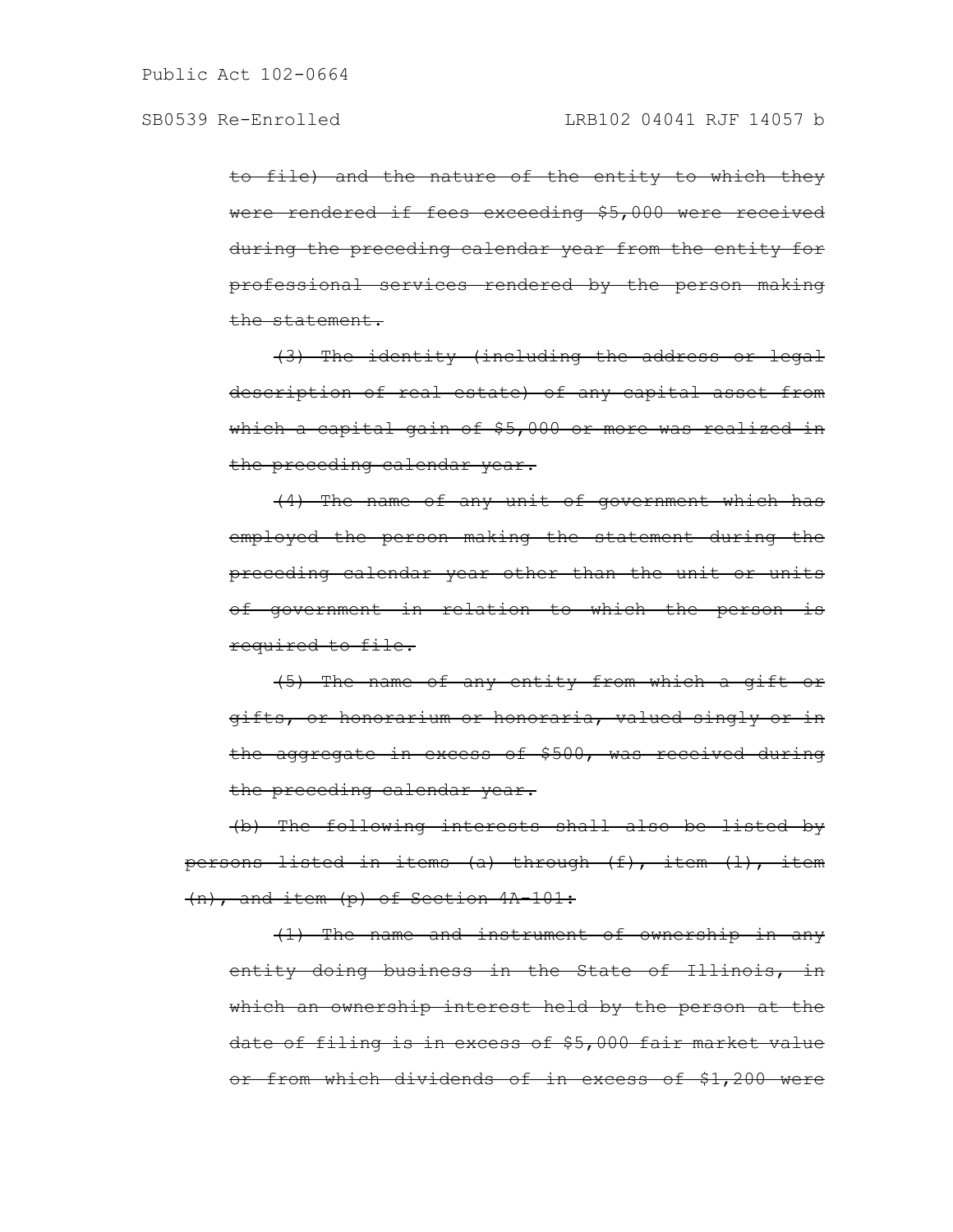derived during the preceding calendar year. (In the case of real estate, location thereof shall be listed by street address, or if none, then by legal description). No time or demand deposit in a financial institution, nor any debt instrument need be listed;

(2) Except for professional service entities, the name of any entity and any position held therein from which income of in excess of \$1,200 was derived during the preceding calendar year, if the entity does business in the State of Illinois. No time or demand deposit in a financial institution, nor any debt instrument need be listed.

(3) The identity of any compensated lobbyist with whom the person making the statement maintains a close economic association, including the name of the lobbyist and specifying the legislative matter or matters which are the object of the lobbying activity, and describing the general type of economic activity of the client or principal on whose behalf that person is lobbying.

(c) The following interests shall also be listed by persons listed in items (a) through (c) and item (e) of Section  $4A-101.5:$ 

(1) The name and instrument of ownership in any entity doing business with a unit of local government in relation to which the person is required to file if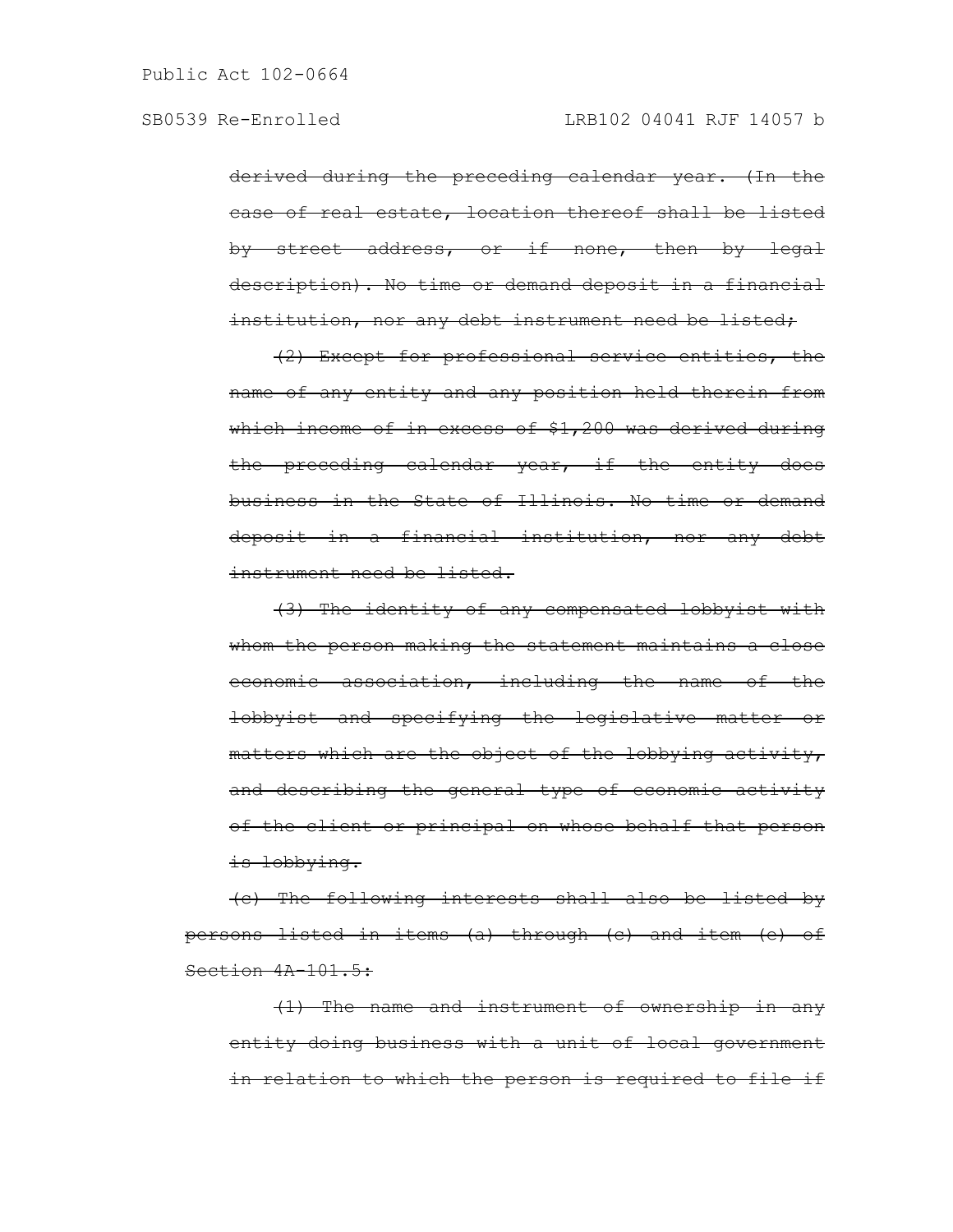the ownership interest of the person filing is greater than \$5,000 fair market value as of the date of filing or if dividends in excess of \$1,200 were received from the entity during the preceding calendar year. (In the case of real estate, location thereof shall be listed by street address, or if none, then by legal description). No time or demand deposit in a financial institution, nor any debt instrument need be listed.

(2) Except for professional service entities, the name of any entity and any position held therein from which income in excess of \$1,200 was derived during the preceding calendar year if the entity does business with a unit of local government in relation to which the person is required to file. No time or demand deposit in a financial institution, nor any debt instrument need be listed.

(3) The name of any entity and the nature of the governmental action requested by any entity which has applied to a unit of local government in relation to which the person must file for any license, franchise or permit for annexation, zoning or rezoning of real estate during the preceding calendar year if the ownership interest of the person filing is in excess of \$5,000 fair market value at the time of filing or if income or dividends in excess of \$1,200 were received by the person filing from the entity during the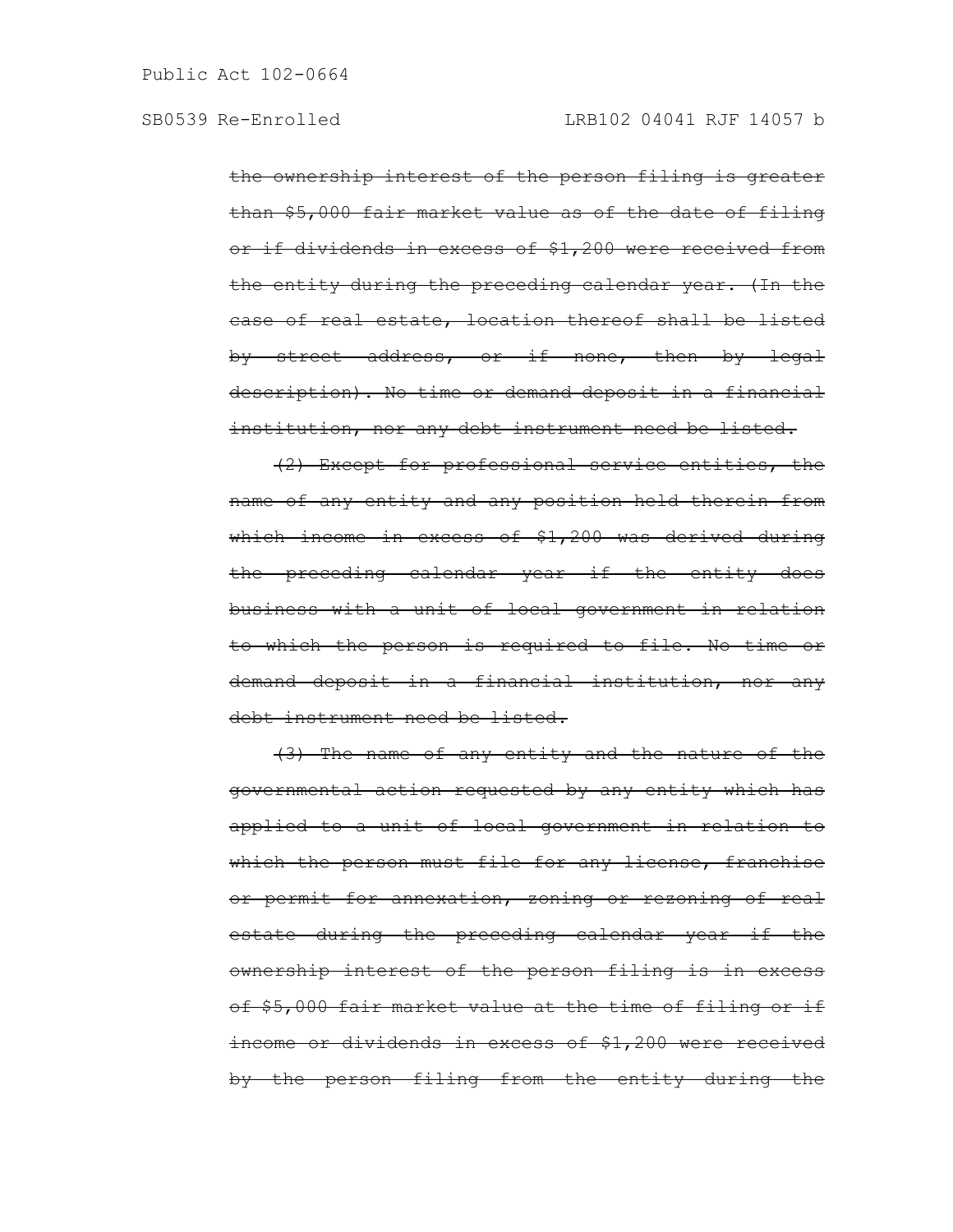preceding calendar year.

For the purposes of this Section, the unit of local government in relation to which a person required to file under item (e) of Section  $4A-101.5$  shall be the unit government that contributes to the pension fund of which such person is a member of the board.

(Source: P.A. 101-221, eff. 8-9-19.)

(5 ILCS 420/4A-103) (from Ch. 127, par. 604A-103)

Sec. 4A-103. The statement of economic interests required by this Article to be filed with the Secretary of State or county clerk shall be filled in by typewriting or hand printing, shall be verified, dated, and signed by the person making the statement and shall contain substantially the following:

# STATEMENT OF ECONOMIC INTERESTS

## INSTRUCTIONS:

You may find the following documents helpful to you in completing this form:

(1) federal income tax returns, including any related schedules, attachments, and forms; and

(2) investment and brokerage statements.

To complete this form, you do not need to disclose specific amounts or values or report interests relating either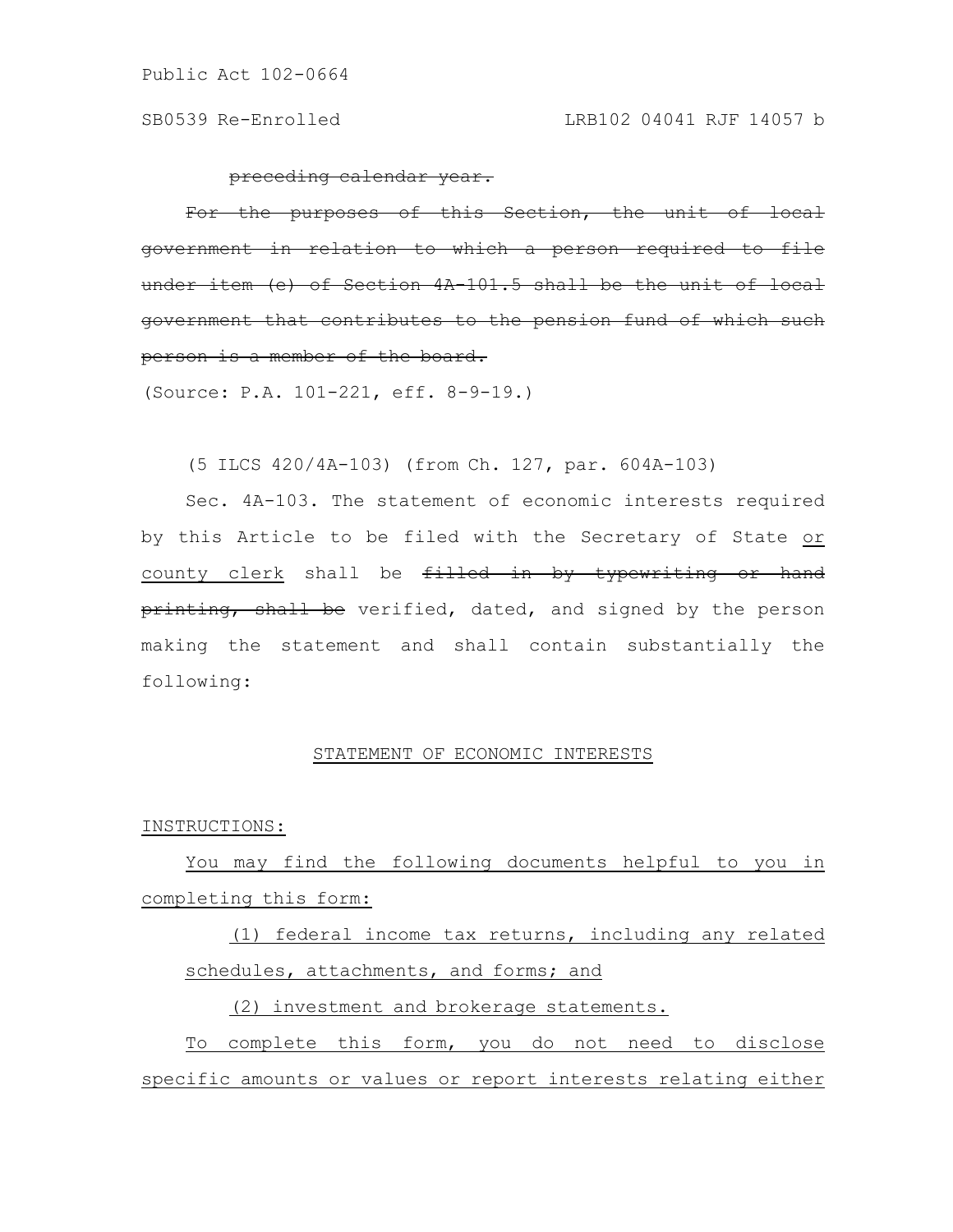to political committees registered with the Illinois State Board of Elections or to political committees, principal campaign committees, or authorized committees registered with the Federal Election Commission.

The information you disclose will be available to the public.

You must answer all 6 questions. Certain questions will ask you to report any applicable assets or debts held in, or payable to, your name; held jointly by, or payable to, you with your spouse; or held jointly by, or payable to, you with your minor child. If you have any concerns about whether an interest should be reported, please consult your department's ethics officer, if applicable.

Please ensure that the information you provide is complete and accurate. If you need more space than the form allows, please attach additional pages for your response. If you are subject to the State Officials and Employees Ethics Act, your ethics officer must review your statement of economic interests before you file it. Failure to complete the statement in good faith and within the prescribed deadline may subject you to fines, imprisonment, or both.

# BASIC INFORMATION:

Name:........................................................ Job title: .................................................. Office, department, or agency that requires you to file this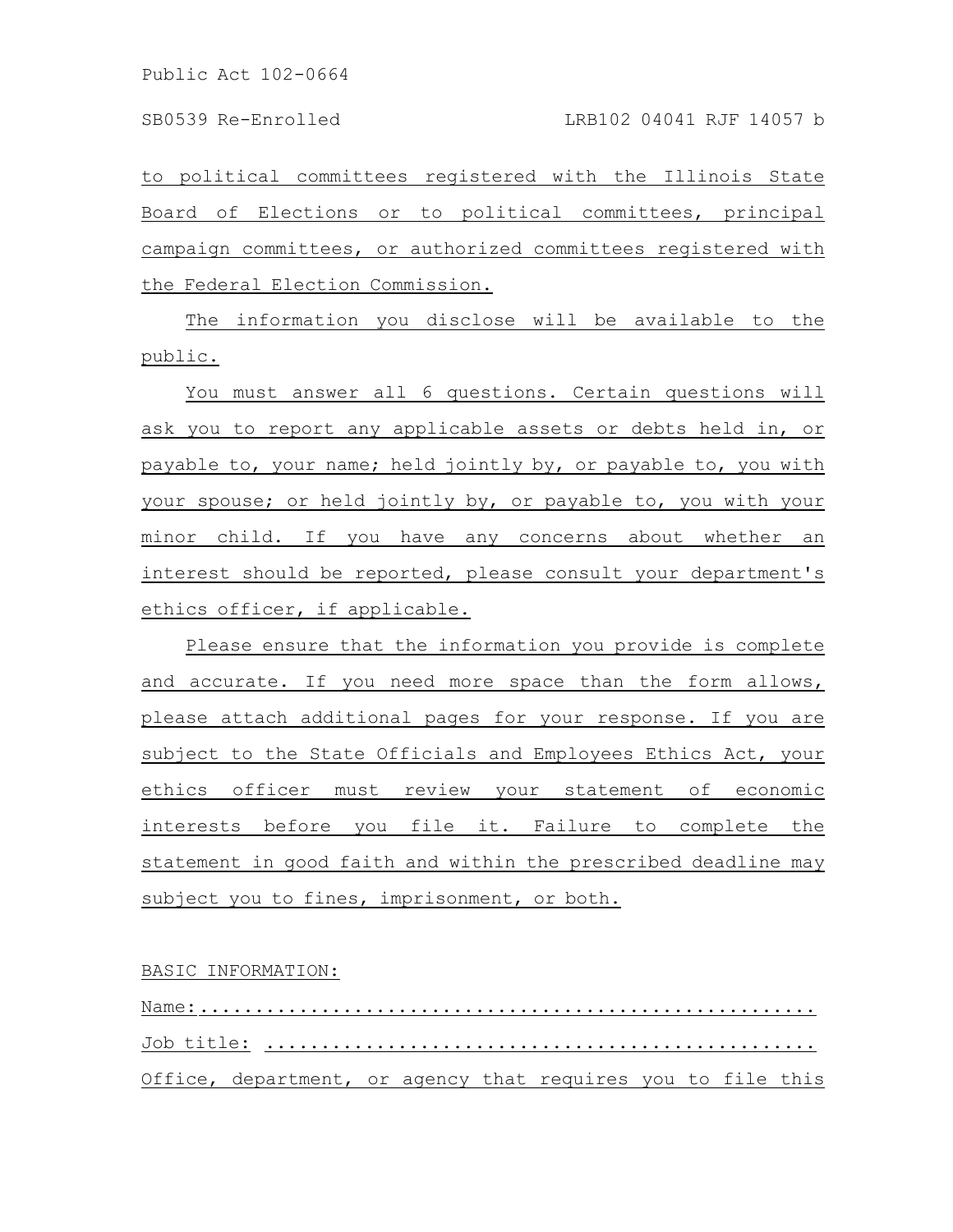form:........................................................ Other offices, departments, or agencies that require you to file a Statement of Economic Interests form: ................ Full mailing address: ........................................ Preferred e-mail address (optional): ........................

### QUESTIONS:

1. If you have any single asset that was worth more than \$10,000 as of the end of the preceding calendar year and is held in, or payable to, your name, held jointly by, or payable to, you with your spouse, or held jointly by, or payable to, you with your minor child, list such assets below. In the case of investment real estate, list the city and state where the investment real estate is located. If you do not have any such assets, list "none" below.

............................................................ ............................................................ ............................................................ ............................................................ ............................................................

2. Excluding the position for which you are required to file this form, list the source of any income in excess of \$7,500 required to be reported during the preceding calendar year. If you sold an asset that produced more than \$7,500 in capital gains in the preceding calendar year, list the name of the asset and the transaction date on which the sale or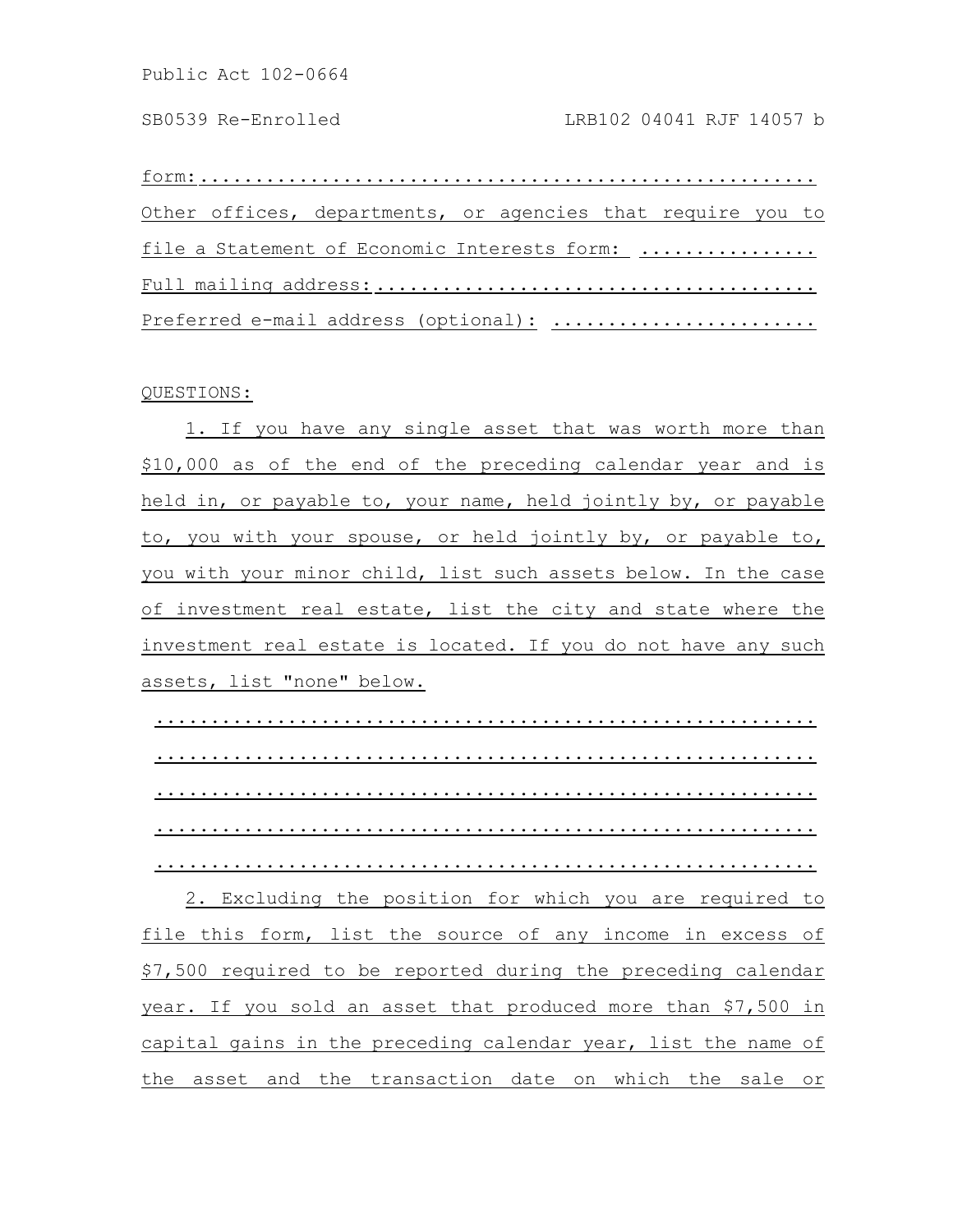transfer took place. If you had no such sources of income or assets, list "none" below.

Source of Income / Name of Date Sold (if applicable) Asset ............................ .............................. ............................ ..............................

............................ .............................. 3. Excluding debts incurred on terms available to the general public, such as mortgages, student loans, and credit card debts, if you owed any single debt in the preceding calendar year exceeding \$10,000, list the creditor of the debt below. If you had no such debts, list "none" below.

List the creditor for all applicable debts owed by you, owed jointly by you with your spouse, or owed jointly by you with your minor child. In addition to the types of debts listed above, you do not need to report any debts to or from financial institutions or government agencies, such as debts secured by automobiles, household furniture or appliances, as long as the debt was made on terms available to the general public, debts to members of your family, or debts to or from a political committee registered with the Illinois State Board of Elections or any political committee, principal campaign committee, or authorized committee registered with the Federal Election Commission.

............................................................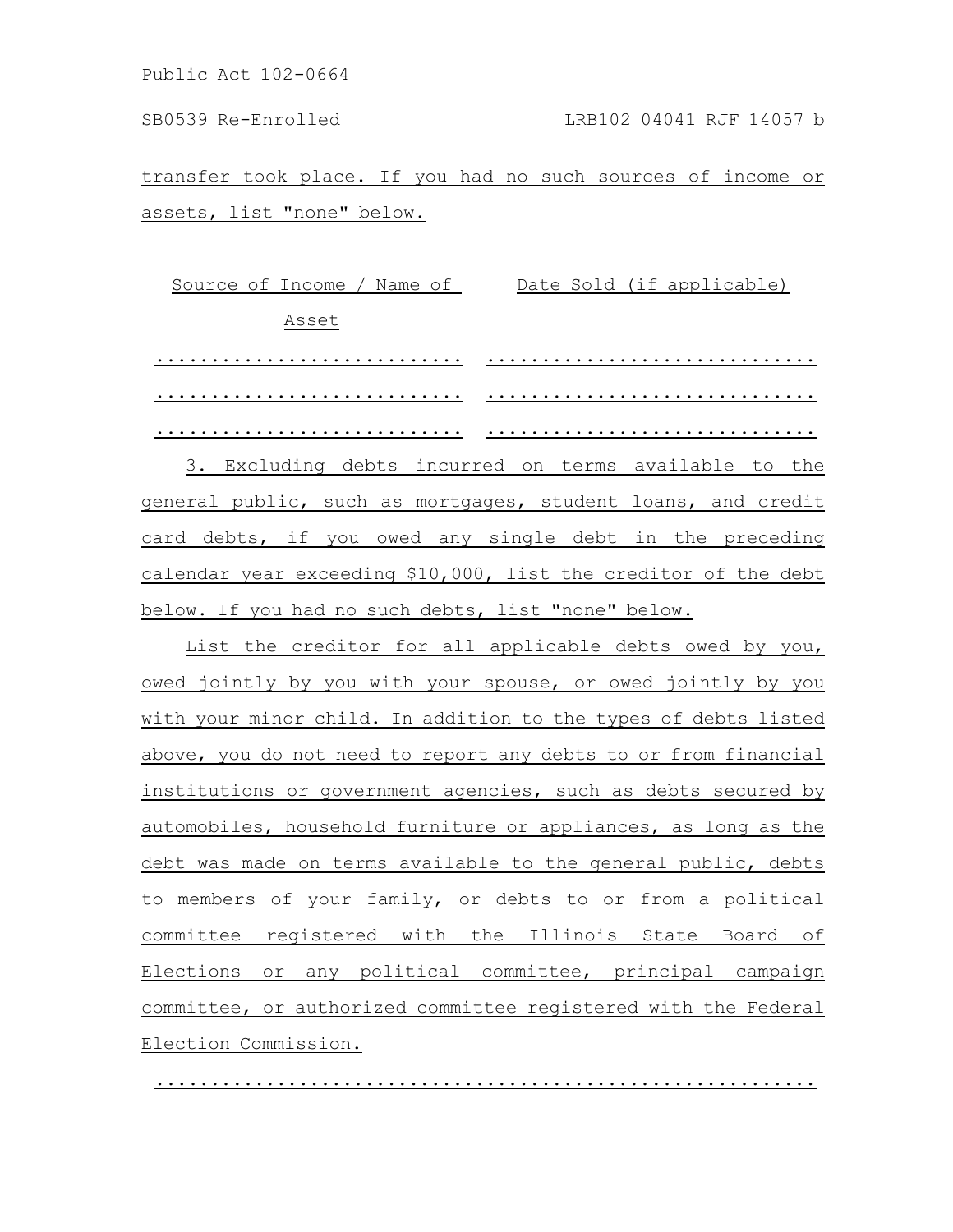............................................................ ............................................................ ............................................................

4. List the name of each unit of government of which you or your spouse were an employee, contractor, or office holder during the preceding calendar year other than the unit or units of government in relation to which the person is required to file and the title of the position or nature of the contractual services.

Name of Unit of Government Title or Nature of Services ............................ .............................. ............................ .............................. ............................ .............................. 5. If you maintain an economic relationship with a lobbyist or if a member of your family is known to you to be a lobbyist registered with any unit of government in the State of Illinois, list the name of the lobbyist below and identify the nature of your relationship with the lobbyist. If you do not have an economic relationship with a lobbyist or a family member known to you to be a lobbyist registered with any unit of government in the State of Illinois, list "none" below.

| Name of Lobbyist | Relationship to Filer |  |
|------------------|-----------------------|--|
|                  |                       |  |
| .                |                       |  |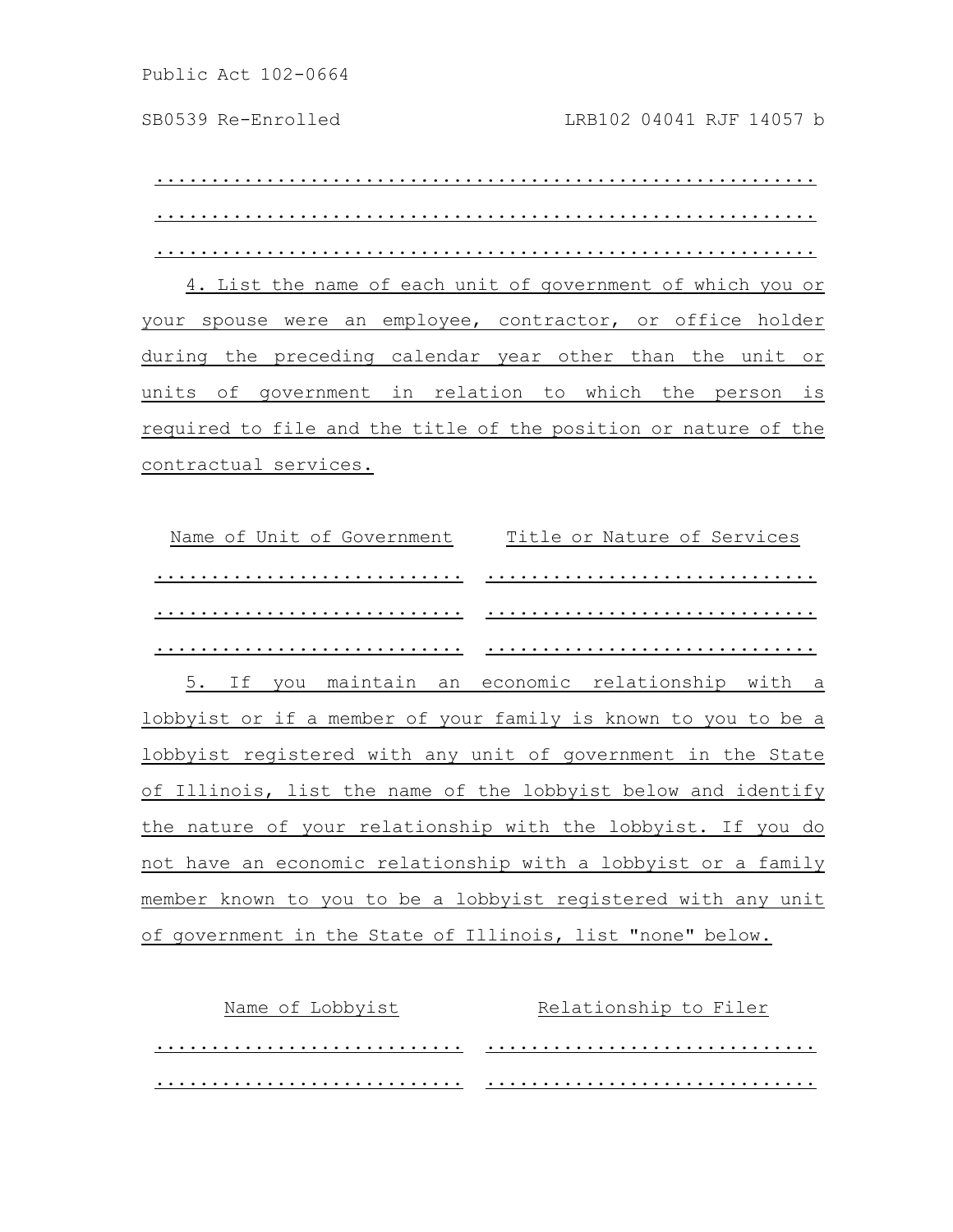............................ .............................. 6. List the name of each person, organization, or entity that was the source of a gift or gifts, or honorarium or honoraria, valued singly or in the aggregate in excess of \$500 received during the preceding calendar year and the type of gift or gifts, or honorarium or honoraria, excluding any gift or gifts from a member of your family that was not known to be a lobbyist registered with any unit of government in the State of Illinois. If you had no such gifts, list "none" below.

............................................................ ............................................................ ............................................................

### VERIFICATION:

"I declare that this statement of economic interests (including any attachments) has been examined by me and to the best of my knowledge and belief is a true, correct and complete statement of my economic interests as required by the Illinois Governmental Ethics Act. I understand that the penalty for willfully filing a false or incomplete statement is a fine not to exceed \$2,500 or imprisonment in a penal institution other than the penitentiary not to exceed one year, or both fine and imprisonment."

Printed Name of Filer: ...................................... Date:........................................................ Signature: ..................................................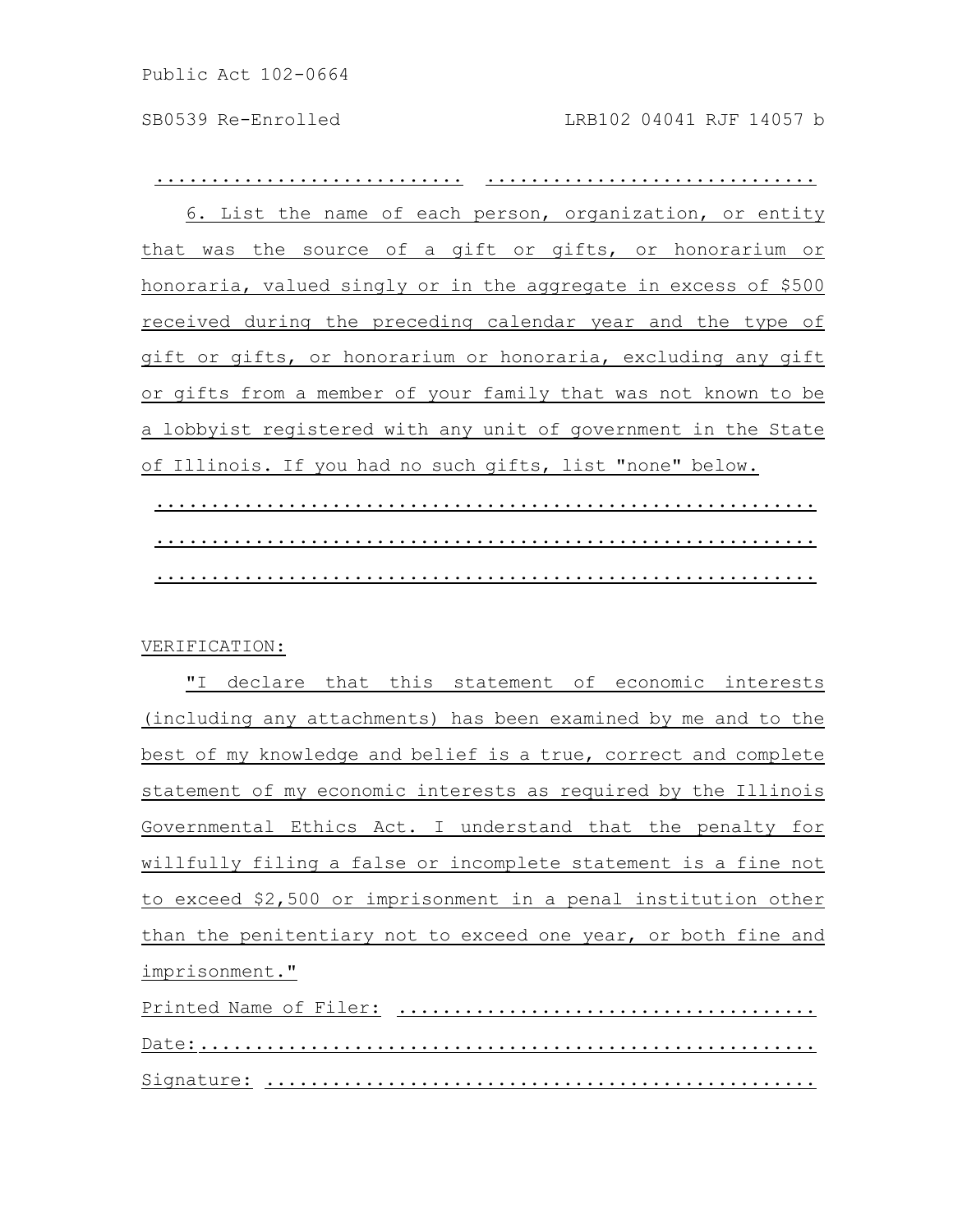If this statement of economic interests requires ethics officer review prior to filing, the applicable ethics officer must complete the following:

## CERTIFICATION OF ETHICS OFFICER REVIEW:

"In accordance with law, as Ethics Officer, I reviewed this statement of economic interests prior to its filing."

Printed Name of Ethics Officer: .............................. Date:........................................................ Signature: .................................................. Preferred e-mail address (optional): ........................

# STATEMENT OF ECONOMIC INTEREST

(TYPE OR HAND PRINT)

............................................................

(name)

............................................................ (each office or position of employment for which this statement is filed)

............................................................

(full mailing address)

GENERAL DIRECTIONS:

The interest (if constructively controlled by the person making the statement) of a spouse or any other party, shall be considered to be the same as the interest of the person making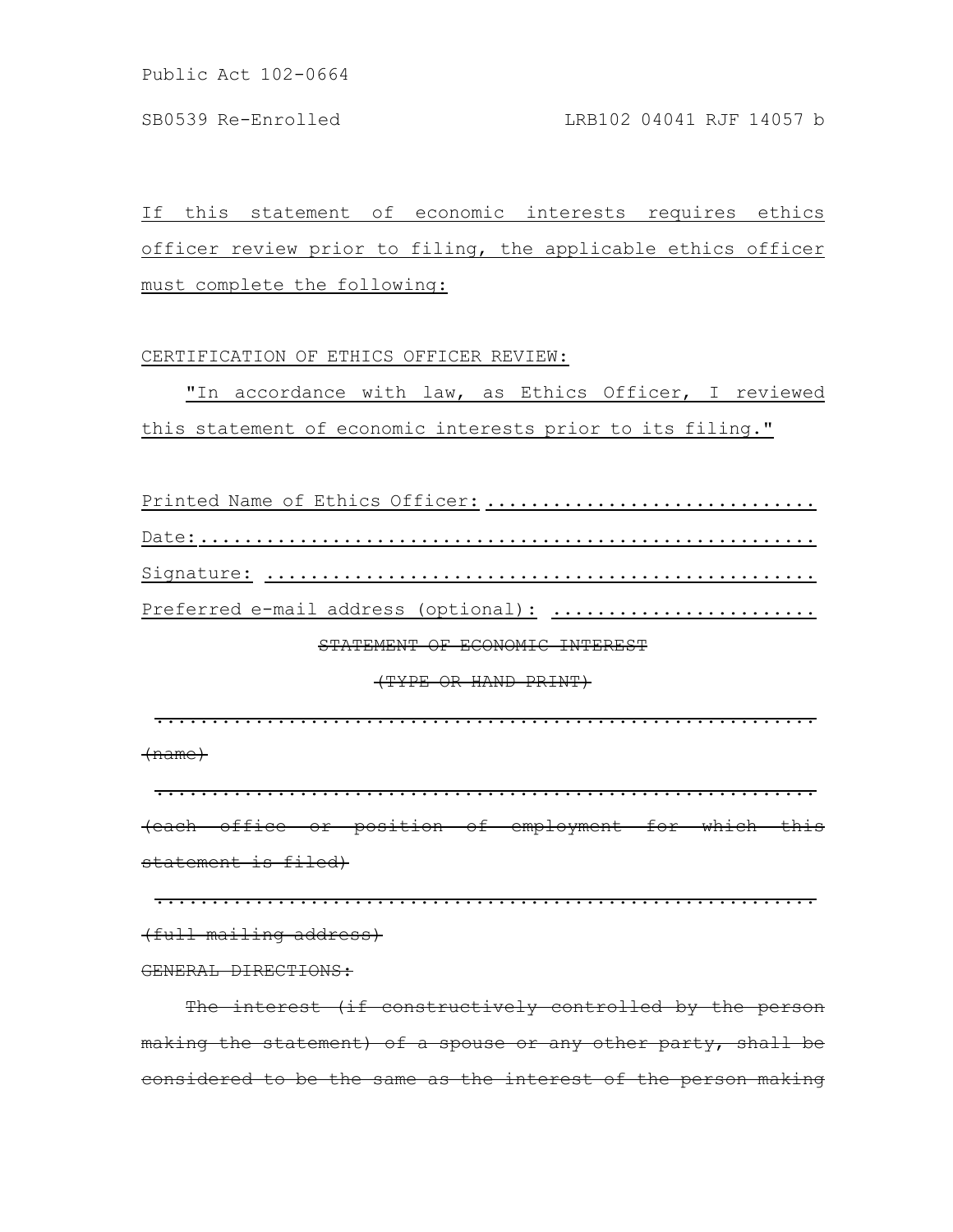the statement.

#### Campaign receipts shall not be included in this statement.

If additional space is needed, please attach supplemental listing.

1. List the name and instrument of ownership in any entity doing business in the State of Illinois, in which the ownership interest held by the person at the date of filing is in excess of \$5,000 fair market value or from which dividends in excess of \$1,200 were derived during the preceding calendar year. (In the case of real estate, location thereof shall be listed by street address, or if none, then by legal description.) No time or demand deposit in a financial institution, nor any debt instrument need be listed.

# Business Entity Instrument of Ownership ............................ .............................. ............................ .............................. ............................ .............................. ............................ .............................. 2. List the name, address and type of practice of any professional organization in which the person making the statement was an officer, director, associate, partner or proprietor or served in any advisory capacity, from which income in excess of \$1,200 was derived during the preceding calendar year.

| Name | $\lambda$ ddroco<br>1199200 | Time of Drantica<br>TYPU UI IIUUUIUU |
|------|-----------------------------|--------------------------------------|
|      |                             |                                      |
|      |                             |                                      |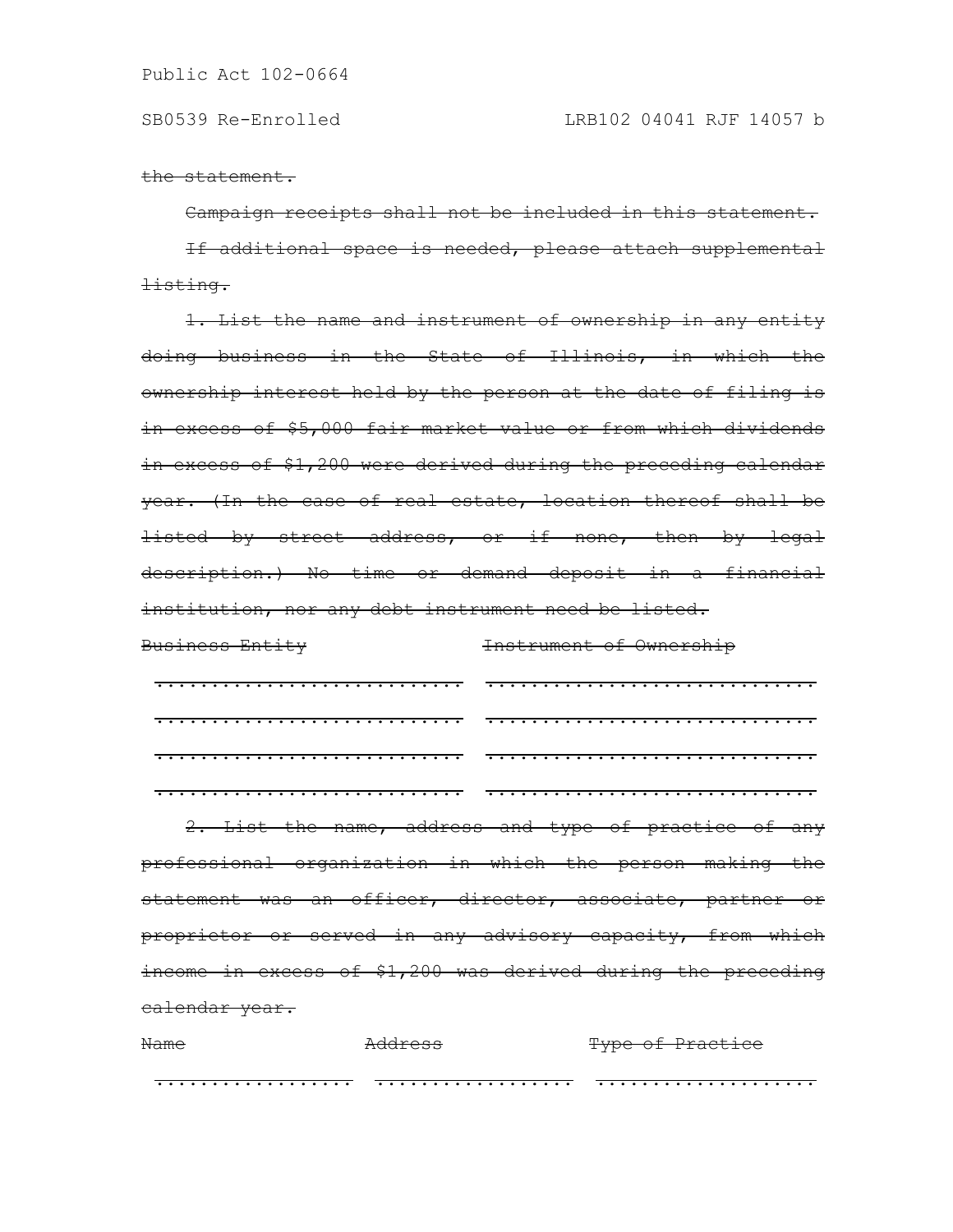.................. .................. .................... .................. .................. ....................

3. List the nature of professional services rendered (other than to the State of Illinois) to each entity from which income exceeding \$5,000 was received for professional services rendered during the preceding calendar year by the person making the statement.

............................................................ ............................................................ 4. List the identity (including the address or legal description of real estate) of any capital asset from which a capital gain of \$5,000 or more was realized during the preceding calendar year.

............................................................

............................................................ 5. List the identity of any compensated lobbyist with whom the person making the statement maintains a close economic association, including the name of the lobbyist and specifying the legislative matter or matters which are the object of the lobbying activity, and describing the general type of economic activity of the client or principal on whose behalf that person is lobbying.

Lobbyist Legislative Matter Client or Principal .................. .................. .................... .................. .................. .................... 6. List the name of any entity doing business in the State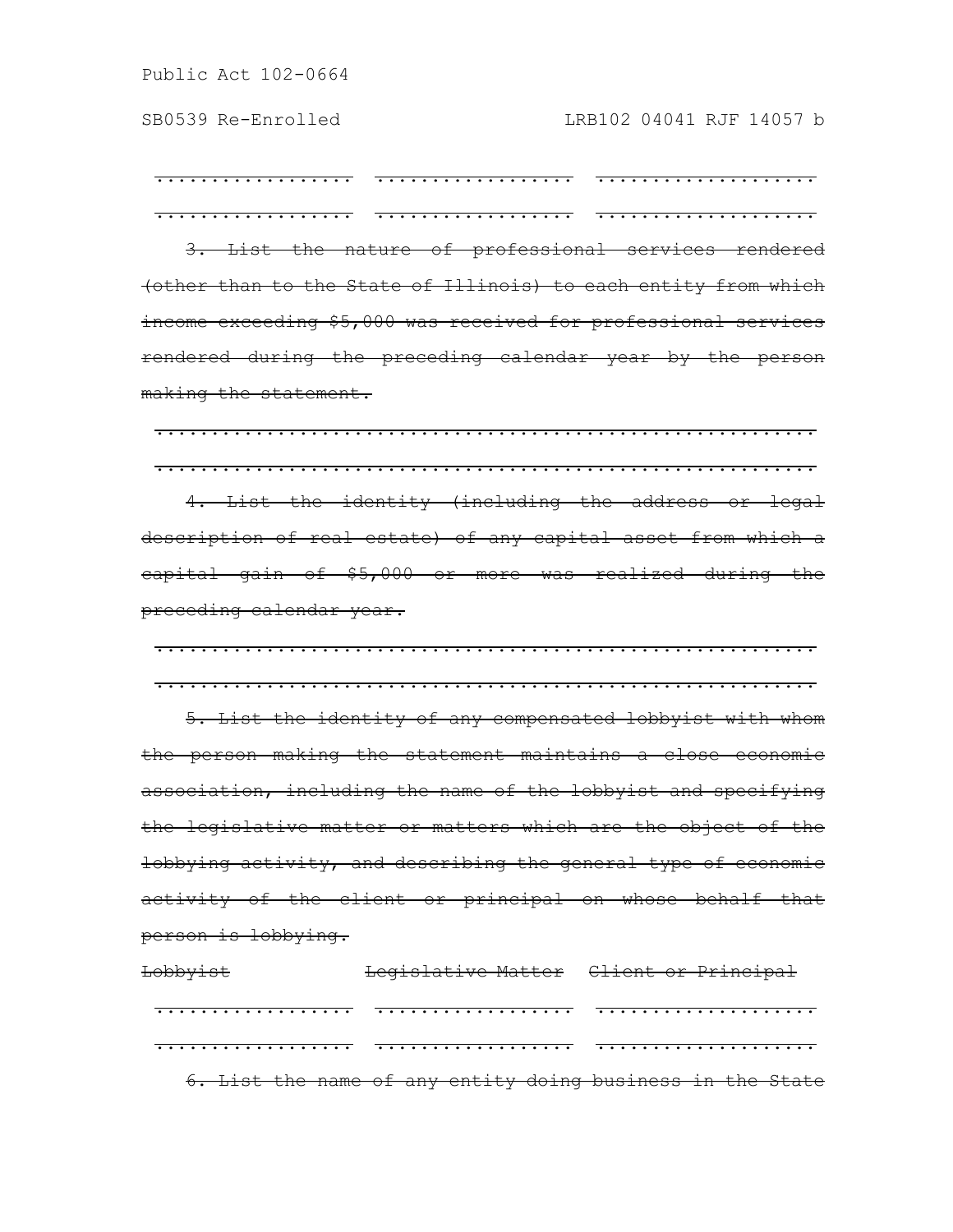of Illinois from which income in excess of \$1,200 was derived during the preceding calendar year other than for professional services and the title or description of any position held in that entity. (In the case of real estate, location thereof shall be listed by street address, or if none, then by legal description). No time or demand deposit in a financial institution nor any debt instrument need be listed.

Entity Position Held ............................ .............................. ............................ .............................. ............................ ..............................

7. List the name of any unit of government which employed the person making the statement during the preceding calendar year other than the unit or units of government in relation to which the person is required to file.

............................................................ ............................................................

8. List the name of any entity from which a gift or gifts, or honorarium or honoraria, valued singly or in the aggregate in excess of \$500, was received during the preceding calendar year.

............................................................ VERIFICATION:

"I declare that this statement of economic interests (including any accompanying schedules and statements) has been examined by me and to the best of my knowledge and belief is a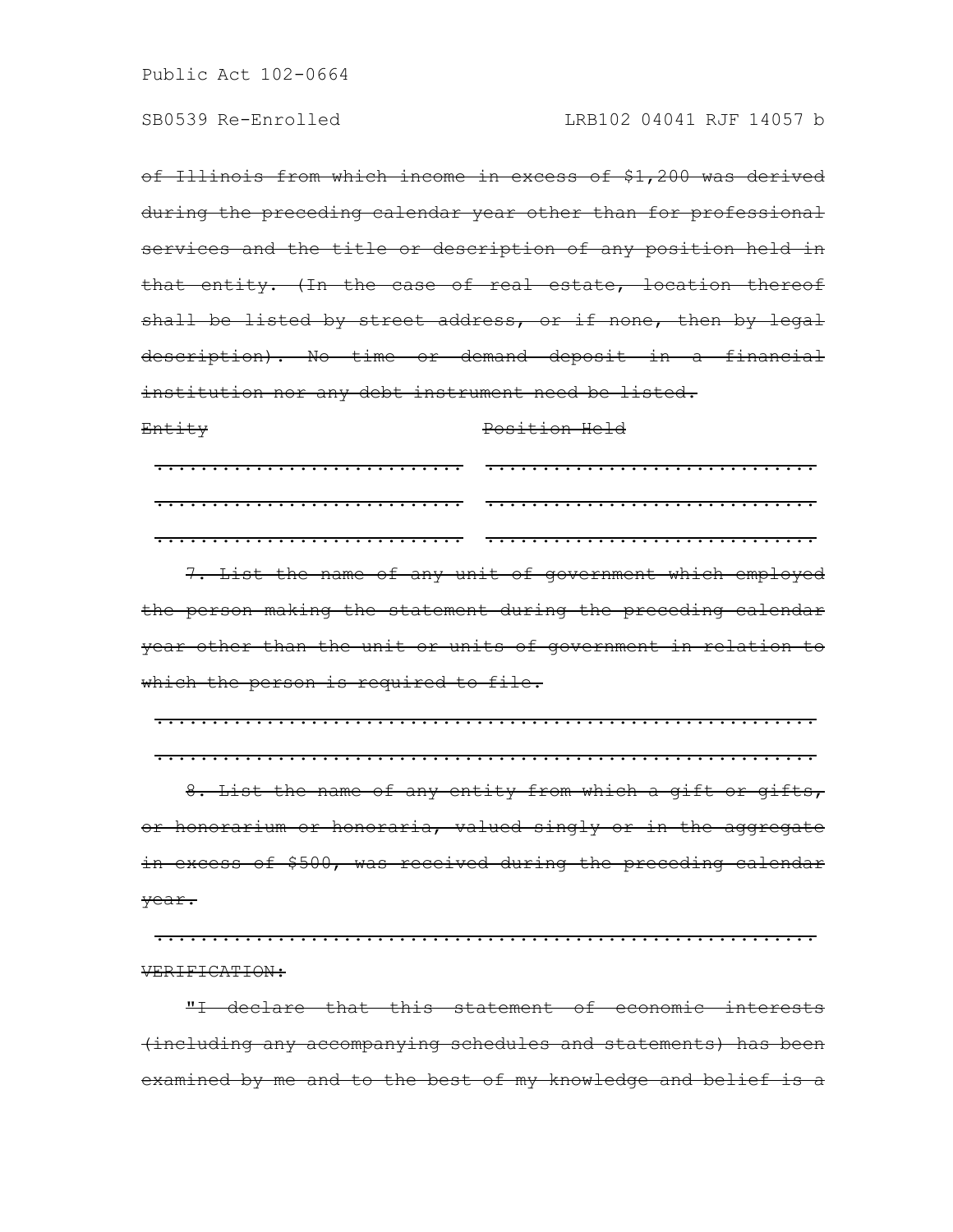true, correct and complete statement of my economic interests as required by the Illinois Governmental Ethics Act. understand that the penalty for willfully filing a false or incomplete statement shall be a fine not to exceed imprisonment in a penal institution other than the penitentiary not to exceed one year, or both fine and imprisonment."

................ .......................................... (date of filing) (signature of person making the statement) (Source: P.A. 95-173, eff. 1-1-08.)

(5 ILCS 420/4A-107) (from Ch. 127, par. 604A-107)

Sec. 4A-107. Any person required to file a statement of economic interests under this Article who willfully files a false or incomplete statement shall be guilty of a Class A misdemeanor; provided, a filer's statement made in reasonable, good faith reliance on the guidance provided by the Secretary of State pursuant to Section 4A-102 or his or her ethics officer shall not constitute a willful false or incomplete statement.

Except when the fees and penalties for late filing have been waived under Section 4A-105, failure to file a statement within the time prescribed shall result in ineligibility for, or forfeiture of, office or position of employment, as the case may be; provided, however, that if the notice of failure to file a statement of economic interests provided in Section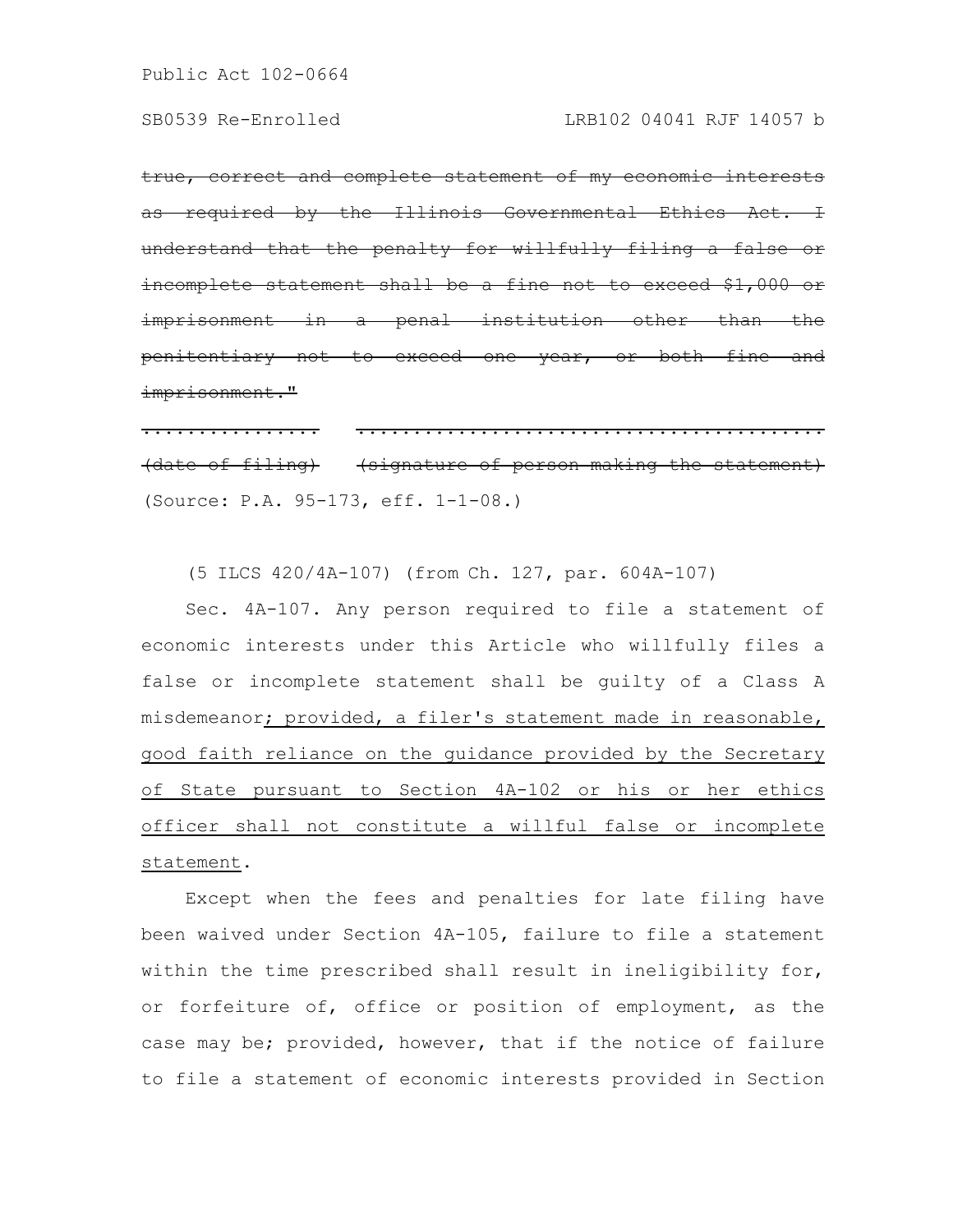# SB0539 Re-Enrolled LRB102 04041 RJF 14057 b

4A-105 of this Act is not given by the Secretary of State or the county clerk, as the case may be, no forfeiture shall result if a statement is filed within 30 days of actual notice of the failure to file. The Secretary of State shall provide the Attorney General with the names of persons who failed to file a statement. The county clerk shall provide the State's Attorney of the county of the entity for which the filing of statement of economic interest is required with the name of persons who failed to file a statement.

The Attorney General, with respect to offices or positions described in items (a) through (f) and items  $(j)$ ,  $(l)$ ,  $(n)$ , and (p) of Section 4A-101 of this Act, or the State's Attorney of the county of the entity for which the filing of statements of economic interests is required, with respect to offices or positions described in items (a) through (e) of Section 4A-101.5, shall bring an action in quo warranto against any person who has failed to file by either May 31 or June 30 of any given year and for whom the fees and penalties for late filing have not been waived under Section 4A-105.

(Source: P.A. 101-221, eff. 8-9-19.)

(5 ILCS 420/4A-108)

Sec. 4A-108. Internet-based systems of filing.

(a) Notwithstanding any other provision of this Act or any other law, the Secretary of State and county clerks are authorized to institute an Internet-based system for the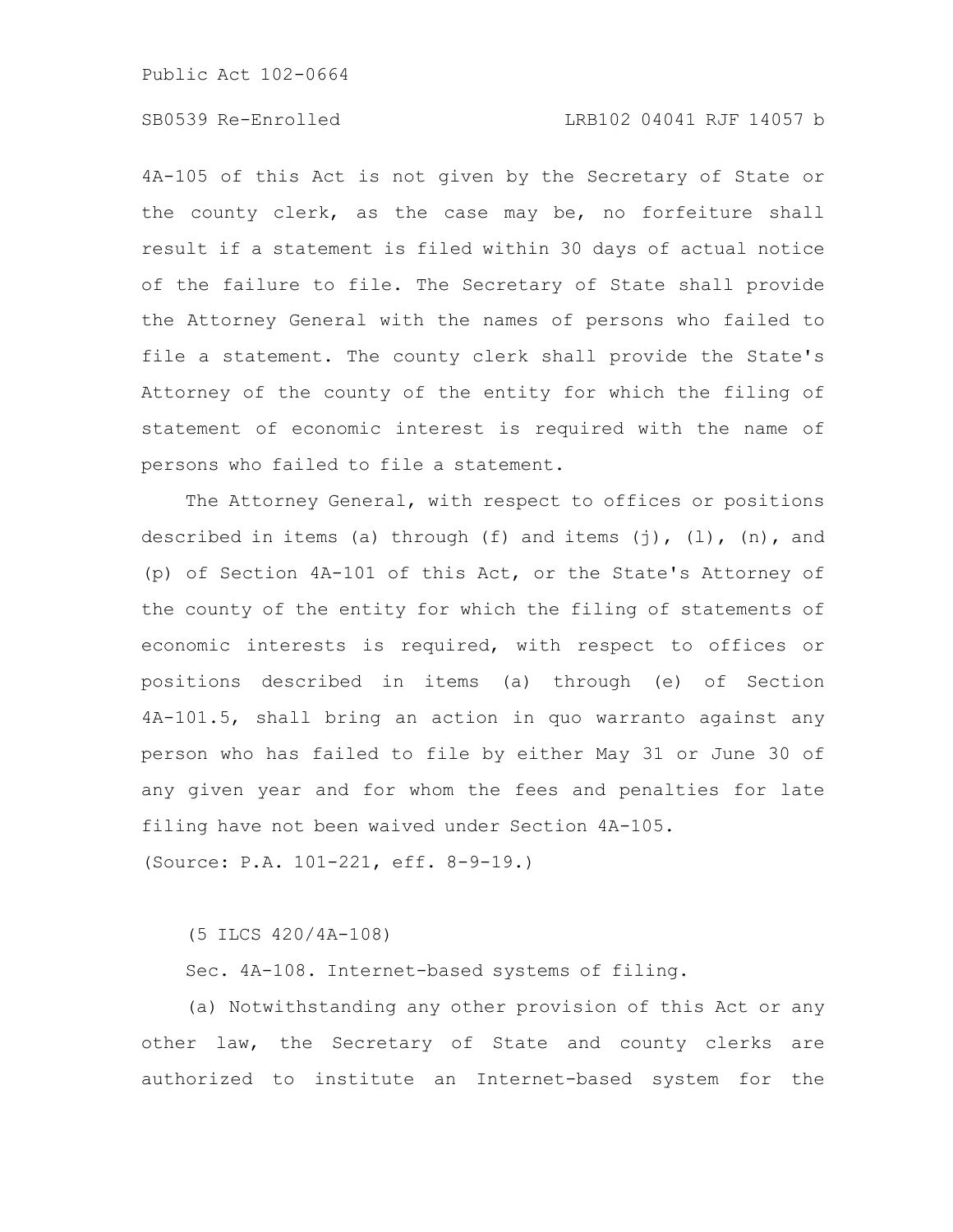filing of statements of economic interests in their offices. With respect to county clerk systems, the determination to institute such a system shall be in the sole discretion of the county clerk and shall meet the requirements set out in this Section. With respect to a Secretary of State system, the determination to institute such a system shall be in the sole discretion of the Secretary of State and shall meet the requirements set out in this Section and those Sections of the State Officials and Employees Ethics Act requiring ethics officer review prior to filing. The system shall be capable of allowing an ethics officer to approve a statement of economic interests and shall include a means to amend a statement of economic interests. When this Section does not modify or remove the requirements set forth elsewhere in this Article, those requirements shall apply to any system of Internet-based filing authorized by this Section. When this Section does modify or remove the requirements set forth elsewhere in this Article, the provisions of this Section shall apply to any system of Internet-based filing authorized by this Section.

(b) In any system of Internet-based filing of statements of economic interests instituted by the Secretary of State or a county clerk:

(1) Any filing of an Internet-based statement of economic interests shall be the equivalent of the filing of a verified, written statement of economic interests as required by Section 4A-101 or 4A-101.5 and the equivalent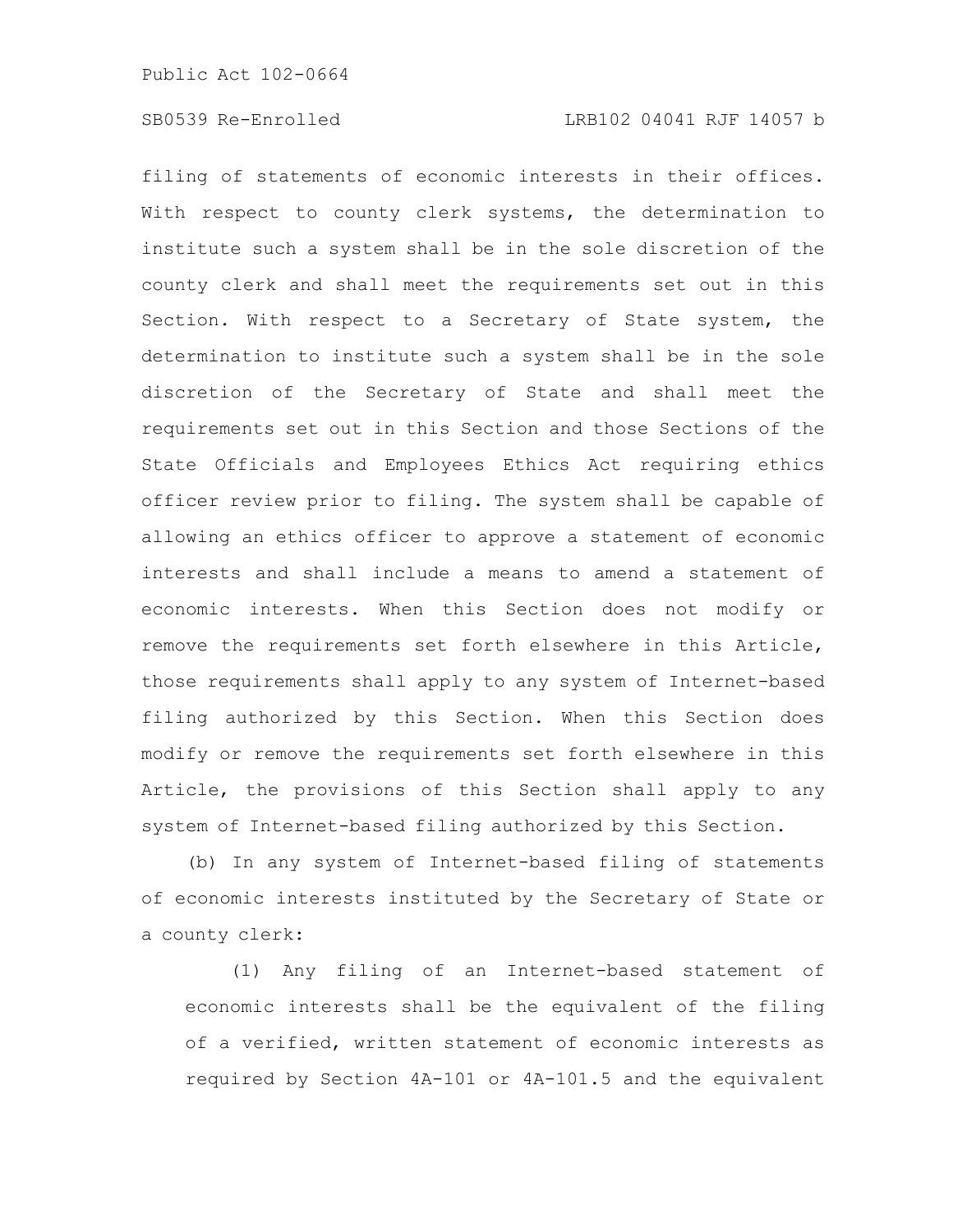## SB0539 Re-Enrolled LRB102 04041 RJF 14057 b

of the filing of a verified, dated, and signed statement of economic interests as required by Section 4A-103  $4A-104$ .

(2) The Secretary of State and county clerks who institute a system of Internet-based filing of statements of economic interests shall establish a password-protected website to receive the filings of such statements. A website established under this Section shall set forth and provide a means of responding to the items set forth in Section  $4A-103$   $4A-102$  that are required of a person who files a statement of economic interests with that officer. A website established under this Section shall set forth and provide a means of generating a printable receipt page acknowledging filing.

(3) The times for the filing of statements of economic interests set forth in Section 4A-105 shall be followed in any system of Internet-based filing of statements of economic interests; provided that a candidate for elective office who is required to file a statement of economic interests in relation to his or her candidacy pursuant to Section 4A-105(a) shall receive a written or printed receipt for his or her filing.

A candidate filing for Governor, Lieutenant Governor, Attorney General, Secretary of State, Treasurer, Comptroller, State Senate,  $e^{i\theta}$  State House of Representatives, Supreme Court Justice, appellate court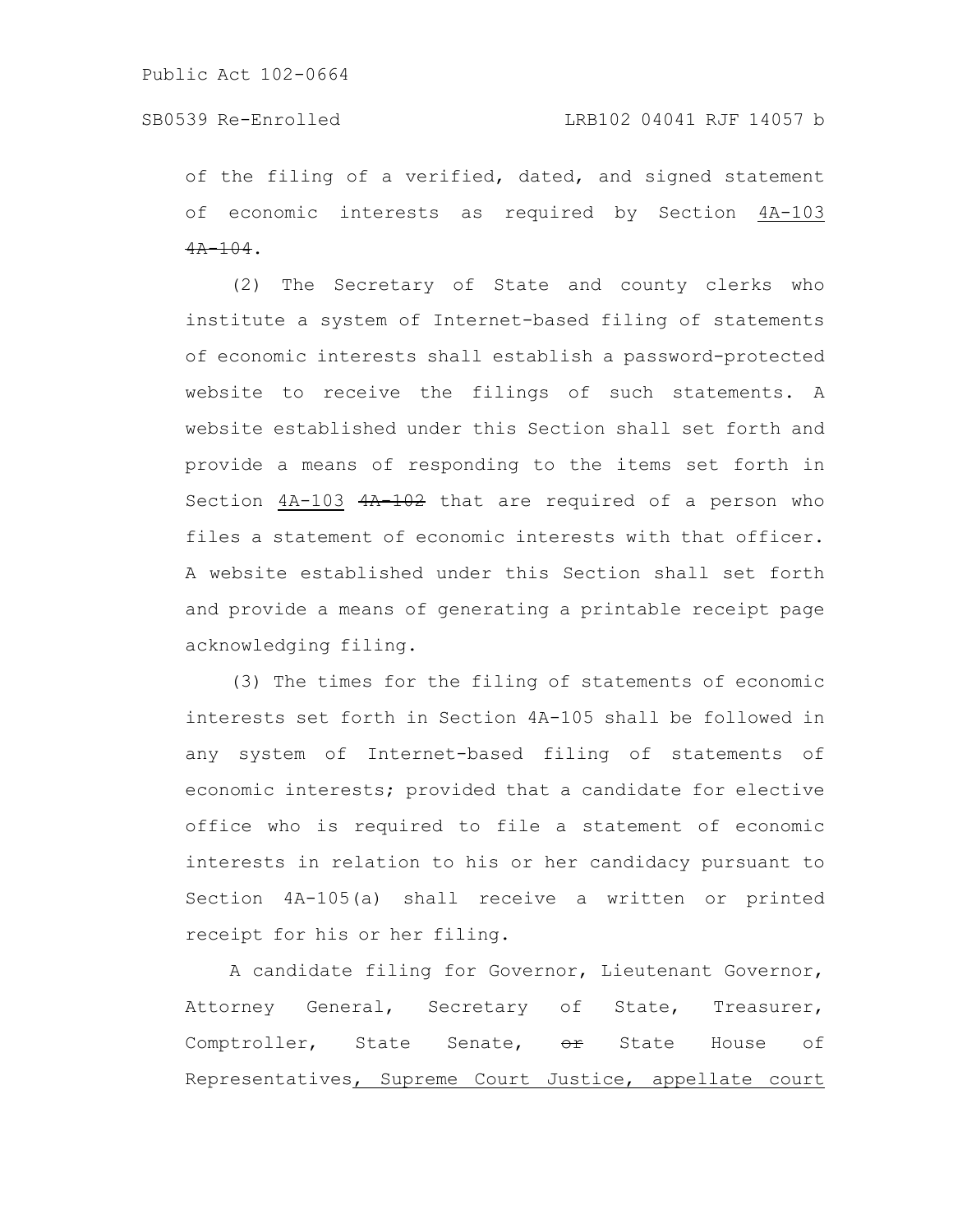judge, circuit court judge, or judicial retention shall not use the Internet to file his or her statement of economic interests, but shall file his or her statement of economic interests in a written or printed form and shall receive a written or printed receipt for his or her filing. Annually, the duly appointed ethics officer for each legislative caucus shall certify to the Secretary of State whether his or her caucus members will file their statements of economic interests electronically or in a written or printed format for that year. If the ethics officer for a caucus certifies that the statements of economic interests shall be written or printed, then members of the General Assembly of that caucus shall not use the Internet to file his or her statement of economic interests, but shall file his or her statement of economic interests in a written or printed form and shall receive a written or printed receipt for his or her filing. If no certification is made by an ethics officer for a legislative caucus, or if a member of the General Assembly is not affiliated with a legislative caucus, then the affected member or members of the General Assembly may file their statements of economic interests using the Internet.

(4) In the first year of the implementation of a system of Internet-based filing of statements of economic interests, each person required to file such a statement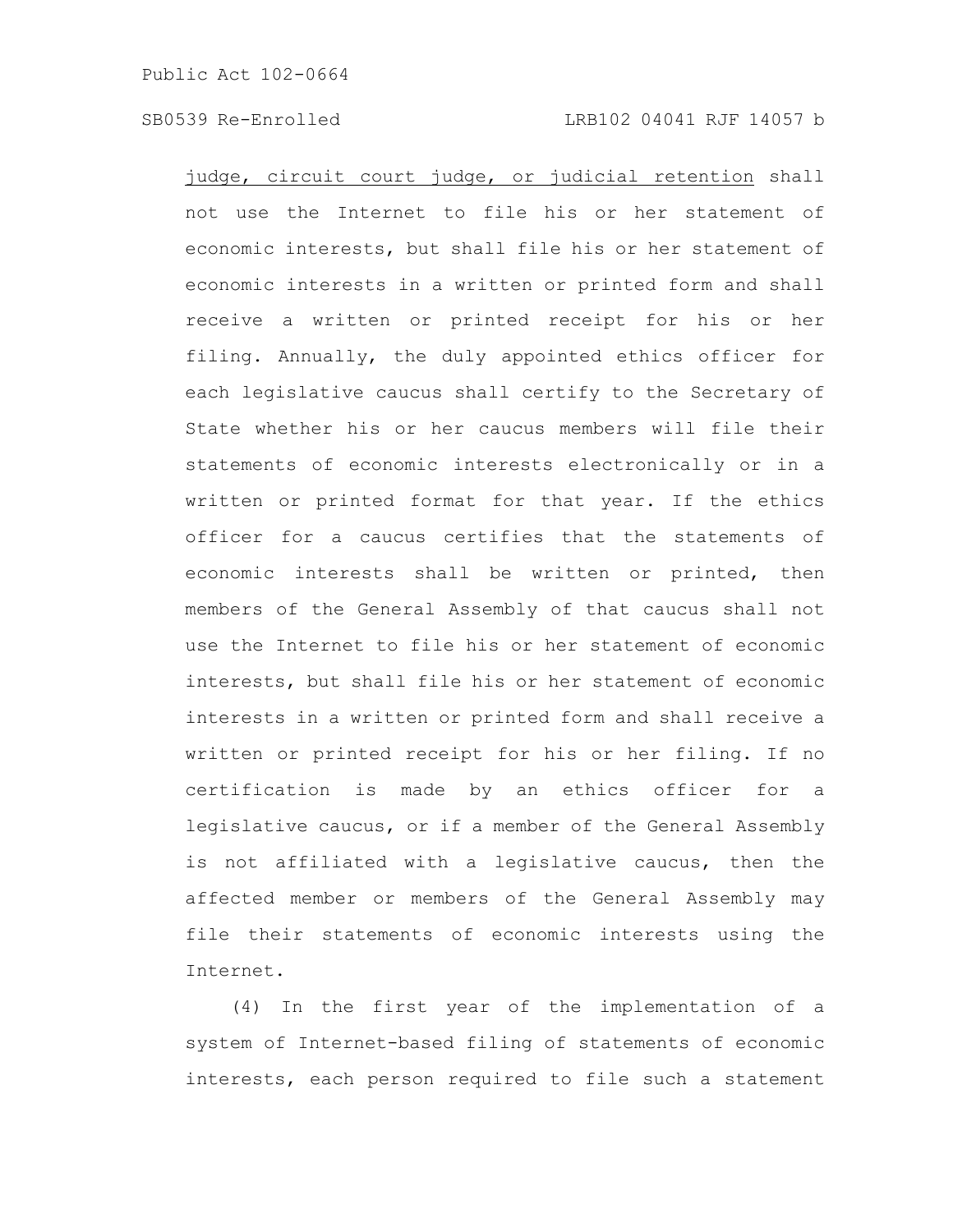is to be notified in writing of his or her obligation to file his or her statement of economic interests by way of the Internet-based system. If access to the website web site requires a code or password, this information shall be included in the notice prescribed by this paragraph.

(5) When a person required to file a statement of economic interests has supplied the Secretary of State or a county clerk, as applicable, with an email address for the purpose of receiving notices under this Article by email, a notice sent by email to the supplied email address shall be the equivalent of a notice sent by first class mail, as set forth in Section 4A-106 or 4A-106.5. A person who has supplied such an email address shall notify the Secretary of State or county clerk, as applicable, when his or her email address changes or if he or she no longer wishes to receive notices by email.

(6) If any person who is required to file a statement of economic interests and who has chosen to receive notices by email fails to file his or her statement by May 10, then the Secretary of State or county clerk, as applicable, shall send an additional email notice on that date, informing the person that he or she has not filed and describing the penalties for late filing and failing to file. This notice shall be in addition to other notices provided for in this Article.

(7) The Secretary of State and each county clerk who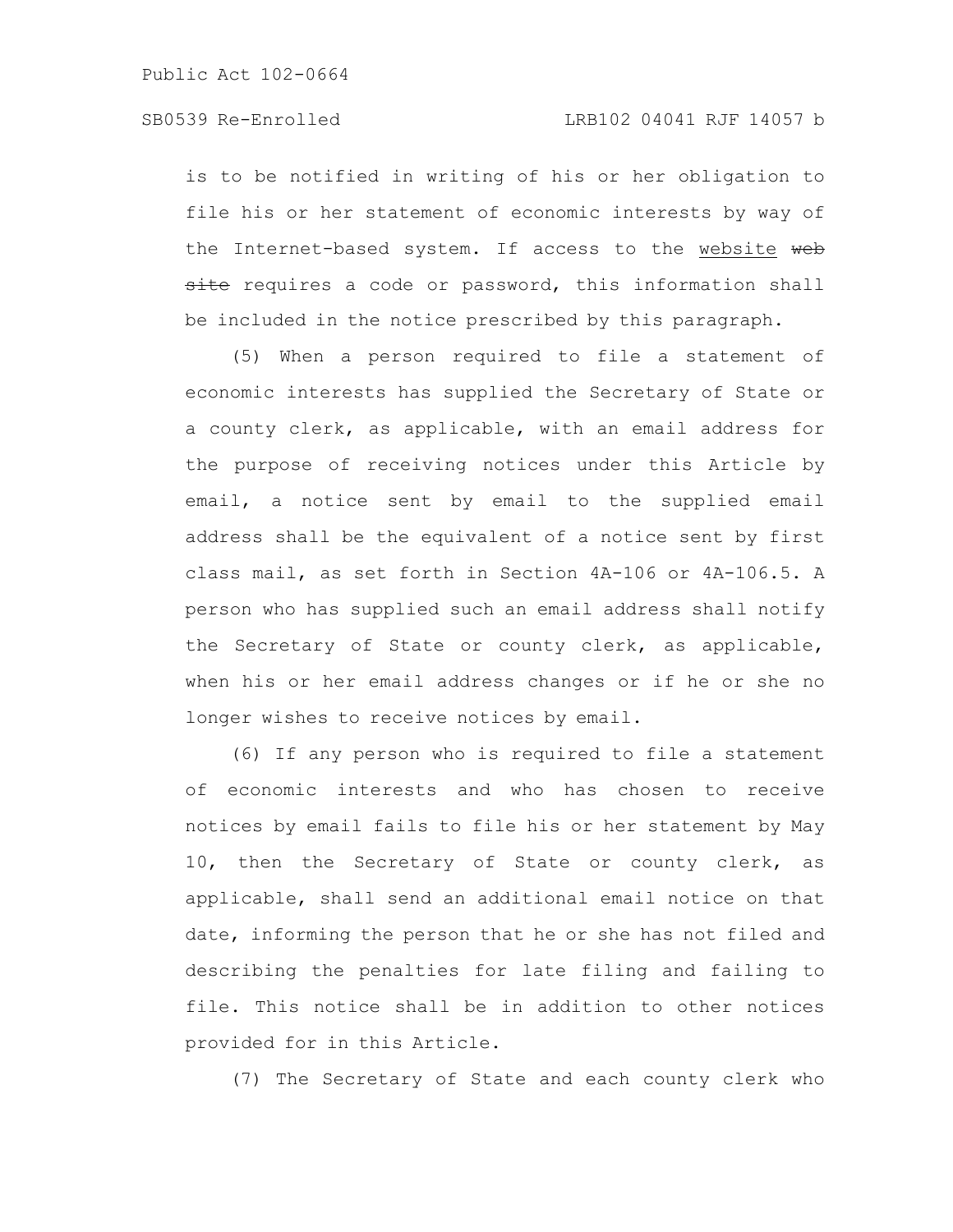institutes a system of Internet-based filing of statements of economic interests may also institute an Internet-based process for the filing of the list of names and addresses of persons required to file statements of economic interests by the chief administrative officers that must file such information with the Secretary of State or county clerk, as applicable, pursuant to Section 4A-106 or 4A-106.5. Whenever the Secretary of State or a county clerk institutes such a system under this paragraph, every chief administrative officer must use the system to file this information.

(8) The Secretary of State and any county clerk who institutes a system of Internet-based filing of statements of economic interests shall post the contents of such statements filed with him or her available for inspection and copying on a publicly accessible website. Such postings shall not include the addresses or signatures of the filers.

(Source: P.A. 100-1041, eff. 1-1-19; 101-221, eff. 8-9-19; revised 9-12-19.)

(5 ILCS 420/4A-104 rep.)

Section 10. The Illinois Governmental Ethics Act is amended by repealing Section 4A-104 on January 1, 2022.

Section 15. The State Officials and Employees Ethics Act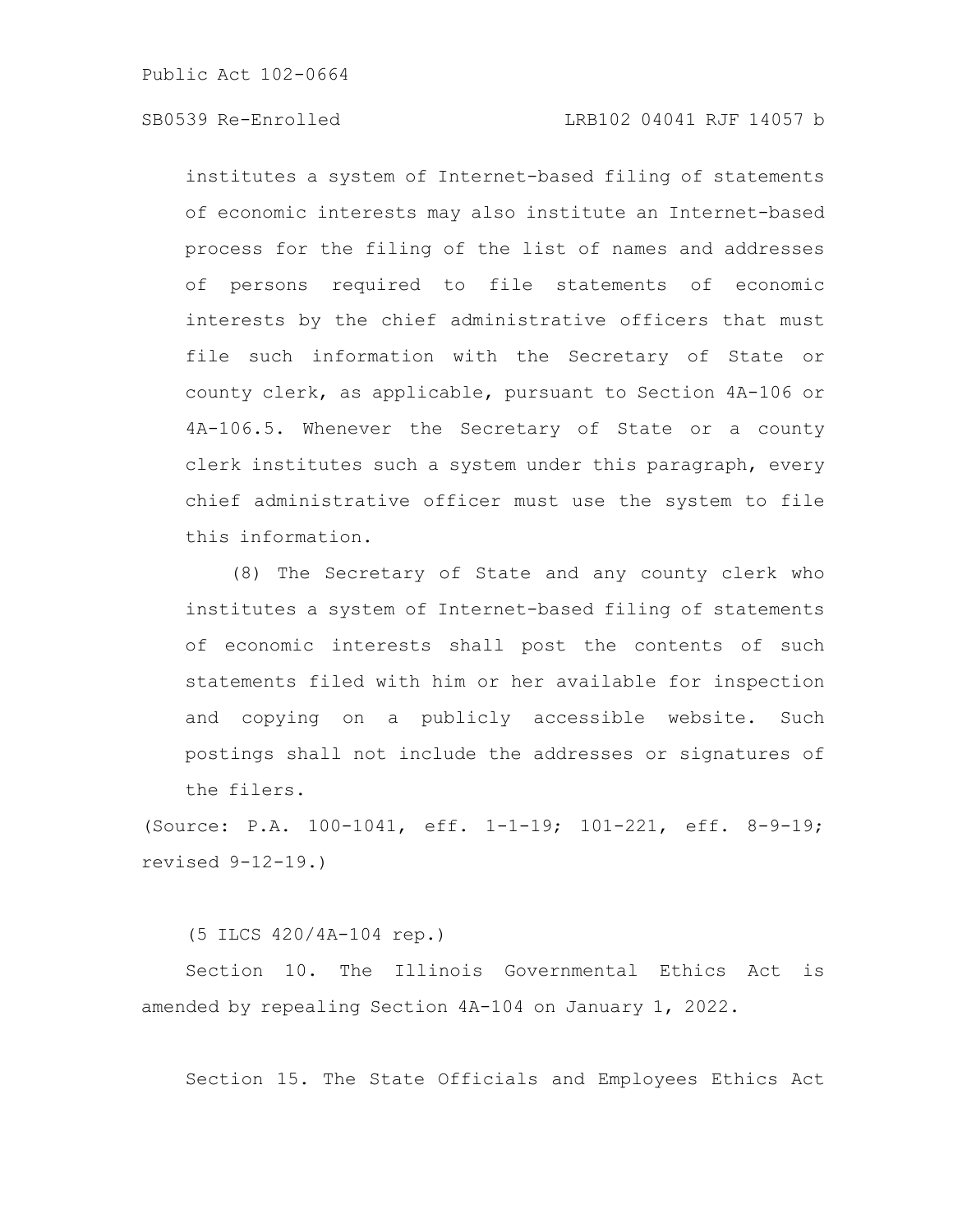is amended by changing Sections 5-40, 5-45, 20-20, 20-95, 25-5, 25-10, 25-15, 25-20, and 25-85 as follows:

(5 ILCS 430/5-40)

Sec. 5-40. Fundraising during session in Sangamon County. Except as provided in this Section, any executive branch constitutional officer, any candidate for an executive branch constitutional office, any member of the General Assembly, any candidate for the General Assembly, any political caucus of the General Assembly, or any political committee on behalf of any of the foregoing may not hold a political fundraising function in Sangamon County on any day the legislature is in session or the day immediately prior to such day. This Section does not apply to a political fundraising function scheduled at least 14 days in advance of a day the legislature is in special session or the day immediately prior to such day  $\overleftrightarrow{t}$ during the period beginning February 1 and ending on the later of the actual adjournment dates of either house of the spring session and (ii) during fall veto session. For purposes of this Section, the legislature is not considered to be in session on a day that is solely a perfunctory session day or on a day when only a committee is meeting.

During the period beginning June 1 and ending on the day of fall veto session each year, this Section does not apply to (i) a member of the General Assembly whose legislative representative district is entirely within Sangamon County or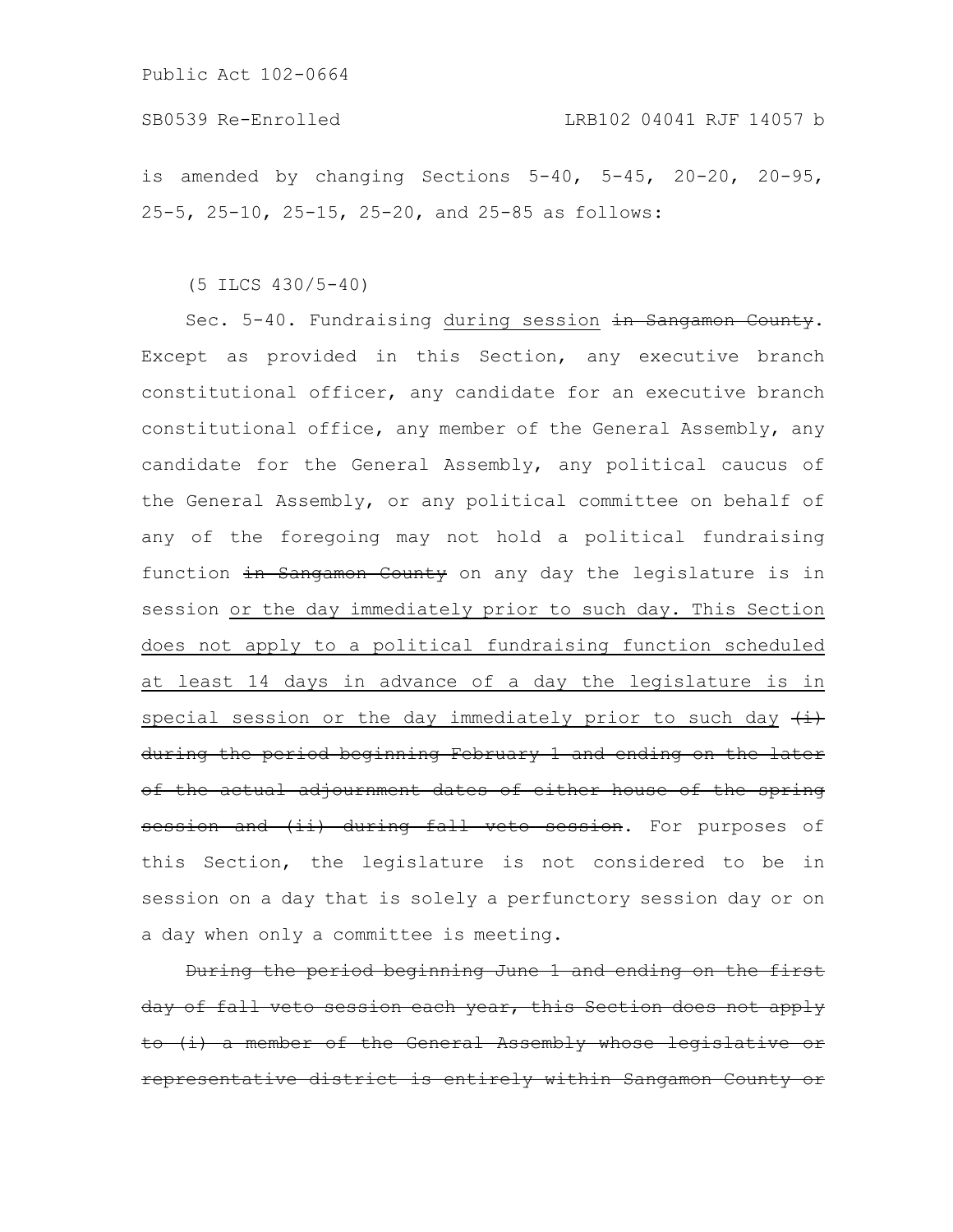$(i)$  a candidate for the General Assembly from legislative or representative district.

(Source: P.A. 96-555, eff. 8-18-09.)

(5 ILCS 430/5-45)

Sec. 5-45. Procurement; revolving door prohibition.

(a) No former officer, member, or State employee, or spouse or immediate family member living with such person, shall, within a period of one year immediately after termination of State employment, knowingly accept employment or receive compensation or fees for services from a person or entity if the officer, member, or State employee, during the year immediately preceding termination of State employment, participated personally and substantially in the award or fiscal administration of State contracts, or the issuance of State contract change orders, with a cumulative value of \$25,000 or more to the person or entity, or its parent or subsidiary.

(a-5) No officer, member, or spouse or immediate family member living with such person shall, during the officer or member's term in office or within a period of 2 years immediately leaving office, hold an ownership interest, other than a passive interest in a publicly traded company, in any gaming license under the Illinois Gambling Act, the Video Gaming Act, the Illinois Horse Racing Act of 1975, or the Sports Wagering Act. Any member of the General Assembly or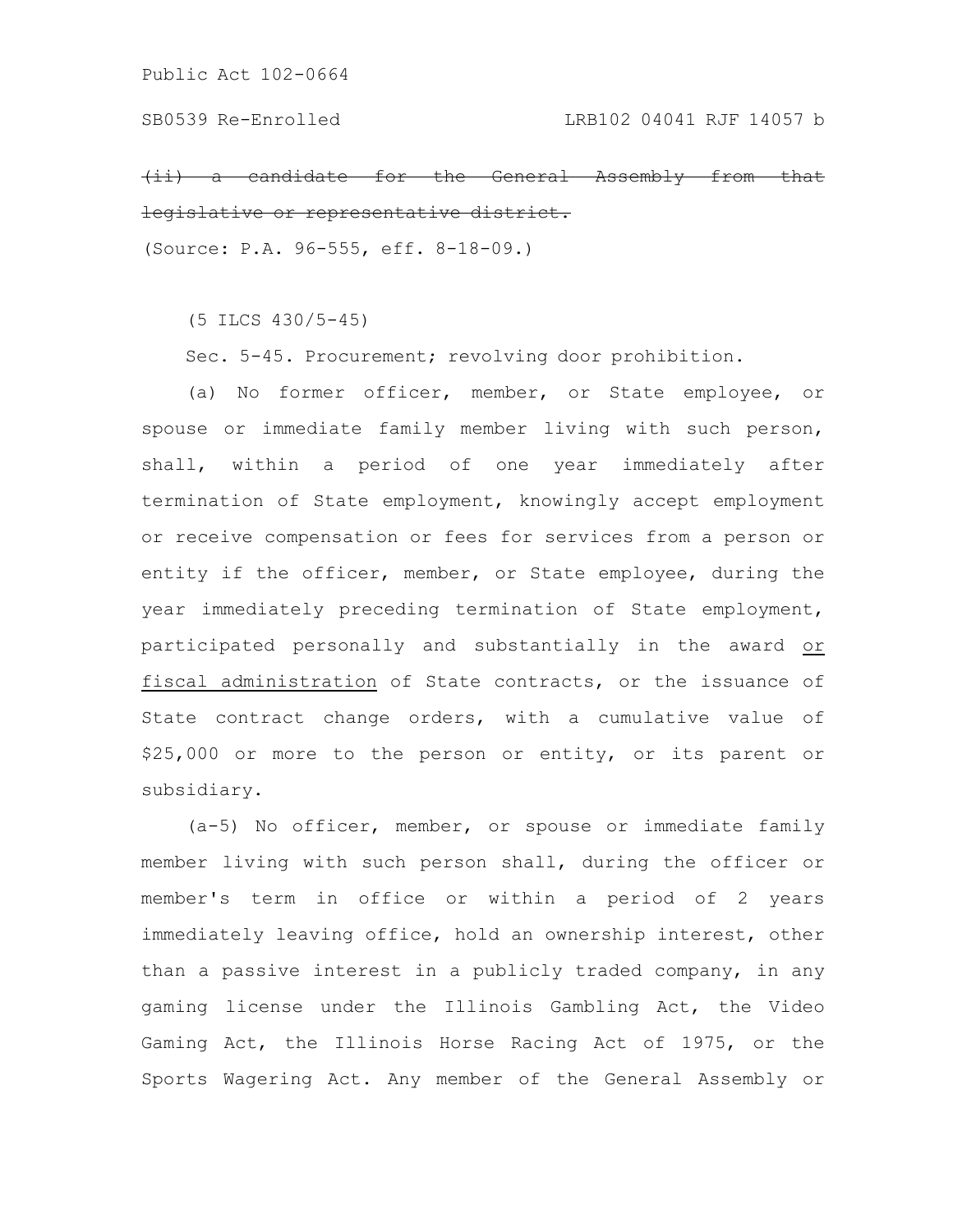spouse or immediate family member living with such person who has an ownership interest, other than a passive interest in a publicly traded company, in any gaming license under the Illinois Gambling Act, the Illinois Horse Racing Act of 1975, the Video Gaming Act, or the Sports Wagering Act at the time of the effective date of this amendatory Act of the 101st General Assembly shall divest himself or herself of such ownership within one year after the effective date of this amendatory Act of the 101st General Assembly. No State employee who works for the Illinois Gaming Board or Illinois Racing Board or spouse or immediate family member living with such person shall, during State employment or within a period of 2 years immediately after termination of State employment, hold an ownership interest, other than a passive interest in a publicly traded company, in any gaming license under the Illinois Gambling Act, the Video Gaming Act, the Illinois Horse Racing Act of 1975, or the Sports Wagering Act.

(a-10) This subsection (a-10) applies on and after June 25, 2021. No officer, member, or spouse or immediate family member living with such person, shall, during the officer or member's term in office or within a period of 2 years immediately after leaving office, hold an ownership interest, other than a passive interest in a publicly traded company, in any cannabis business establishment which is licensed under the Cannabis Regulation and Tax Act. Any member of the General Assembly or spouse or immediate family member living with such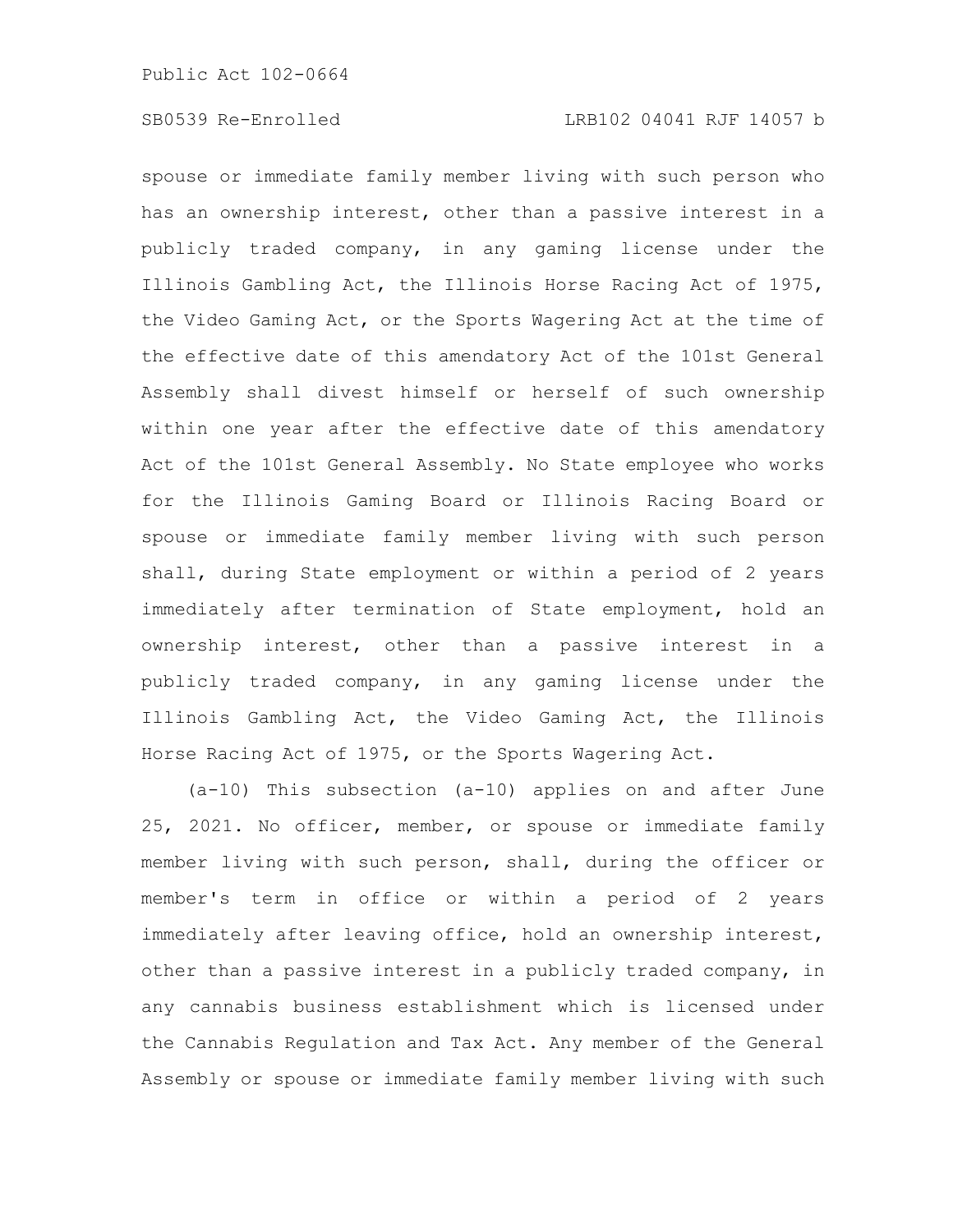# SB0539 Re-Enrolled LRB102 04041 RJF 14057 b

person who has an ownership interest, other than a passive interest in a publicly traded company, in any cannabis business establishment which is licensed under the Cannabis Regulation and Tax Act at the time of the effective date of this amendatory Act of the 101st General Assembly shall divest himself or herself of such ownership within one year after the effective date of this amendatory Act of the 101st General Assembly.

No State employee who works for any State agency that regulates cannabis business establishment license holders who participated personally and substantially in the award of licenses under the Cannabis Regulation and Tax Act or a spouse or immediate family member living with such person shall, during State employment or within a period of 2 years immediately after termination of State employment, hold an ownership interest, other than a passive interest in a publicly traded company, in any cannabis license under the Cannabis Regulation and Tax Act.

(b) No former officer of the executive branch or State employee of the executive branch with regulatory or licensing authority, or spouse or immediate family member living with such person, shall, within a period of one year immediately after termination of State employment, knowingly accept employment or receive compensation or fees for services from a person or entity if the officer or State employee, during the year immediately preceding termination of State employment,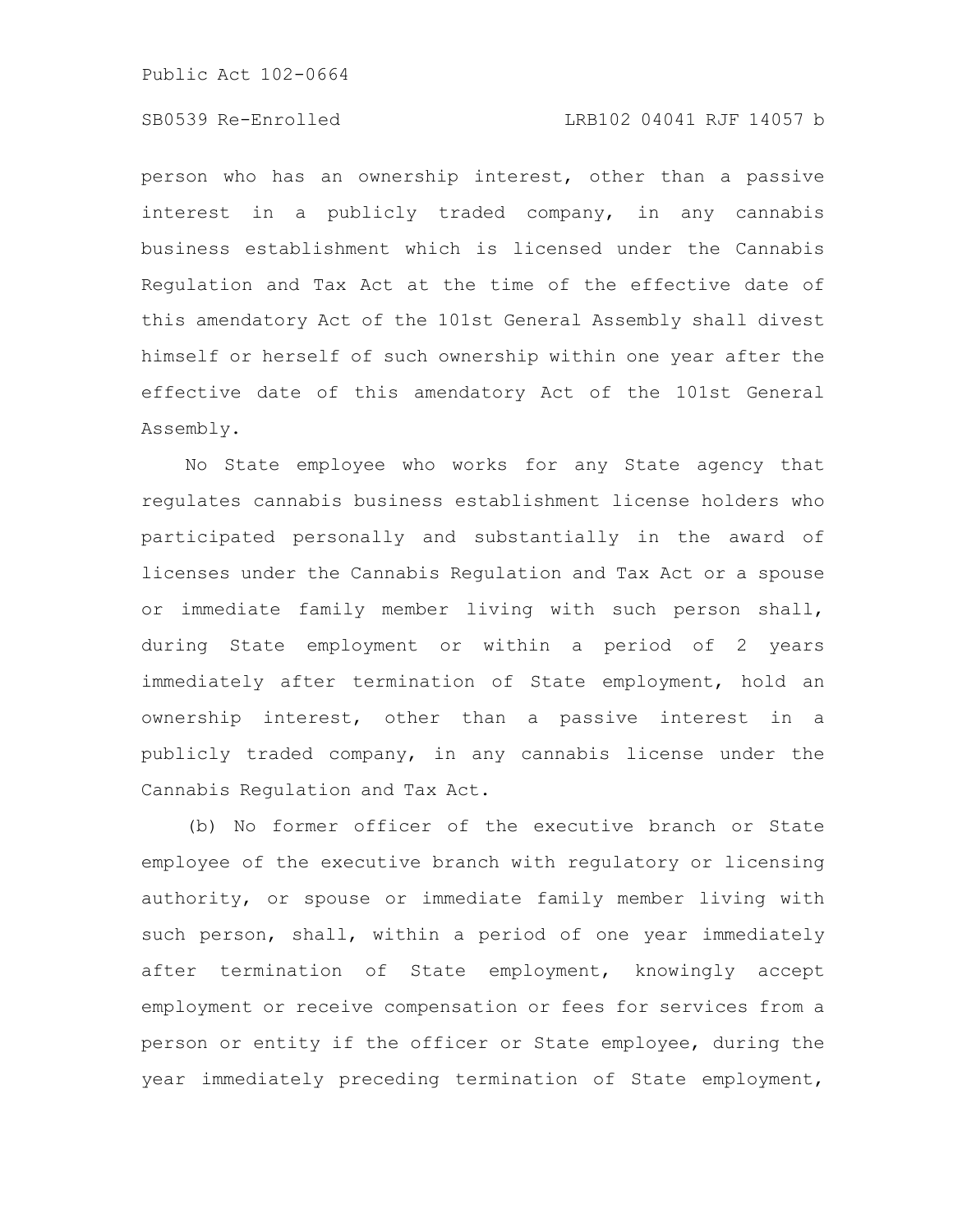participated personally and substantially in making a regulatory or licensing decision that directly applied to the person or entity, or its parent or subsidiary.

(b-5) Beginning January 1, 2022, no former officer of the executive branch shall engage in activities at the State level that require registration under the Lobbyist Registration Act during the term of which he or she was elected or appointed until 6 months after leaving office.

(b-7) Beginning the second Wednesday in January of 2023, no former member shall engage in activities at the State level that require registration under the Lobbyist Registration Act in a General Assembly of which he or she was a member until 6 months after leaving office.

(c) Within 6 months after the effective date of this amendatory Act of the 96th General Assembly, each executive branch constitutional officer and legislative leader, the Auditor General, and the Joint Committee on Legislative Support Services shall adopt a policy delineating which State positions under his or her jurisdiction and control, by the nature of their duties, may have the authority to participate personally and substantially in the award or fiscal administration of State contracts or in regulatory or licensing decisions. The Governor shall adopt such a policy for all State employees of the executive branch not under the jurisdiction and control of any other executive branch constitutional officer.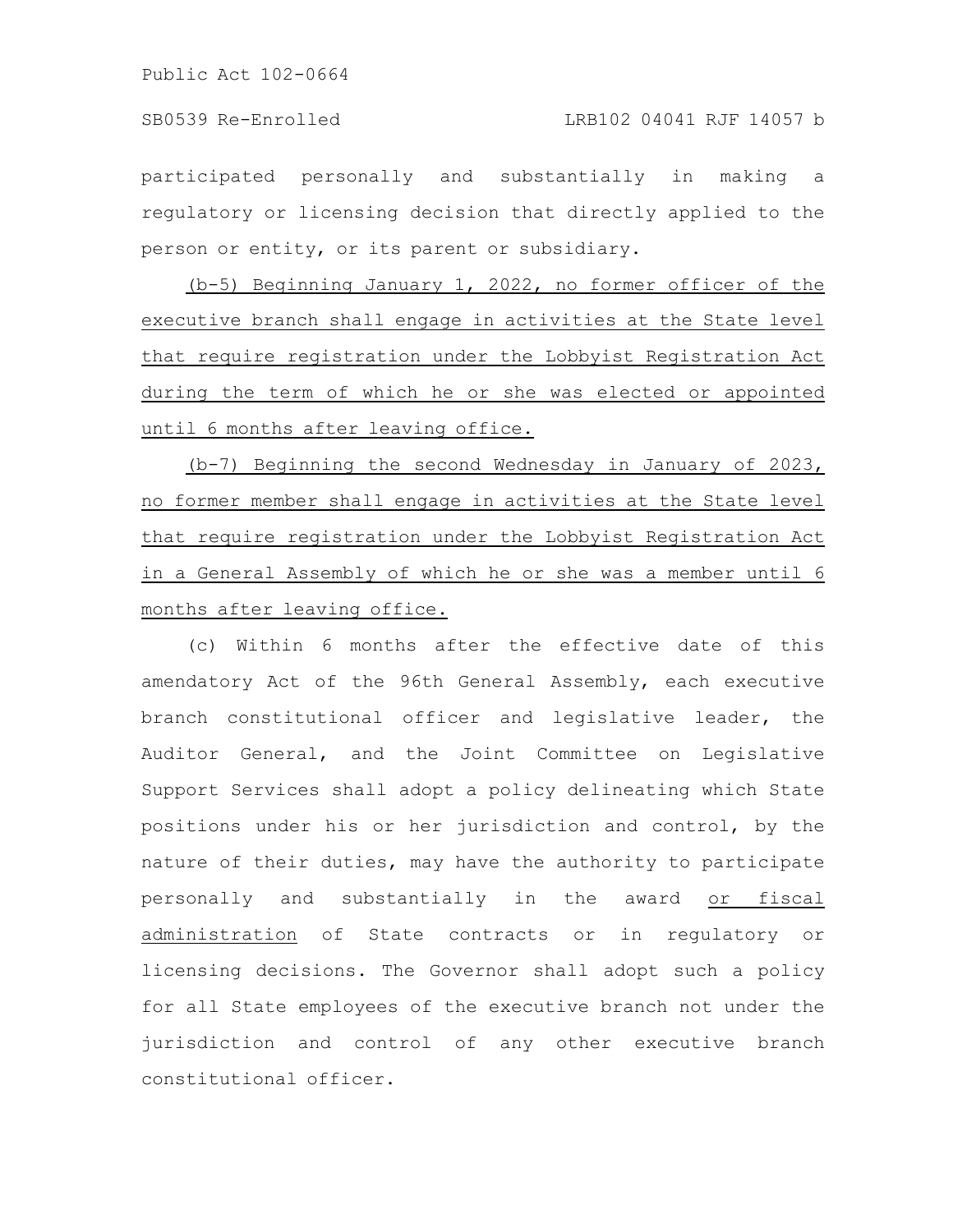The policies required under subsection (c) of this Section shall be filed with the appropriate ethics commission established under this Act or, for the Auditor General, with the Office of the Auditor General.

(d) Each Inspector General shall have the authority to determine that additional State positions under his or her jurisdiction, not otherwise subject to the policies required by subsection (c) of this Section, are nonetheless subject to the notification requirement of subsection (f) below due to their involvement in the award or fiscal administration of State contracts or in regulatory or licensing decisions.

(e) The Joint Committee on Legislative Support Services, the Auditor General, and each of the executive branch constitutional officers and legislative leaders subject to subsection (c) of this Section shall provide written notification to all employees in positions subject to the policies required by subsection (c) or a determination made under subsection (d): (1) upon hiring, promotion, or transfer into the relevant position; and (2) at the time the employee's duties are changed in such a way as to qualify that employee. An employee receiving notification must certify in writing that the person was advised of the prohibition and the requirement to notify the appropriate Inspector General in subsection (f).

(f) Any State employee in a position subject to the policies required by subsection (c) or to a determination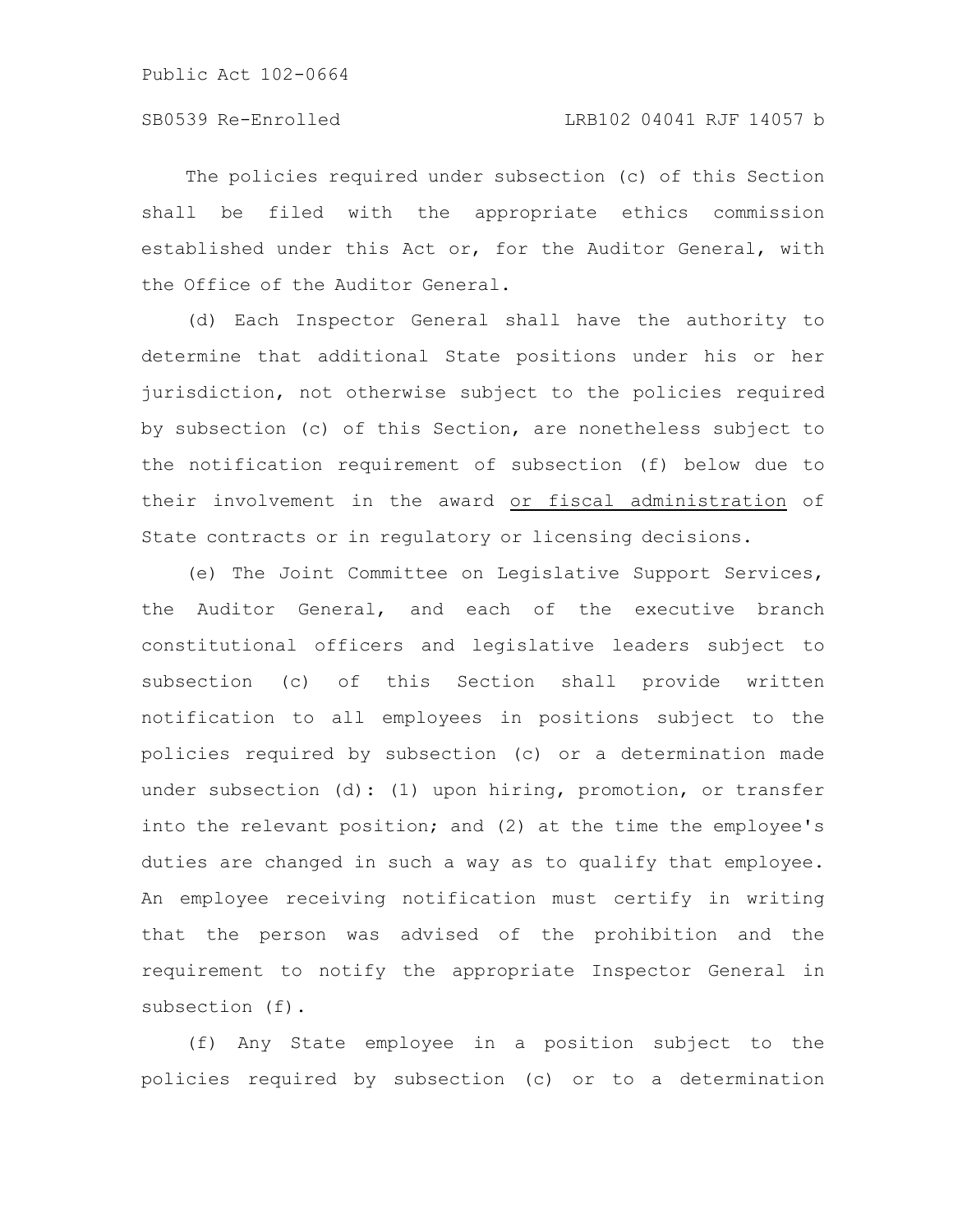under subsection (d), but who does not fall within the prohibition of subsection (h) below, who is offered non-State employment during State employment or within a period of one year immediately after termination of State employment shall, prior to accepting such non-State employment, notify the appropriate Inspector General. Within 10 calendar days after receiving notification from an employee in a position subject to the policies required by subsection (c), such Inspector General shall make a determination as to whether the State employee is restricted from accepting such employment by subsection (a) or (b). In making a determination, in addition to any other relevant information, an Inspector General shall assess the effect of the prospective employment or relationship upon decisions referred to in subsections (a) and (b), based on the totality of the participation by the former officer, member, or State employee in those decisions. A determination by an Inspector General must be in writing, signed and dated by the Inspector General, and delivered to the subject of the determination within 10 calendar days or the person is deemed eligible for the employment opportunity. For purposes of this subsection, "appropriate Inspector General" means (i) for members and employees of the legislative branch, the Legislative Inspector General; (ii) for the Auditor General and employees of the Office of the Auditor General, the Inspector General provided for in Section 30-5 of this Act; and (iii) for executive branch officers and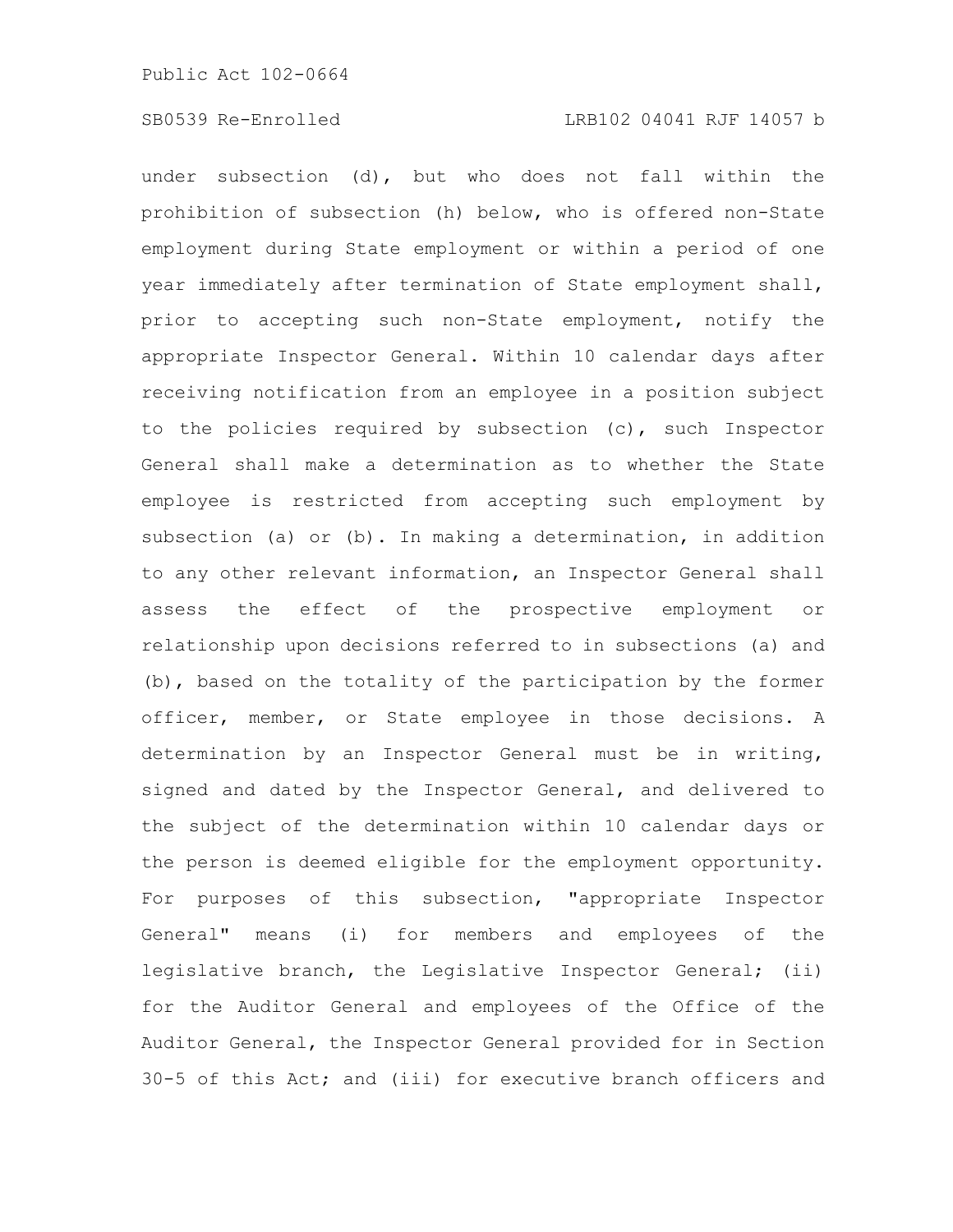employees, the Inspector General having jurisdiction over the officer or employee. Notice of any determination of an Inspector General and of any such appeal shall be given to the ultimate jurisdictional authority, the Attorney General, and the Executive Ethics Commission.

(g) An Inspector General's determination regarding restrictions under subsection (a) or (b) may be appealed to the appropriate Ethics Commission by the person subject to the decision or the Attorney General no later than the 10th calendar day after the date of the determination.

On appeal, the Ethics Commission or Auditor General shall seek, accept, and consider written public comments regarding a determination. In deciding whether to uphold an Inspector General's determination, the appropriate Ethics Commission or Auditor General shall assess, in addition to any other relevant information, the effect of the prospective employment or relationship upon the decisions referred to in subsections (a) and (b), based on the totality of the participation by the former officer, member, or State employee in those decisions. The Ethics Commission shall decide whether to uphold an Inspector General's determination within 10 calendar days or the person is deemed eligible for the employment opportunity.

(h) The following officers, members, or State employees shall not, within a period of one year immediately after termination of office or State employment, knowingly accept employment or receive compensation or fees for services from a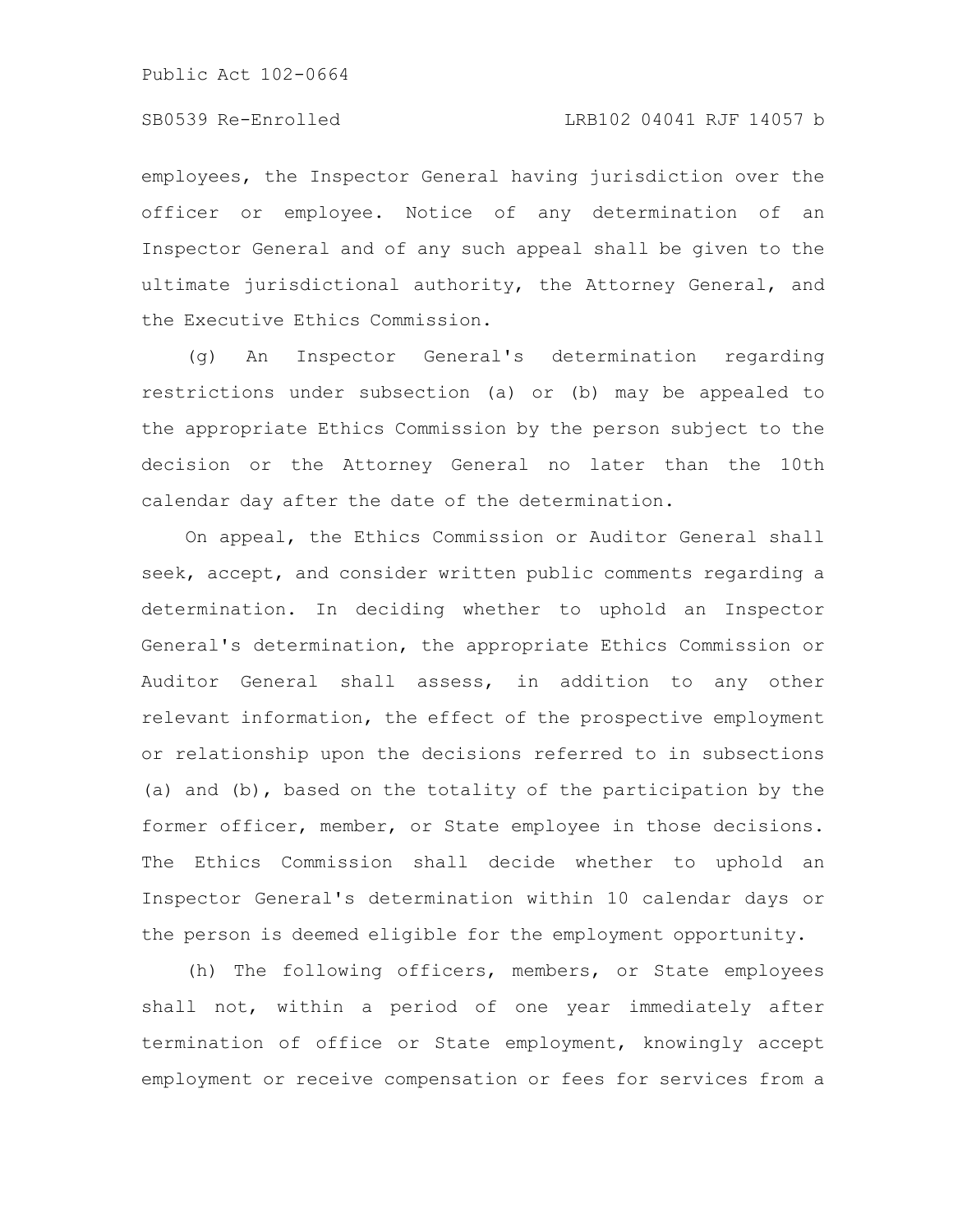# SB0539 Re-Enrolled LRB102 04041 RJF 14057 b

person or entity if the person or entity or its parent or subsidiary, during the year immediately preceding termination of State employment, was a party to a State contract or contracts with a cumulative value of \$25,000 or more involving the officer, member, or State employee's State agency, or was the subject of a regulatory or licensing decision involving the officer, member, or State employee's State agency, regardless of whether he or she participated personally and substantially in the award or fiscal administration of the State contract or contracts or the making of the regulatory or licensing decision in question:

(1) members or officers;

(2) members of a commission or board created by the Illinois Constitution;

(3) persons whose appointment to office is subject to the advice and consent of the Senate;

(4) the head of a department, commission, board, division, bureau, authority, or other administrative unit within the government of this State;

(5) chief procurement officers, State purchasing officers, and their designees whose duties are directly related to State procurement;

(6) chiefs of staff, deputy chiefs of staff, associate chiefs of staff, assistant chiefs of staff, and deputy governors, or any other position that holds an equivalent level of managerial oversight;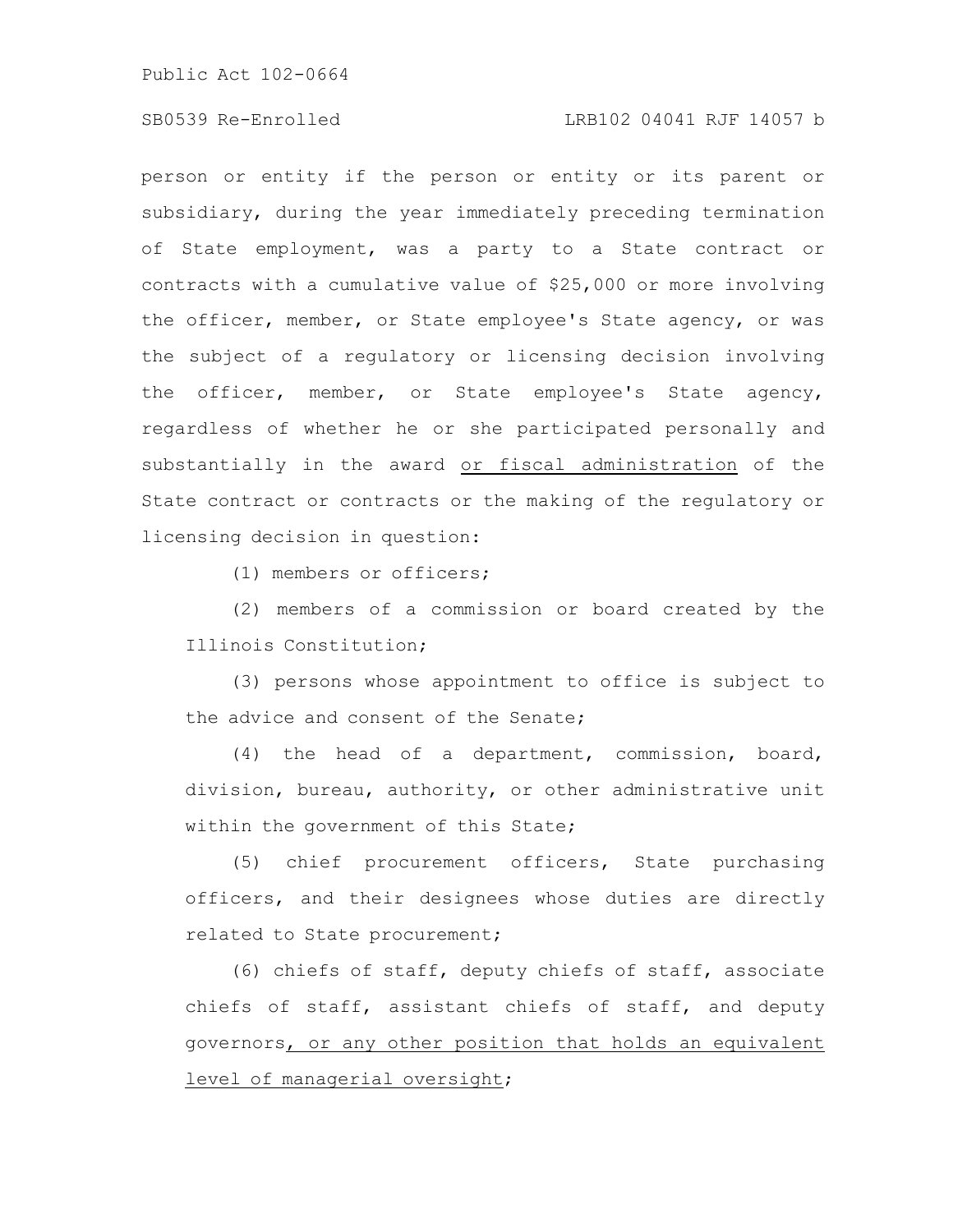# SB0539 Re-Enrolled LRB102 04041 RJF 14057 b

(7) employees of the Illinois Racing Board; and

(8) employees of the Illinois Gaming Board.

(i) For the purposes of this Section, with respect to officers or employees of a regional transit board, as defined in this Act, the phrase "person or entity" does not include: (i) the United States government, (ii) the State, (iii) municipalities, as defined under Article VII, Section 1 of the Illinois Constitution, (iv) units of local government, as defined under Article VII, Section 1 of the Illinois Constitution, or (v) school districts.

(Source: P.A. 101-31, eff. 6-28-19; 101-593, eff. 12-4-19.)

(5 ILCS 430/20-20)

Sec. 20-20. Duties of the Executive Inspectors General. In addition to duties otherwise assigned by law, each Executive Inspector General shall have the following duties:

(1) To receive and investigate allegations of violations of this Act. An investigation may not be initiated more than one year after the most recent act of the alleged violation or of a series of alleged violations except where there is reasonable cause to believe that fraudulent concealment has occurred. To constitute fraudulent concealment sufficient to toll this limitations period, there must be an affirmative act or representation calculated to prevent discovery of the fact that a violation or other wrongful act has occurred. The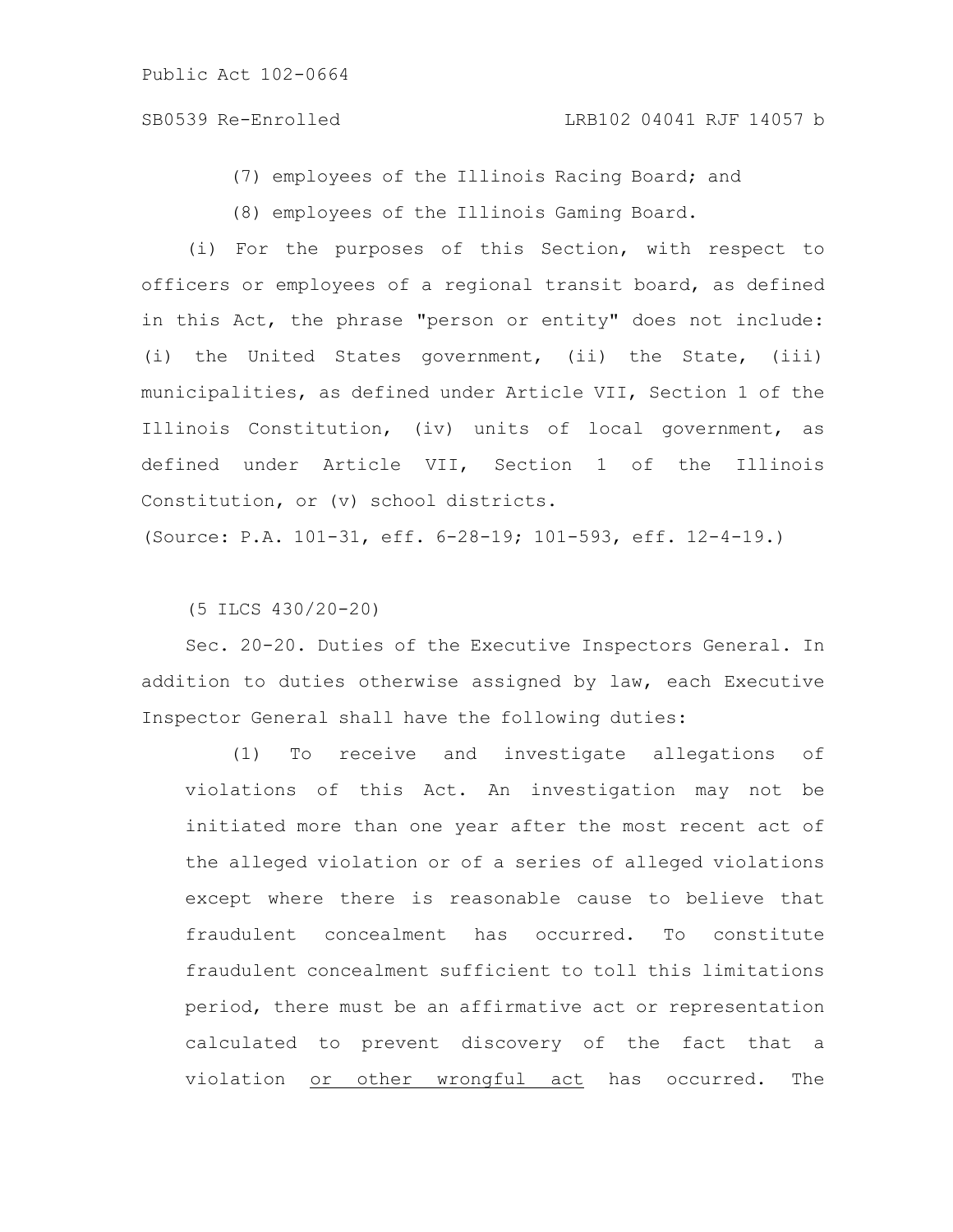### SB0539 Re-Enrolled LRB102 04041 RJF 14057 b

Executive Inspector General shall have the discretion to determine the appropriate means of investigation as permitted by law.

(2) To request information relating to an investigation from any person when the Executive Inspector General deems that information necessary in conducting an investigation.

(3) To issue subpoenas to compel the attendance of witnesses for the purposes of testimony and production of documents and other items for inspection and copying and to make service of those subpoenas and subpoenas issued under item (7) of Section 20-15.

(4) To submit reports as required by this Act.

(5) To file pleadings in the name of the Executive Inspector General with the Executive Ethics Commission, through the Attorney General, as provided in this Article if the Attorney General finds that reasonable cause exists to believe that a violation has occurred.

(6) To assist and coordinate the ethics officers for State agencies under the jurisdiction of the Executive Inspector General and to work with those ethics officers.

(7) To participate in or conduct, when appropriate, multi-jurisdictional investigations.

(8) To request, as the Executive Inspector General deems appropriate, from ethics officers of State agencies under his or her jurisdiction, reports or information on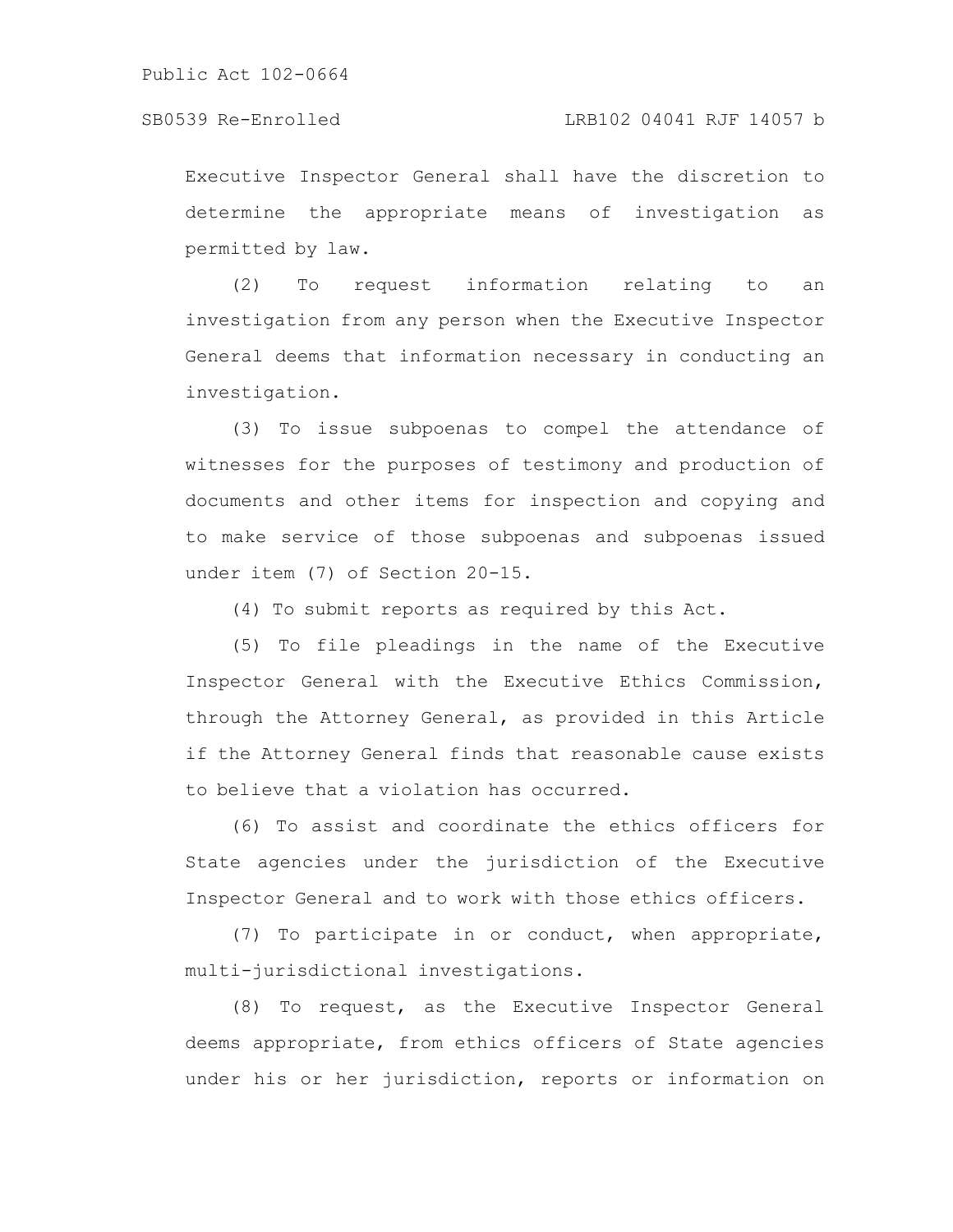(i) the content of a State agency's ethics training program and (ii) the percentage of new officers and employees who have completed ethics training.

(9) To review hiring and employment files of each State agency within the Executive Inspector General's jurisdiction to ensure compliance with Rutan v. Republican Party of Illinois, 497 U.S. 62 (1990), and with all applicable employment laws.

(10) To establish a policy that ensures the appropriate handling and correct recording of all investigations conducted by the Office, and to ensure that the policy is accessible via the Internet in order that those seeking to report those allegations are familiar with the process and that the subjects of those allegations are treated fairly.

(11) To post information to the Executive Inspector General's website explaining to complainants and subjects of an investigation the legal limitations on the Executive Inspector General's ability to provide information to them and a general overview of the investigation process.

(Source: P.A. 100-588, eff. 6-8-18.)

(5 ILCS 430/20-95)

Sec. 20-95. Exemptions.

(a) Documents generated by an ethics officer under this Act, except Section 5-50, are exempt from the provisions of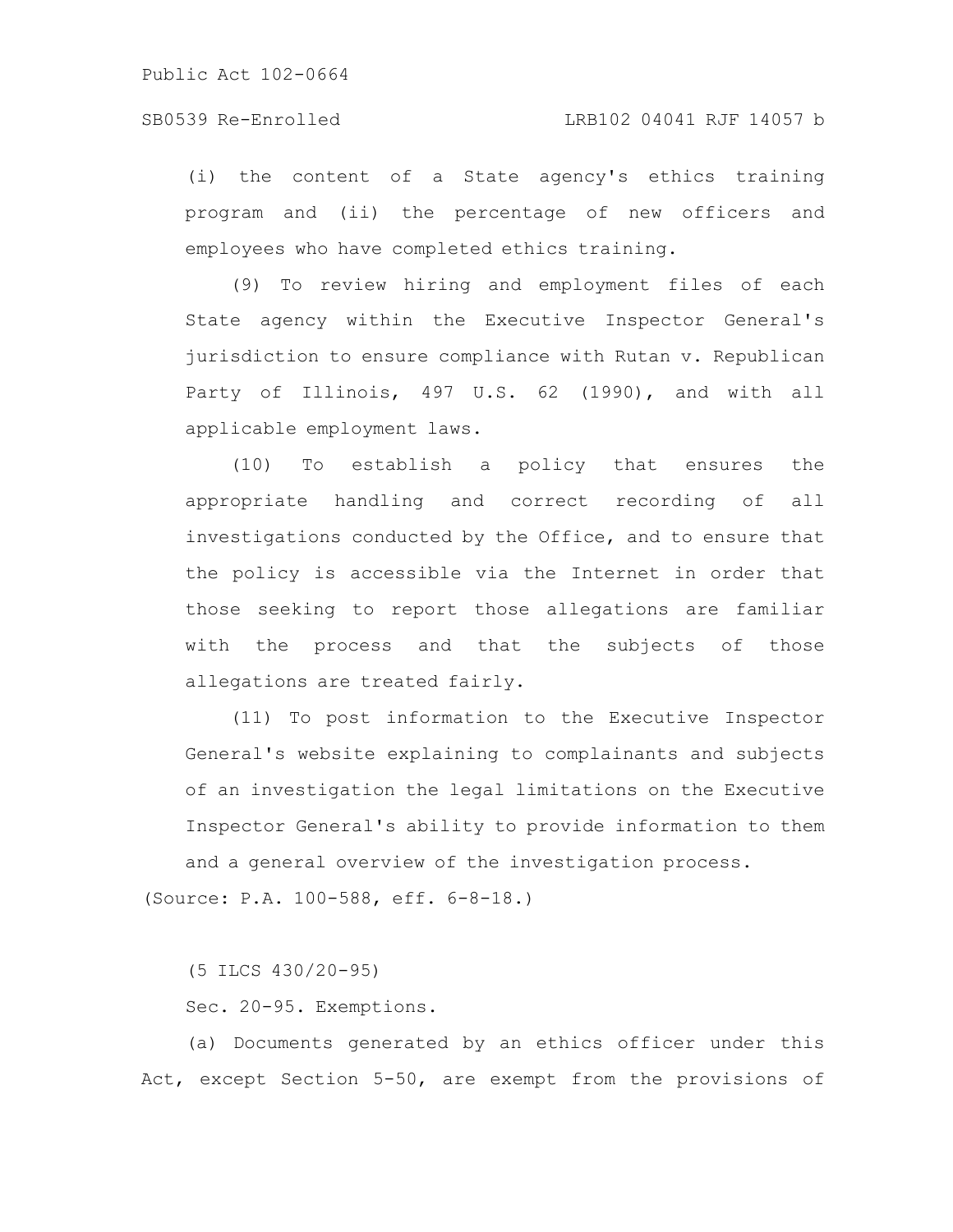the Freedom of Information Act.

(b) Any allegations and related documents submitted to an Executive Inspector General and any pleadings and related documents brought before the Executive Ethics Commission are exempt from the provisions of the Freedom of Information Act so long as the Executive Ethics Commission does not make a finding of a violation of this Act. If the Executive Ethics Commission finds that a violation has occurred, the entire record of proceedings before the Commission, the decision and recommendation, and the response from the agency head or ultimate jurisdictional authority to the Executive Ethics Commission are not exempt from the provisions of the Freedom of Information Act but information contained therein that is otherwise exempt from the Freedom of Information Act must be redacted before disclosure as provided in the Freedom of Information Act. A summary report released by the Executive Ethics Commission under Section 20-52 is a public record, but information redacted by the Executive Ethics Commission shall not be part of the public record.

(c) Meetings of the Commission are exempt from the provisions of the Open Meetings Act.

(d) Unless otherwise provided in this Act, all investigatory files and reports of the Office of an Executive Inspector General, other than monthly reports required under Section 20-85, are confidential and privileged, are exempt from disclosure under the Freedom of Information Act, and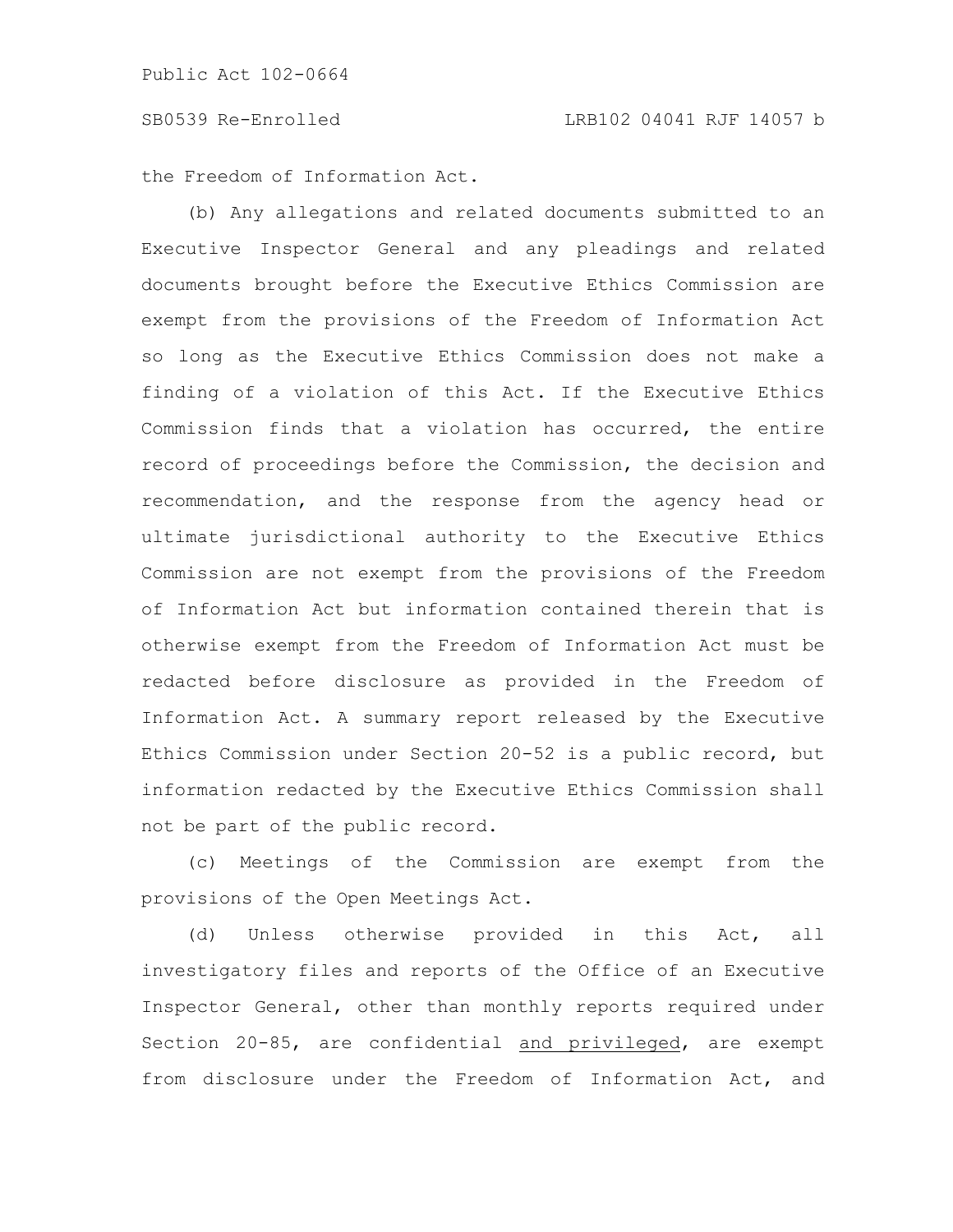## SB0539 Re-Enrolled LRB102 04041 RJF 14057 b

shall not be divulged to any person or agency, except as necessary (i) to a law enforcement authority, (ii) to the ultimate jurisdictional authority, (iii) to the Executive Ethics Commission, (iv) to another Inspector General appointed pursuant to this Act, or (v) to an Inspector General appointed or employed by a Regional Transit Board in accordance with Section 75-10.

(Source: P.A. 96-555, eff. 8-18-09; 96-1528, eff. 7-1-11.)

(5 ILCS 430/25-5)

Sec. 25-5. Legislative Ethics Commission.

(a) The Legislative Ethics Commission is created.

(b) The Legislative Ethics Commission shall consist of 8 commissioners appointed 2 each by the President and Minority Leader of the Senate and the Speaker and Minority Leader of the House of Representatives.

The terms of the initial commissioners shall commence upon qualification. Each appointing authority shall designate one appointee who shall serve for a 2-year term running through June 30, 2005. Each appointing authority shall designate one appointee who shall serve for a 4-year term running through June 30, 2007. The initial appointments shall be made within 60 days after the effective date of this Act.

After the initial terms, commissioners shall serve for 4-year terms commencing on July 1 of the year of appointment and running through June 30 of the fourth following year.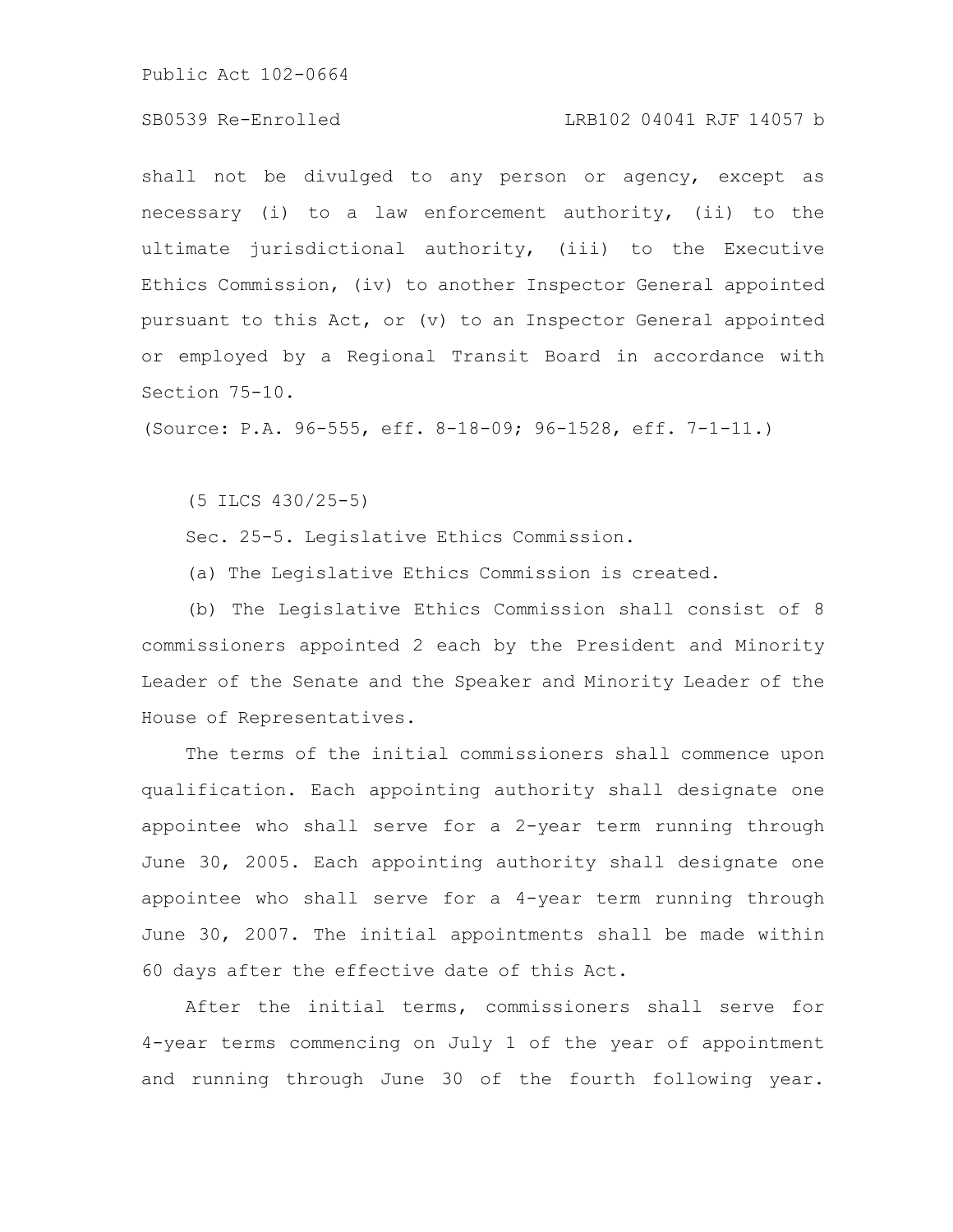Commissioners may be reappointed to one or more subsequent terms.

A vacancy shall occur upon a commissioner's death, resignation, removal, disqualification, termination of legislative service in the house or caucus of the appointing authority, or other inability to act. Vacancies occurring other than at the end of a term shall be filled by the appointing authority only for the balance of the term of the commissioner whose office is vacant.

Terms shall run regardless of whether the position is filled.

(c) The appointing authorities shall appoint commissioners who have experience holding governmental office or employment and may appoint commissioners who are members of the General Assembly as well as commissioners from the general public. A commissioner who is a member of the General Assembly must recuse himself or herself from participating in any matter relating to any investigation or proceeding in which he or she is the subject or is a complainant. A person is not eligible to serve as a commissioner if that person (i) has been convicted of a felony or a crime of dishonesty or moral turpitude, (ii) is, or was within the preceding 12 months, engaged in activities that require registration under the Lobbyist Registration Act, (iii) is a relative of the appointing authority, (iv) is a State officer or employee other than a member of the General Assembly, or (v) is a candidate for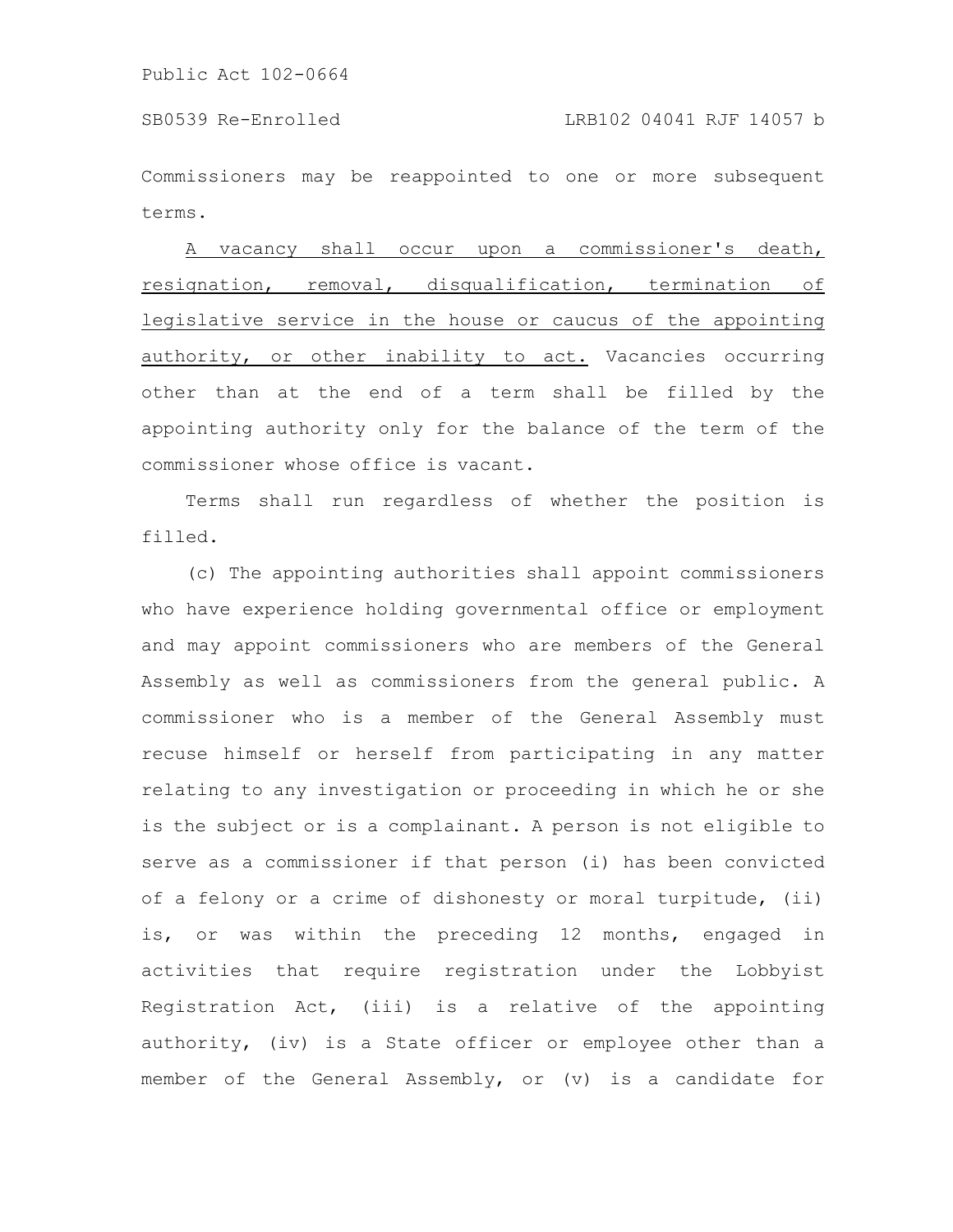## SB0539 Re-Enrolled LRB102 04041 RJF 14057 b

statewide office, federal office, or judicial office.

(c-5) If a commissioner is required to recuse himself or herself from participating in a matter as provided in subsection (c), the recusal shall create a temporary vacancy for the limited purpose of consideration of the matter for which the commissioner recused himself or herself, and the appointing authority for the recusing commissioner shall make a temporary appointment to fill the vacancy for consideration of the matter for which the commissioner recused himself or herself.

(d) The Legislative Ethics Commission shall have jurisdiction over current and former members of the General Assembly regarding events occurring during a member's term of office and current and former State employees regarding events occurring during any period of employment where the State employee's ultimate jurisdictional authority is (i) a legislative leader, (ii) the Senate Operations Commission, or (iii) the Joint Committee on Legislative Support Services. The Legislative Ethics Commission shall have jurisdiction over complainants and respondents in violation of subsection (d) of Section 25-90. The jurisdiction of the Commission is limited to matters arising under this Act.

An officer or executive branch State employee serving on a legislative branch board or commission remains subject to the jurisdiction of the Executive Ethics Commission and is not subject to the jurisdiction of the Legislative Ethics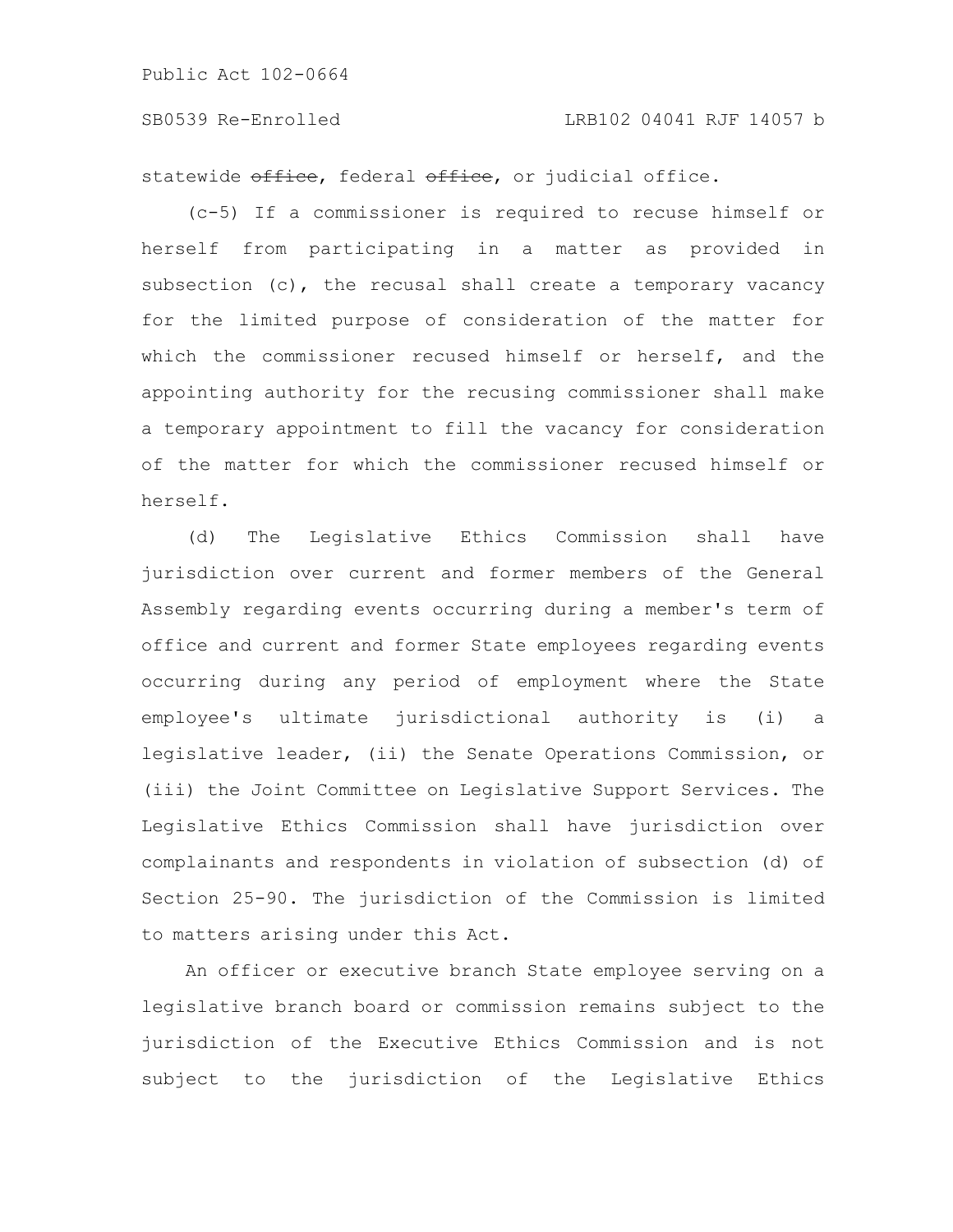Commission.

(e) The Legislative Ethics Commission must meet, either in person or by other technological means, monthly or as often as necessary. At the first meeting of the Legislative Ethics Commission, the commissioners shall choose from their number a chairperson and other officers that they deem appropriate. The terms of officers shall be for 2 years commencing July 1 and running through June 30 of the second following year. Meetings shall be held at the call of the chairperson or any 3 commissioners. Official action by the Commission shall require the affirmative vote of 5 commissioners, and a quorum shall consist of 5 commissioners. Commissioners shall receive no compensation but may be reimbursed for their reasonable expenses actually incurred in the performance of their duties.

(f) No commissioner, other than a commissioner who is a member of the General Assembly, or employee of the Legislative Ethics Commission may during his or her term of appointment or employment:

(1) become a candidate for any elective office;

(2) hold any other elected or appointed public office except for appointments on governmental advisory boards or study commissions or as otherwise expressly authorized by law;

(3) be actively involved in the affairs of any political party or political organization; or

(4) advocate for the appointment of another person to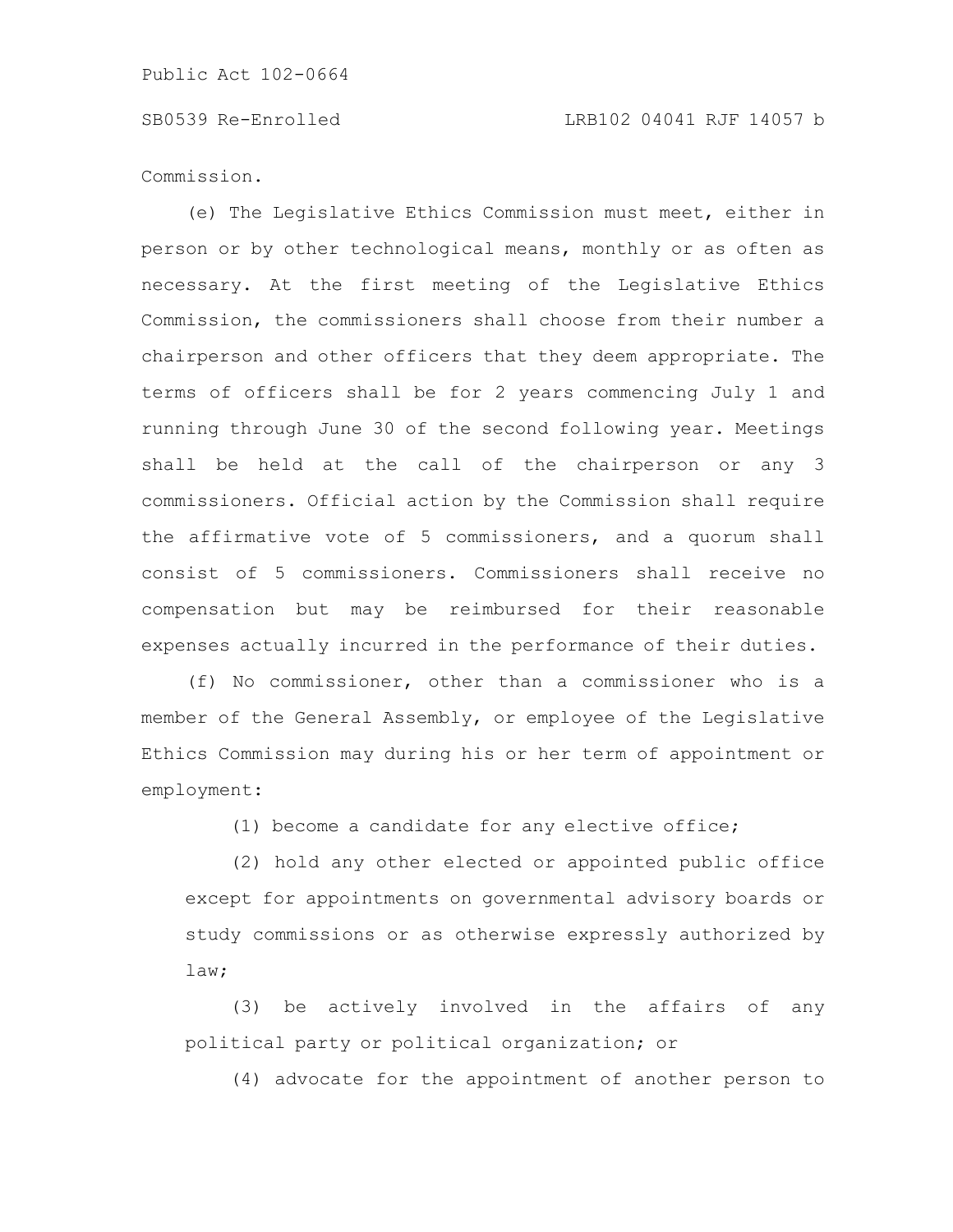an appointed or elected office or position or actively participate in any campaign for any elective office.

(f-5) No commissioner who is a member of the General Assembly may be a candidate for statewide office, federal office, or judicial office. If a commissioner who is a member of the General Assembly files petitions to be a candidate for a statewide office, federal office, or judicial office, he or she shall be deemed to have resigned from his or her position as a commissioner on the date his or her name is certified for the ballot by the State Board of Elections or local election authority and his or her position as a commissioner shall be deemed vacant. Such person may not be reappointed to the Commission during any time he or she is a candidate for statewide office, federal office, or judicial office.

(g) An appointing authority may remove a commissioner only for cause.

(h) The Legislative Ethics Commission shall appoint an Executive Director subject to the approval of at least 3 of the 4 legislative leaders. The compensation of the Executive Director shall be as determined by the Commission. The Executive Director of the Legislative Ethics Commission may employ, subject to the approval of at least 3 of the 4 legislative leaders, and determine the compensation of staff, as appropriations permit.

(i) In consultation with the Legislative Inspector General, the Legislative Ethics Commission may develop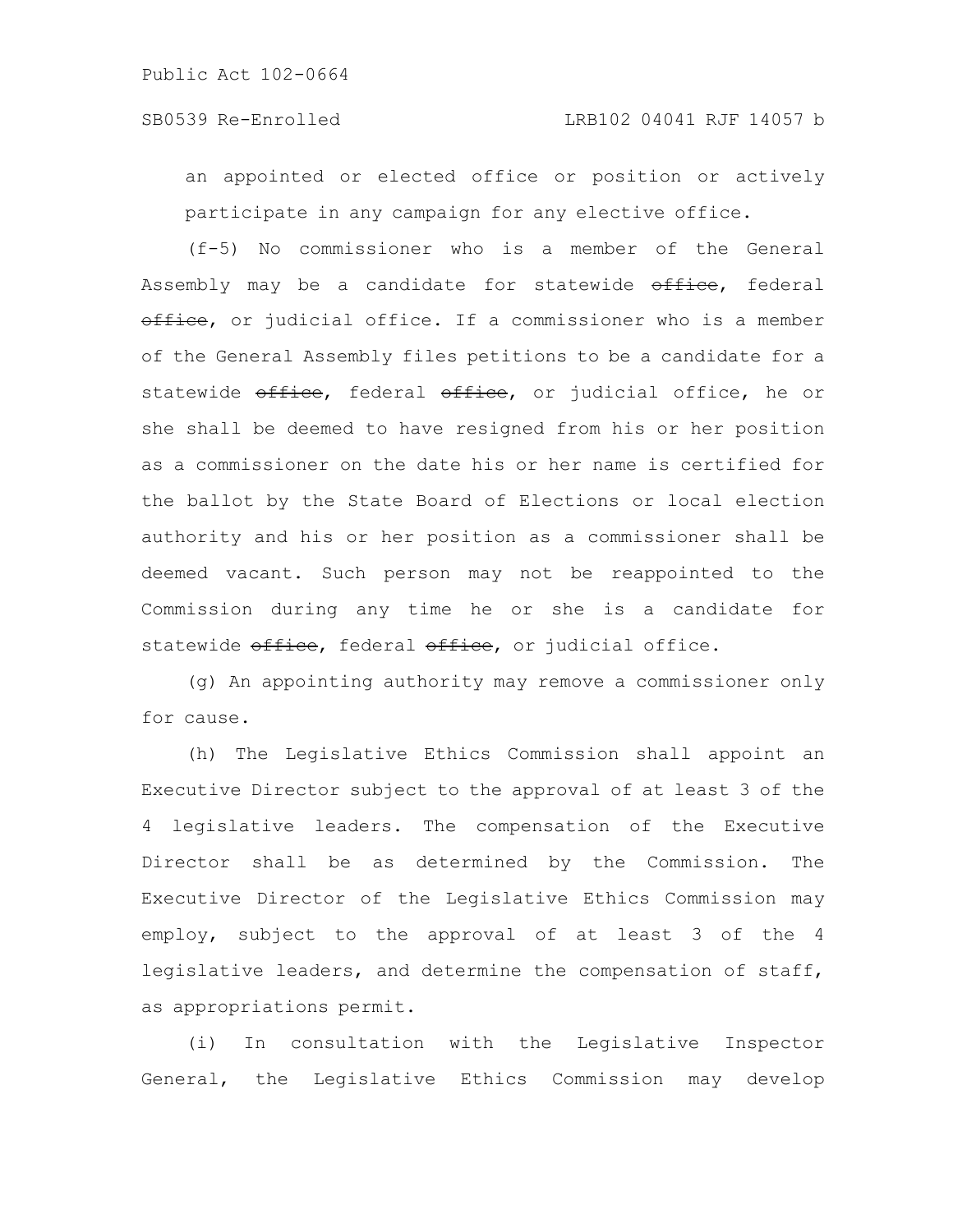# SB0539 Re-Enrolled LRB102 04041 RJF 14057 b

comprehensive training for members and employees under its jurisdiction that includes, but is not limited to, sexual harassment, employment discrimination, and workplace civility. The training may be recommended to the ultimate jurisdictional authorities and may be approved by the Commission to satisfy the sexual harassment training required under Section 5-10.5 or be provided in addition to the annual sexual harassment training required under Section 5-10.5. The Commission may seek input from governmental agencies or private entities for guidance in developing such training.

(Source: P.A. 100-588, eff. 6-8-18; 101-81, eff. 7-12-19; 101-221, eff. 8-9-19; 101-617, eff. 12-20-19.)

(5 ILCS 430/25-10)

Sec. 25-10. Office of Legislative Inspector General.

(a) The independent Office of the Legislative Inspector General is created. The Office shall be under the direction and supervision of the Legislative Inspector General and shall be a fully independent office with its own appropriation.

(b) The Legislative Inspector General shall be appointed without regard to political affiliation and solely on the basis of integrity and demonstrated ability. The Legislative Ethics Commission shall diligently search out qualified candidates for Legislative Inspector General and shall make recommendations to the General Assembly. The Legislative Inspector General may serve in a full-time, part-time, or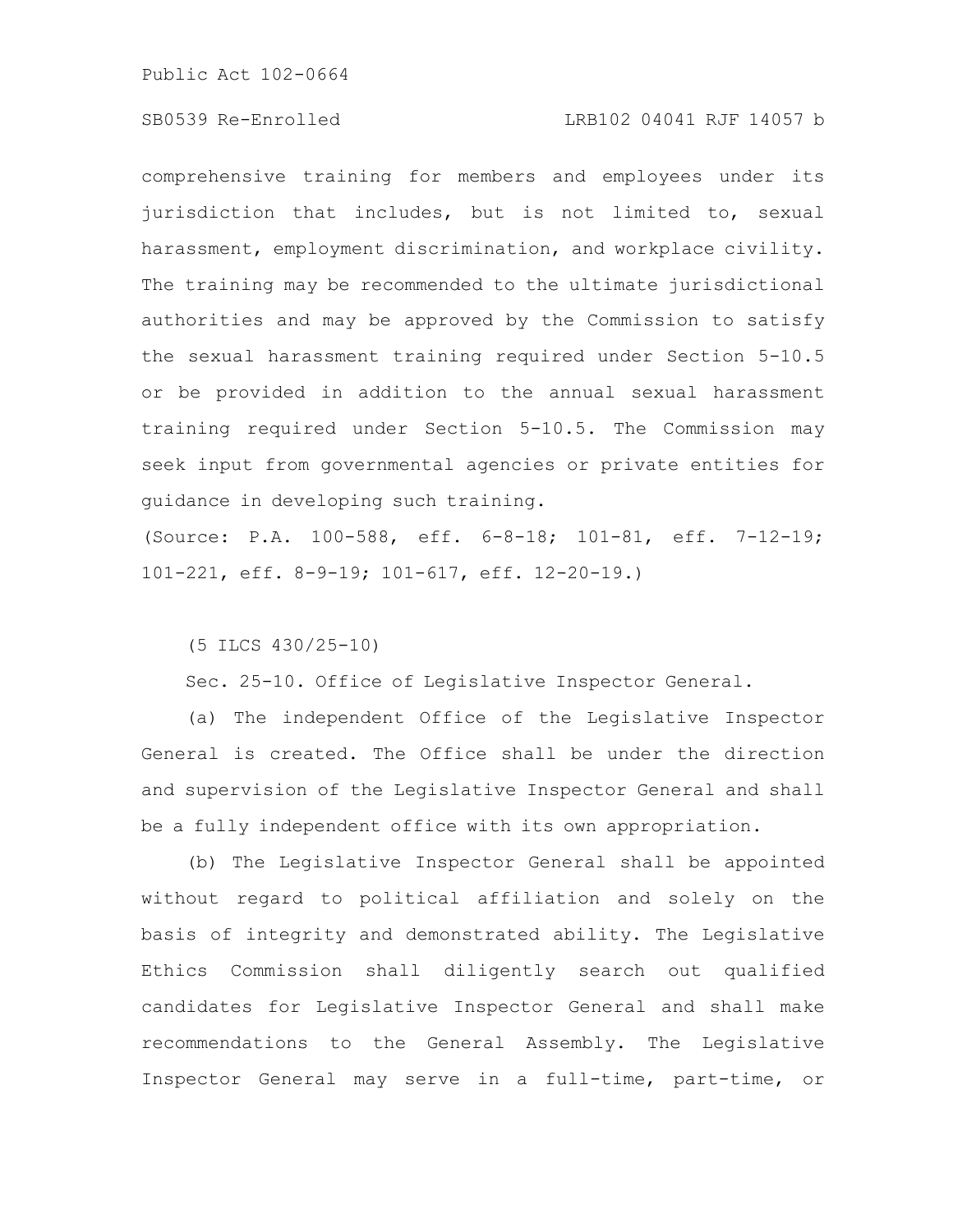## SB0539 Re-Enrolled LRB102 04041 RJF 14057 b

contractual capacity.

The Legislative Inspector General shall be appointed by a joint resolution of the Senate and the House of Representatives, which may specify the date on which the appointment takes effect. A joint resolution, or other document as may be specified by the Joint Rules of the General Assembly, appointing the Legislative Inspector General must be certified by the Speaker of the House of Representatives and the President of the Senate as having been adopted by the affirmative vote of three-fifths of the members elected to each house, respectively, and be filed with the Secretary of State. The appointment of the Legislative Inspector General takes effect on the day the appointment is completed by the General Assembly, unless the appointment specifies a later date on which it is to become effective.

The Legislative Inspector General shall have the following qualifications:

(1) has not been convicted of any felony under the laws of this State, another state, or the United States;

(2) has earned a baccalaureate degree from an institution of higher education; and

(3) has 5 or more years of cumulative service (A) with a federal, State, or local law enforcement agency, at least 2 years of which have been in a progressive investigatory capacity; (B) as a federal, State, or local prosecutor; (C) as a senior manager or executive of a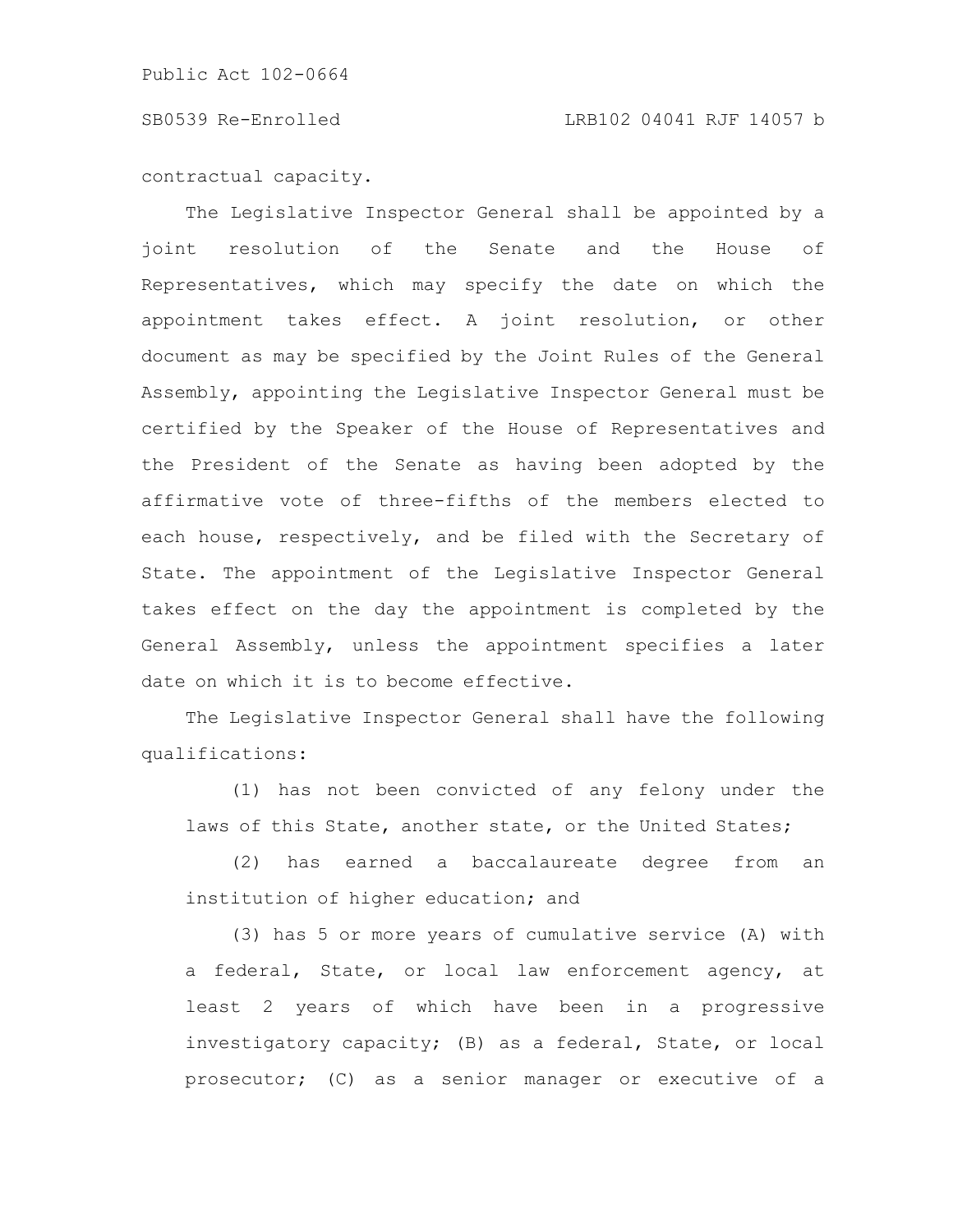federal, State, or local agency; (D) as a member, an officer, or a State or federal judge; or (E) representing any combination of items (A) through (D).

The Legislative Inspector General may not be a relative of a commissioner.

The term of the initial Legislative Inspector General shall commence upon qualification and shall run through June 30, 2008.

After the initial term, the Legislative Inspector General shall serve for 5-year terms commencing on July 1 of the year of appointment and running through June 30 of the fifth following year. The Legislative Inspector General may be reappointed to one or more subsequent terms. Terms shall run regardless of whether the position is filled.

(b-5) A vacancy occurring other than at the end of a term shall be filled in the same manner as an appointment only for the balance of the term of the Legislative Inspector General whose office is vacant. Within 7 days of the Office becoming vacant or receipt of a Legislative Inspector General's prospective resignation, the vacancy shall be publicly posted on the Commission's website, along with a description of the requirements for the position and where applicants may apply.

Within 45 days of the vacancy, the Commission shall designate an Acting Legislative Inspector General who shall serve until the vacancy is filled. The Commission shall file the designation in writing with the Secretary of State.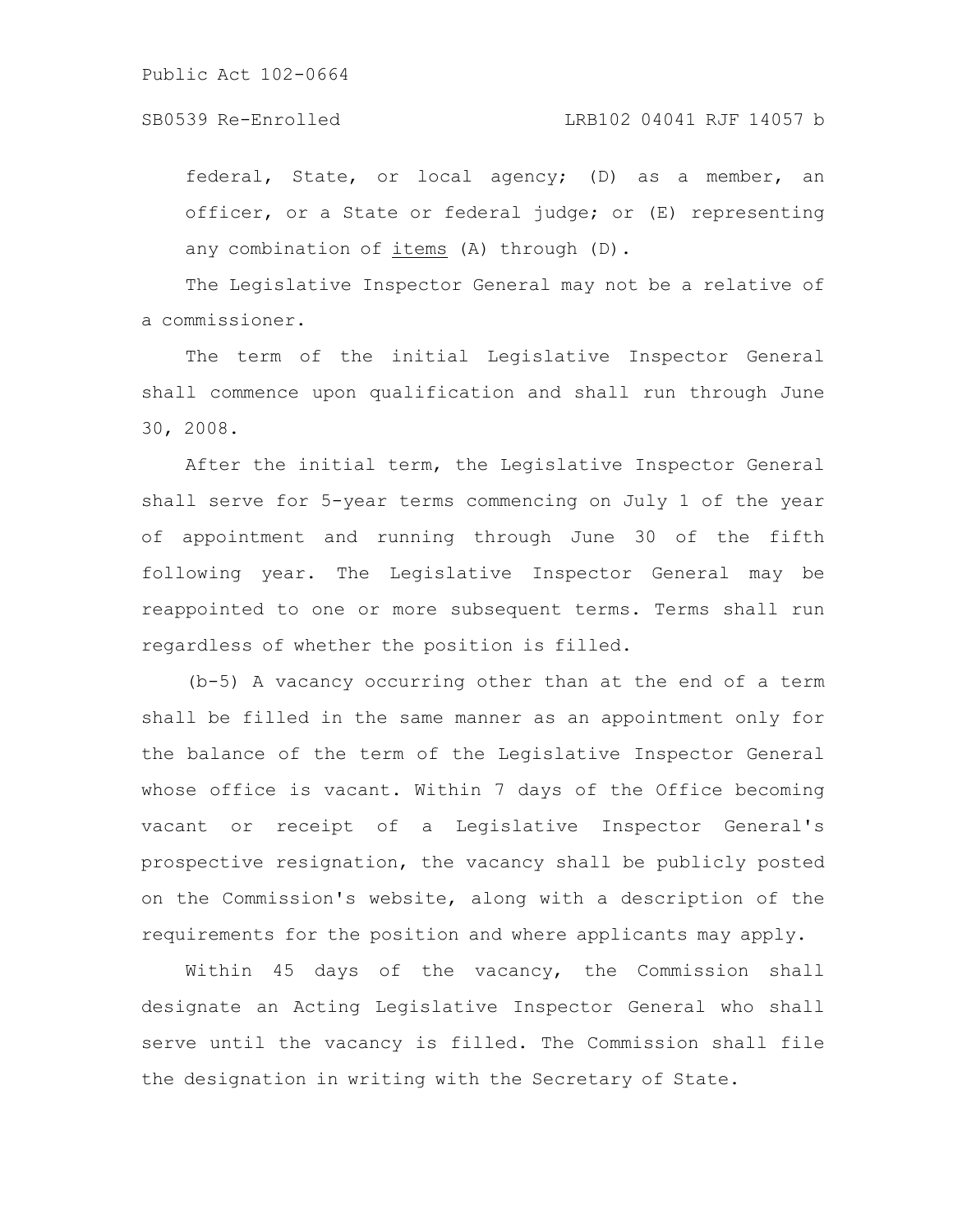## SB0539 Re-Enrolled LRB102 04041 RJF 14057 b

Within 60 days prior to the end of the term of the Legislative Inspector General or within 30 days of the occurrence of a vacancy in the Office of the Legislative Inspector General, the Legislative Ethics Commission shall establish a four-member search committee within the Commission for the purpose of conducting a search for qualified candidates to serve as Legislative Inspector General. The Speaker of the House of Representatives, Minority Leader of the House, Senate President, and Minority Leader of the Senate shall each appoint one member to the search committee. A member of the search committee shall be either a retired judge or former prosecutor and may not be a member or employee of the General Assembly or a registered lobbyist. If the Legislative Ethics Commission wishes to recommend that the Legislative Inspector General be re-appointed, a search committee does not need to be appointed.

The search committee shall conduct a search for qualified candidates, accept applications, and conduct interviews. The search committee shall recommend up to 3 candidates for Legislative Inspector General to the Legislative Ethics Commission. The search committee shall be disbanded upon an appointment of the Legislative Inspector General. Members of the search committee are not entitled to compensation but shall be entitled to reimbursement of reasonable expenses incurred in connection with the performance of their duties.

Within 30 days after June 8, 2018 (the effective date of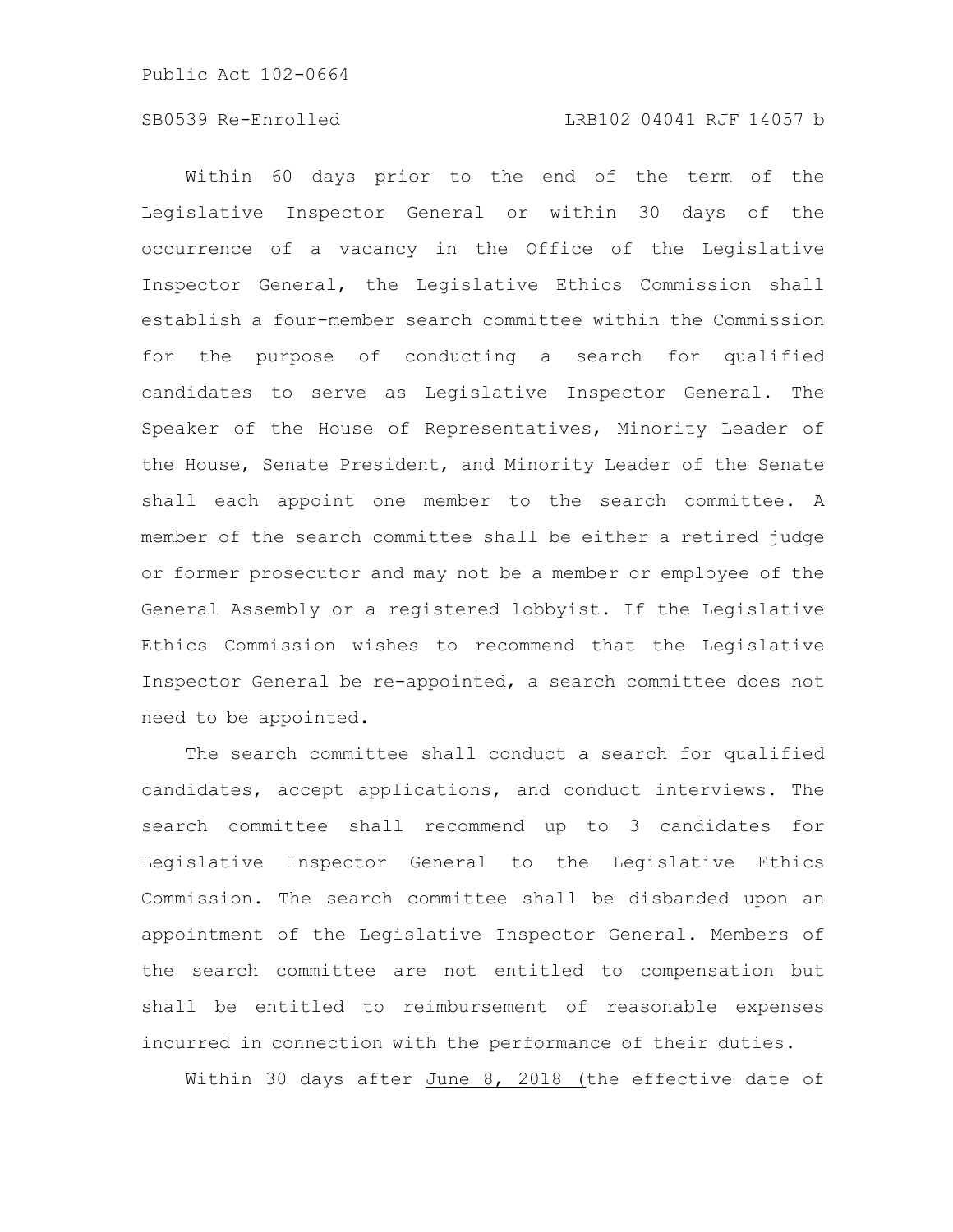Public Act 100-588) this amendatory Act of the 100th General Assembly, the Legislative Ethics Commission shall create a search committee in the manner provided for in this subsection to recommend up to 3 candidates for Legislative Inspector General to the Legislative Ethics Commission by October 31, 2018.

If a vacancy exists and the Commission has not appointed an Acting Legislative Inspector General, either the staff of the Office of the Legislative Inspector General, or if there is no staff, the Executive Director, shall advise the Commission of all open investigations and any new allegations or complaints received in the Office of the Inspector General. These reports shall not include the name of any person identified in the allegation or complaint, including, but not limited to, the subject of and the person filing the allegation or complaint. Notification shall be made to the Commission on a weekly basis unless the Commission approves of a different reporting schedule.

If the Office of the Inspector General is vacant for 6 months or more beginning on or after January 1, 2019, and the Legislative Ethics Commission has not appointed an Acting Legislative Inspector General, all complaints made to the Legislative Inspector General or the Legislative Ethics Commission shall be directed to the Inspector General for the Auditor General, and he or she shall have the authority to act as provided in subsection (c) of this Section and Section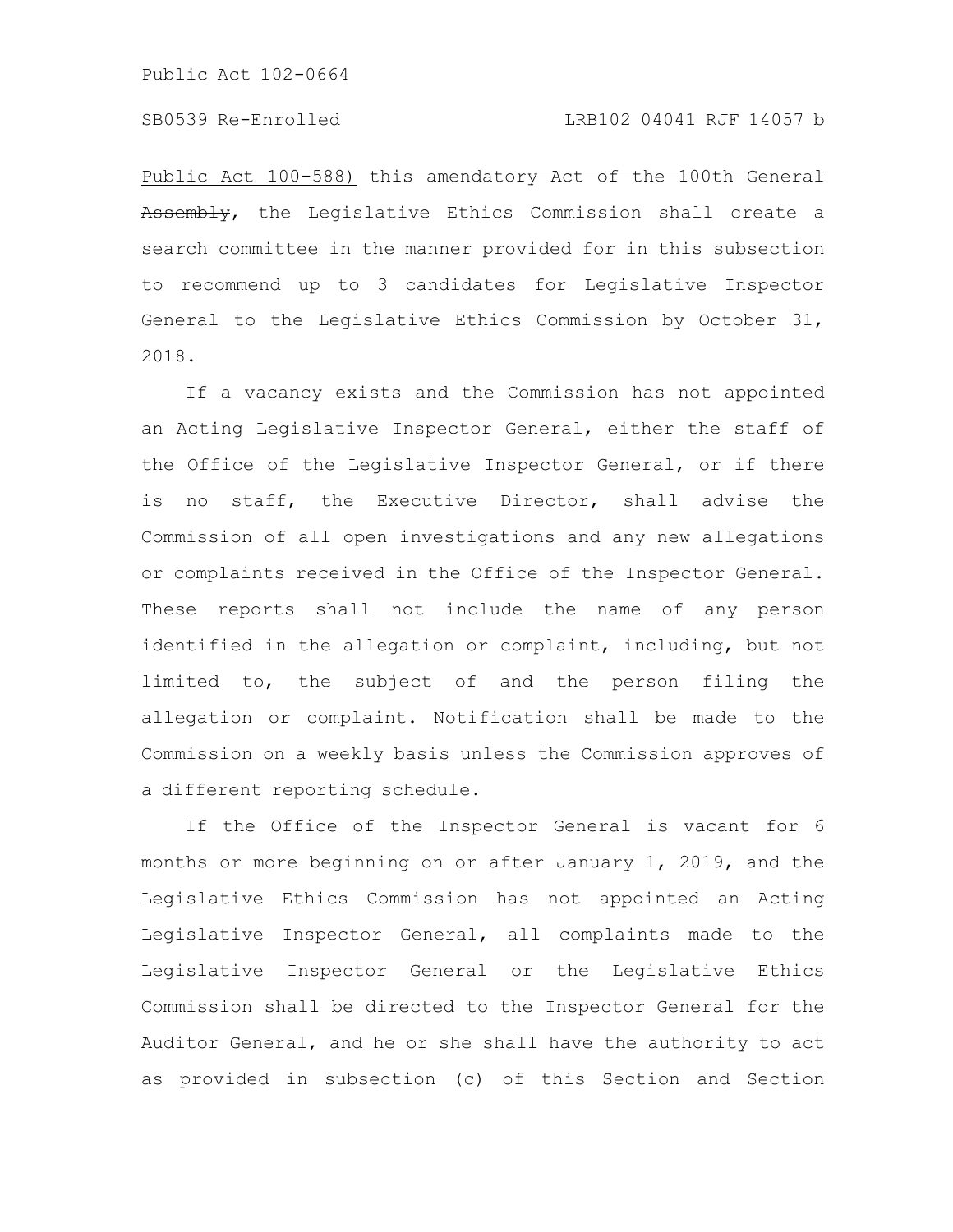25-20 of this Act, and shall be subject to all laws and rules governing a Legislative Inspector General or Acting Legislative Inspector General. The authority for the Inspector General of the Auditor General under this paragraph shall terminate upon appointment of a Legislative Inspector General or an Acting Legislative Inspector General.

(c) The Legislative Inspector General shall have jurisdiction over the current and former members of the General Assembly regarding events occurring during a member's term of office and current and former State employees regarding events occurring during any period of employment where the State employee's ultimate jurisdictional authority is (i) a legislative leader, (ii) the Senate Operations Commission, or (iii) the Joint Committee on Legislative Support Services.

The jurisdiction of each Legislative Inspector General is to investigate allegations of violations of this Act, violations of other related laws and rules regarding events related to the member's or employee's public duties or use of State office, employment, or resources, or fraud, waste, abuse, mismanagement, misconduct, nonfeasance, misfeasance, or malfeasance related to the member's or employee's public duties or use of State office, employment, or resources. The jurisdiction shall not include violations of the Rules of the House of Representatives or the Senate, or violations of this Act or violations of other related laws and rules.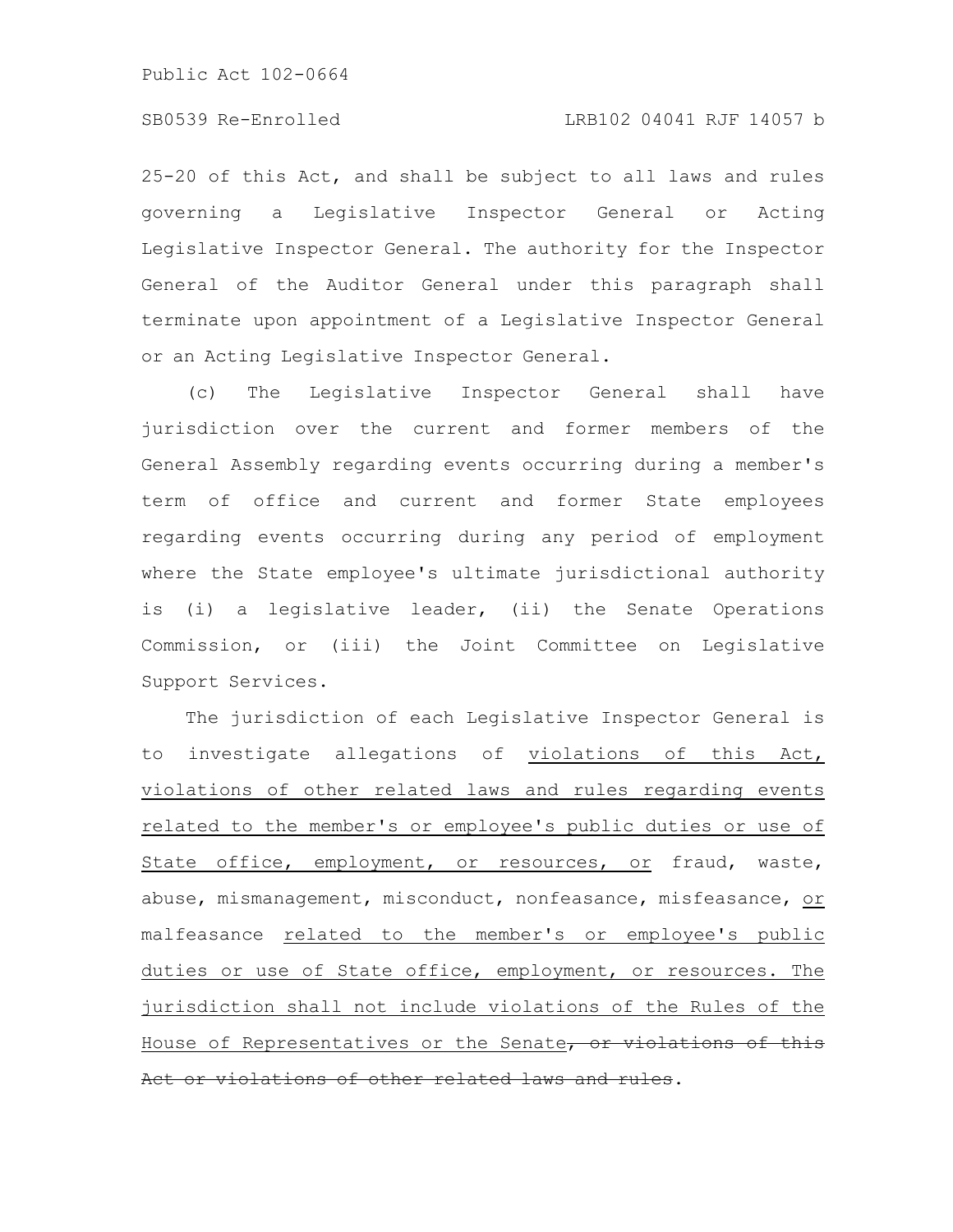The Legislative Inspector General shall have jurisdiction over complainants in violation of subsection (e) of Section 25-63 of this Act.

(d) The compensation of the Legislative Inspector General shall be the greater of an amount (i) determined by the Commission or (ii) by joint resolution of the General Assembly passed by a majority of members elected in each chamber. Subject to Section 25-45 of this Act, the Legislative Inspector General has full authority to organize the Office of the Legislative Inspector General, including the employment and determination of the compensation of staff, such as deputies, assistants, and other employees, as appropriations permit. Employment of staff is subject to the approval of at least 3 of the 4 legislative leaders.

(e) No Legislative Inspector General or employee of the Office of the Legislative Inspector General may, during his or her term of appointment or employment:

(1) become a candidate for any elective office;

(2) hold any other elected or appointed public office except for appointments on governmental advisory boards or study commissions or as otherwise expressly authorized by law;

(3) be actively involved in the affairs of any political party or political organization; or

(4) actively participate in any campaign for any elective office.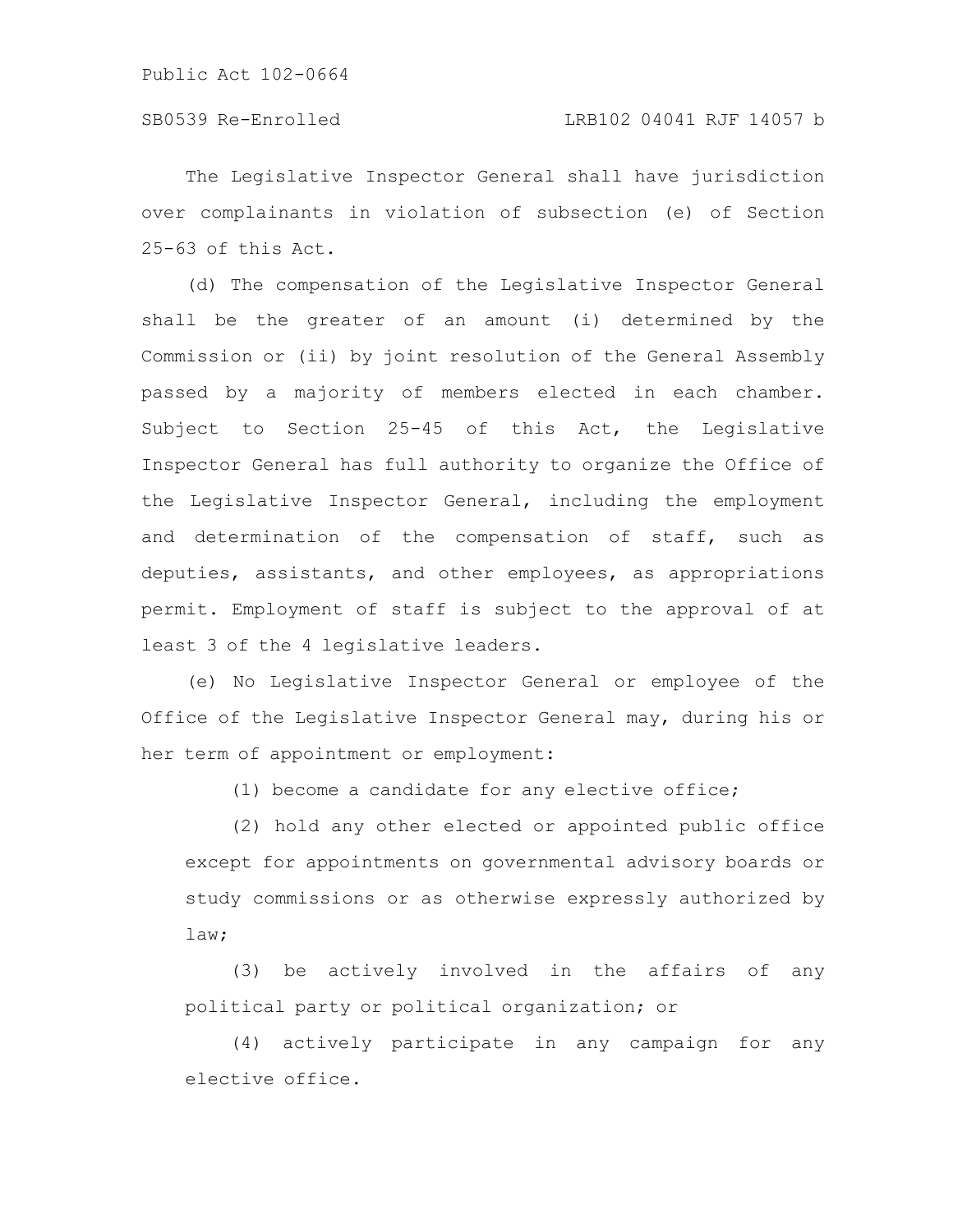A full-time Legislative Inspector General shall not engage in the practice of law or any other business, employment, or vocation.

In this subsection an appointed public office means a position authorized by law that is filled by an appointing authority as provided by law and does not include employment by hiring in the ordinary course of business.

(e-1) No Legislative Inspector General or employee of the Office of the Legislative Inspector General may, for one year after the termination of his or her appointment or employment:

(1) become a candidate for any elective office;

(2) hold any elected public office; or

(3) hold any appointed State, county, or local judicial office.

(e-2) The requirements of item (3) of subsection (e-1) may be waived by the Legislative Ethics Commission.

(f) The Commission may remove the Legislative Inspector General only for cause. At the time of the removal, the Commission must report to the General Assembly the justification for the removal.

(Source: P.A. 100-588, eff. 6-8-18; 101-221, eff. 8-9-19; revised 9-12-19.)

(5 ILCS 430/25-15)

Sec. 25-15. Duties of the Legislative Ethics Commission. In addition to duties otherwise assigned by law, the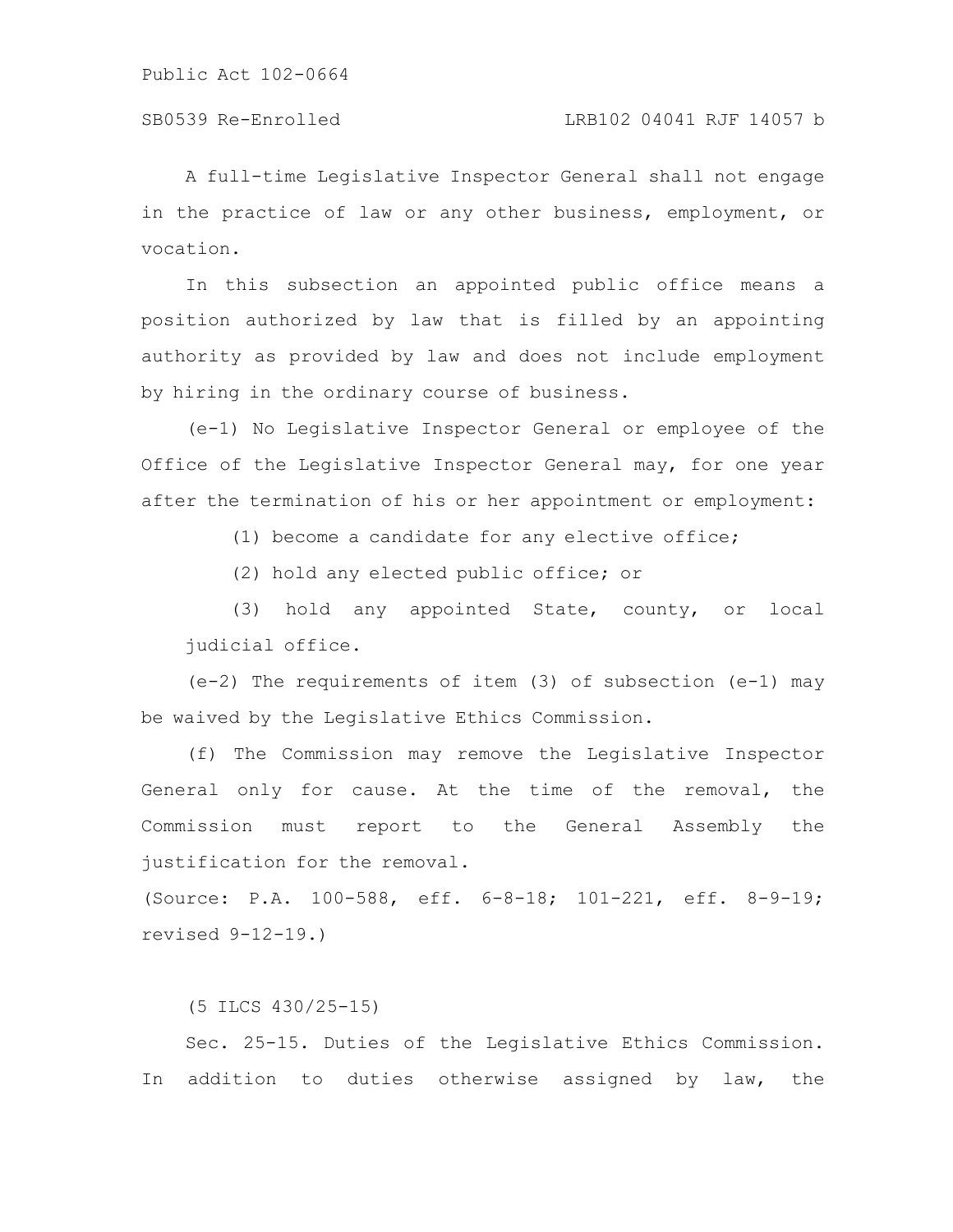Legislative Ethics Commission shall have the following duties:

(1) To promulgate rules governing the performance of its duties and the exercise of its powers and governing the investigations of the Legislative Inspector General; except that, the Legislative Ethics Commission shall adopt no rule requiring the Legislative Inspector General to seek the Commission's advance approval before commencing any investigation authorized under this Article. Any existing rule, as of the effective date of this amendatory Act of the 102nd General Assembly, requiring the Legislative Inspector General to seek the Commission's advance approval before commencing any investigation is void. The rules shall be available on the Commission's website and any proposed changes to the rules must be made available to the public on the Commission's website no less than 7 days before the adoption of the changes. Any person shall be given an opportunity to provide written or oral testimony before the Commission in support of or opposition to proposed rules.

(2) To conduct administrative hearings and rule on matters brought before the Commission only upon the receipt of pleadings filed by the Legislative Inspector General and not upon its own prerogative, but may appoint special Legislative Inspectors General as provided in Section 25-21. Any other allegations of misconduct received by the Commission from a person other than the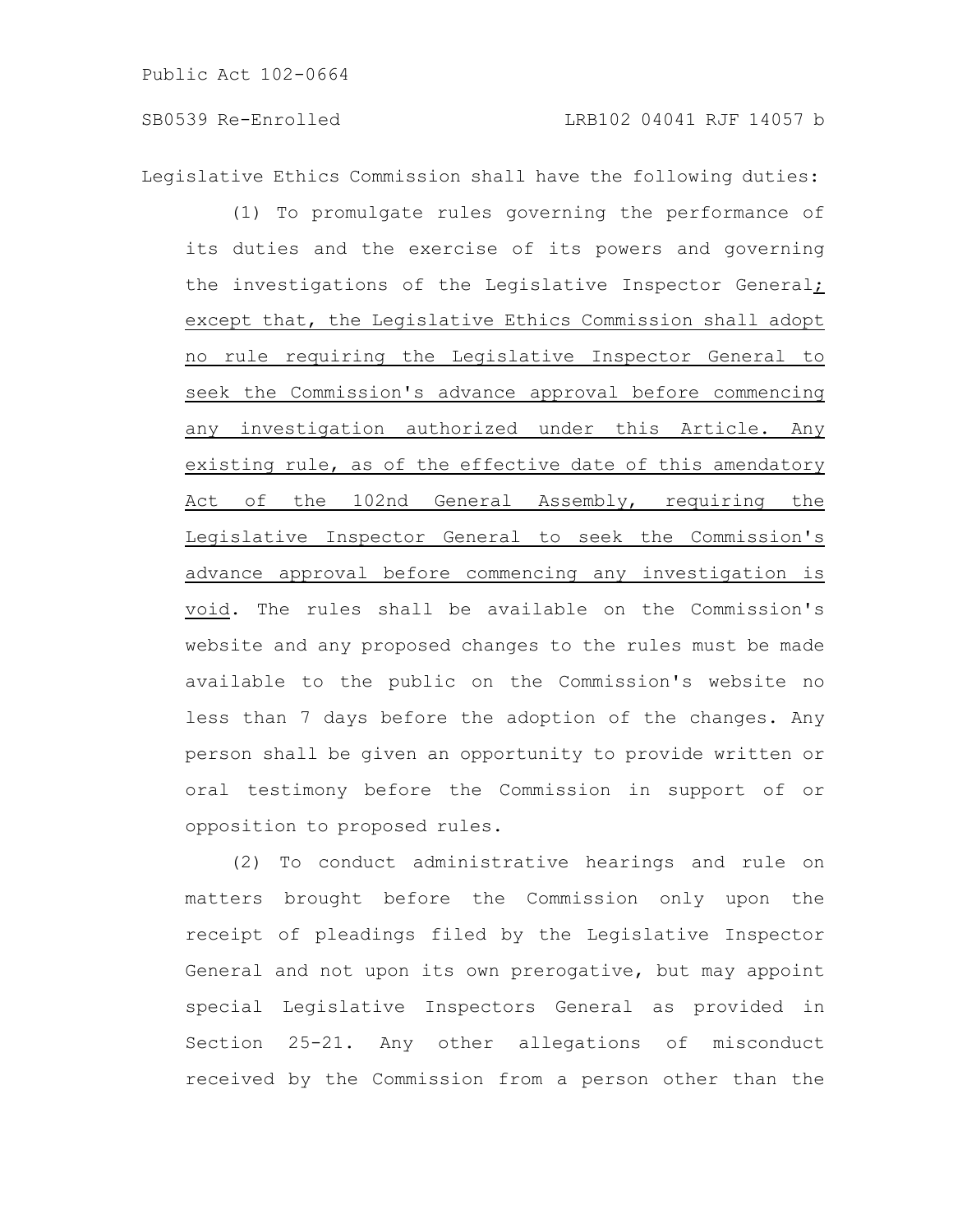## SB0539 Re-Enrolled LRB102 04041 RJF 14057 b

Legislative Inspector General shall be referred to the Office of the Legislative Inspector General.

(3) To prepare and publish manuals and guides and, working with the Office of the Attorney General, oversee training of employees under its jurisdiction that explains their duties.

(4) To prepare public information materials to facilitate compliance, implementation, and enforcement of this Act.

(5) To submit reports as required by this Act.

(6) To the extent authorized by this Act, to make rulings, issue recommendations, and impose administrative fines, if appropriate, in connection with the implementation and interpretation of this Act. The powers and duties of the Commission are limited to matters clearly within the purview of this Act.

(7) To issue subpoenas with respect to matters pending before the Commission, subject to the provisions of this Article and in the discretion of the Commission, to compel the attendance of witnesses for purposes of testimony and the production of documents and other items for inspection and copying.

(8) To appoint special Legislative Inspectors General as provided in Section 25-21.

(9) To conspicuously display on the Commission's website the procedures for reporting a violation of this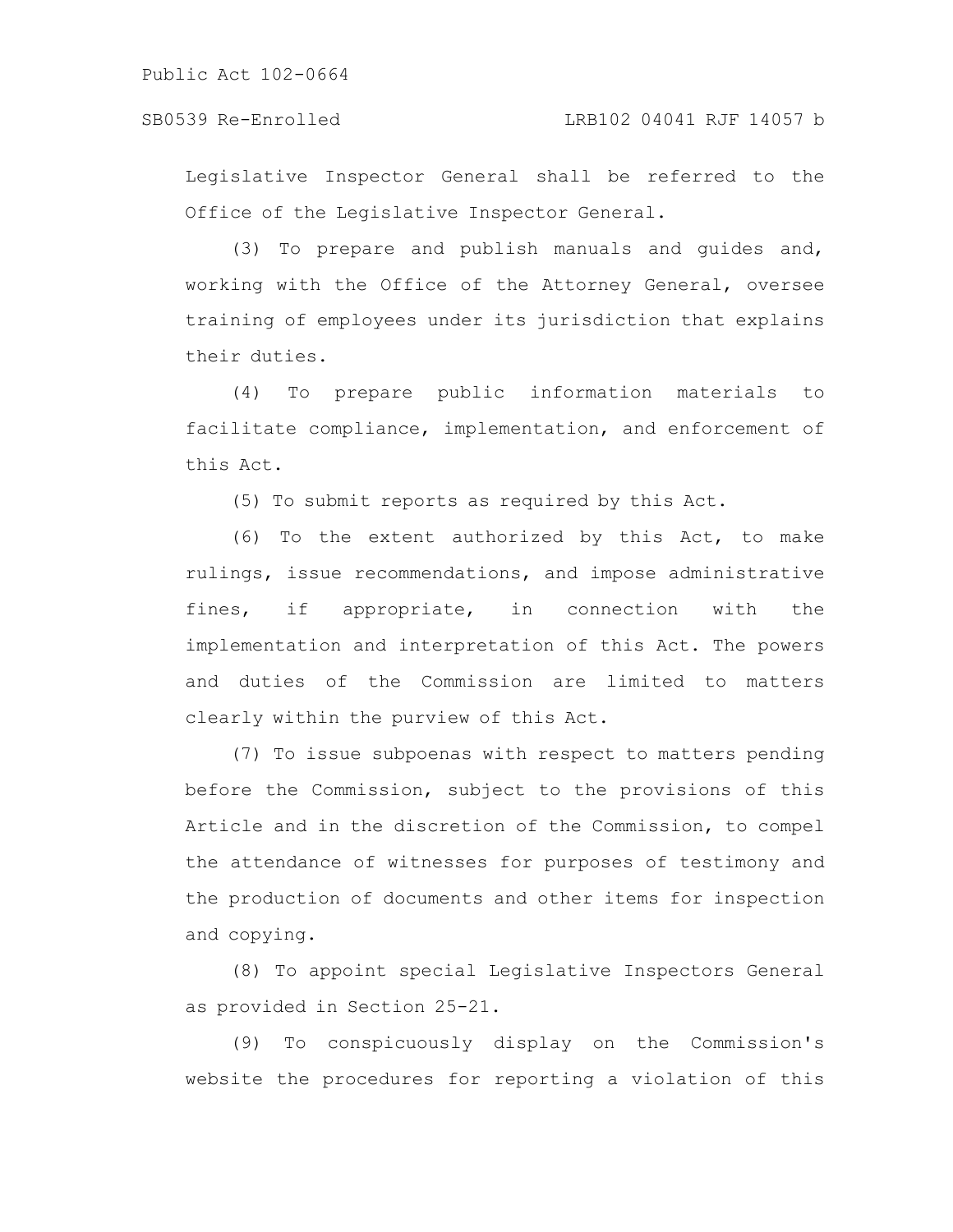SB0539 Re-Enrolled LRB102 04041 RJF 14057 b

Act, including how to report violations via email or online.

(10) To conspicuously display on the Commission's website any vacancies within the Office of the Legislative Inspector General.

(11) To appoint an Acting Legislative Inspector General in the event of a vacancy in the Office of the Legislative Inspector General.

(Source: P.A. 100-554, eff. 11-16-17; 100-588, eff. 6-8-18.)

(5 ILCS 430/25-20)

Sec. 25-20. Duties of the Legislative Inspector General. In addition to duties otherwise assigned by law, the Legislative Inspector General shall have the following duties:

(1) To receive and investigate, without advance approval of the Legislative Ethics Commission, allegations of violations of this Act and other wrongful acts within his or her jurisdiction based on a complaint. Except as otherwise provided in paragraph (1.5), an investigation may not be initiated more than one year after the alleged wrongful act or the most recent act of a series of alleged wrongful acts based on the same wrongful conduct except if there is reasonable cause to believe that fraudulent concealment has occurred allegations of violations of this Act. Except as otherwise provided in paragraph (1.5), an investigation may not be initiated more than one year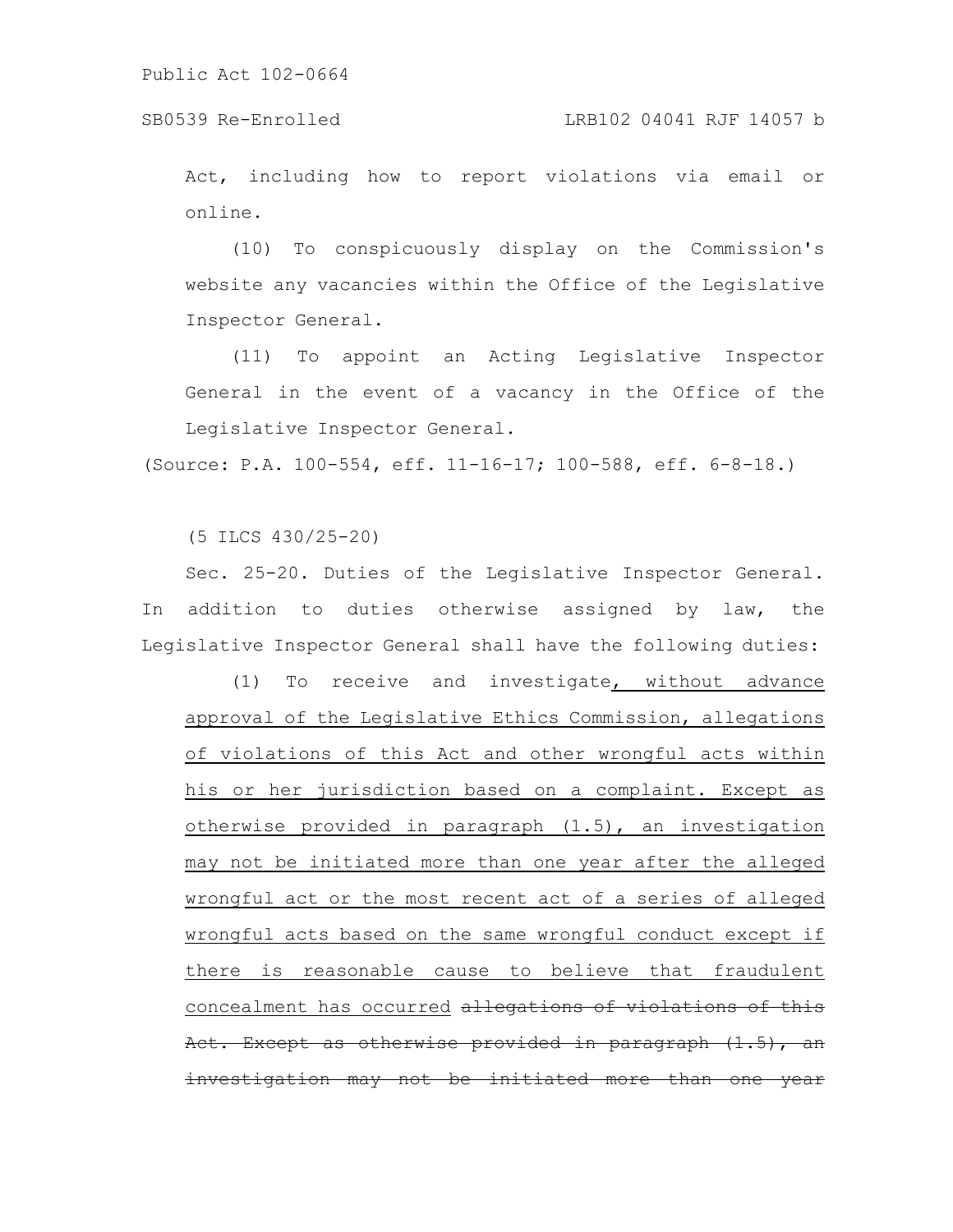after the most recent act of the alleged violation or of a series of alleged violations except where there reasonable cause to believe that fraudulent concealment occurred. To constitute fraudulent concealment sufficient to toll this limitations period, there must be an affirmative act or representation calculated to prevent discovery of the fact that a violation or other wrongful act has occurred. The Legislative Inspector General shall have the discretion to determine the appropriate means of investigation as permitted by law.

(1.5) Notwithstanding any provision of law to the contrary, the Legislative Inspector General, whether appointed by the Legislative Ethics Commission or the General Assembly, may initiate an investigation based on information provided to the Office of the Legislative Inspector General or the Legislative Ethics Commission during the period from December 1, 2014 through November 3, 2017. Any investigation initiated under this paragraph (1.5) must be initiated within one year after the effective date of this amendatory Act of the 100th General Assembly.

Notwithstanding any provision of law to the contrary, the Legislative Inspector General, through the Attorney General, shall have the authority to file a complaint related to any founded violations that occurred during the period December 1, 2014 through November 3, 2017 to the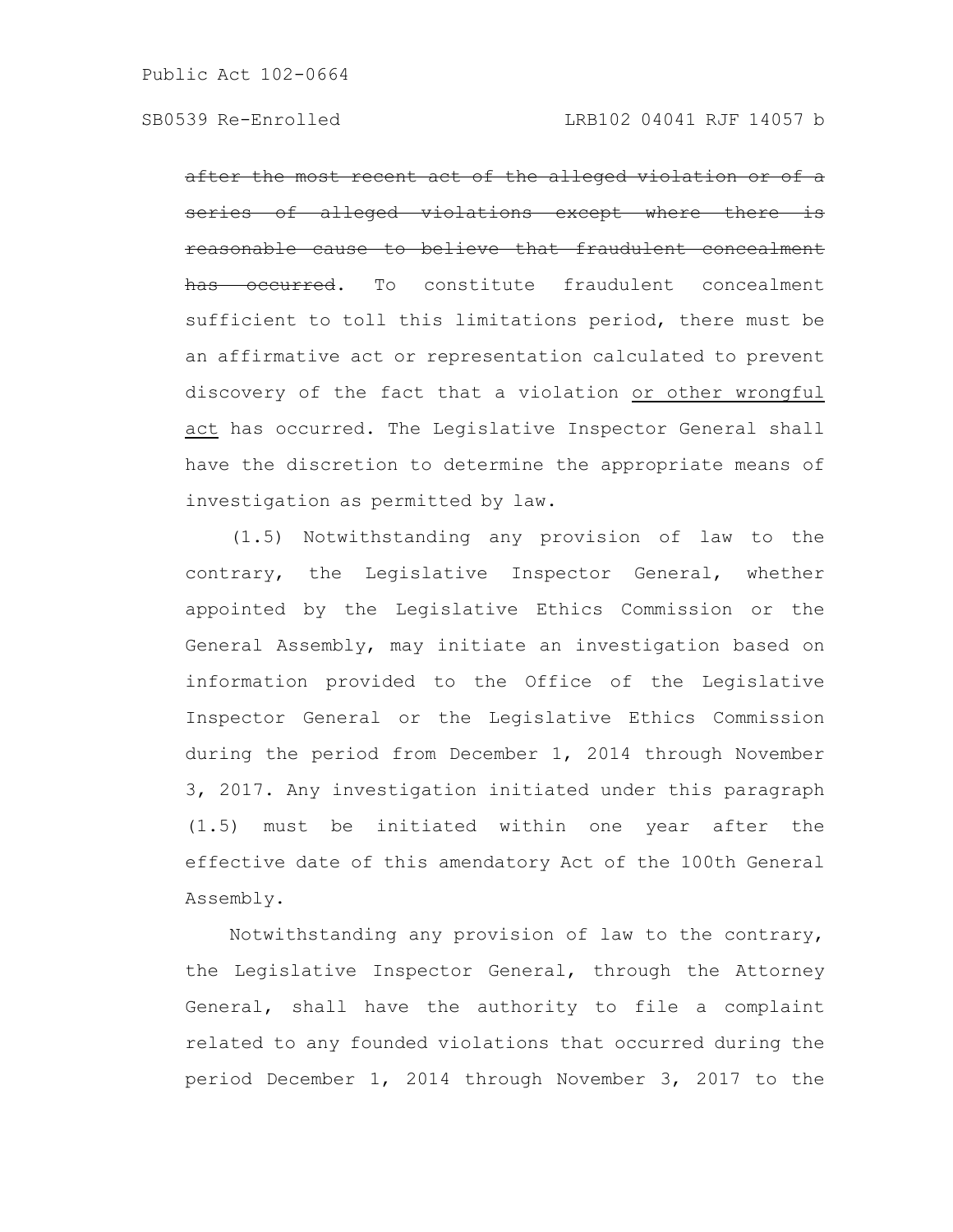## SB0539 Re-Enrolled LRB102 04041 RJF 14057 b

Legislative Ethics Commission, and the Commission shall have jurisdiction to conduct administrative hearings related to any pleadings filed by the Legislative Inspector General, provided the complaint is filed with the Commission no later than 6 months after the summary report is provided to the Attorney General in accordance with subsection (c) of Section 25-50.

(2) To request information relating to an investigation from any person when the Legislative Inspector General deems that information necessary in conducting an investigation.

(3) To issue subpoenas, with the advance approval of the Commission, to compel the attendance of witnesses for the purposes of testimony and production of documents and other items for inspection and copying and to make service of those subpoenas and subpoenas issued under item (7) of Section 25-15.

(4) To submit reports as required by this Act.

(5) To file pleadings in the name of the Legislative Inspector General with the Legislative Ethics Commission, through the Attorney General, as provided in this Article if the Attorney General finds that reasonable cause exists to believe that a violation has occurred.

(6) To assist and coordinate the ethics officers for State agencies under the jurisdiction of the Legislative Inspector General and to work with those ethics officers.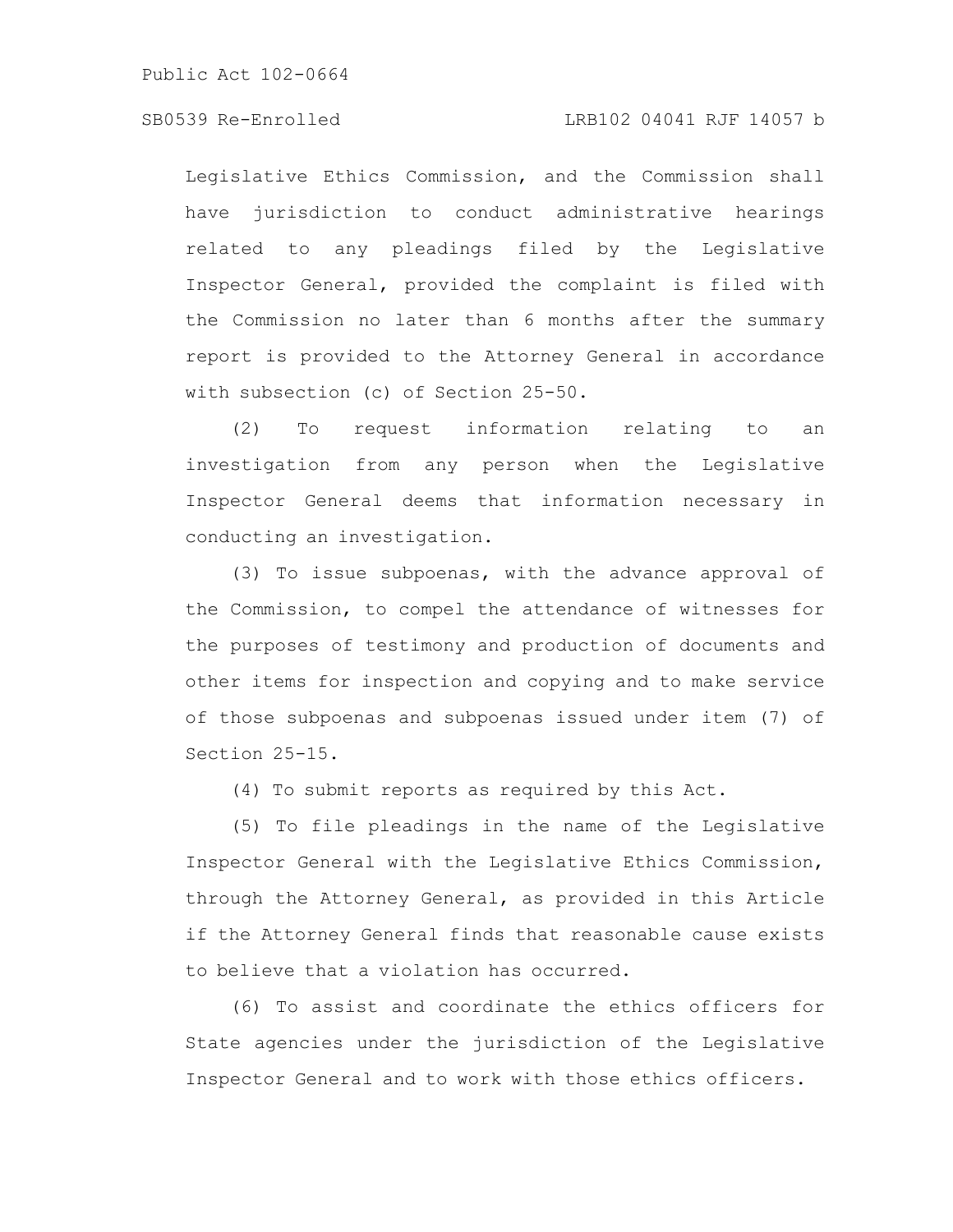(7) To participate in or conduct, when appropriate, multi-jurisdictional investigations.

(8) To request, as the Legislative Inspector General deems appropriate, from ethics officers of State agencies under his or her jurisdiction, reports or information on (i) the content of a State agency's ethics training program and (ii) the percentage of new officers and employees who have completed ethics training.

(9) To establish a policy that ensures the appropriate handling and correct recording of all investigations of allegations and to ensure that the policy is accessible via the Internet in order that those seeking to report those allegations are familiar with the process and that the subjects of those allegations are treated fairly.

(10) To post information to the Legislative Inspector General's website explaining to complainants and subjects of an investigation the legal limitations on the Legislative Inspector General's ability to provide information to them and a general overview of the investigation process.

(Source: P.A. 100-553, eff. 11-16-17; 100-588, eff. 6-8-18.)

(5 ILCS 430/25-85)

Sec. 25-85. Quarterly reports by the Legislative Inspector General. The Legislative Inspector General shall submit quarterly reports of claims within his or her jurisdiction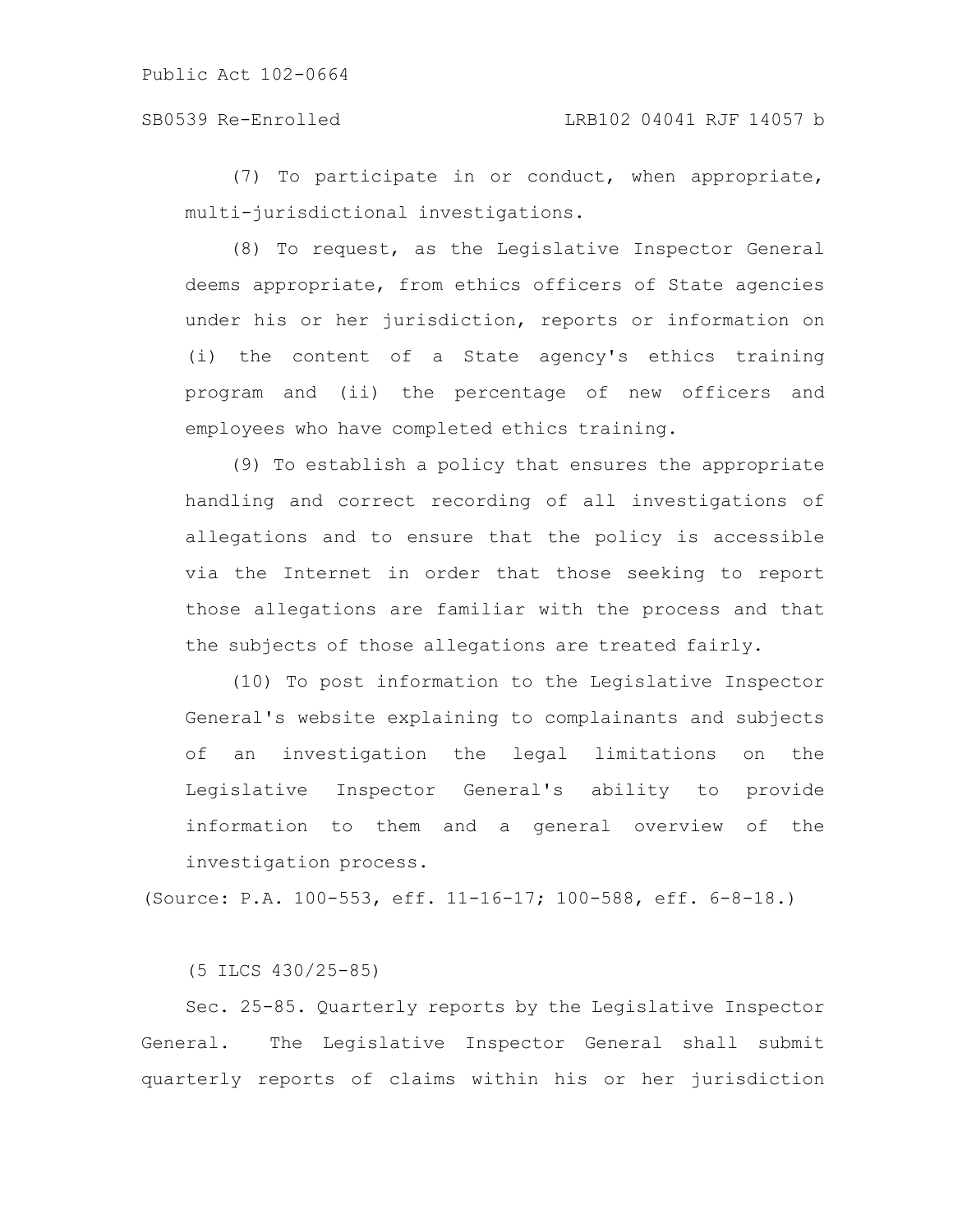filed with the Office of the Legislative Inspector General to the General Assembly and the Legislative Ethics Commission, on dates determined by the Legislative Ethics Commission, indicating:

(1) the total number of allegations received since the date of the last report and the total number of allegations received since the date of the last report by category of claim;

(2) the total number of investigations initiated since the date of the last report and the total number of investigations initiated since the date of the last report by category of claim;

(3) the total number of investigations concluded since the date of the last report and the total number of investigations concluded since the date of the last report by category of claim;

(4) the total number of investigations pending as of the reporting date and the total number of investigations pending as of the reporting date by category of claim;

(5) the total number of summary reports complaints forwarded to the Attorney General pursuant to subsection (c) of Section 25-50 since the date of the last report;

(6) the total number of actions filed with the Legislative Ethics Commission since the date of the last report, the total number of actions pending before the Legislative Ethics Commission as of the reporting date,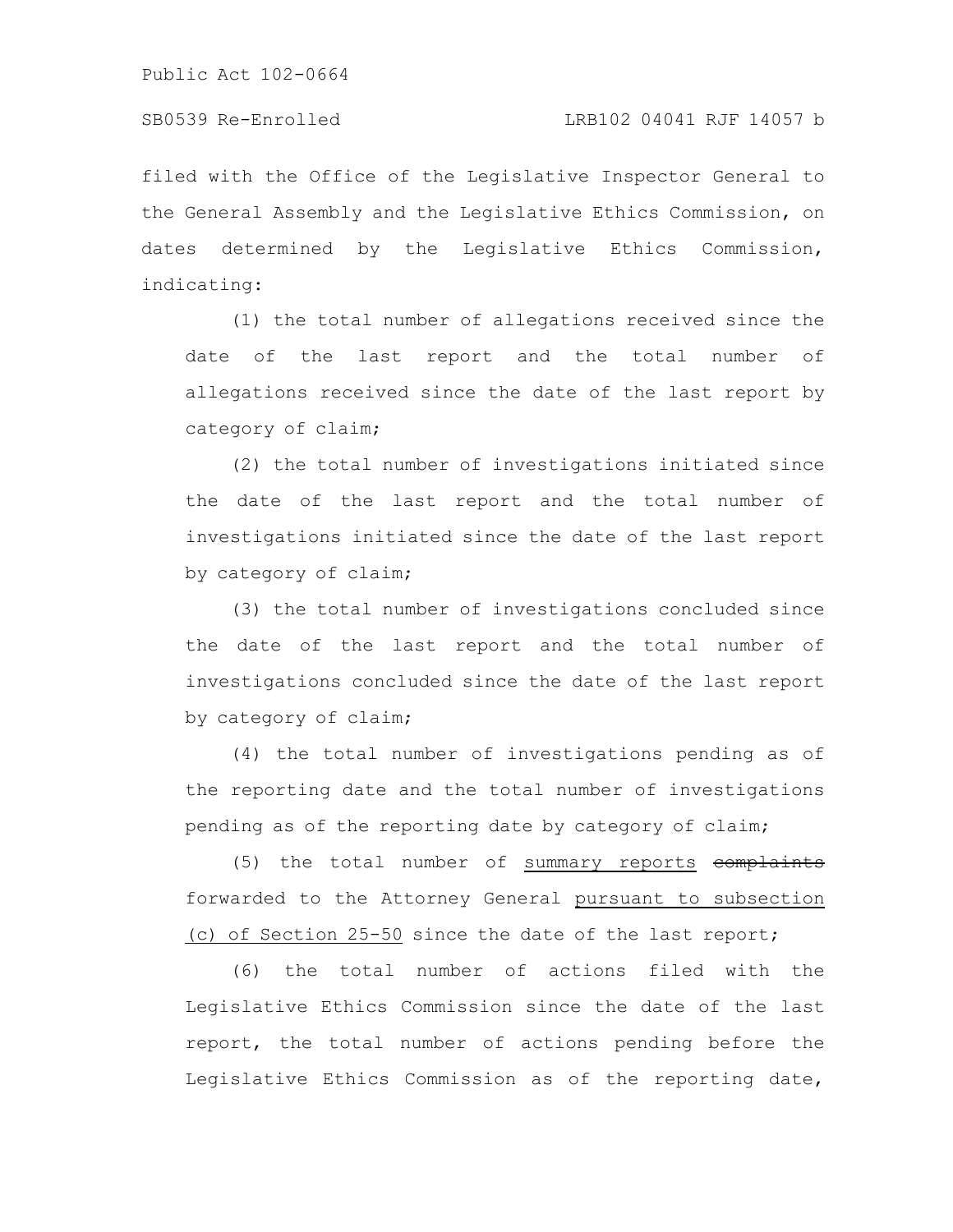SB0539 Re-Enrolled LRB102 04041 RJF 14057 b

the total number of actions filed with the Legislative Ethics Commission since the date of the last report by category of claim, and the total number of actions pending before the Legislative Ethics Commission as of the reporting date by category of claim;

(7) the number of allegations referred to any law enforcement agency since the date of the last report;

(8) the total number of allegations referred to another investigatory body since the date of the last report; and

(9) the cumulative number of each of the foregoing for the current calendar year.

For the purposes of this Section, "category of claim" shall include discrimination claims, harassment claims, sexual harassment claims, retaliation claims, gift ban claims, prohibited political activity claims, revolving door prohibition claims, and other, miscellaneous, or uncharacterized claims.

The quarterly report shall be available on the website of the Legislative Inspector General.

(Source: P.A. 100-588, eff. 6-8-18.)

Section 20. The Election Code is amended by changing Sections 1A-14, 9-1.8, and 9-8.5 and by adding Section 9-3.5 as follows: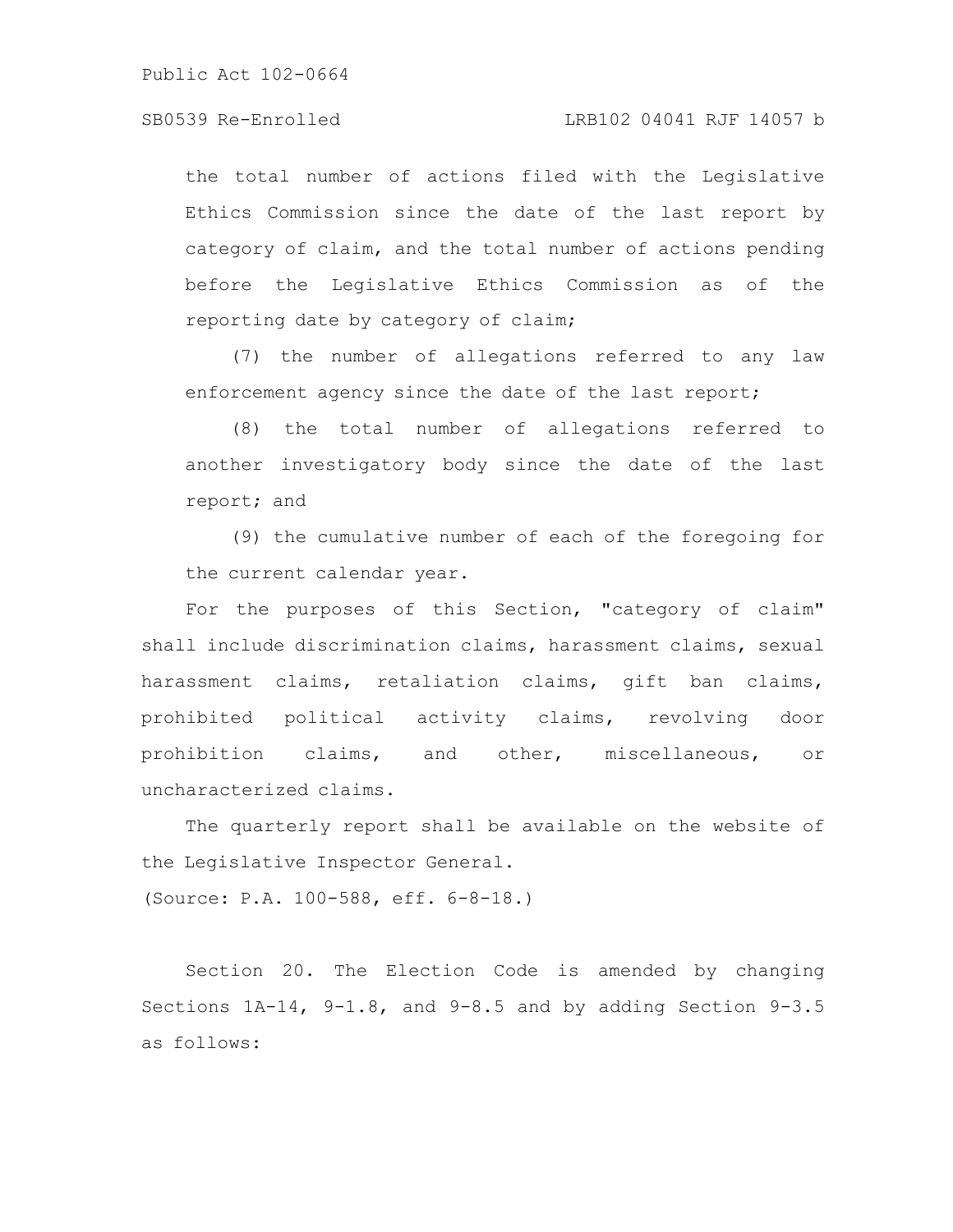SB0539 Re-Enrolled LRB102 04041 RJF 14057 b

(10 ILCS 5/1A-14) (from Ch. 46, par. 1A-14)

Sec. 1A-14. Political activity by members of the State Board of Elections.

(a) No member of the State Board of Elections may become a candidate for nomination for, or election to, or accept appointment to or hold any other remunerative public office or public employment or any office in a political party. No member of the State Board of Elections shall: (i) contribute, either financially or in services or goods or any other way, to any political committee; (ii) serve as an officer of any political committee; or (iii) be a candidate who is designated as the candidate to be supported by a candidate political committee.

(b) A member of the State Board of Elections who is either an officer of a political committee or a candidate who is designated as the candidate to be supported by a candidate political committee shall within 30 days after confirmation by the Senate: (i) resign as an officer of the political committee; (ii) have his or her name removed as the candidate to be supported by a political committee; (iii) notify the Board of the member's intent to convert the political committee to a limited activity committee under Section 9-1.8, and complete the transition to a limited activity committee within 60 days after confirmation; or (iv) dissolve the committee. A member of the State Board of Elections who is in violation of this subsection (b) on the effective date of this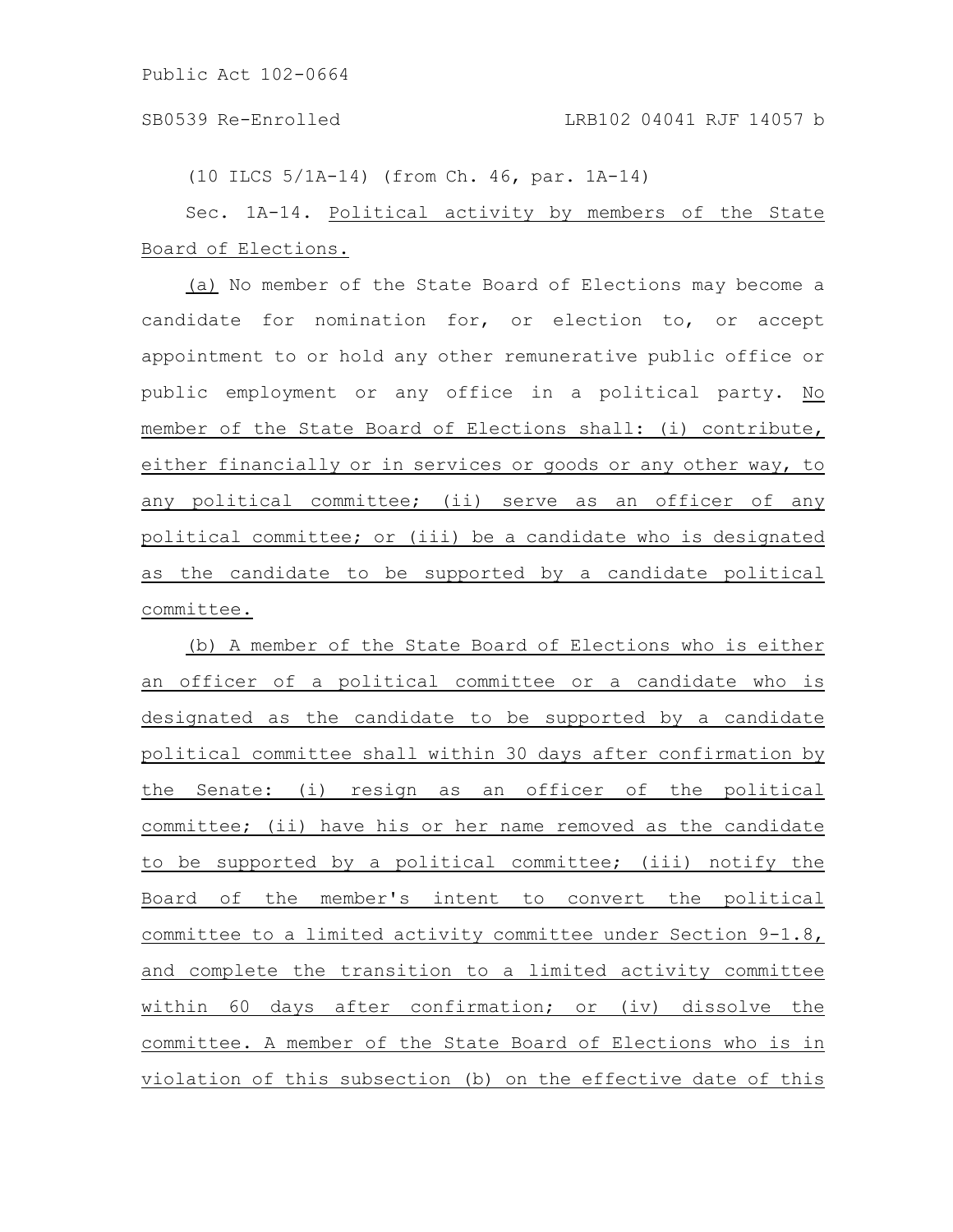amendatory Act of the 102nd General Assembly must come into compliance within 30 days after the effective date of this amendatory Act of the 102nd General Assembly.

(c) Violation of any prohibition in this Section shall disqualify a member of the Board and a vacancy is thereby created. A vacancy also exists upon the occurrence of any of the events enumerated in Section 25-2 of this Act as in the case of an elective office.

(d) As used in this Section, "political committee" includes both the meaning provided in Section 9-1.8 of this Code and the meaning provided in 52 U.S.C. 30101.

(Source: P.A. 80-1178.)

(10 ILCS 5/9-1.8) (from Ch. 46, par. 9-1.8)

Sec. 9-1.8. Political committees.

(a) "Political committee" includes a candidate political committee, a political party committee, a political action committee, a ballot initiative committee, and an independent expenditure committee.

(b) "Candidate political committee" means the candidate himself or herself or any natural person, trust, partnership, corporation, or other organization or group of persons designated by the candidate that accepts contributions or makes expenditures during any 12-month period in an aggregate amount exceeding \$5,000 on behalf of the candidate.

(c) "Political party committee" means the State central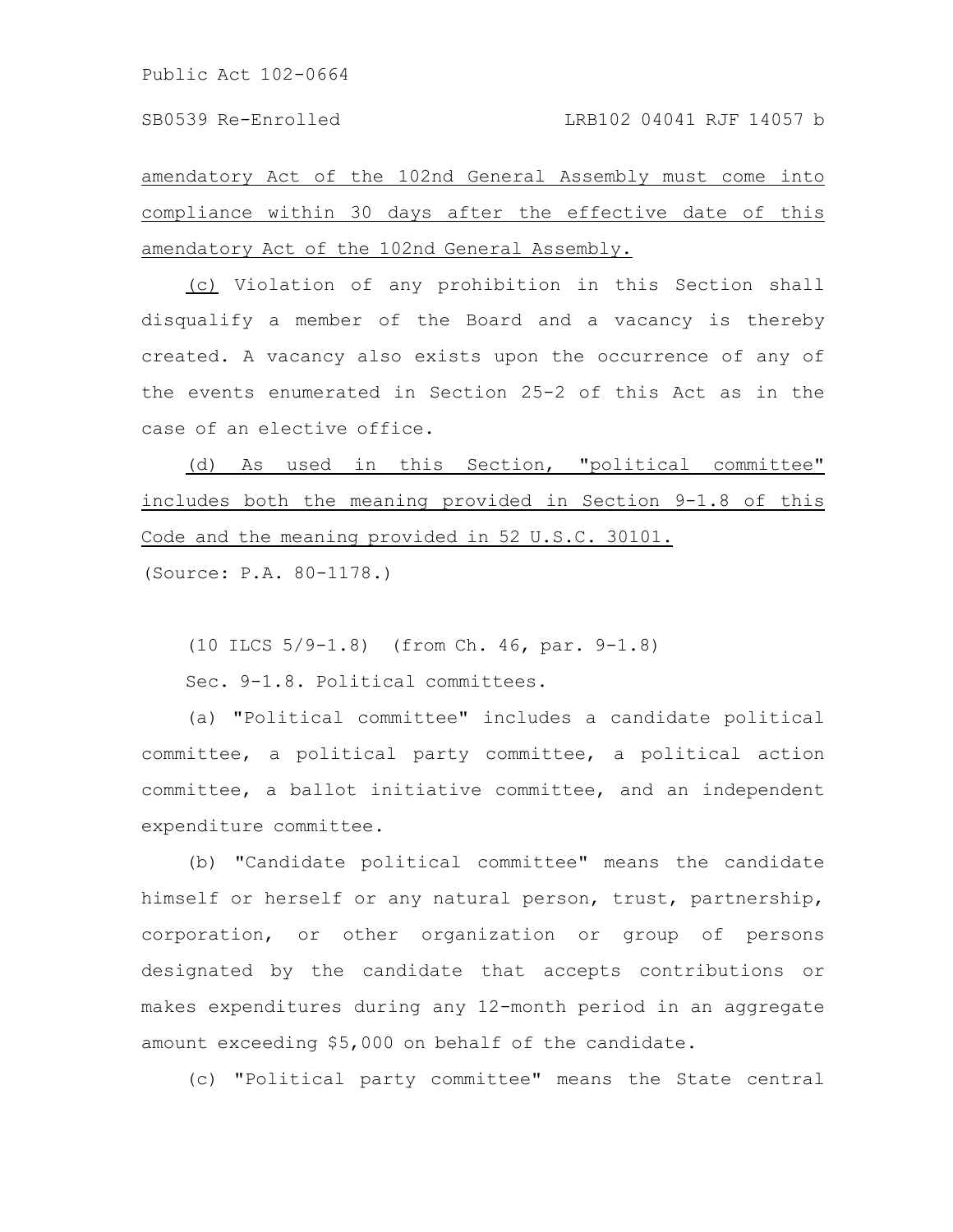committee of a political party, a county central committee of a political party, a legislative caucus committee, or a committee formed by a ward or township committeeperson of a political party. For purposes of this Article, a "legislative caucus committee" means a committee established for the purpose of electing candidates to the General Assembly by the person elected President of the Senate, Minority Leader of the Senate, Speaker of the House of Representatives, Minority Leader of the House of Representatives, or a committee established by 5 or more members of the same caucus of the Senate or 10 or more members of the same caucus of the House of Representatives.

(d) "Political action committee" means any natural person, trust, partnership, committee, association, corporation, or other organization or group of persons, other than a candidate, political party, candidate political committee, or political party committee, that accepts contributions or makes expenditures during any 12-month period in an aggregate amount exceeding \$5,000 on behalf of or in opposition to a candidate or candidates for public office. "Political action committee" includes any natural person, trust, partnership, committee, association, corporation, or other organization or group of persons, other than a candidate, political party, candidate political committee, or political party committee, that makes electioneering communications during any 12-month period in an aggregate amount exceeding \$5,000 related to any candidate or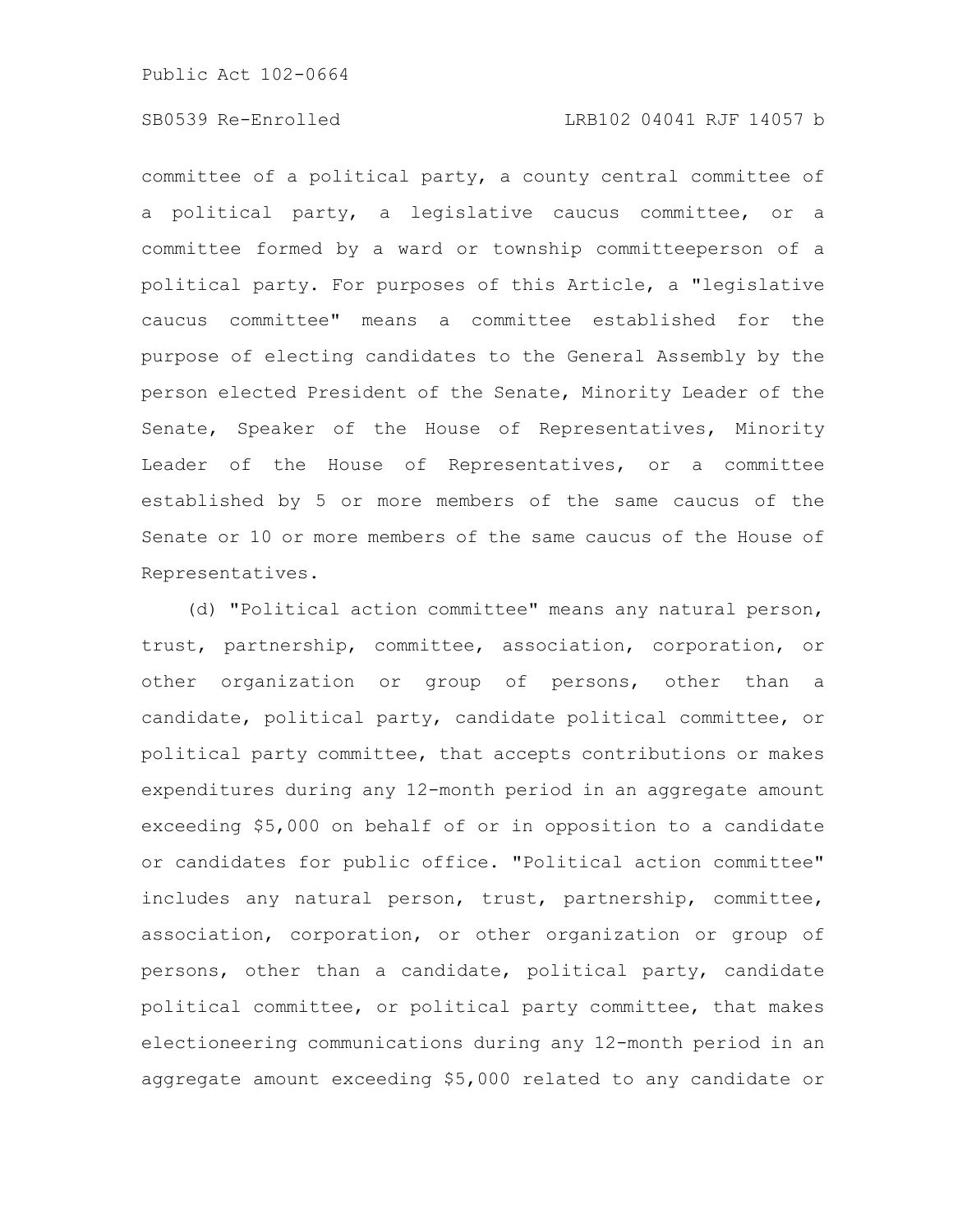candidates for public office.

(e) "Ballot initiative committee" means any natural person, trust, partnership, committee, association, corporation, or other organization or group of persons that accepts contributions or makes expenditures during any 12-month period in an aggregate amount exceeding \$5,000 in support of or in opposition to any question of public policy to be submitted to the electors. "Ballot initiative committee" includes any natural person, trust, partnership, committee, association, corporation, or other organization or group of persons that makes electioneering communications during any 12-month period in an aggregate amount exceeding \$5,000 related to any question of public policy to be submitted to the voters. The \$5,000 threshold applies to any contributions or expenditures received or made with the purpose of securing a place on the ballot for, advocating the defeat or passage of, or engaging in electioneering communication regarding the question of public policy, regardless of the method of initiation of the question of public policy and regardless of whether petitions have been circulated or filed with the appropriate office or whether the question has been adopted and certified by the governing body.

(f) "Independent expenditure committee" means any trust, partnership, committee, association, corporation, or other organization or group of persons formed for the exclusive purpose of making independent expenditures during any 12-month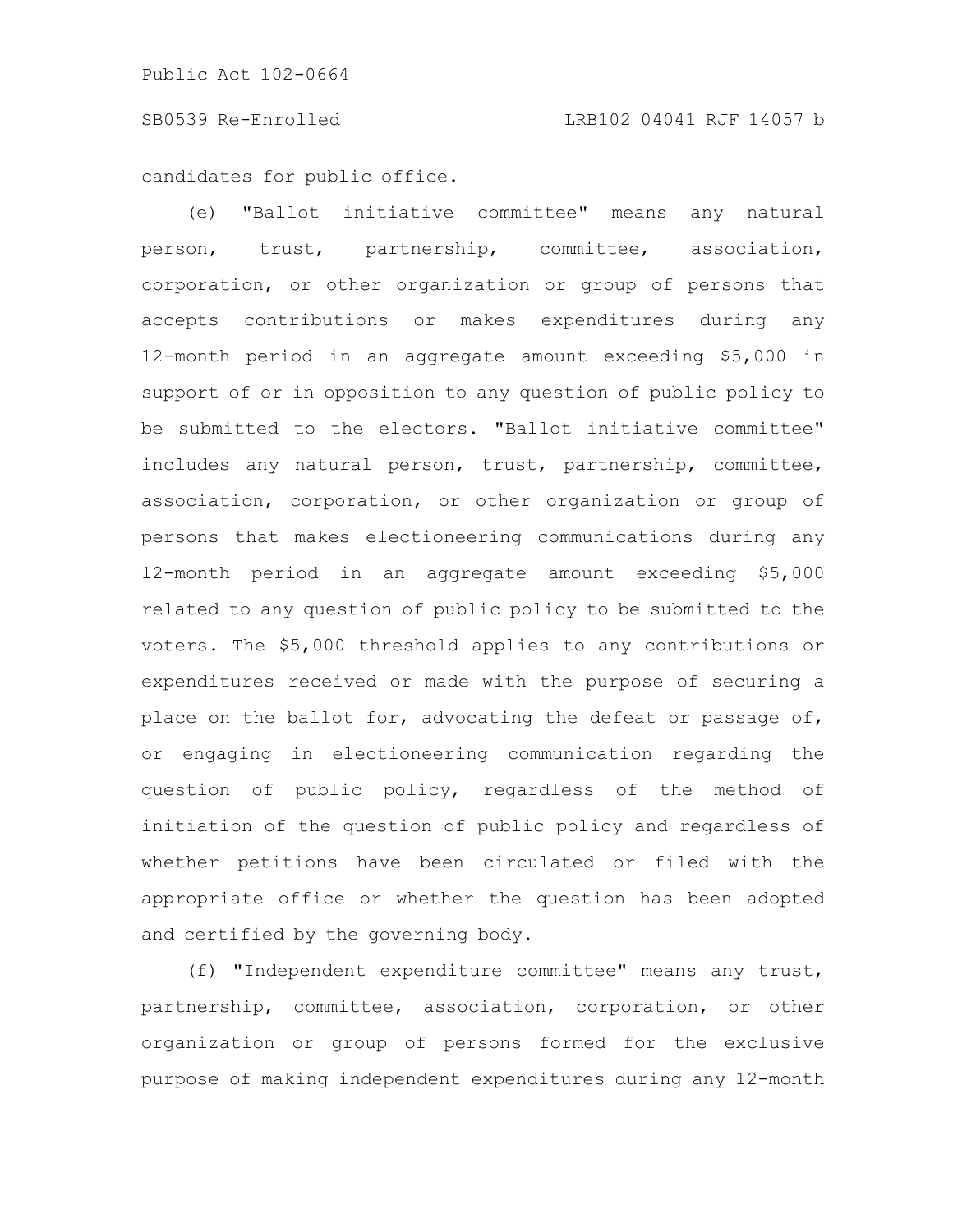period in an aggregate amount exceeding \$5,000 in support of or in opposition to (i) the nomination for election, election, retention, or defeat of any public official or candidate or (ii) any question of public policy to be submitted to the electors. "Independent expenditure committee" also includes any trust, partnership, committee, association, corporation, or other organization or group of persons that makes electioneering communications that are not made in connection, consultation, or concert with or at the request or suggestion of a public official or candidate, a public official's or candidate's designated political committee or campaign, or an agent or agents of the public official, candidate, or political committee or campaign during any 12-month period in an aggregate amount exceeding \$5,000 related to (i) the nomination for election, election, retention, or defeat of any public official or candidate or (ii) any question of public policy to be submitted to the voters.

(g) "Limited activity committee" means a political committee for which a person who is nominated to a position that is subject to confirmation by the Senate, including a member of the State Board of Elections, is either an officer or a candidate the committee has designated to support. (Source: P.A. 100-1027, eff. 1-1-19.)

(10 ILCS 5/9-3.5 new) Sec. 9-3.5. Candidate political committee restrictions.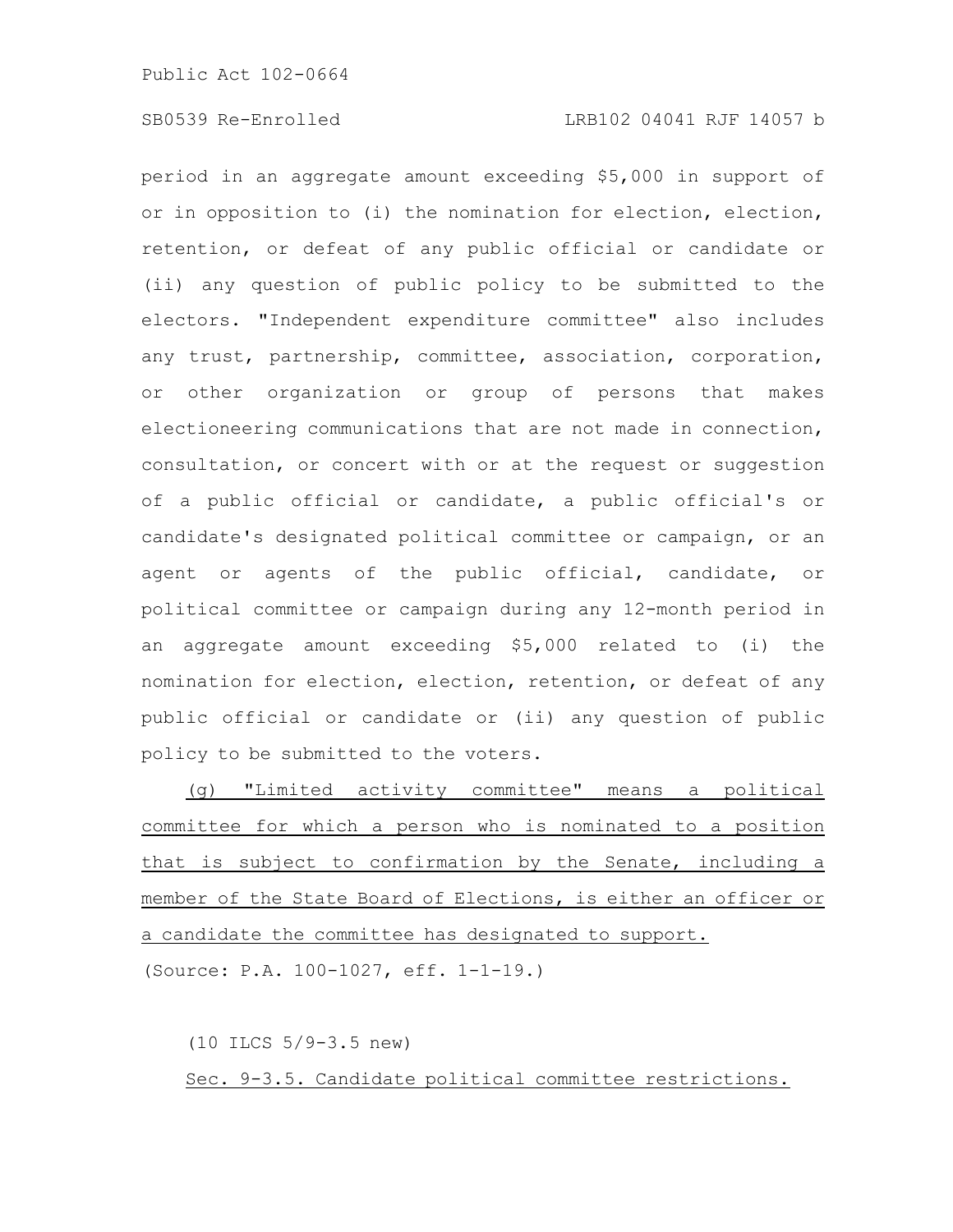(a) A person who is nominated to an affected office shall not: (i) serve as an officer of a candidate political committee that is designated to support or oppose that person as a candidate; or (ii) be a candidate who is designated as the candidate to be supported by a candidate political committee.

(b) Within 30 days after appointment, the person shall: (i) dissolve the candidate political committee; (ii) resign as an officer of the candidate political committee; (iii) have his or her name removed as the candidate to be supported by the candidate political committee; or (iv) notify the Board of the person's intent to convert the candidate political committee to a limited activity candidate political committee.

(c) As used in this Section, "affected office" has the meaning provided in subsection (c) of Section 3A-50 of the Illinois Governmental Ethics Act.

(10 ILCS 5/9-8.5)

Sec. 9-8.5. Limitations on campaign contributions.

(a) It is unlawful for a political committee to accept contributions except as provided in this Section.

(b) During an election cycle, a candidate political committee may not accept contributions with an aggregate value over the following: (i) \$5,000 from any individual, (ii) \$10,000 from any corporation, labor organization, or association, or (iii) \$50,000 from a candidate political committee or political action committee. A candidate political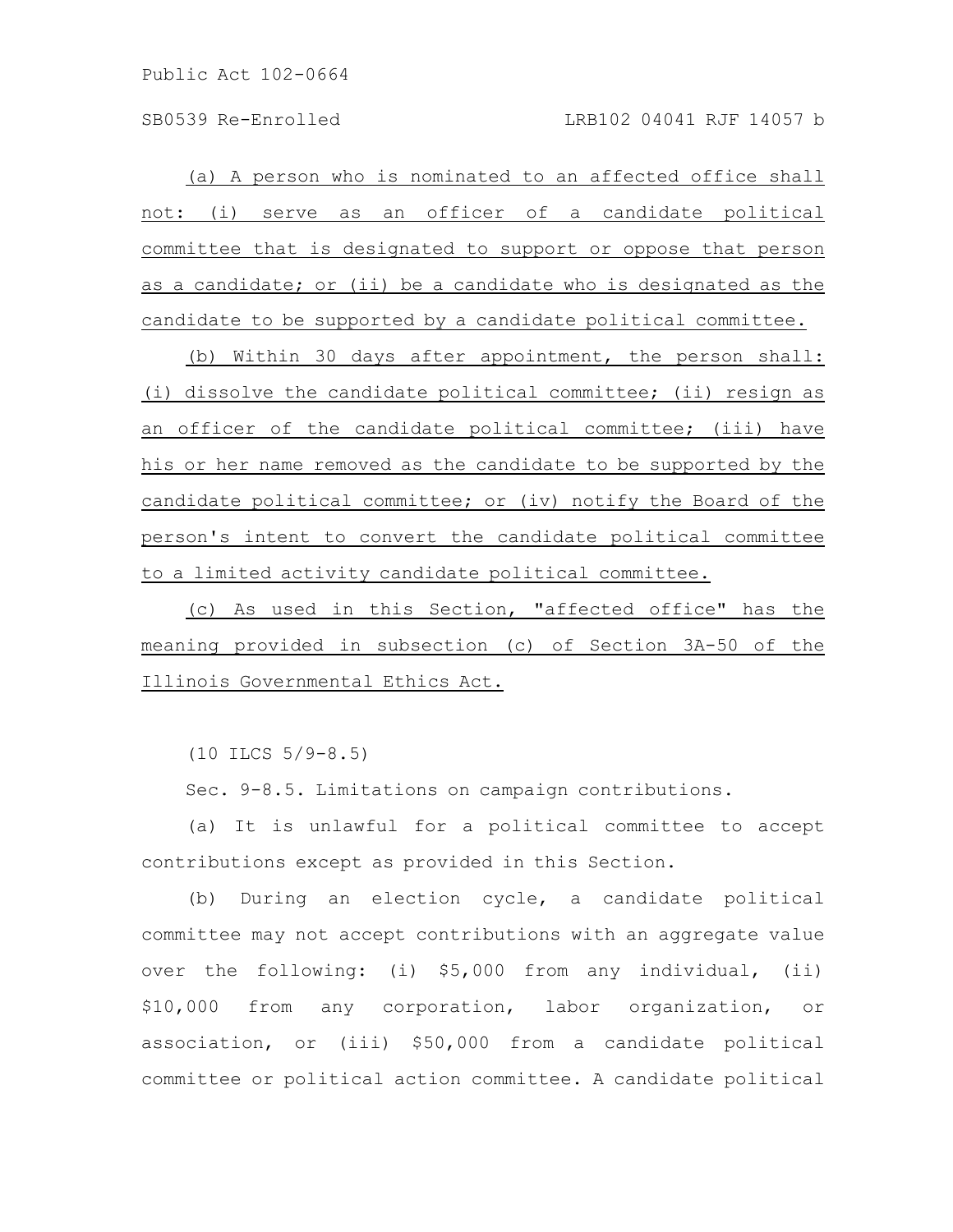committee may accept contributions in any amount from a political party committee except during an election cycle in which the candidate seeks nomination at a primary election. During an election cycle in which the candidate seeks nomination at a primary election, a candidate political committee may not accept contributions from political party committees with an aggregate value over the following: (i) \$200,000 for a candidate political committee established to support a candidate seeking nomination to statewide office, (ii) \$125,000 for a candidate political committee established to support a candidate seeking nomination to the Senate, the Supreme Court or Appellate Court in the First Judicial District, or an office elected by all voters in a county with 1,000,000 or more residents, (iii) \$75,000 for a candidate political committee established to support a candidate seeking nomination to the House of Representatives, the Supreme Court or Appellate Court for a Judicial District other than the First Judicial District, an office elected by all voters of a county of fewer than 1,000,000 residents, and municipal and county offices in Cook County other than those elected by all voters of Cook County, and (iv) \$50,000 for a candidate political committee established to support the nomination of a candidate to any other office. A candidate political committee established to elect a candidate to the General Assembly may accept contributions from only one legislative caucus committee. A candidate political committee may not accept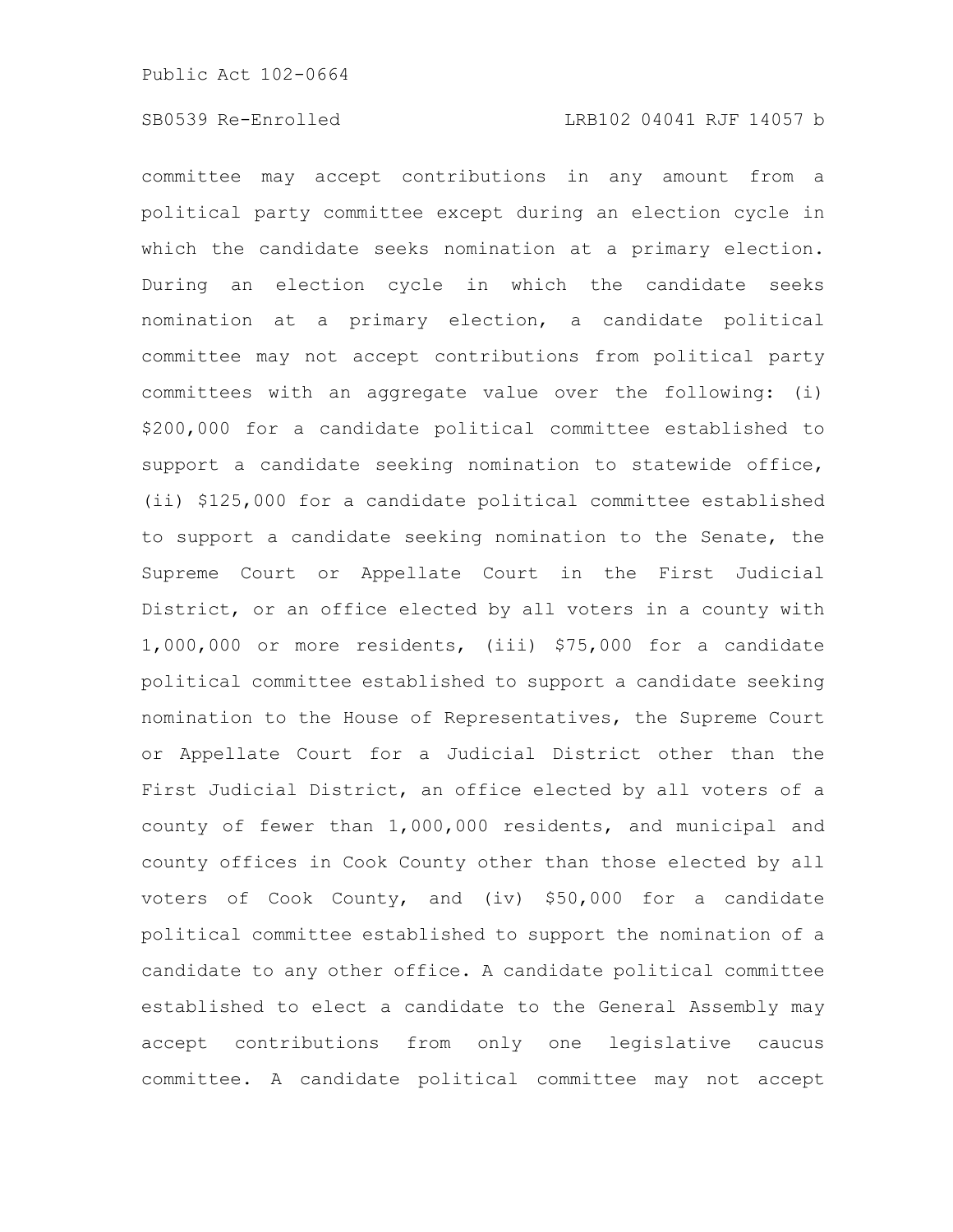contributions from a ballot initiative committee or from an independent expenditure committee.

(c) During an election cycle, a political party committee may not accept contributions with an aggregate value over the following: (i) \$10,000 from any individual, (ii) \$20,000 from any corporation, labor organization, or association, or (iii) \$50,000 from a political action committee. A political party committee may accept contributions in any amount from another political party committee or a candidate political committee, except as provided in subsection (c-5). Nothing in this Section shall limit the amounts that may be transferred between a political party committee established under subsection (a) of Section 7-8 of this Code and an affiliated federal political committee established under the Federal Election Code by the same political party. A political party committee may not accept contributions from a ballot initiative committee or from an independent expenditure committee. A political party committee established by a legislative caucus may not accept contributions from another political party committee established by a legislative caucus.

(c-5) During the period beginning on the date candidates may begin circulating petitions for a primary election and ending on the day of the primary election, a political party committee may not accept contributions with an aggregate value over \$50,000 from a candidate political committee or political party committee. A political party committee may accept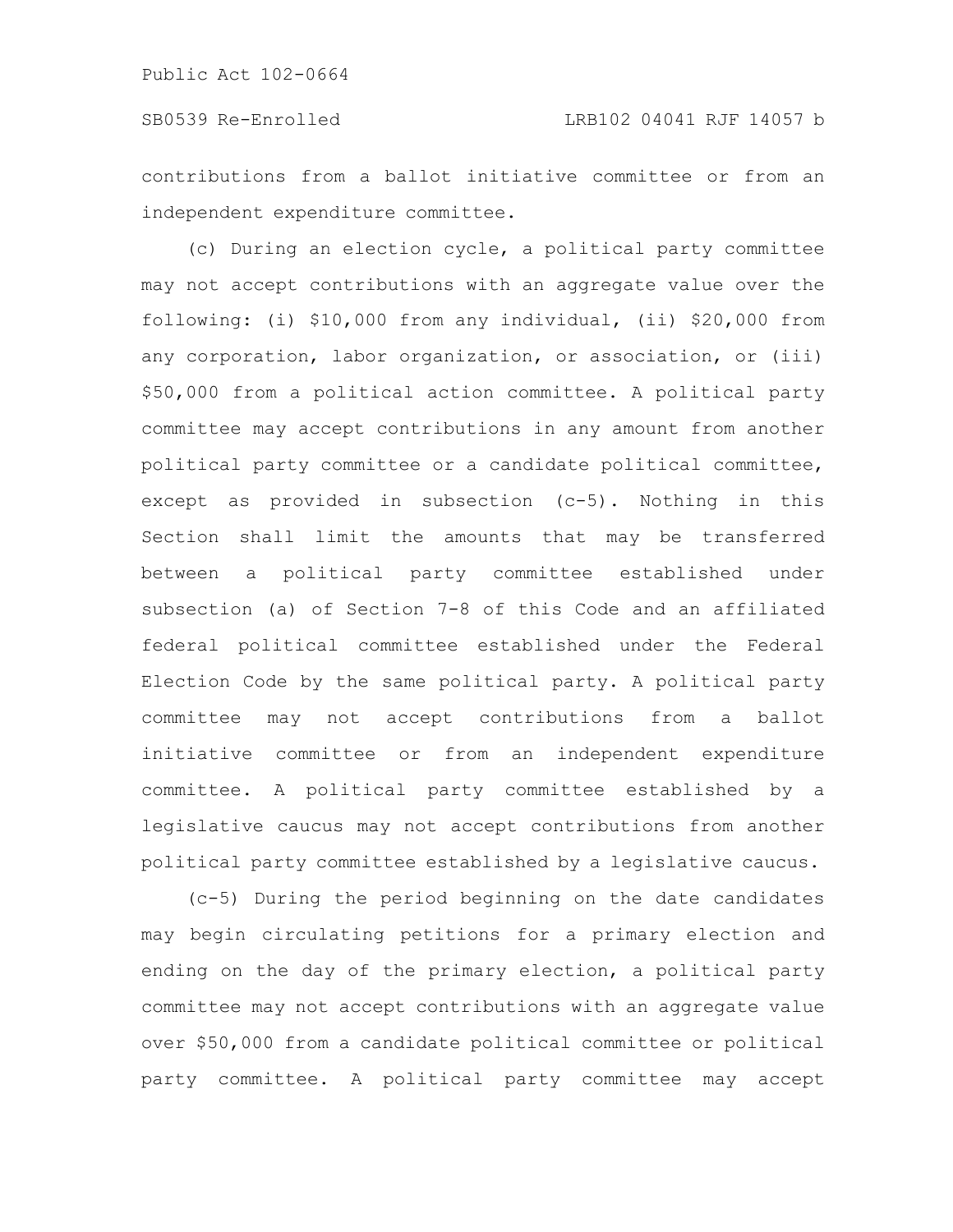# SB0539 Re-Enrolled LRB102 04041 RJF 14057 b

contributions in any amount from a candidate political committee or political party committee if the political party committee receiving the contribution filed a statement of nonparticipation in the primary as provided in subsection (c-10). The Task Force on Campaign Finance Reform shall study and make recommendations on the provisions of this subsection to the Governor and General Assembly by September 30, 2012. This subsection becomes inoperative on July 1, 2013 and thereafter no longer applies.

(c-10) A political party committee that does not intend to make contributions to candidates to be nominated at a general primary election or consolidated primary election may file a Statement of Nonparticipation in a Primary Election with the Board. The Statement of Nonparticipation shall include a verification signed by the chairperson and treasurer of the committee that (i) the committee will not make contributions or coordinated expenditures in support of or opposition to a candidate or candidates to be nominated at the general primary election or consolidated primary election (select one) to be held on (insert date), (ii) the political party committee may accept unlimited contributions from candidate political committees and political party committees, provided that the political party committee does not make contributions to a candidate or candidates to be nominated at the primary election, and (iii) failure to abide by these requirements shall deem the political party committee in violation of this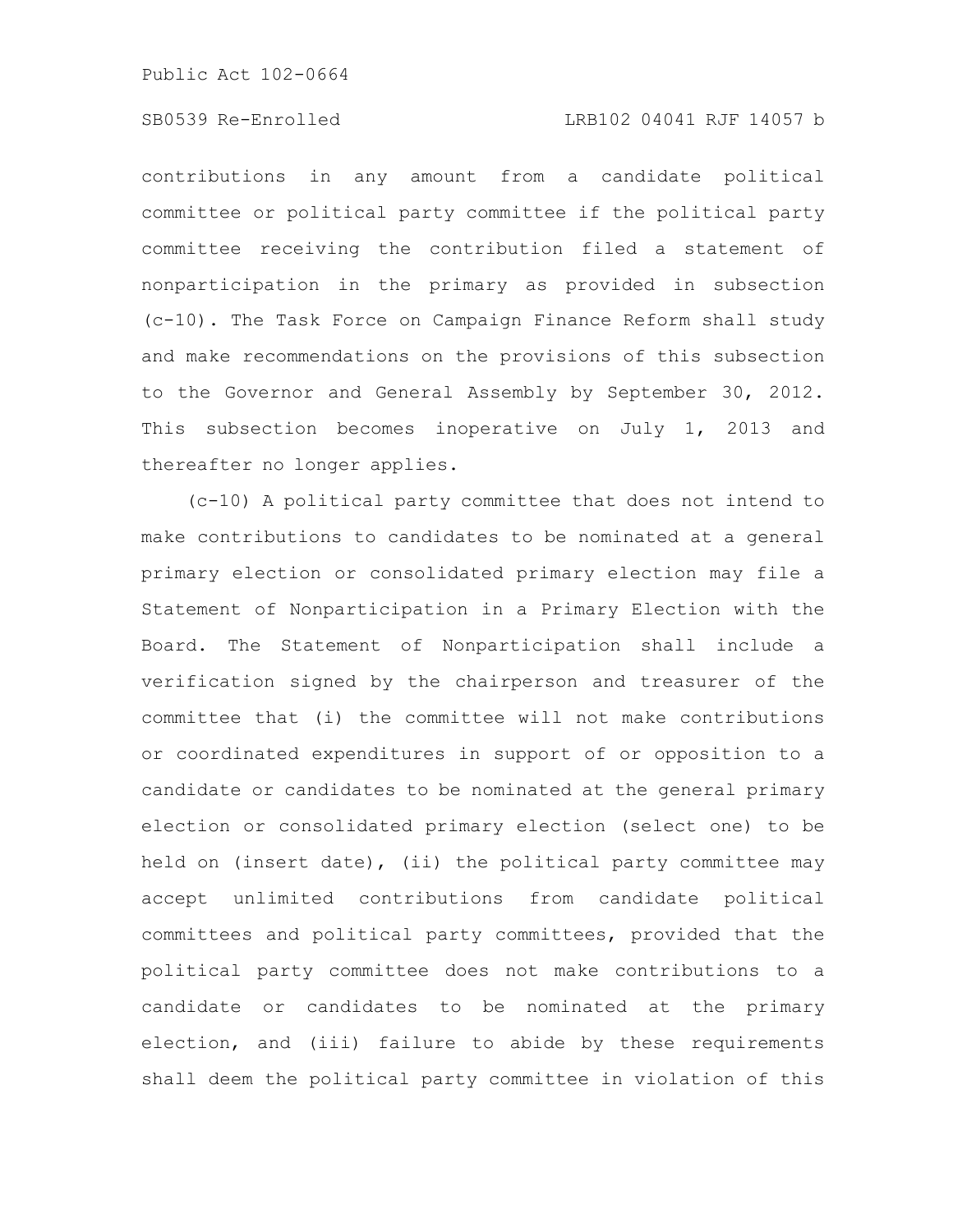Article and subject the committee to a fine of no more than 150% of the total contributions or coordinated expenditures made by the committee in violation of this Article. This subsection becomes inoperative on July 1, 2013 and thereafter no longer applies.

(d) During an election cycle, a political action committee may not accept contributions with an aggregate value over the following: (i) \$10,000 from any individual, (ii) \$20,000 from any corporation, labor organization, political party committee, or association, or (iii) \$50,000 from a political action committee or candidate political committee. A political action committee may not accept contributions from a ballot initiative committee or from an independent expenditure committee.

(e) A ballot initiative committee may accept contributions in any amount from any source, provided that the committee files the document required by Section 9-3 of this Article and files the disclosure reports required by the provisions of this Article.

(e-5) An independent expenditure committee may accept contributions in any amount from any source, provided that the committee files the document required by Section 9-3 of this Article and files the disclosure reports required by the provisions of this Article.

(e-10) A limited activity committee shall not accept contributions, except that the officer or a candidate the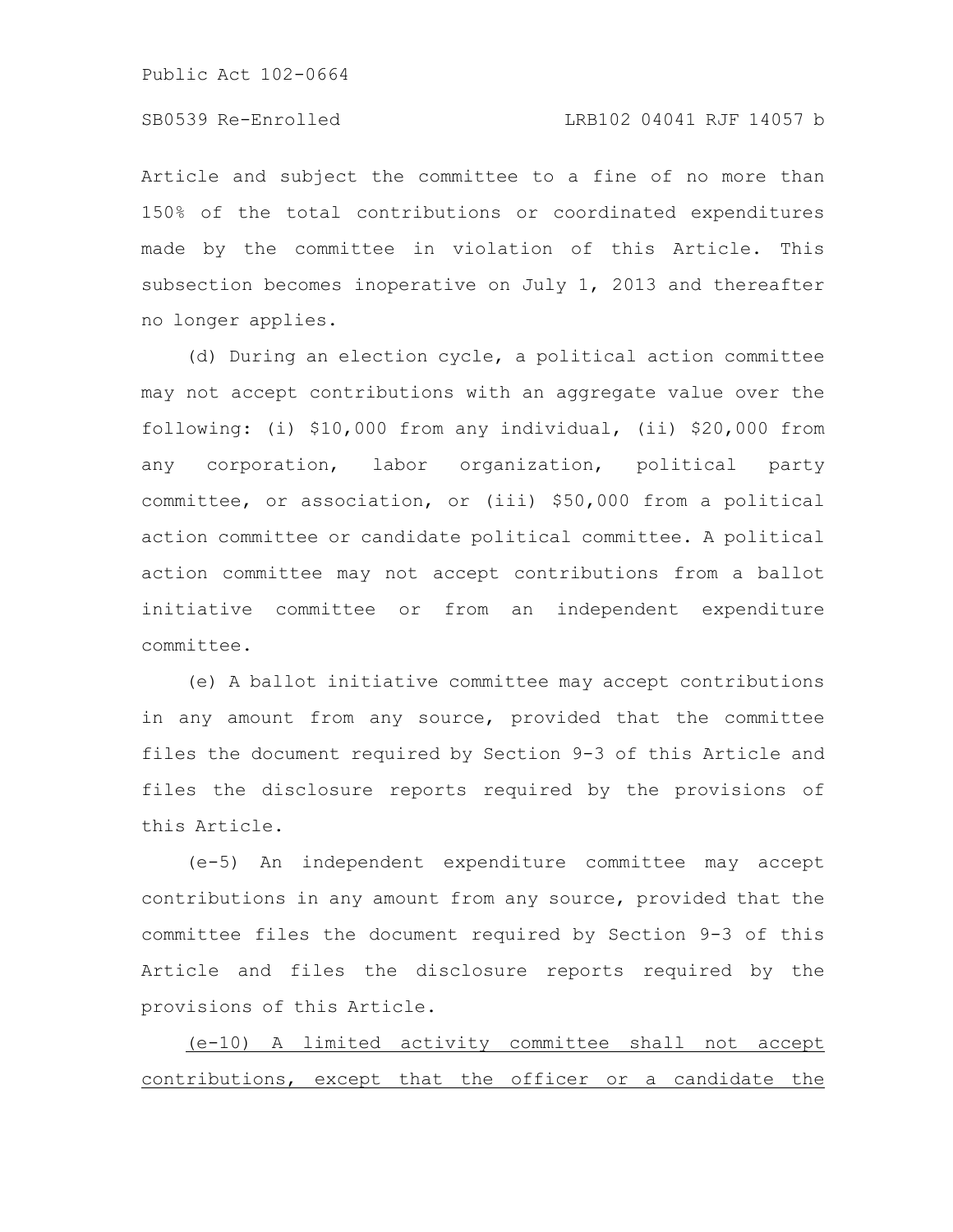committee has designated to support may contribute personal funds in order to pay for maintenance expenses. A limited activity committee may only make expenditures that are: (i) necessary for maintenance of the committee; (ii) for rent or lease payments until the end of the lease in effect at the time the officer or candidate is confirmed by the Senate; (iii) contributions to 501(c)(3) charities; or (iv) returning contributions to original contributors.

(f) Nothing in this Section shall prohibit a political committee from dividing the proceeds of joint fundraising efforts; provided that no political committee may receive more than the limit from any one contributor, and provided that an independent expenditure committee may not conduct joint fundraising efforts with a candidate political committee or a political party committee.

(g) On January 1 of each odd-numbered year, the State Board of Elections shall adjust the amounts of the contribution limitations established in this Section for inflation as determined by the Consumer Price Index for All Urban Consumers as issued by the United States Department of Labor and rounded to the nearest \$100. The State Board shall publish this information on its official website.

(h) Self-funding candidates. If a public official, a candidate, or the public official's or candidate's immediate family contributes or loans to the public official's or candidate's political committee or to other political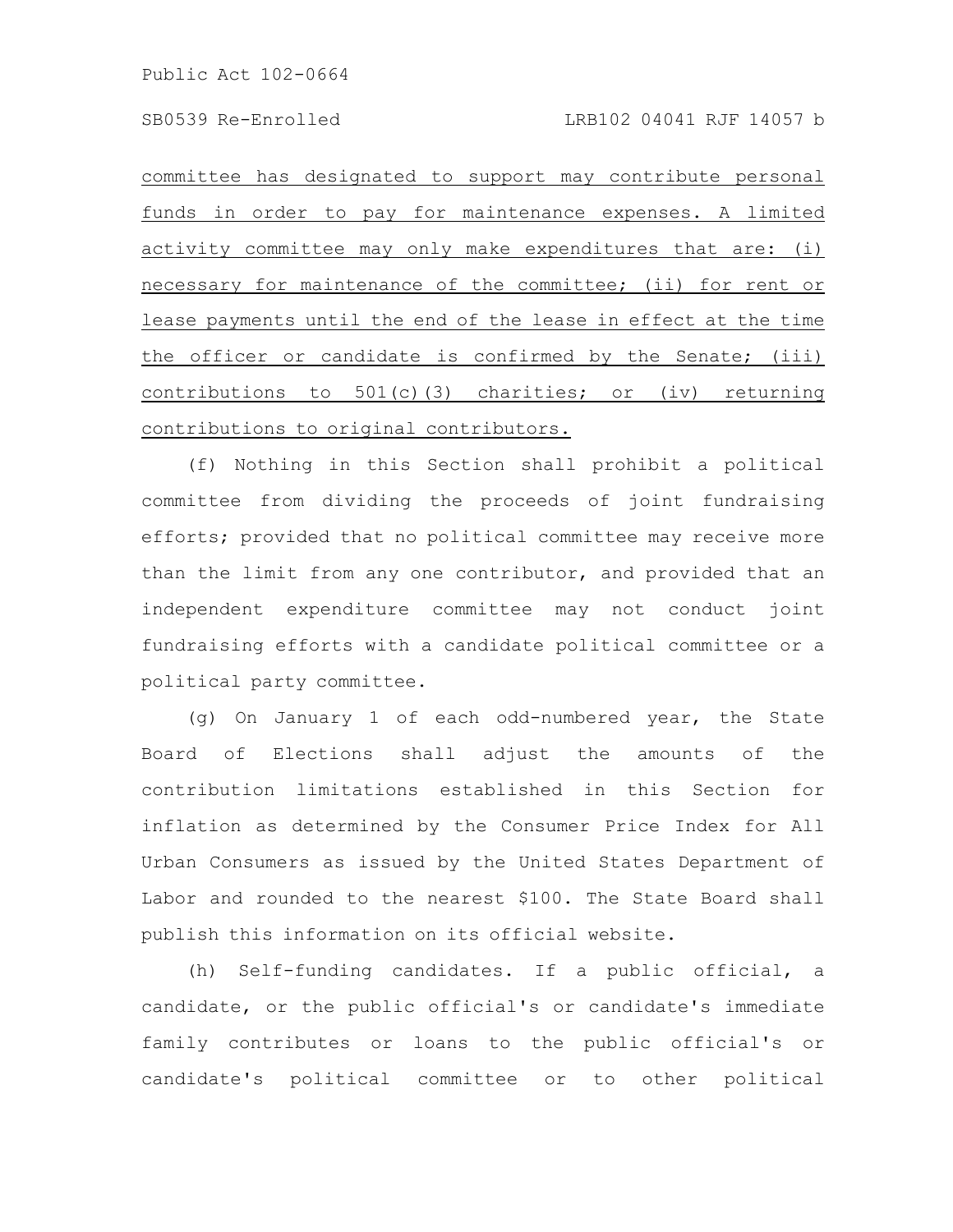committees that transfer funds to the public official's or candidate's political committee or makes independent expenditures for the benefit of the public official's or candidate's campaign during the 12 months prior to an election in an aggregate amount of more than (i) \$250,000 for statewide office or (ii) \$100,000 for all other elective offices, then the public official or candidate shall file with the State Board of Elections, within one day, a Notification of Self-funding that shall detail each contribution or loan made by the public official, the candidate, or the public official's or candidate's immediate family. Within 2 business days after the filing of a Notification of Self-funding, the notification shall be posted on the Board's website and the Board shall give official notice of the filing to each candidate for the same office as the public official or candidate making the filing, including the public official or candidate filing the Notification of Self-funding. Notice shall be sent via first class mail to the candidate and the treasurer of the candidate's committee. Notice shall also be sent by e-mail to the candidate and the treasurer of the candidate's committee if the candidate and the treasurer, as applicable, have provided the Board with an e-mail address. Upon posting of the notice on the Board's website, all candidates for that office, including the public official or candidate who filed a Notification of Self-funding, shall be permitted to accept contributions in excess of any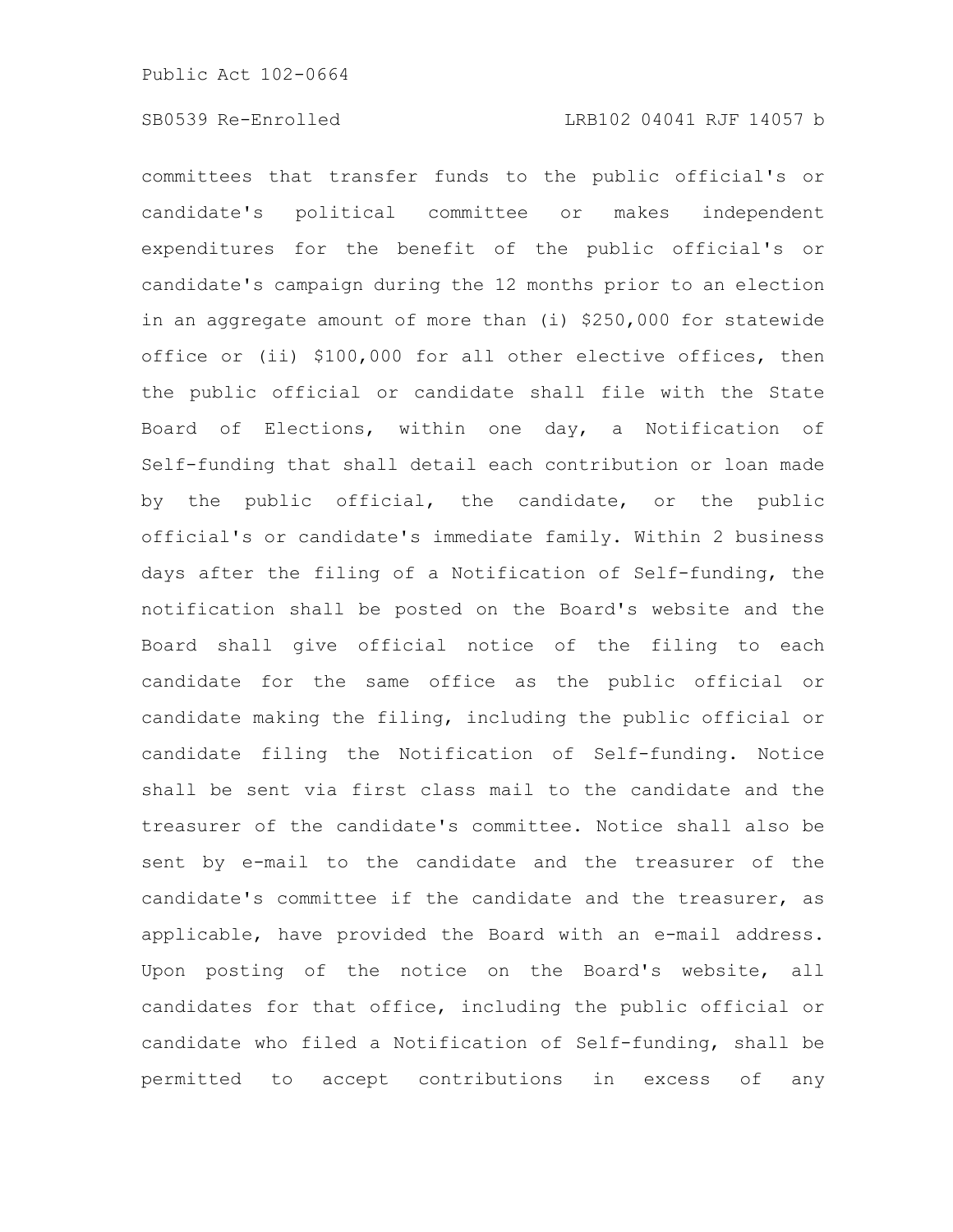# SB0539 Re-Enrolled LRB102 04041 RJF 14057 b

contribution limits imposed by subsection (b). If a public official or candidate filed a Notification of Self-funding during an election cycle that includes a general primary election or consolidated primary election and that public official or candidate is nominated, all candidates for that office, including the nominee who filed the notification of self-funding, shall be permitted to accept contributions in excess of any contribution limit imposed by subsection (b) for the subsequent election cycle. For the purposes of this subsection, "immediate family" means the spouse, parent, or child of a public official or candidate.

(h-5) If a natural person or independent expenditure committee makes independent expenditures in support of or in opposition to the campaign of a particular public official or candidate in an aggregate amount of more than (i) \$250,000 for statewide office or (ii) \$100,000 for all other elective offices in an election cycle, as reported in a written disclosure filed under subsection (a) of Section 9-8.6 or subsection (e-5) of Section 9-10, then the State Board of Elections shall, within 2 business days after the filing of the disclosure, post the disclosure on the Board's website and give official notice of the disclosure to each candidate for the same office as the public official or candidate for whose benefit or detriment the natural person or independent expenditure committee made independent expenditures. Upon posting of the notice on the Board's website, all candidates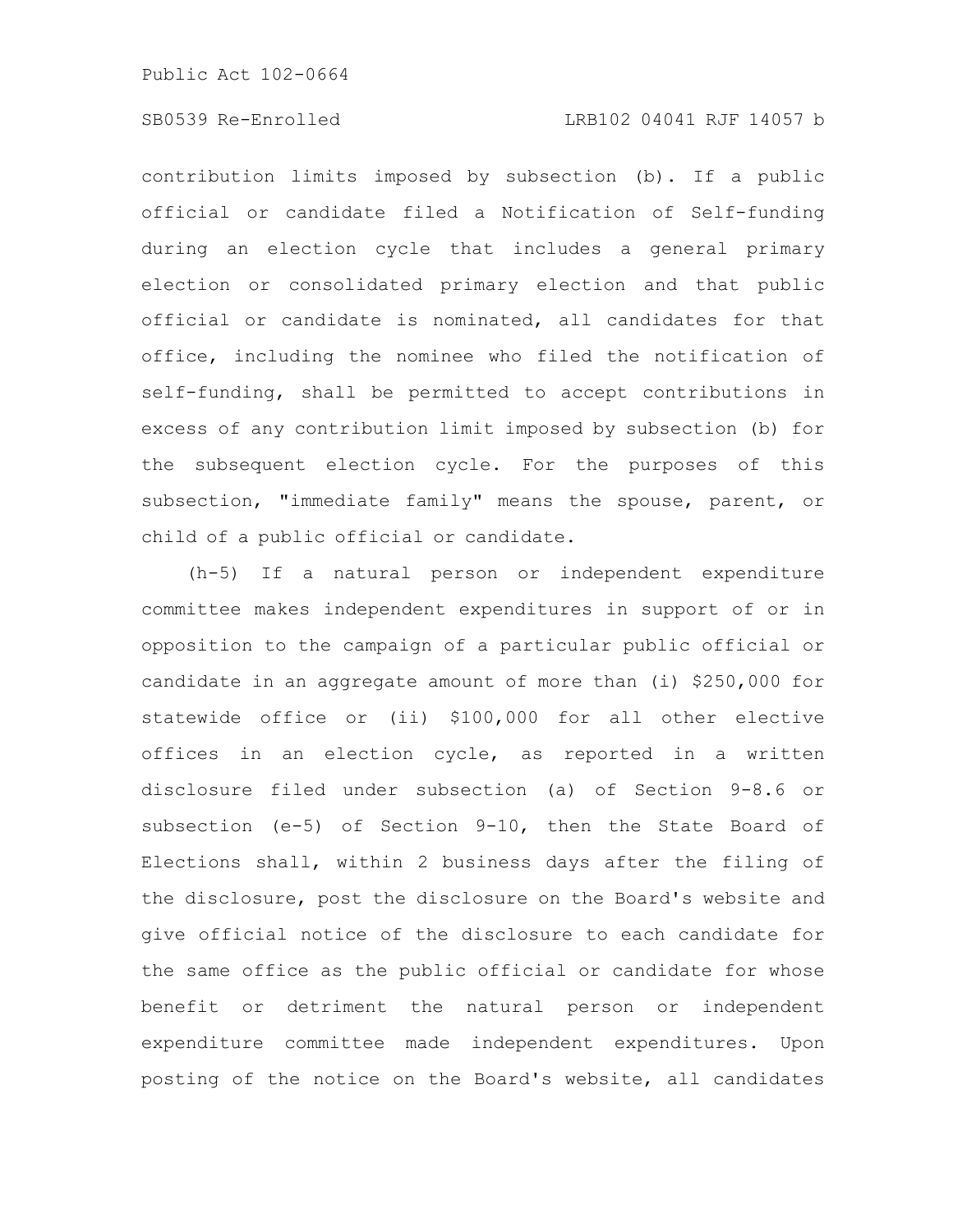# SB0539 Re-Enrolled LRB102 04041 RJF 14057 b

for that office in that election, including the public official or candidate for whose benefit or detriment the natural person or independent expenditure committee made independent expenditures, shall be permitted to accept contributions in excess of any contribution limits imposed by subsection (b).

(h-10) If the State Board of Elections receives notification or determines that a natural person or persons, an independent expenditure committee or committees, or combination thereof has made independent expenditures in support of or in opposition to the campaign of a particular public official or candidate in an aggregate amount of more than (i) \$250,000 for statewide office or (ii) \$100,000 for all other elective offices in an election cycle, then the Board shall, within 2 business days after discovering the independent expenditures that, in the aggregate, exceed the threshold set forth in (i) and (ii) of this subsection, post notice of this fact on the Board's website and give official notice to each candidate for the same office as the public official or candidate for whose benefit or detriment the independent expenditures were made. Notice shall be sent via first class mail to the candidate and the treasurer of the candidate's committee. Notice shall also be sent by e-mail to the candidate and the treasurer of the candidate's committee if the candidate and the treasurer, as applicable, have provided the Board with an e-mail address. Upon posting of the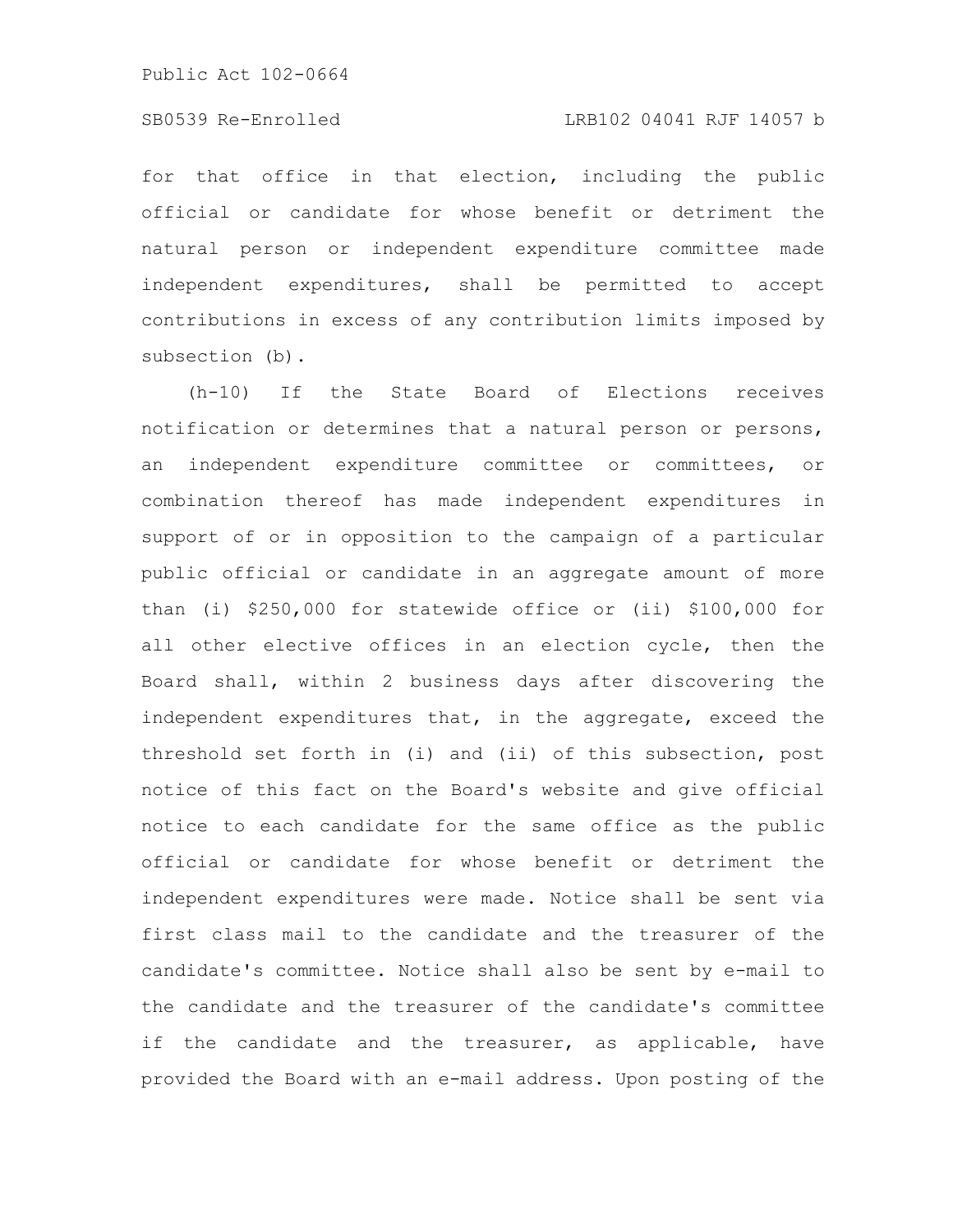notice on the Board's website, all candidates of that office in that election, including the public official or candidate for whose benefit or detriment the independent expenditures were made, may accept contributions in excess of any contribution limits imposed by subsection (b).

(i) For the purposes of this Section, a corporation, labor organization, association, or a political action committee established by a corporation, labor organization, or association may act as a conduit in facilitating the delivery to a political action committee of contributions made through dues, levies, or similar assessments and the political action committee may report the contributions in the aggregate, provided that: (i) contributions made through dues, levies, or similar assessments paid by any natural person, corporation, labor organization, or association in a calendar year may not exceed the limits set forth in this Section; (ii) the corporation, labor organization, association, or a political action committee established by a corporation, labor organization, or association facilitating the delivery of contributions maintains a list of natural persons, corporations, labor organizations, and associations that paid the dues, levies, or similar assessments from which the contributions comprising the aggregate amount derive; and (iii) contributions made through dues, levies, or similar assessments paid by any natural person, corporation, labor organization, or association that exceed \$500 in a quarterly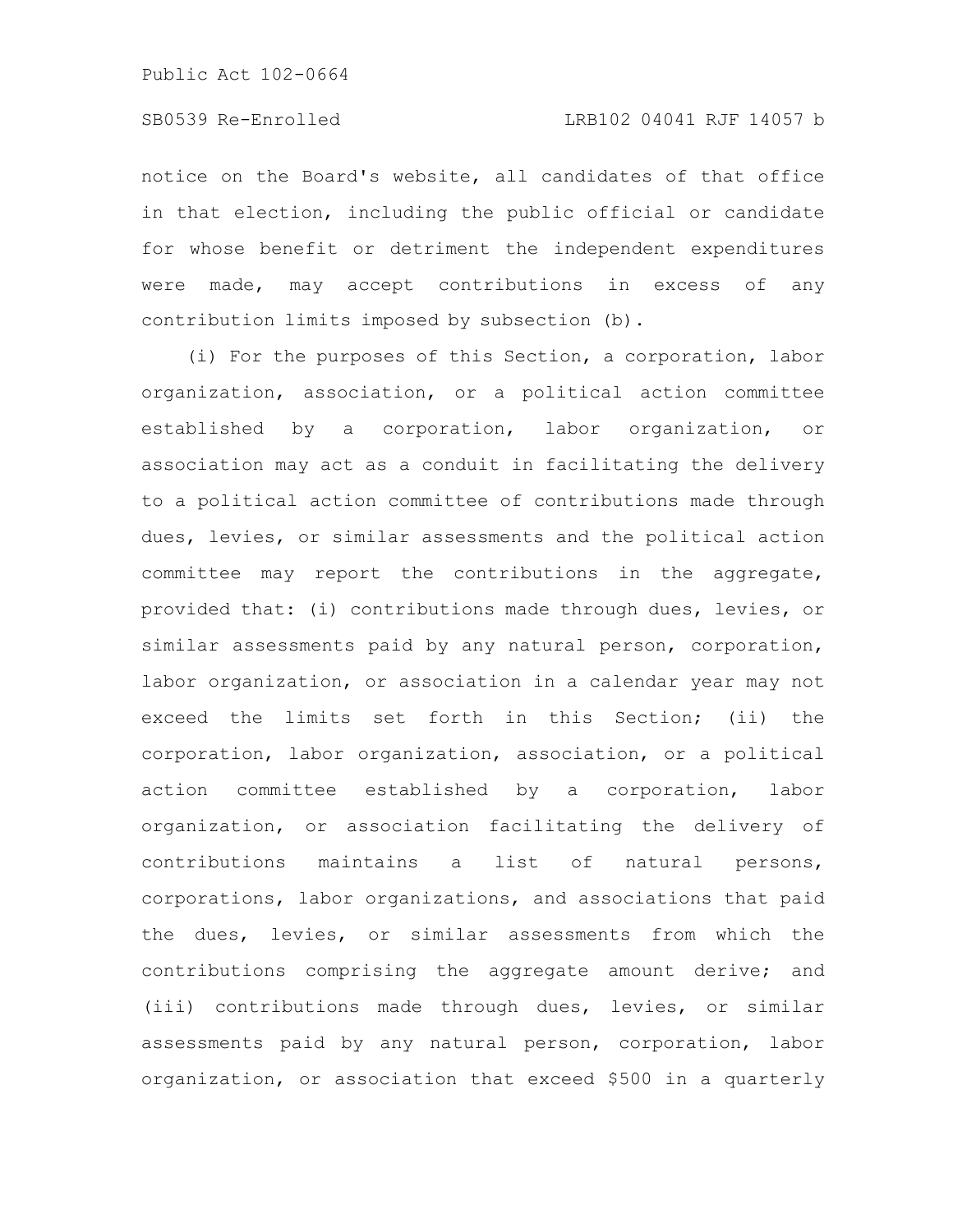reporting period shall be itemized on the committee's quarterly report and may not be reported in the aggregate. A political action committee facilitating the delivery of contributions or receiving contributions shall disclose the amount of contributions made through dues delivered or received and the name of the corporation, labor organization, association, or political action committee delivering the contributions, if applicable. On January 1 of each odd-numbered year, the State Board of Elections shall adjust the amounts of the contribution limitations established in this subsection for inflation as determined by the Consumer Price Index for All Urban Consumers as issued by the United States Department of Labor and rounded to the nearest \$100. The State Board shall publish this information on its official website.

(j) A political committee that receives a contribution or transfer in violation of this Section shall dispose of the contribution or transfer by returning the contribution or transfer, or an amount equal to the contribution or transfer, to the contributor or transferor or donating the contribution or transfer, or an amount equal to the contribution or transfer, to a charity. A contribution or transfer received in violation of this Section that is not disposed of as provided in this subsection within 30 days after the Board sends notification to the political committee of the excess contribution by certified mail shall escheat to the General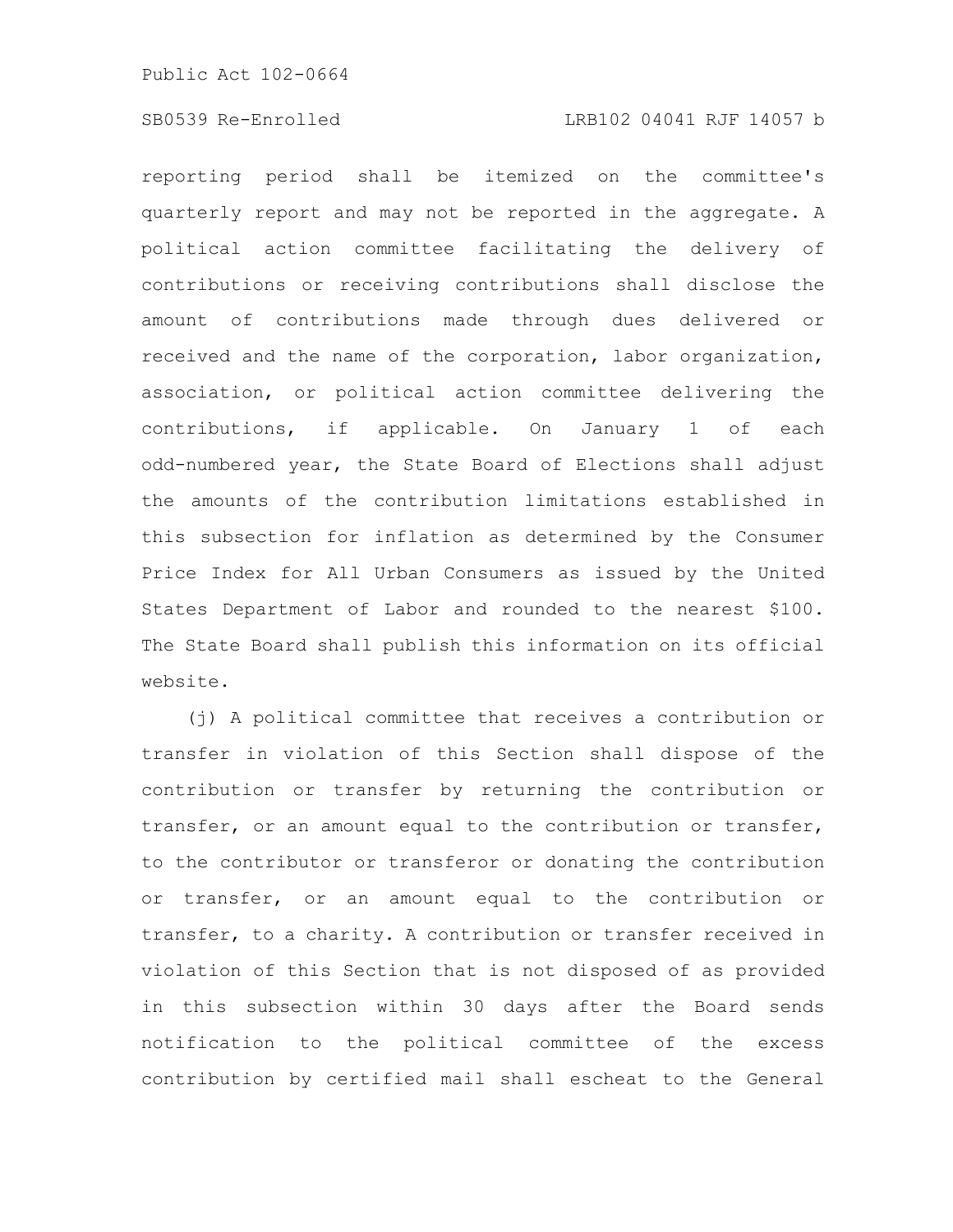SB0539 Re-Enrolled LRB102 04041 RJF 14057 b

Revenue Fund and the political committee shall be deemed in violation of this Section and subject to a civil penalty not to exceed 150% of the total amount of the contribution.

(k) For the purposes of this Section, "statewide office" means the Governor, Lieutenant Governor, Attorney General, Secretary of State, Comptroller, and Treasurer.

(l) This Section is repealed if and when the United States Supreme Court invalidates contribution limits on committees formed to assist candidates, political parties, corporations, associations, or labor organizations established by or pursuant to federal law.

(Source: P.A. 97-766, eff. 7-6-12; 98-115, eff. 7-29-13.)

Section 25. The General Assembly Compensation Act is amended by changing Section 1 as follows:

(25 ILCS 115/1) (from Ch. 63, par. 14)

Sec. 1. Each member of the General Assembly shall receive an annual salary of \$28,000 or as set by the Compensation Review Board, whichever is greater. The following named officers, committee chairmen and committee minority spokesmen shall receive additional amounts per year for their services as such officers, committee chairmen and committee minority spokesmen respectively, as set by the Compensation Review Board or, as follows, whichever is greater: Beginning the second Wednesday in January 1989, the Speaker and the minority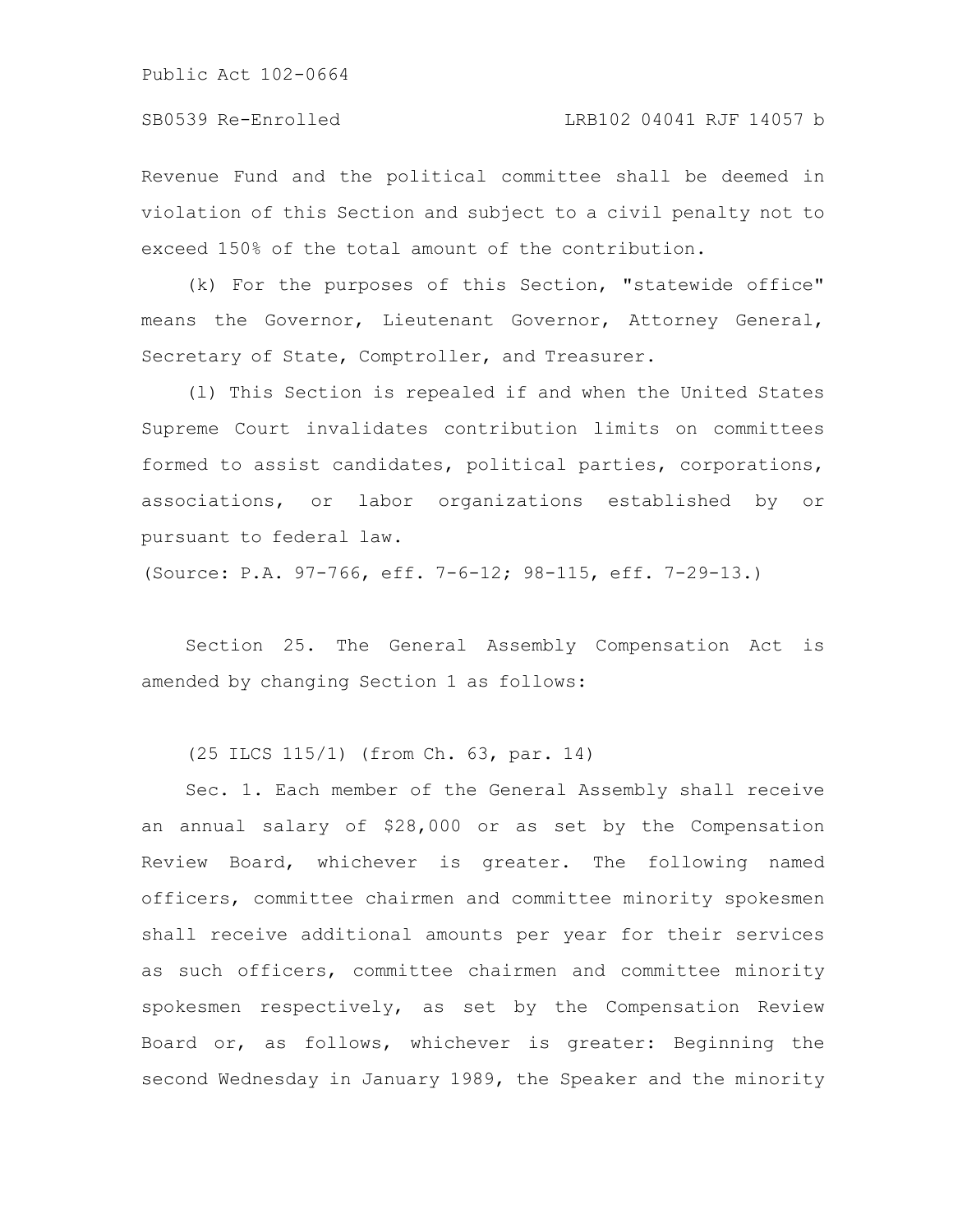leader of the House of Representatives and the President and the minority leader of the Senate, \$16,000 each; the majority leader in the House of Representatives \$13,500; 5 assistant majority leaders and 5 assistant minority leaders in the Senate, \$12,000 each; 6 assistant majority leaders and 6 assistant minority leaders in the House of Representatives, \$10,500 each; 2 Deputy Majority leaders in the House of Representatives \$11,500 each; and 2 Deputy Minority leaders in the House of Representatives, \$11,500 each; the majority caucus chairman and minority caucus chairman in the Senate, \$12,000 each; and beginning the second Wednesday in January, 1989, the majority conference chairman and the minority conference chairman in the House of Representatives, \$10,500 each; beginning the second Wednesday in January, 1989, the chairman and minority spokesman of each standing committee of the Senate, except the Rules Committee, the Committee on Committees, and the Committee on Assignment of Bills, \$6,000 each; and beginning the second Wednesday in January, 1989, the chairman and minority spokesman of each standing and select committee of the House of Representatives, \$6,000 each; and beginning fiscal year 2020, the majority leader in the Senate, an amount equal to the majority leader in the House. A member who serves in more than one position as an officer, committee chairman, or committee minority spokesman shall receive only one additional amount based on the position paying the highest additional amount. Prior to the 103rd General Assembly, the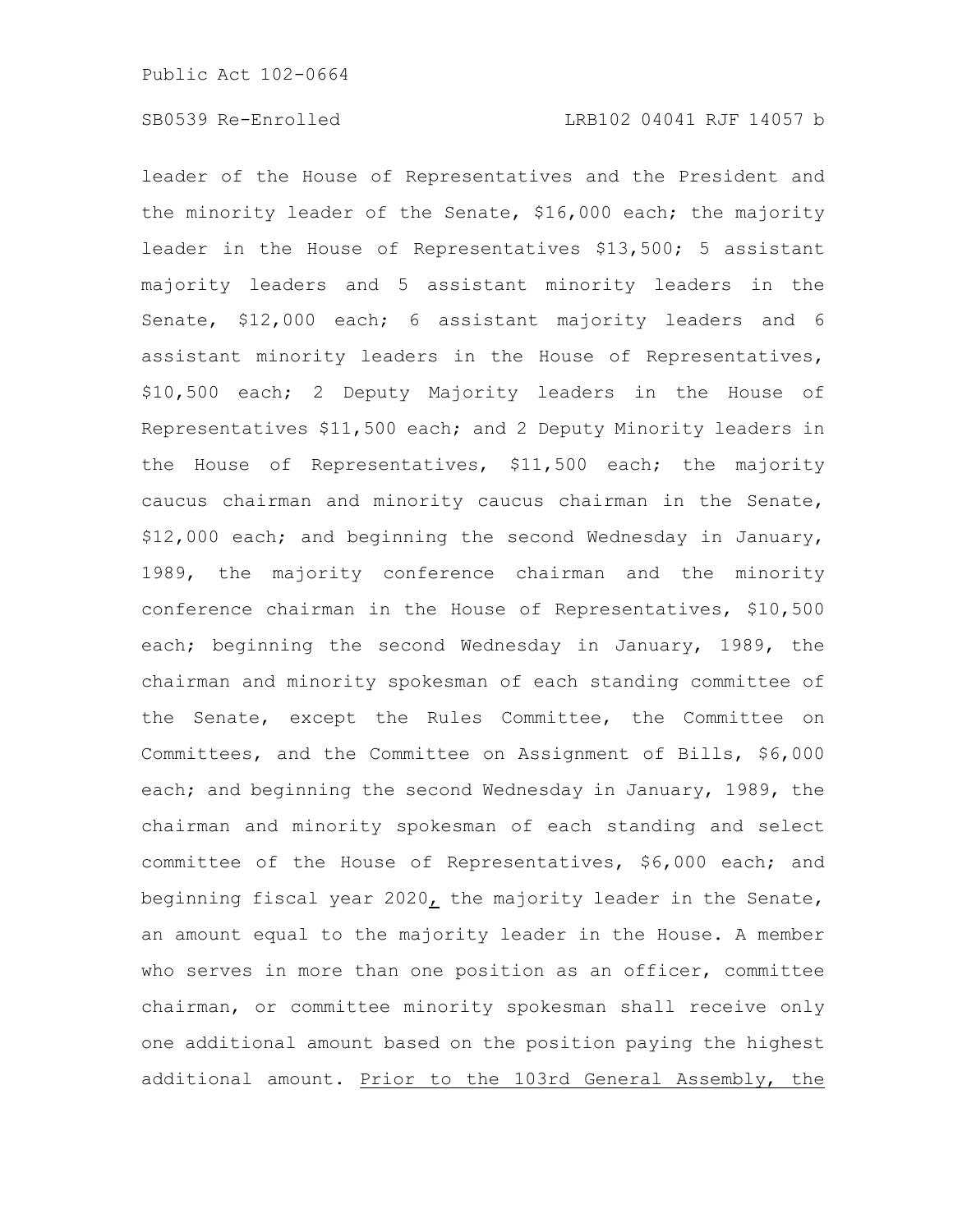The compensation provided for in this Section to be paid per year to members of the General Assembly, including the additional sums payable per year to officers of the General Assembly shall be paid in 12 equal monthly installments. The first such installment is payable on January 31, 1977. All subsequent equal monthly installments are payable on the last working day of the month. Prior to the 103rd General Assembly, a A member who has held office any part of a month is entitled to compensation for an entire month.

Beginning with the 103rd General Assembly, the compensation provided for in this Section to be paid per year to members of the General Assembly, including additional sums payable per year to officers of the General Assembly, shall be paid bi-monthly. Members who resign before completing the entire term in office shall be compensated on a prorated basis. Members completing the term of a vacancy shall be compensated on a prorated basis.

Mileage shall be paid at the rate of 20 cents per mile before January 9, 1985, and at the mileage allowance rate in effect under regulations promulgated pursuant to 5 U.S.C. 5707(b)(2) beginning January 9, 1985, for the number of actual highway miles necessarily and conveniently traveled by the most feasible route to be present upon convening of the sessions of the General Assembly by such member in each and every trip during each session in going to and returning from the seat of government, to be computed by the Comptroller. A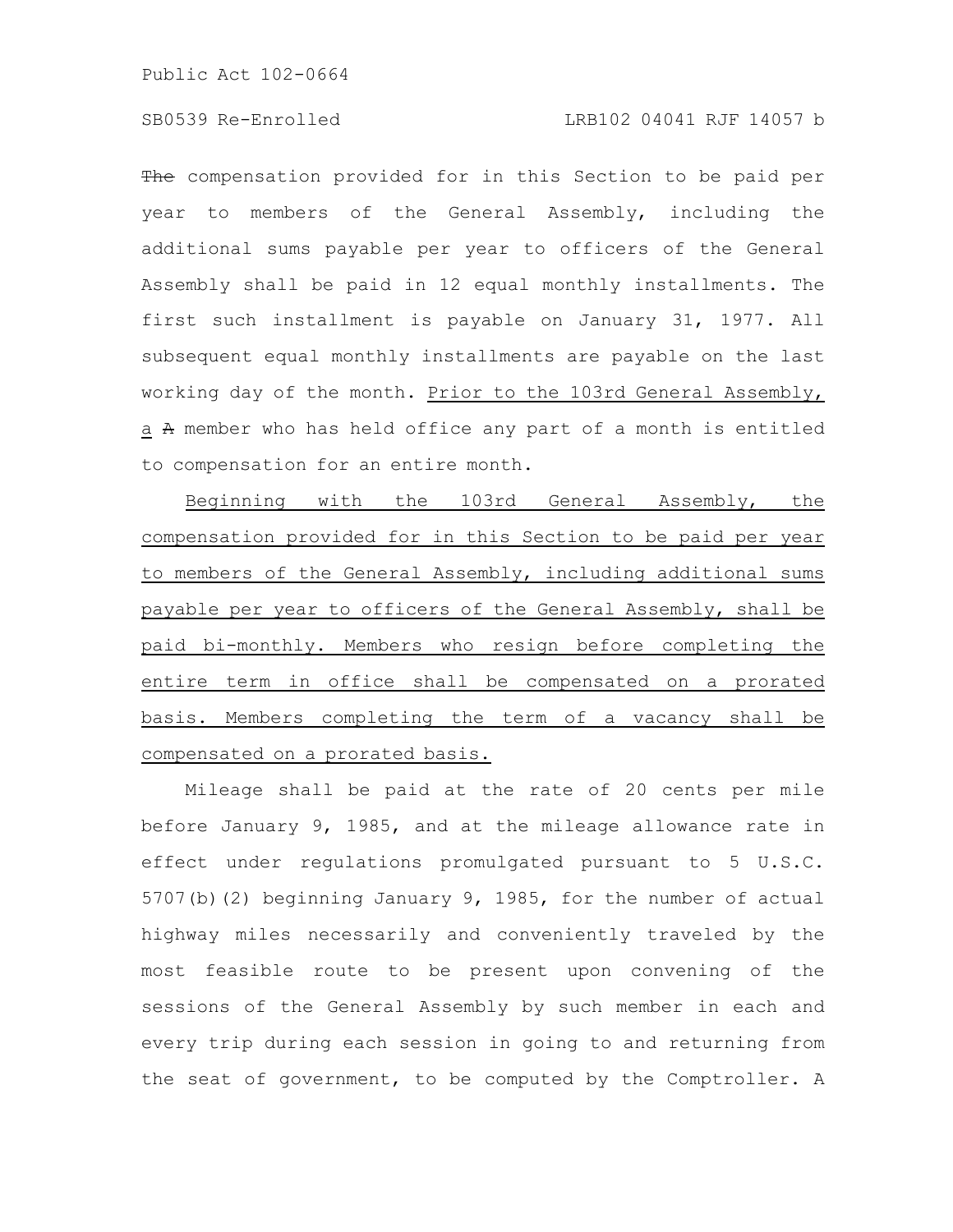member traveling by public transportation for such purposes, however, shall be paid his actual cost of that transportation instead of on the mileage rate if his cost of public transportation exceeds the amount to which he would be entitled on a mileage basis. No member may be paid, whether on a mileage basis or for actual costs of public transportation, for more than one such trip for each week the General Assembly is actually in session. Each member shall also receive an allowance of \$36 per day for lodging and meals while in attendance at sessions of the General Assembly before January 9, 1985; beginning January 9, 1985, such food and lodging allowance shall be equal to the amount per day permitted to be deducted for such expenses under the Internal Revenue Code; however, beginning May 31, 1995, no allowance for food and lodging while in attendance at sessions is authorized for periods of time after the last day in May of each calendar year, except (i) if the General Assembly is convened in special session by either the Governor or the presiding officers of both houses, as provided by subsection (b) of Section 5 of Article IV of the Illinois Constitution or (ii) if the General Assembly is convened to consider bills vetoed, item vetoed, reduced, or returned with specific recommendations for change by the Governor as provided in Section 9 of Article IV of the Illinois Constitution. For fiscal year 2011 and for session days in fiscal years 2012, 2013, 2014, 2015, 2016, 2017, 2018, and 2019 only (i) the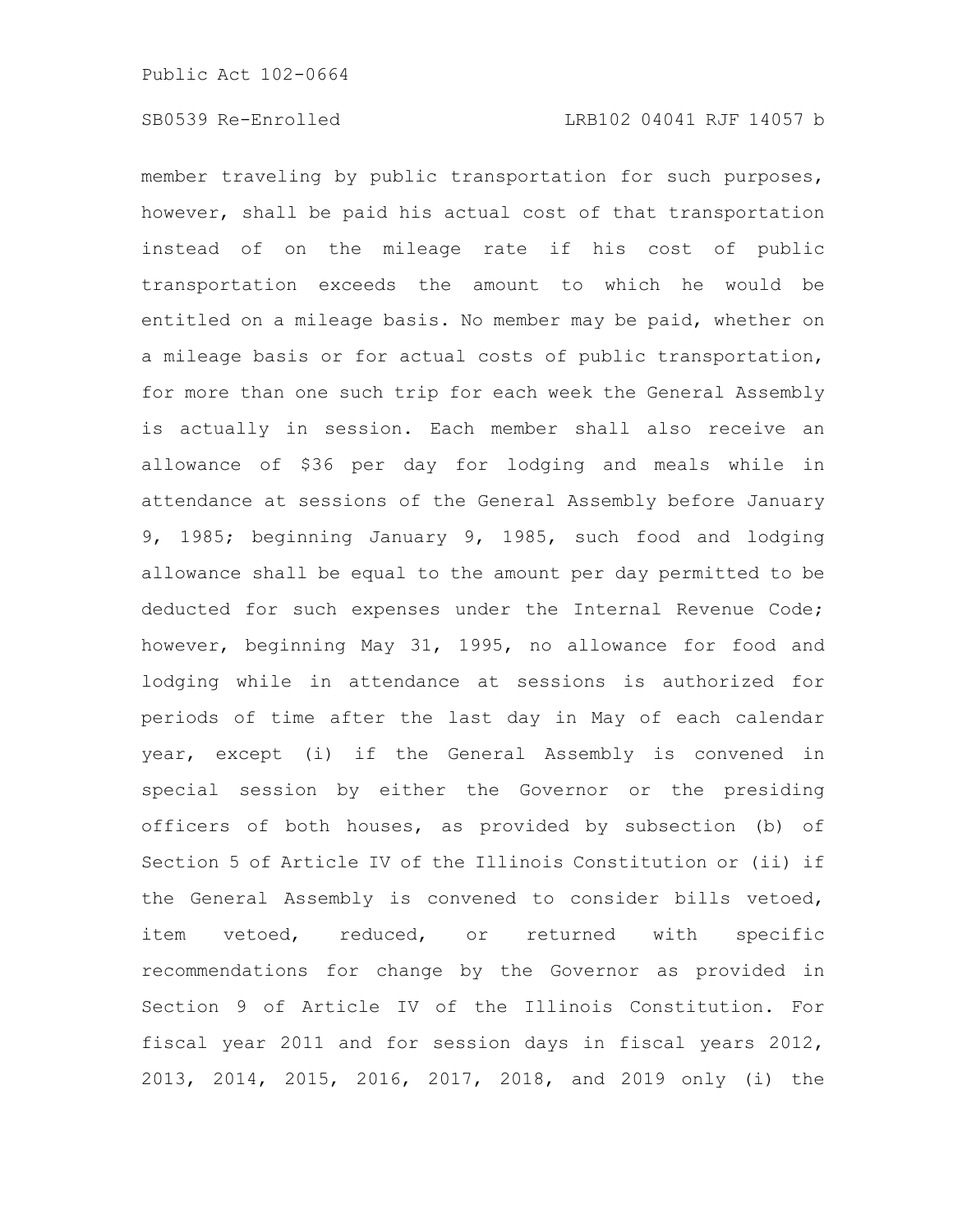### SB0539 Re-Enrolled LRB102 04041 RJF 14057 b

allowance for lodging and meals is \$111 per day and (ii) mileage for automobile travel shall be reimbursed at a rate of \$0.39 per mile.

Notwithstanding any other provision of law to the contrary, beginning in fiscal year 2012, travel reimbursement for General Assembly members on non-session days shall be calculated using the guidelines set forth by the Legislative Travel Control Board, except that fiscal year 2012, 2013, 2014, 2015, 2016, 2017, 2018, and 2019 mileage reimbursement is set at a rate of \$0.39 per mile.

If a member dies having received only a portion of the amount payable as compensation, the unpaid balance shall be paid to the surviving spouse of such member, or, if there be none, to the estate of such member.

(Source: P.A. 100-25, eff. 7-26-17; 100-587, eff. 6-4-18; 101-10, eff. 6-5-19; revised 7-17-19.)

Section 30. The Lobbyist Registration Act is amended by changing Sections 2, 3, 4.5, 4.7, 5, 6, 8, and  $11.2$  as follows:

(25 ILCS 170/2) (from Ch. 63, par. 172)

Sec. 2. Definitions. As used in this Act, unless the context otherwise requires:

(a) "Person" means any individual, firm, partnership, committee, association, corporation, or any other organization or group of persons.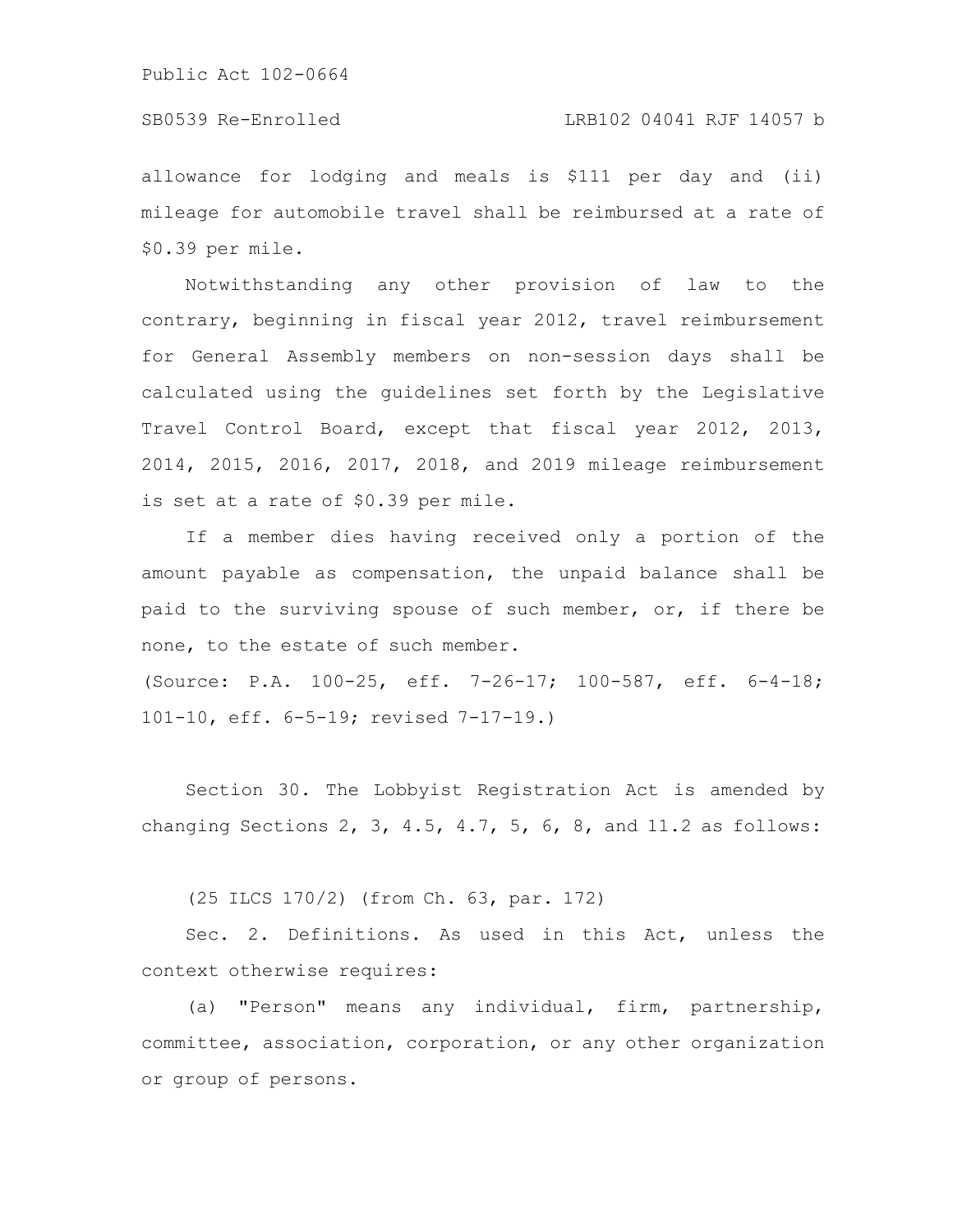### SB0539 Re-Enrolled LRB102 04041 RJF 14057 b

(b) "Expenditure" means a payment, distribution, loan, advance, deposit, or gift of money or anything of value, and includes a contract, promise, or agreement, whether or not legally enforceable, to make an expenditure, for the ultimate purpose of influencing executive, legislative, or administrative action, other than compensation as defined in subsection (d).

(c) "Official" means:

(1) the Governor, Lieutenant Governor, Secretary of State, Attorney General, State Treasurer, and State Comptroller;

(2) Chiefs of Staff for officials described in item (1), the Deputy Governor, the Deputy Secretary of State, the Deputy Attorney General, the Deputy Treasurer, and the Deputy Comptroller;

(3) Cabinet members of any elected constitutional officer, including Directors, Assistant Directors and Chief Legal Counsel or General Counsel;

(4) Members of the General Assembly; and

(5) Members of any board, commission, authority, or task force of the State authorized or created by State law or by executive order of the Governor;  $\div$ 

(6) Mayors, presidents, aldermen, commissioners, and trustees of a city, village, or town;

(7) County board members and countywide elected officials;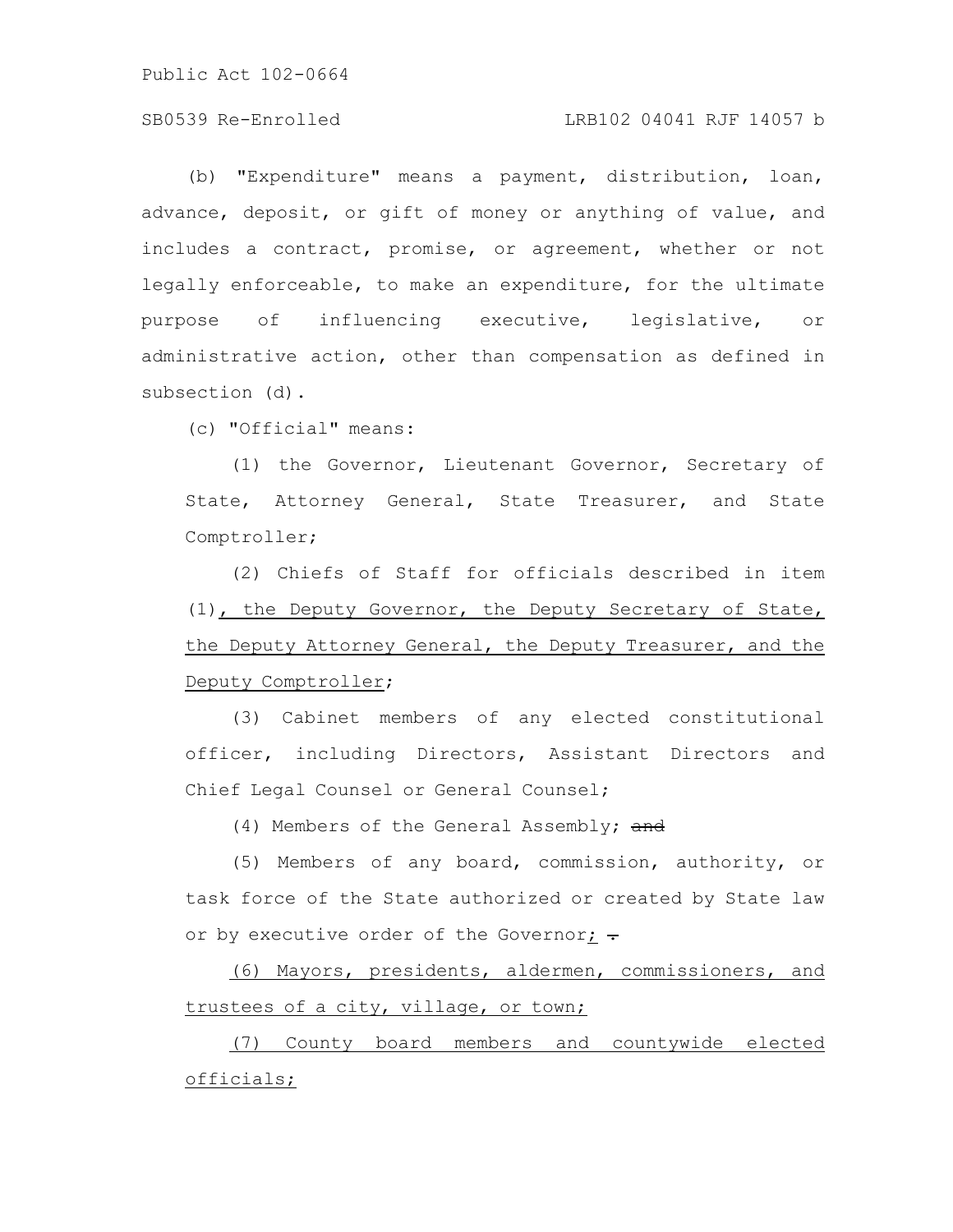SB0539 Re-Enrolled LRB102 04041 RJF 14057 b

(8) Township board members and township elected officials; and

(9) Members of any board, commission, authority, or task force created by a local ordinance or order of a mayor or village or town president.

(d) "Compensation" means any money, thing of value or financial benefits received or to be received in return for services rendered or to be rendered, for lobbying or as a consultant as defined in subsection (e).

Monies paid to members of the General Assembly by the State as remuneration for performance of their Constitutional and statutory duties as members of the General Assembly shall not constitute compensation as defined by this Act.

(e) "Lobby" and "lobbying" means to communicate, including the soliciting of others to communicate, any communication with an official of the executive or legislative branch of State government as defined in subsection (c) for the ultimate purpose of influencing any executive, legislative, or administrative action at the State, municipal, county, or township government level. Soliciting of others to communicate shall not include (i) the making of a grant by an organization recognized as tax exempt under Section 501(c)(3) of the Internal Revenue Code made in accordance with Section 4945 and the regulations thereunder or (ii) a communication by an organization recognized as tax exempt under Section 501(c)(3) or 501(c)(5) of the Internal Revenue Code to the public or a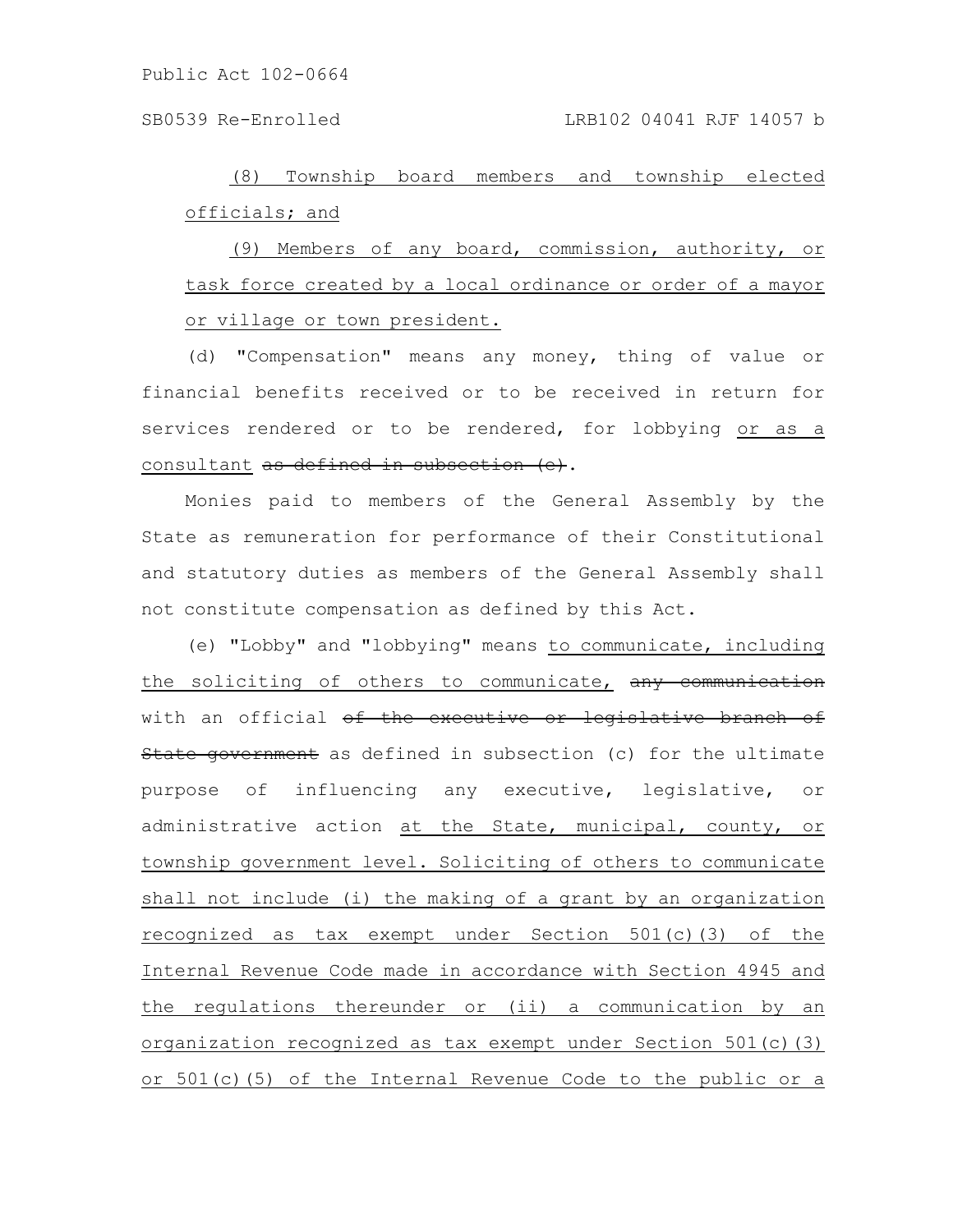segment thereof or to its members to communicate with legislators, executives, or administrators with respect to a proposed action by the legislature, executive, or administrator.

(f) "Influencing" means any communication, action, reportable expenditure as prescribed in Section 6 or other means used to promote, support, affect, modify, oppose or delay any executive, legislative or administrative action or to promote goodwill with officials as defined in subsection  $(c)$ .

(g) "Executive action" means the proposal, drafting, development, consideration, amendment, adoption, approval, promulgation, issuance, modification, rejection or postponement by a State, municipal, county, or township government entity of a rule, regulation, order, decision, determination, contractual arrangement, purchasing agreement or other quasi-legislative or quasi-judicial action or proceeding.

(h) "Legislative action" means the development, drafting, introduction, consideration, modification, adoption, rejection, review, enactment, or passage or defeat of any bill, amendment, resolution, ordinance, report, nomination, administrative rule or other matter by either house of the General Assembly or a committee thereof,  $\Theta$ r by a legislator, by the legislative body of a municipality, county, or township, or by an alderman, trustee, or township board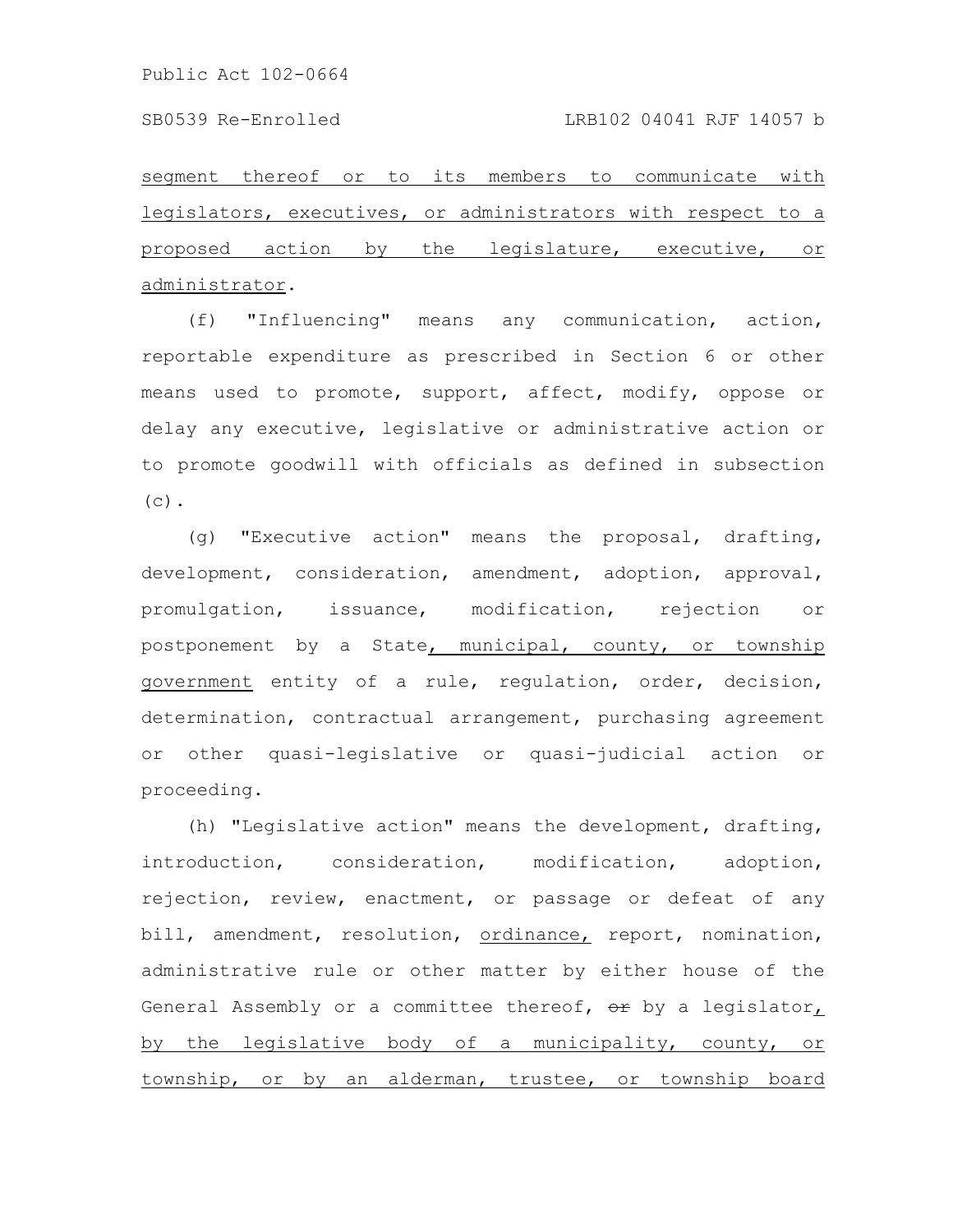### SB0539 Re-Enrolled LRB102 04041 RJF 14057 b

member. Legislative action also means the action of the Governor, mayor, or village or township board president, or county executive in approving or vetoing any bill, ordinance, or resolution or portion thereof, and the action of such officials the Governor or any agency under their jurisdiction in the development of a legislative proposal for introduction in the legislature.

(i) "Administrative action" means the execution or rejection of any rule, regulation, legislative rule, standard, fee, rate, contractual arrangement, purchasing agreement or other delegated legislative or quasi-legislative action to be taken or withheld by any executive agency, department, board or commission of the State, municipal, county, or township.

(j) "Lobbyist" means any natural person who undertakes to lobby State, municipal, county, or township government as provided in subsection (e).

(k) "Lobbying entity" means any entity that hires, retains, employs, or compensates a natural person to lobby State, municipal, county, or township government as provided in subsection (e).

(l) "Authorized agent" means the person designated by an entity or lobbyist registered under this Act as the person responsible for submission and retention of reports required under this Act.

(m) "Client" means any person or entity that provides compensation to a lobbyist to lobby State, municipal, county,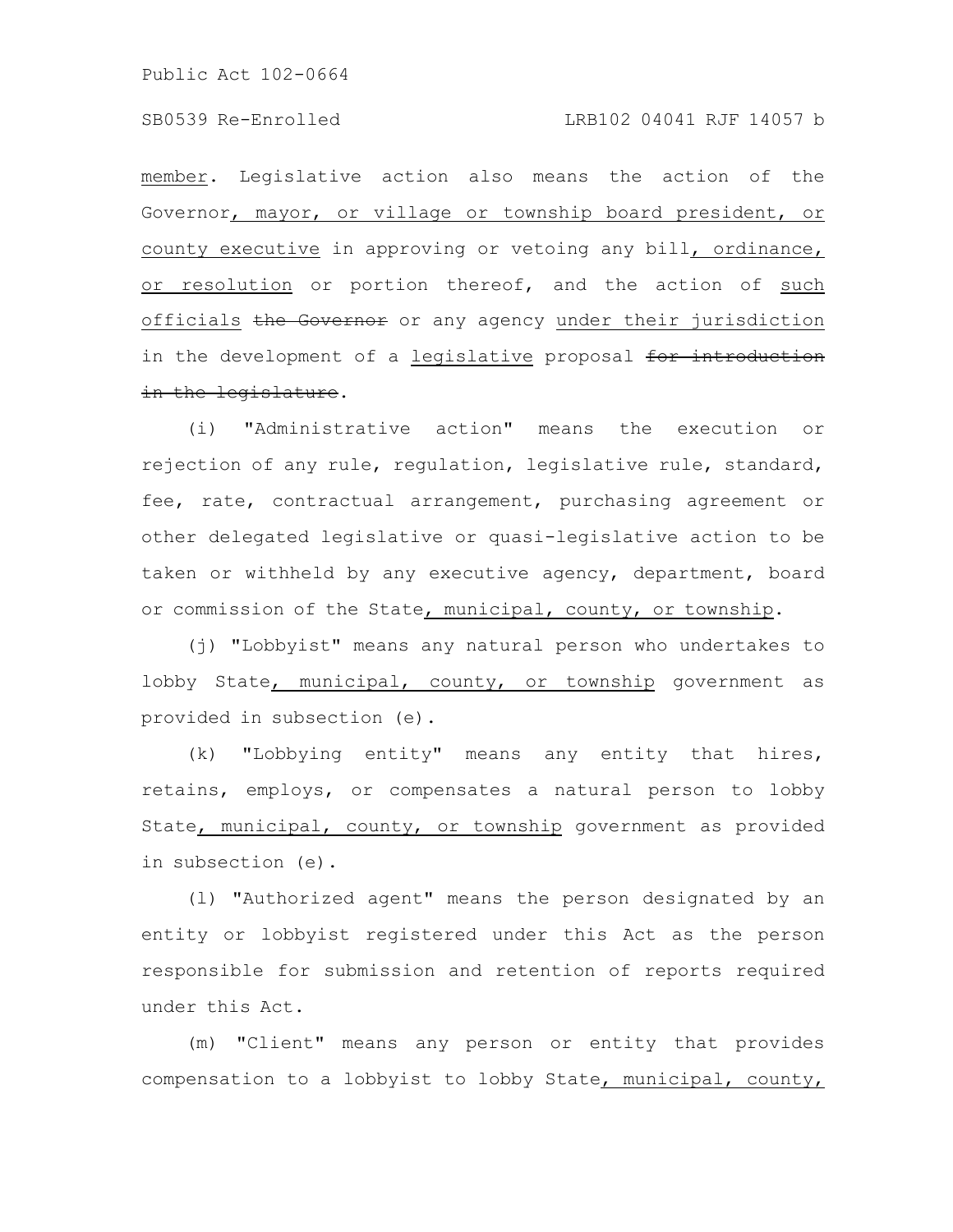or township government as provided in subsection (e) of this Section.

(n) "Client registrant" means a client who is required to register under this Act.

(o) "Unit of local government" has the meaning ascribed to it in Section 1 of Article VII of the Illinois Constitution and also includes school districts and community college districts.

(p) "Consultant" means any natural person or entity who, for compensation, provides advisory services, including but not limited to, rendering opinions on or developing strategies for lobbying or influencing, to a lobbyist or lobbying entity for the ultimate purpose of influencing any executive, legislative, or administrative action. "Consultant" does not include (i) an employee of the lobbyist or lobbying entity or (ii) an attorney or law firm providing legal services, including drafting legislation or advising and rendering opinions to clients as to the construction and legal effect of proposed or pending legislation or any executive, legislative, or administrative action.

(Source: P.A. 101-595, eff. 12-5-19.)

(25 ILCS 170/3) (from Ch. 63, par. 173)

Sec. 3. Persons required to register.

(a) Except as provided in Section 9, any natural person who, for compensation or otherwise, undertakes to lobby, or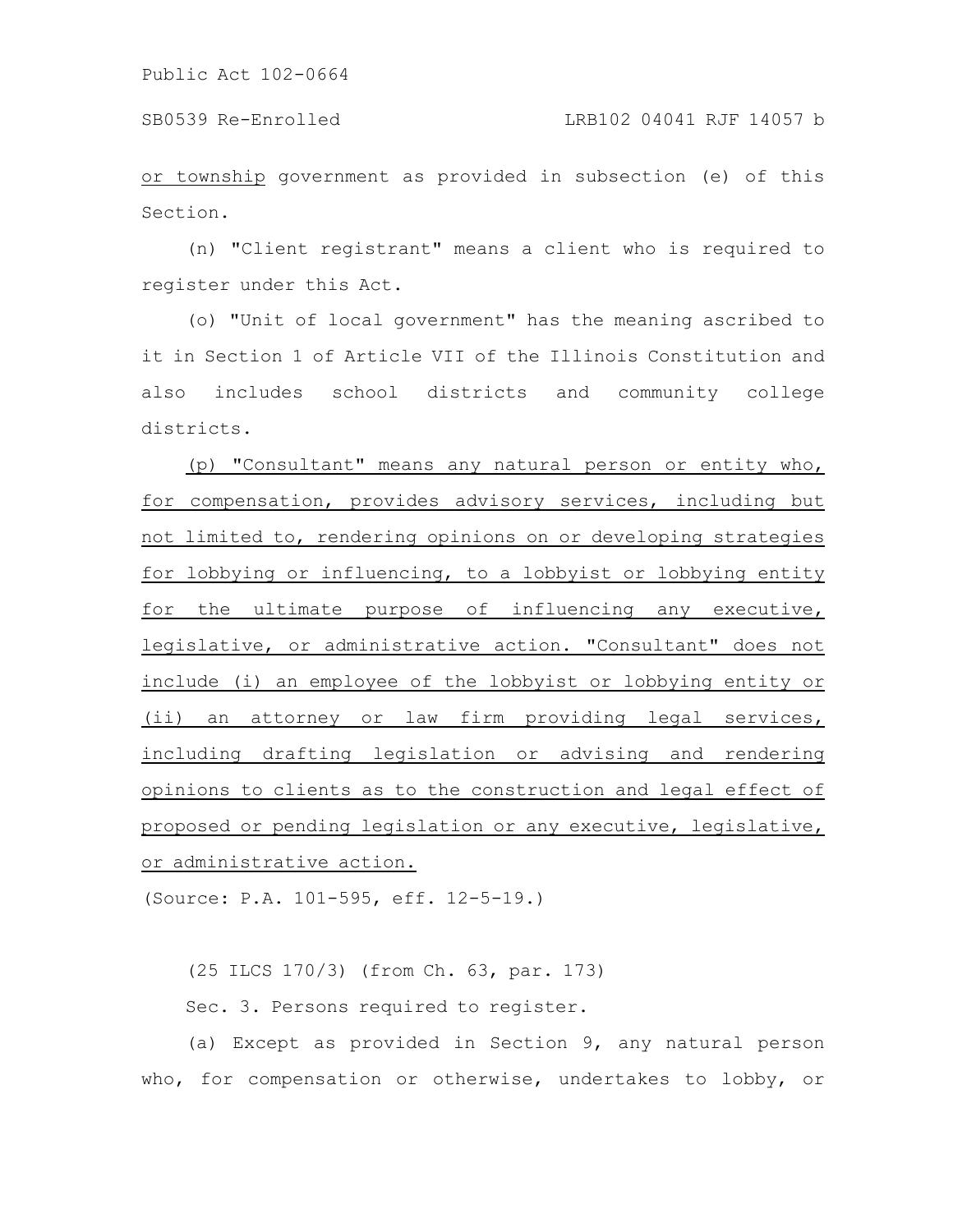any person or entity who employs or compensates another person for the purposes of lobbying, shall register with the Secretary of State as provided in this Act, unless that person or entity qualifies for one or more of the following exemptions.

(1) Persons or entities who, for the purpose of influencing any executive, legislative, or administrative action and who do not make expenditures that are reportable pursuant to Section 6, appear without compensation or promise thereof only as witnesses before a legislative committee committees of the House and Senate for the purpose of explaining or arguing for or against the passage of or action upon any legislation, ordinance, or regulation then pending before the committee those eommittees, or who seek without compensation or promise thereof the approval or veto of any legislation or ordinance by the Governor.

(1.4) A unit of local government, State government, or agencies, departments, commissions, boards, or task forces thereof or a school district.

(1.5) An elected or appointed official or an employee of a unit of local government or school district who, in the scope of his or her public office or employment, seeks to influence executive, legislative, or administrative action exclusively on behalf of that unit of local government or school district.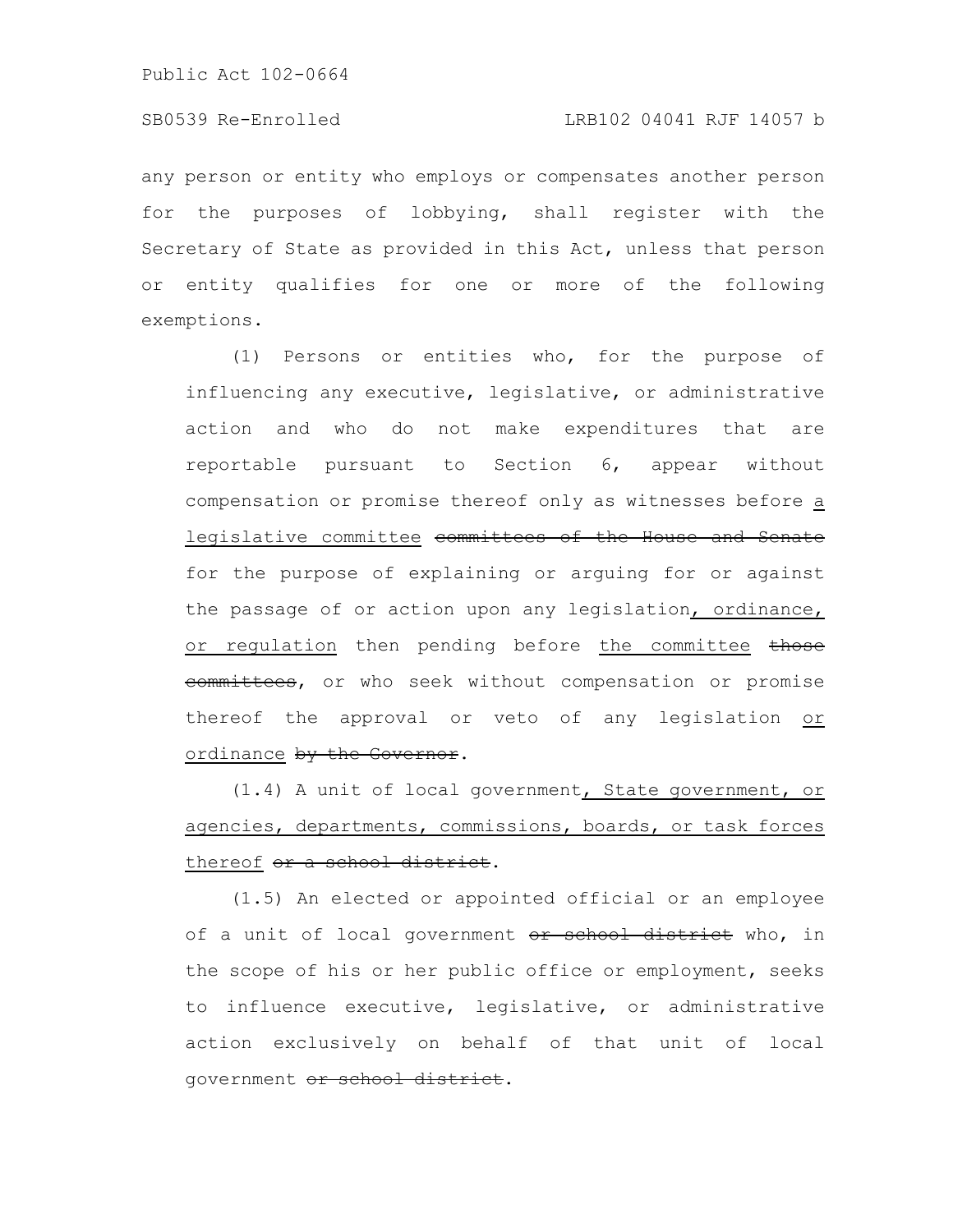# SB0539 Re-Enrolled LRB102 04041 RJF 14057 b

(2) Persons or entities who own, publish, or are employed by a newspaper or other regularly published periodical, or who own or are employed by a radio station, television station, or other bona fide news medium that in the ordinary course of business disseminates news, editorial or other comment, or paid advertisements that directly urge the passage or defeat of legislation. This exemption is not applicable to such an individual insofar as he or she receives additional compensation or expenses from some source other than the bona fide news medium for the purpose of influencing executive, legislative, or administrative action. This exemption does not apply to newspapers and periodicals owned by or published by trade associations and not-for-profit corporations engaged primarily in endeavors other than dissemination of news.

(3) Persons or entities performing professional services in drafting bills or in advising and rendering opinions to clients as to the construction and effect of proposed or pending legislation when those professional services are not otherwise, directly or indirectly, connected with executive, legislative, or administrative action.

(4) Persons or entities who are employees of departments, divisions, or agencies of State or local government and who appear before committees of the House and Senate for the purpose of explaining how the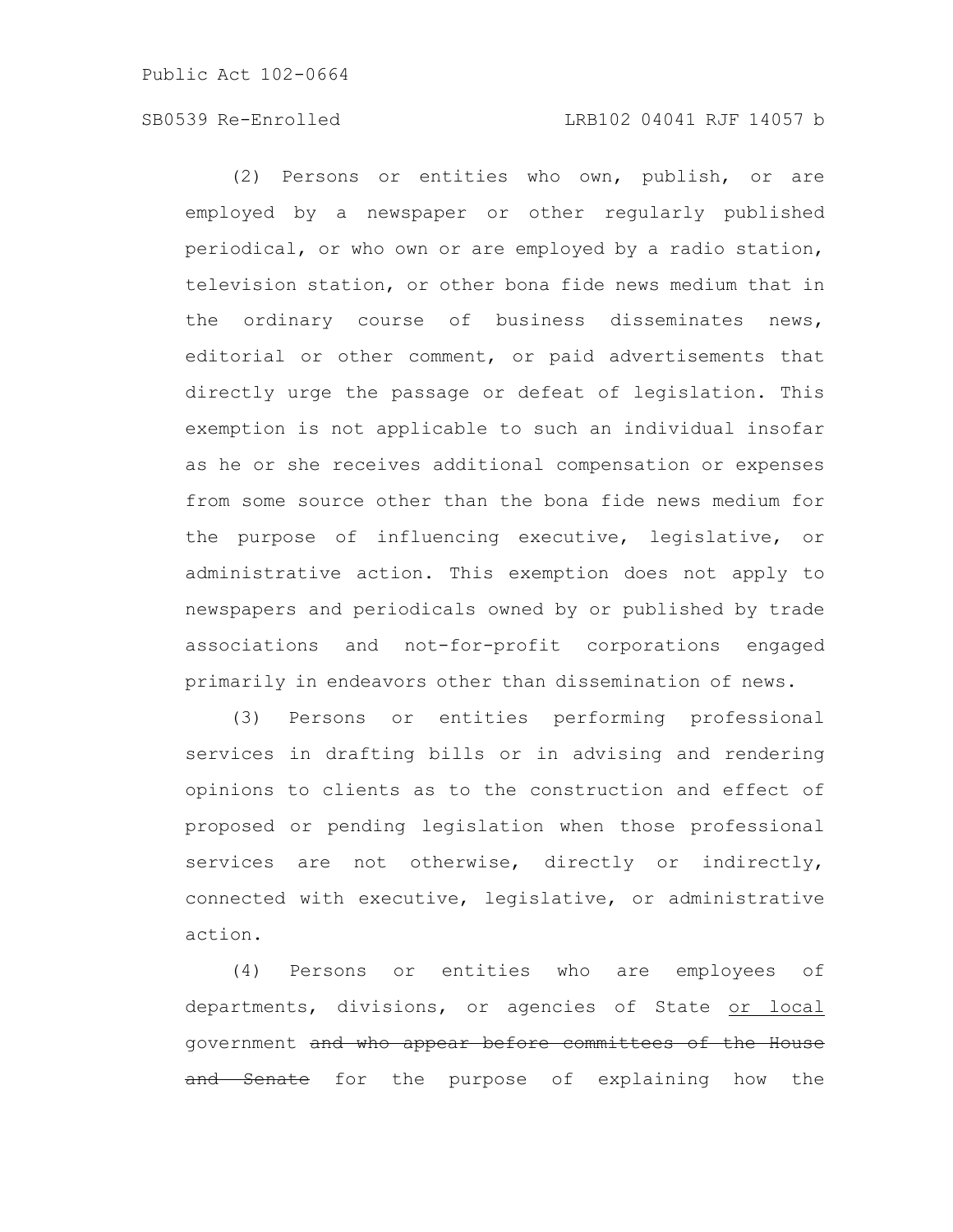executive, legislative, or administrative action passage of or action upon any legislation then pending before those committees will affect those departments, divisions, or agencies of State or local government.

(5) Employees of the General Assembly, legislators, legislative agencies, and legislative commissions who, in the course of their official duties only, engage in activities that otherwise qualify as lobbying. Legislators whose activities are limited to occasional communications with an official of a unit of local government on behalf of their employer in the ordinary course of their non-public employment where (1) the primary duties of the employment are not to influence executive, legislative, or administrative action and (2) the legislator does not make any expenditures that are reportable pursuant to Section 6.

(6) Persons or entities in possession of technical skills and knowledge relevant to certain areas of executive, legislative, or administrative actions, whose skills and knowledge would be helpful to officials when considering those actions, whose activities are limited to making occasional appearances for or communicating on behalf of a registrant, and who do not make expenditures that are reportable pursuant to Section 6 even though receiving expense reimbursement for those occasional appearances.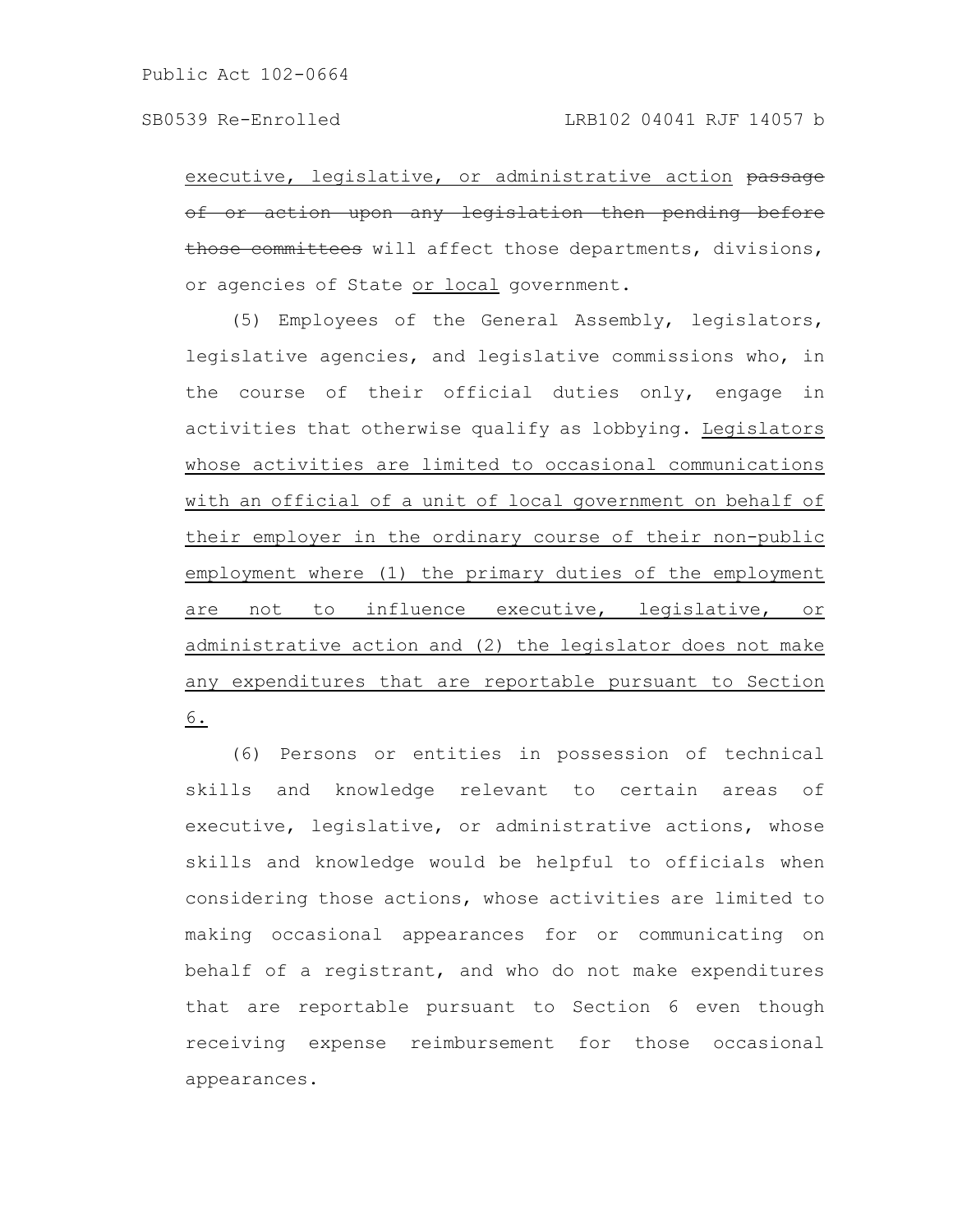(7) Any full-time employee of a bona fide church or religious organization who represents that organization solely for the purpose of protecting the right of the members thereof to practice the religious doctrines of that church or religious organization, or any such bona fide church or religious organization.

(8) Persons or entities that receive no compensation other than reimbursement for expenses of up to \$500 per year while engaged in lobbying State government, unless those persons make expenditures that are reportable under Section 6.

(9) Any attorney or group or firm of attorneys (1) in connection with the practice of law or (2) in the course of representing a client in relation to any administrative, or judicial, quasi-judicial proceeding, or any witness providing testimony in any administrative, or judicial, or quasi-judicial proceeding, in which ex parte communications are not allowed and who does not make expenditures that are reportable pursuant to Section 6.

(9.5) Any attorney or group or firm of attorneys in the course of representing a client in an administrative or executive action involving a contractual or purchasing arrangement and who does not make expenditures that are reportable pursuant to Section 6.

(10) Persons or entities who, in the scope of their employment as a vendor, offer or solicit an official for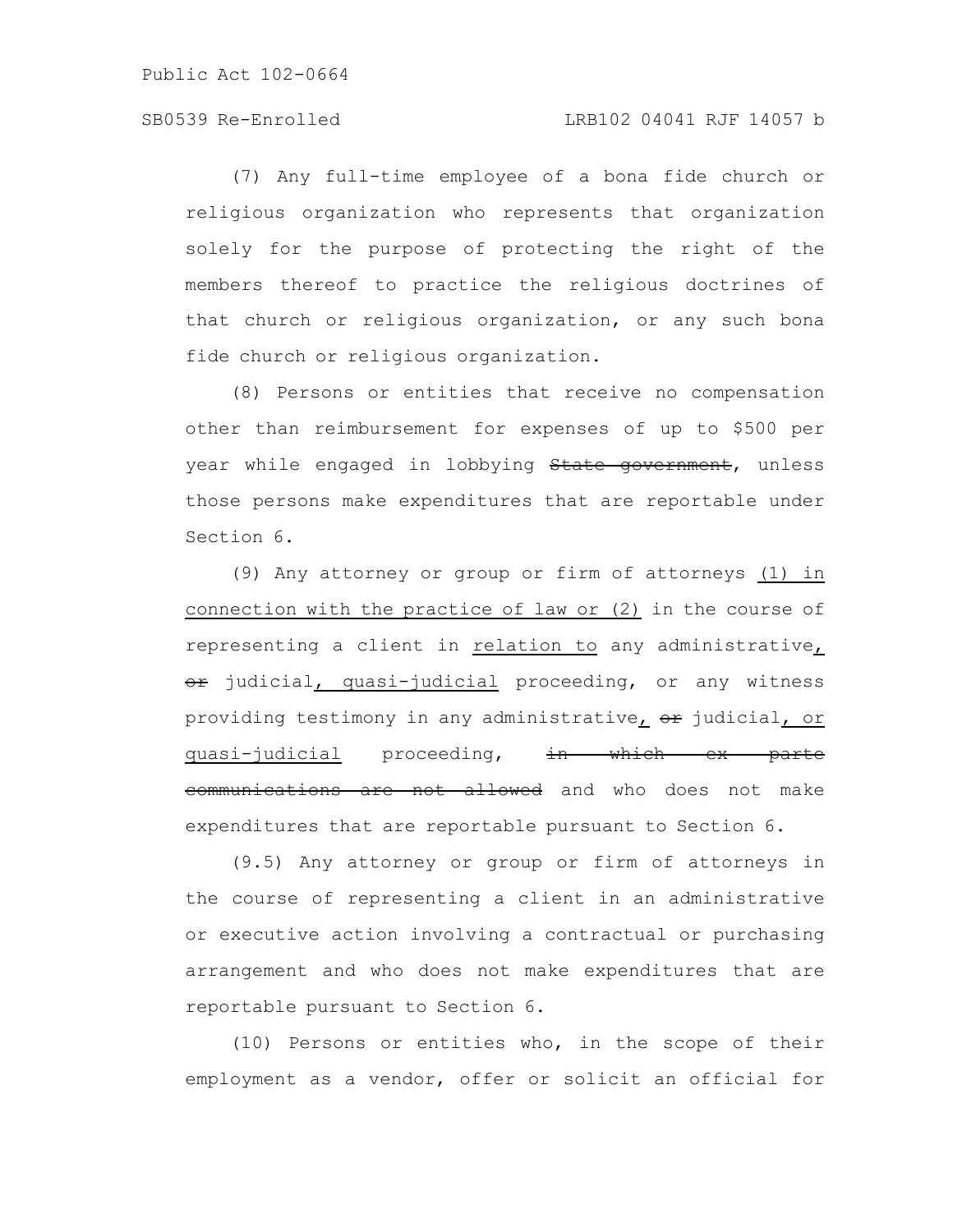# SB0539 Re-Enrolled LRB102 04041 RJF 14057 b

the purchase of any goods or services when (1) the solicitation is limited to either an oral inquiry or written advertisements and informative literature; or (2) the goods and services are subject to competitive bidding requirements of the Illinois Procurement Code; or (3) the goods and services are for sale at a cost not to exceed \$5,000; and (4) the persons or entities do not make expenditures that are reportable under Section 6.

(a-5) If, in the course of providing services as a consultant, the consultant communicates with an official on behalf of the lobbyist or lobbying entity for the ultimate purpose of influencing any executive, legislative, or administrative action, or makes an expenditure on behalf of or benefiting an official, the consultant shall register as a lobbyist within 2 business days of engaging in the communication with the official or making the expenditure benefiting the official.

(b) It is a violation of this Act to engage in lobbying or to employ any person for the purpose of lobbying who is not registered with the Office of the Secretary of State, except upon condition that the person register and the person does in fact register within 2 business days after being employed or retained for lobbying services.

(c) The Secretary shall promulgate a rule establishing a list of the entities required to register under this Act, including the name of each board, commission, authority, or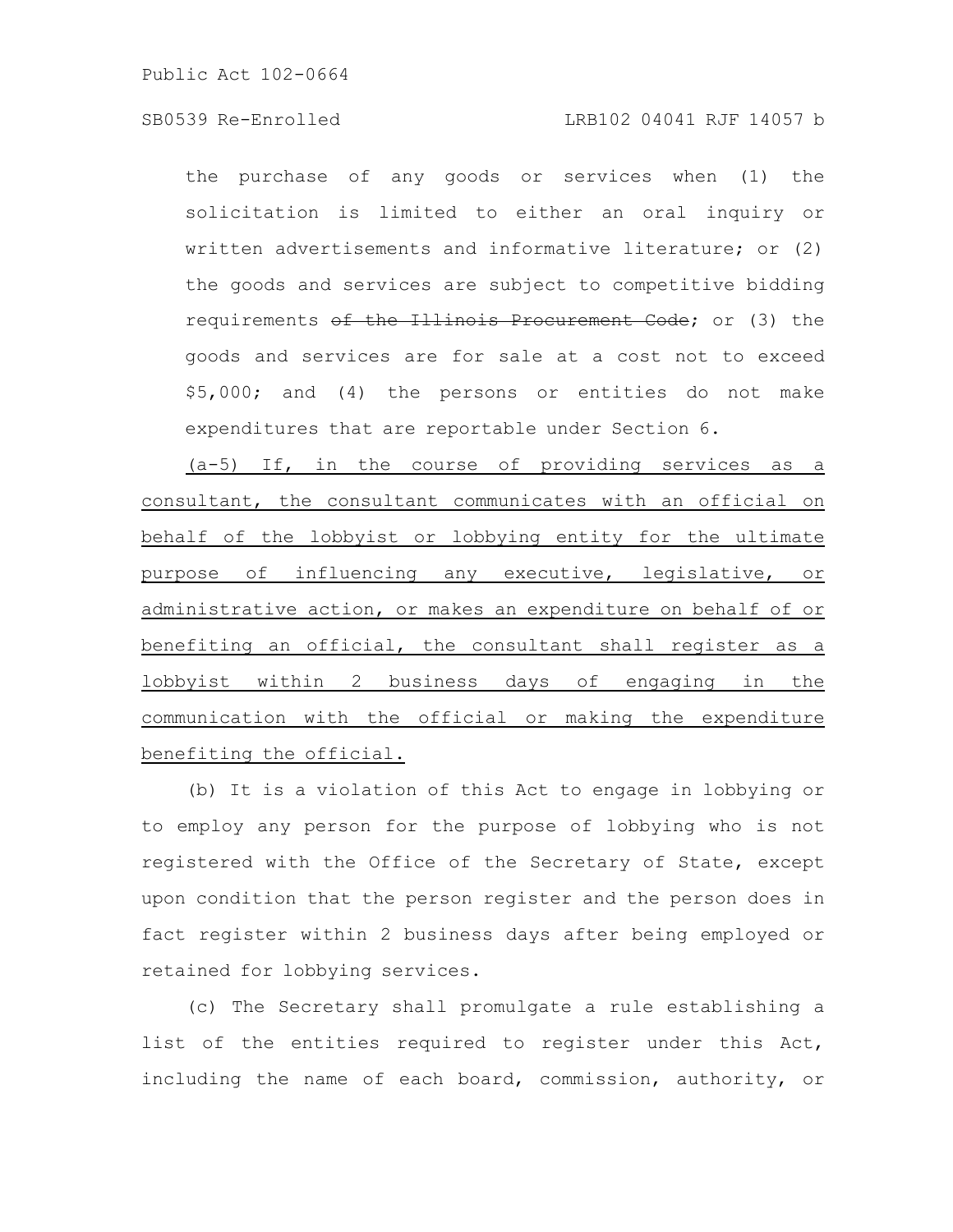task force. The Secretary may require a person or entity claiming an exemption under this Section to certify the person or entity is not required to register under this Act. Nothing prohibits the Secretary from rejecting a certification and requiring a person or entity to register.

(Source: P.A. 96-555, eff. 1-1-10; 96-1358, eff. 7-28-10.)

(25 ILCS 170/4.5)

Sec. 4.5. Ethics training. Each natural person required to register as a lobbyist under this Act must complete a program of ethics training provided by the Secretary of State. A natural person registered under this Act must complete the training program before no later than 30 days after registration or renewal is deemed complete under this Act. If the Secretary of State uses the ethics training developed in accordance with Section 5-10 of the State Officials and Employees Ethics Act, that training must be expanded to include appropriate information about the requirements, responsibilities, and opportunities imposed by or arising under this Act, including reporting requirements.

The Secretary of State shall adopt rules for the implementation of this Section.

(Source: P.A. 96-555, eff. 1-1-10; 96-1358, eff. 7-28-10.)

(25 ILCS 170/4.7) Sec. 4.7. Prohibition on sexual harassment.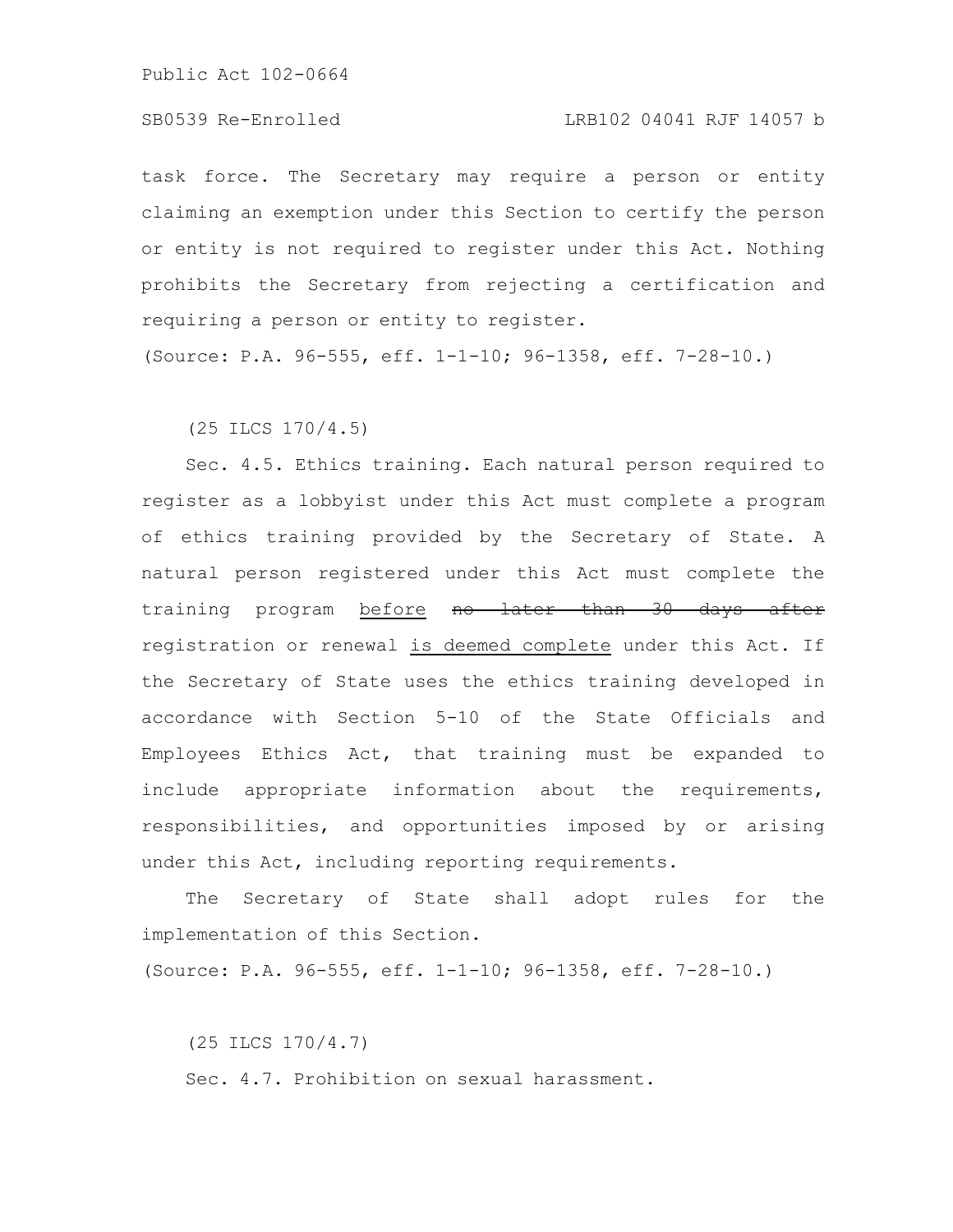(a) All persons have the right to work in an environment free from sexual harassment. All persons subject to this Act shall refrain from sexual harassment of any person.

(b) (Blank). Until January 1, 2020, each natural person required to register as a lobbyist under this Act must complete, at least annually, a sexual harassment training program provided by the Secretary of State. A natural person registered under this Act must complete the training program no later than 30 days after registration or renewal under this Act. This requirement does not apply to a lobbying entity or a client that hires a lobbyist that (i) does not have employees of the lobbying entity or client registered as lobbyists, or (ii) does not have an actual presence in Illinois.

(b-5) Each Beginning January 1, 2020, each natural person required to register as a lobbyist under this Act must complete, at least annually, a harassment and discrimination prevention training program provided by the Secretary of State. A natural person registered under this Act must complete the training program before no later than 30 days after registration or renewal is deemed complete under this Act. This requirement does not apply to a lobbying entity or a client that hires a lobbyist that (i) does not have employees of the lobbying entity or client registered as lobbyists, or (ii) does not have an actual presence in Illinois. For the purposes of this subsection, "unlawful discrimination" and "harassment" mean unlawful discrimination and harassment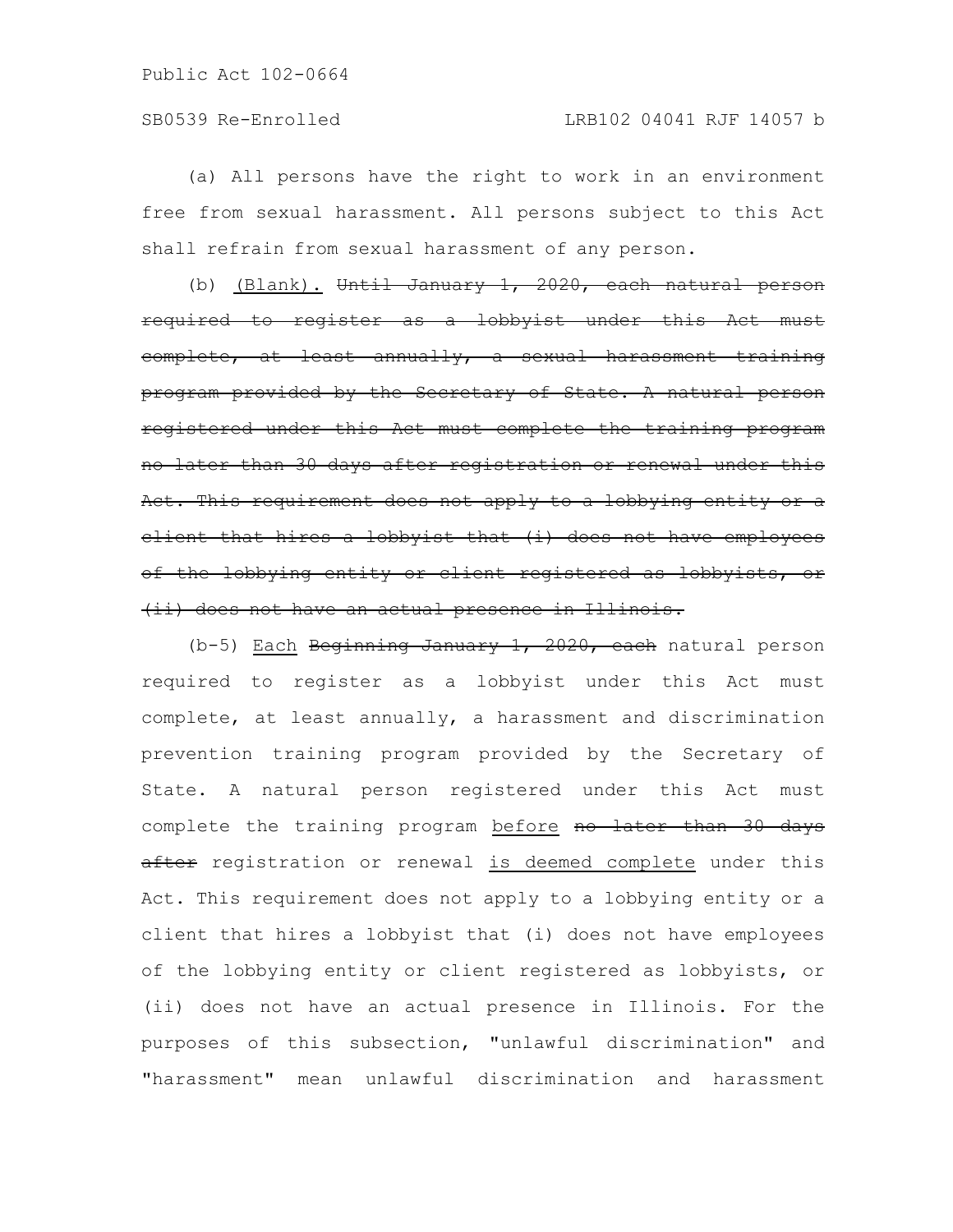prohibited under Section 2-102 of the Illinois Human Rights Act.

(c) Before registration or renewal is deemed complete under this Act No later than January 1, 2018, each natural person and any entity required to register under this Act shall have a written sexual harassment policy that shall include, at a minimum: (i) a prohibition on sexual harassment; (ii) details on how an individual can report an allegation of sexual harassment, including options for making a confidential report to a supervisor, ethics officer, Inspector General, or the Department of Human Rights; (iii) a prohibition on retaliation for reporting sexual harassment allegations, including availability of whistleblower protections under the State Officials and Employee Ethics Act, the Whistleblower Act, and the Illinois Human Rights Act; and (iv) the consequences of a violation of the prohibition on sexual harassment and the consequences for knowingly making a false report.

(d) For purposes of this Act, "sexual harassment" means any unwelcome sexual advances or requests for sexual favors or any conduct of a sexual nature when: (i) submission to such conduct is made either explicitly or implicitly a term or condition of an individual's employment; (ii) submission to or rejection of such conduct by an individual is used as the basis for employment decisions affecting such individual; or (iii) such conduct has the purpose or effect of substantially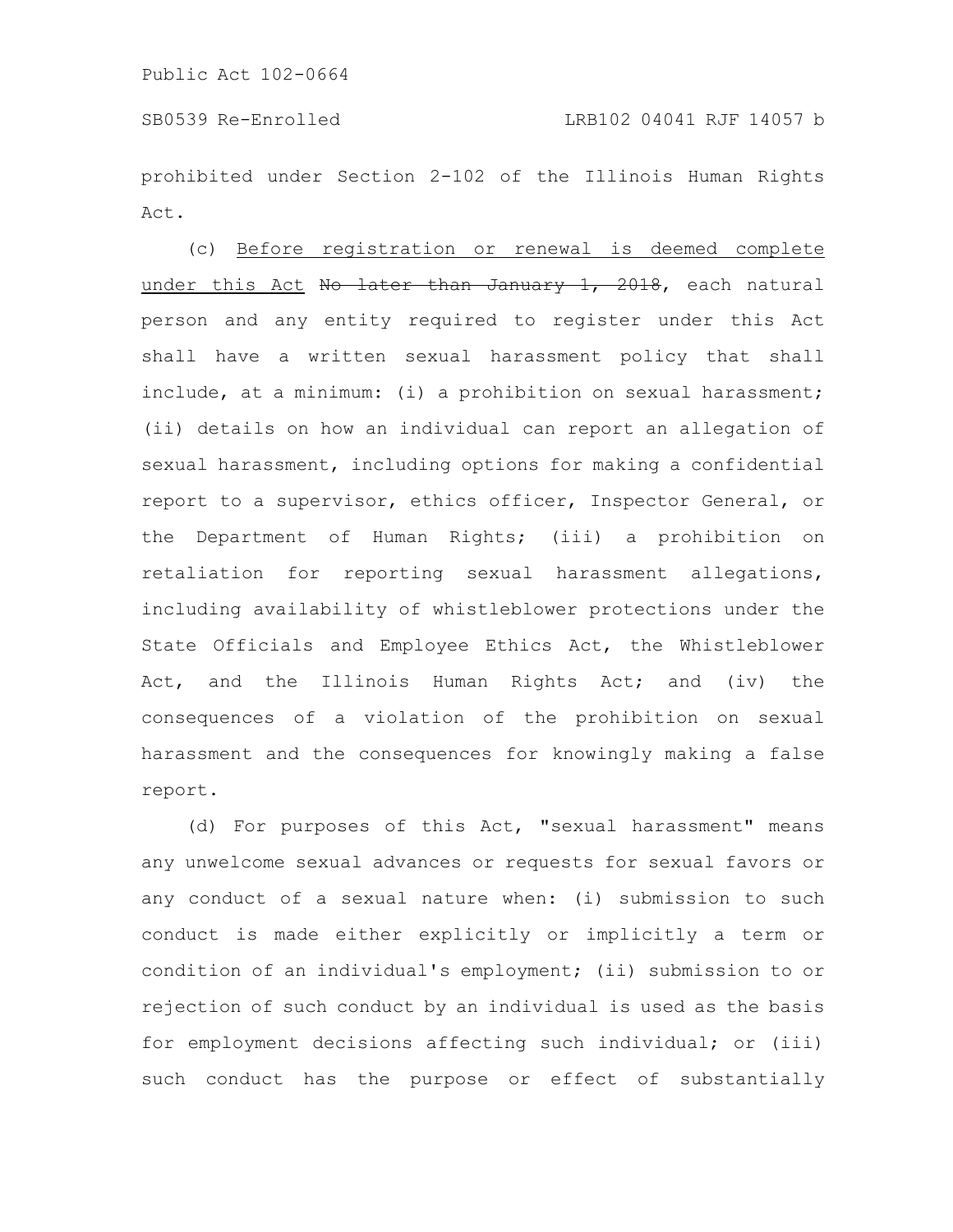# SB0539 Re-Enrolled LRB102 04041 RJF 14057 b

interfering with an individual's work performance or creating an intimidating, hostile, or offensive working environment. For the purposes of this definition, the phrase "working environment" is not limited to a physical location an employee is assigned to perform his or her duties and does not require an employment relationship.

(e) The Secretary of State shall adopt rules for the implementation of this Section. In order to provide for the expeditious and timely implementation of this Section, the Secretary of State shall adopt emergency rules under subsection (z) of Section 5-45 of the Illinois Administrative Procedure Act for the implementation of this Section no later than 60 days after the effective date of this amendatory Act of the 100th General Assembly.

(Source: P.A. 100-554, eff. 11-16-17; 101-221, eff. 8-9-19.)

(25 ILCS 170/5)

Sec. 5. Lobbyist registration and disclosure. Every natural person and every entity required to register under this Act shall before any service is performed which requires the natural person or entity to register, but in any event not later than 2 business days after being employed or retained, file in the Office of the Secretary of State a statement in a format prescribed by the Secretary of State containing the following information with respect to each person or entity employing, retaining, or benefitting from the services of the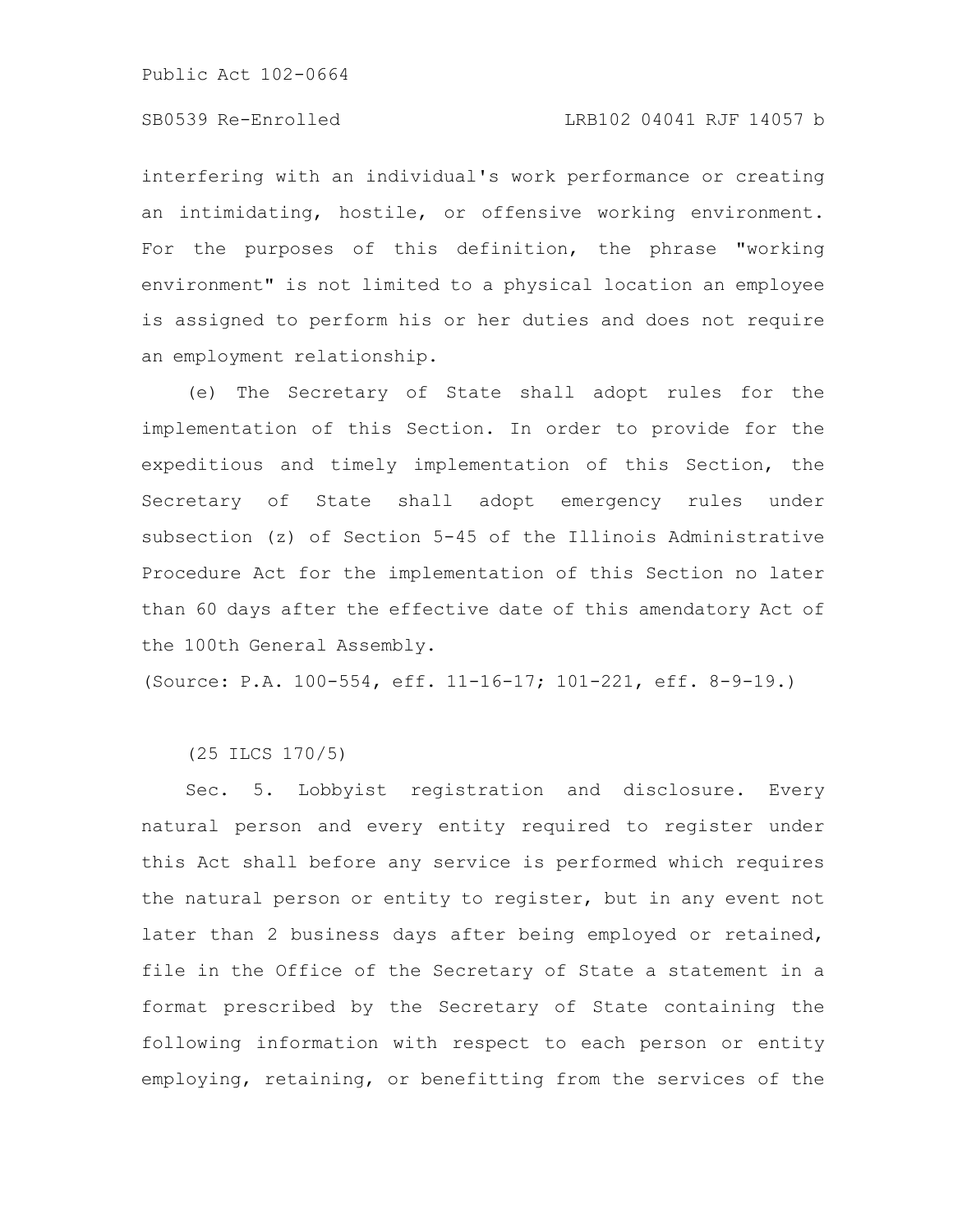SB0539 Re-Enrolled LRB102 04041 RJF 14057 b

natural person or entity required to register:

(a) The registrant's name, permanent address, e-mail address, if any, fax number, if any, business telephone number, and temporary address, if the registrant has a temporary address while lobbying.

(a-5) If the registrant is an entity, the information required under subsection (a) for each natural person associated with the registrant who will be lobbying, regardless of whether lobbying is a significant part of his or her duties.

(b) The name and address of the client or clients employing or retaining the registrant to perform such services or on whose behalf the registrant appears. If the client employing or retaining the registrant is a client registrant, the statement shall also include the name and address of the client or clients of the client registrant on whose behalf the registrant will be or anticipates performing services.

(b-5) If the registrant employs or retains a sub-registrant, the statement shall include the name and address of the sub-registrant and identify the client or clients of the registrant on whose behalf the sub-registrant will be or is anticipated to be performing services.

(b-7) If the registrant retains a consultant, the statement shall include the name and address of the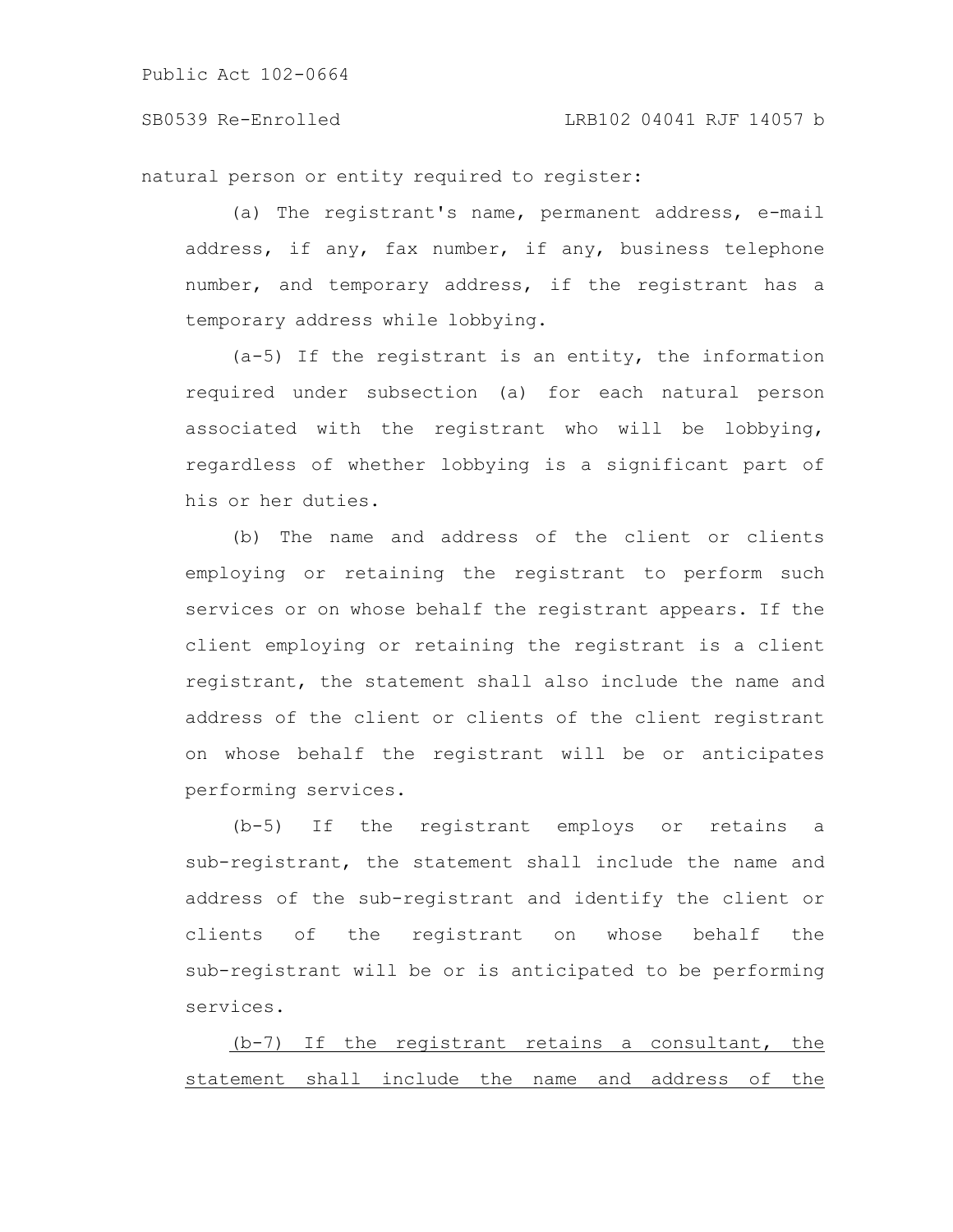consultant and identify the client or clients and each executive and legislative branch agency for which the consultant is to provide advisory services.

(c) For those identified under subsections (b), (b-5), and  $(b-7)$ , a  $A$  brief description of the executive, legislative, or administrative action in reference to which such service is to be rendered.

(c-5) Each executive and legislative branch agency of the State and each unit of local government the registrant expects to lobby during the registration period.

(c-6) The nature of the client's business, by indicating all of the following categories that apply: (1) banking and financial services, (2) manufacturing, (3) education, (4) environment, (5) healthcare, (6) insurance, (7) community interests, (8) labor, (9) public relations or advertising, (10) marketing or sales, (11) hospitality, (12) engineering, (13) information or technology products or services, (14) social services, (15) public utilities, (16) racing or wagering, (17) real estate or construction, (18) telecommunications, (19) trade or professional association, (20) travel or tourism, (21) transportation, (22) agriculture, and (23) other (setting forth the nature of that other business).

(d) A confirmation that the registrant has a sexual harassment policy as required by Section 4.7, that such policy shall be made available to any individual within 2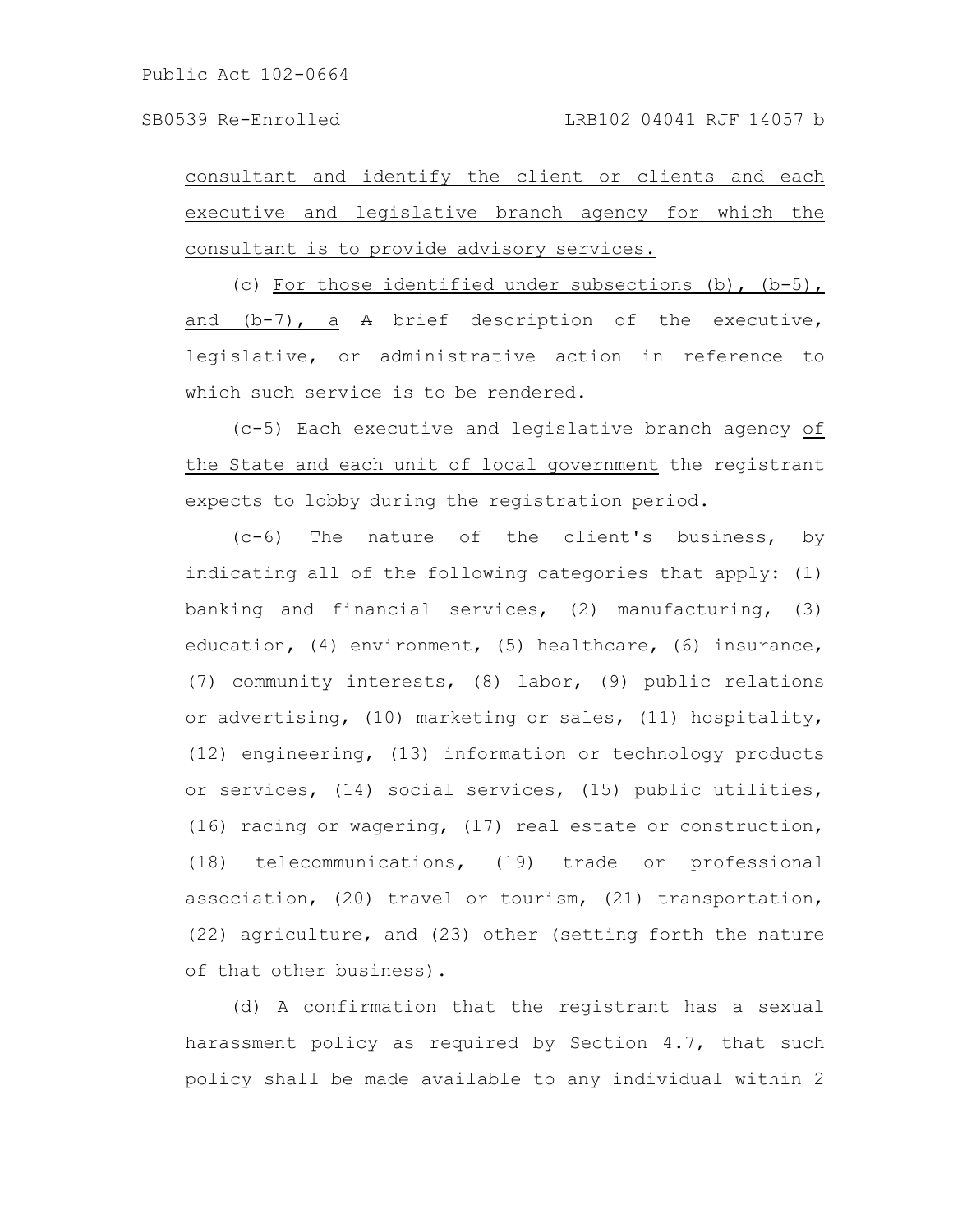# SB0539 Re-Enrolled LRB102 04041 RJF 14057 b

business days upon written request (including electronic requests), that any person may contact the authorized agent of the registrant to report allegations of sexual harassment, and that the registrant recognizes the Inspector General has jurisdiction to review any allegations of sexual harassment alleged against the registrant or lobbyists hired by the registrant.

(e) (Blank). Each unit of local government in this State for which the registrant is or expects to be required to register to lobby the local government during the registration period. "Lobby" shall have the meaning ascribed to it by the relevant unit of local government.

(f) Each elected or appointed public office in this State to be held by the registrant at any time during the registration period.

Every natural person and every entity required to register under this Act shall annually submit the registration required by this Section on or before each January 31. The registrant has a continuing duty to report any substantial change or addition to the information contained in the registration. A registrant who retains a consultant shall file an amended registration before any consulting services are performed, but in any event not later than 2 business days after the consultant is retained, setting forth the information required in subsections (b-7) and (c) of this Section. Registrants registered as of the effective date of this amendatory Act of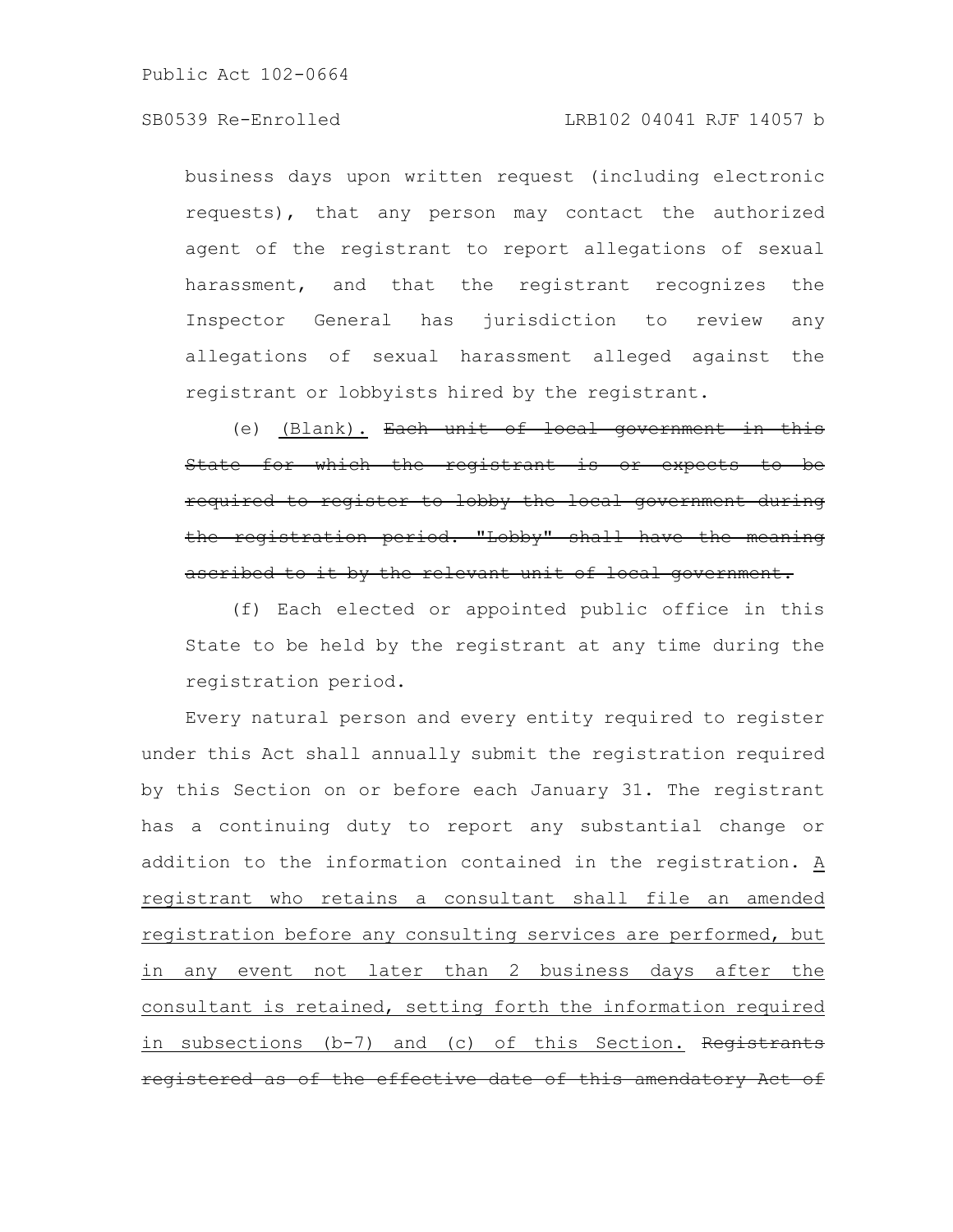the 101st General Assembly shall update their registration to add the information required under subsections (b-5), (e), and (f), if applicable, within 30 days after the effective date of this amendatory Act of the 101st General Assembly.

The Secretary of State shall make all filed statements and amendments to statements publicly available by means of a searchable database that is accessible through the World Wide Web. The Secretary of State shall provide all software necessary to comply with this provision to all natural persons and entities required to file. The Secretary of State shall implement a plan to provide computer access and assistance to natural persons and entities required to file electronically.

All natural persons and entities required to register under this Act shall remit a single, annual, and nonrefundable \$300 registration fee. Each natural person required to register under this Act shall submit, on an annual basis, a picture of the registrant. A registrant may, in lieu of submitting a picture on an annual basis, authorize the Secretary of State to use any photo identification available in any database maintained by the Secretary of State for other purposes. Each registration fee collected for registrations on or after January 1, 2010 shall be deposited into the Lobbyist Registration Administration Fund for administration and enforcement of this Act.

(Source: P.A. 100-554, eff. 11-16-17; 101-595, eff. 12-5-19.)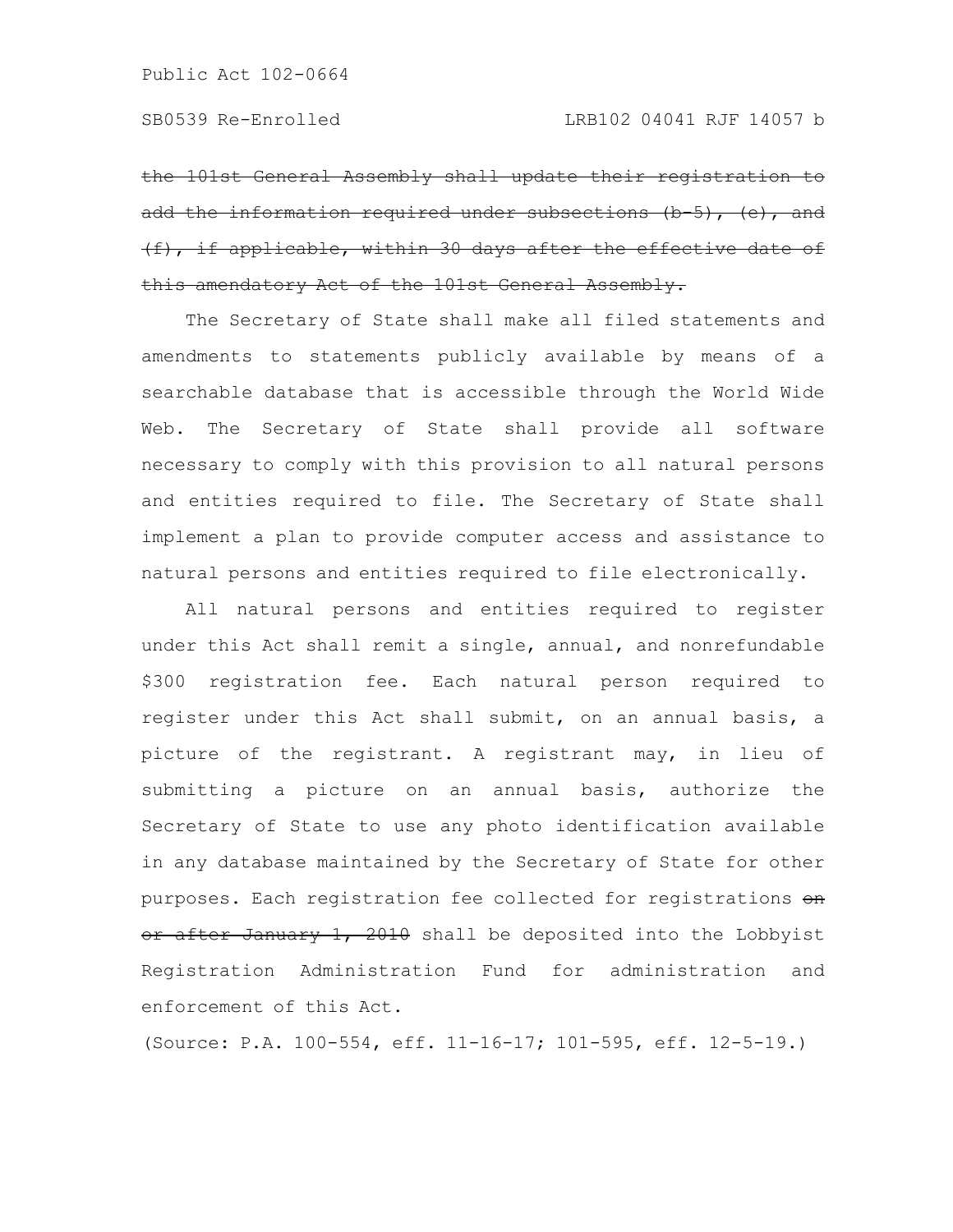(25 ILCS 170/6) (from Ch. 63, par. 176) Sec. 6. Reports.

(a) Lobbyist reports. Except as otherwise provided in this Section, every lobbyist registered under this Act who is solely employed by a lobbying entity shall file an affirmation, verified under oath pursuant to Section 1-109 of the Code of Civil Procedure, with the Secretary of State attesting to the accuracy of any reports filed pursuant to subsection (b) as those reports pertain to work performed by the lobbyist. Any lobbyist registered under this Act who is not solely employed by a lobbying entity shall personally file reports required of lobbying entities pursuant to subsection (b). A lobbyist may, if authorized so to do by a lobbying entity by whom he or she is employed or retained, file lobbying entity reports pursuant to subsection (b) provided that the lobbying entity may delegate the filing of the lobbying entity report to only one lobbyist in any reporting period.

(b) Lobbying entity reports. Every lobbying entity registered under this Act shall report expenditures related to lobbying, including any expenditures made by a consultant in performing services for the lobbying entity. The report shall itemize each individual expenditure or transaction and shall include the name of the official on whose behalf the expenditure was made, the name of the client if the expenditure was made on behalf of a client, the total amount of the expenditure, a description of the expenditure, the vendor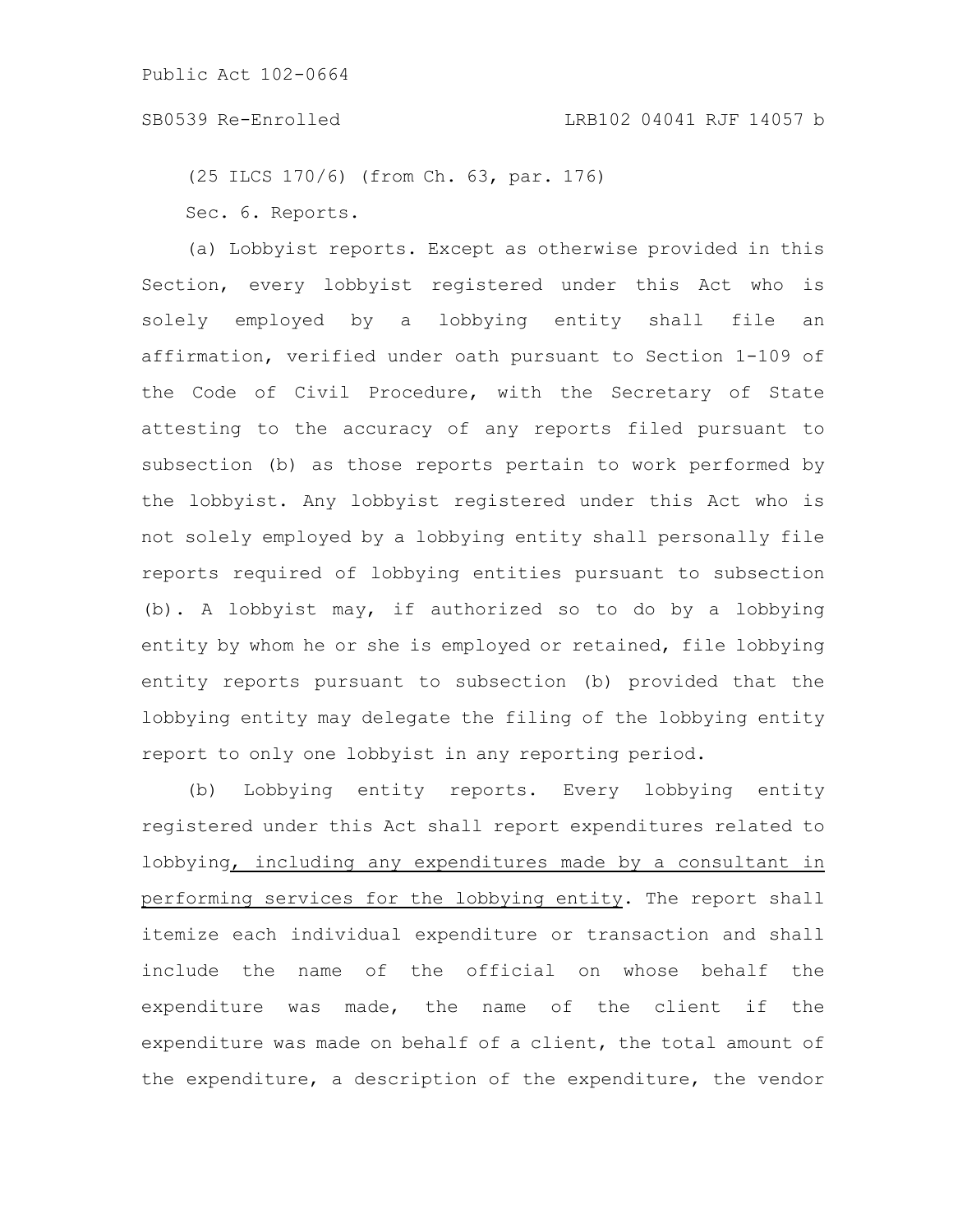or purveyor to whom the expenditure was made (including the address or location of the expenditure), the date on which the expenditure occurred and the subject matter of the lobbying activity, if any. For those expenditures made on behalf of a client, if the client is a client registrant, the report shall also include the name and address of the client or clients of the client registrant or the official or officials on whose behalf the expenditure ultimately was made. Each expenditure required to be reported shall include all expenses made for or on behalf of an official or his or her immediate family member living with the official.

(b-1) The report shall include any change or addition to the client list information, required in Section 5 for registration, since the last report, including the names and addresses of all clients who retained the lobbying entity together with an itemized description for each client of the following: (1) lobbying regarding executive action, including the name of any executive agency lobbied and the subject matter; (2) lobbying regarding legislative action, including the General Assembly and any other agencies lobbied and the subject matter; and (3) lobbying regarding administrative action, including the agency lobbied and the subject matter. Registrants who made no reportable expenditures during a reporting period shall file a report stating that no expenditures were incurred.

(b-2) Expenditures attributable to lobbying officials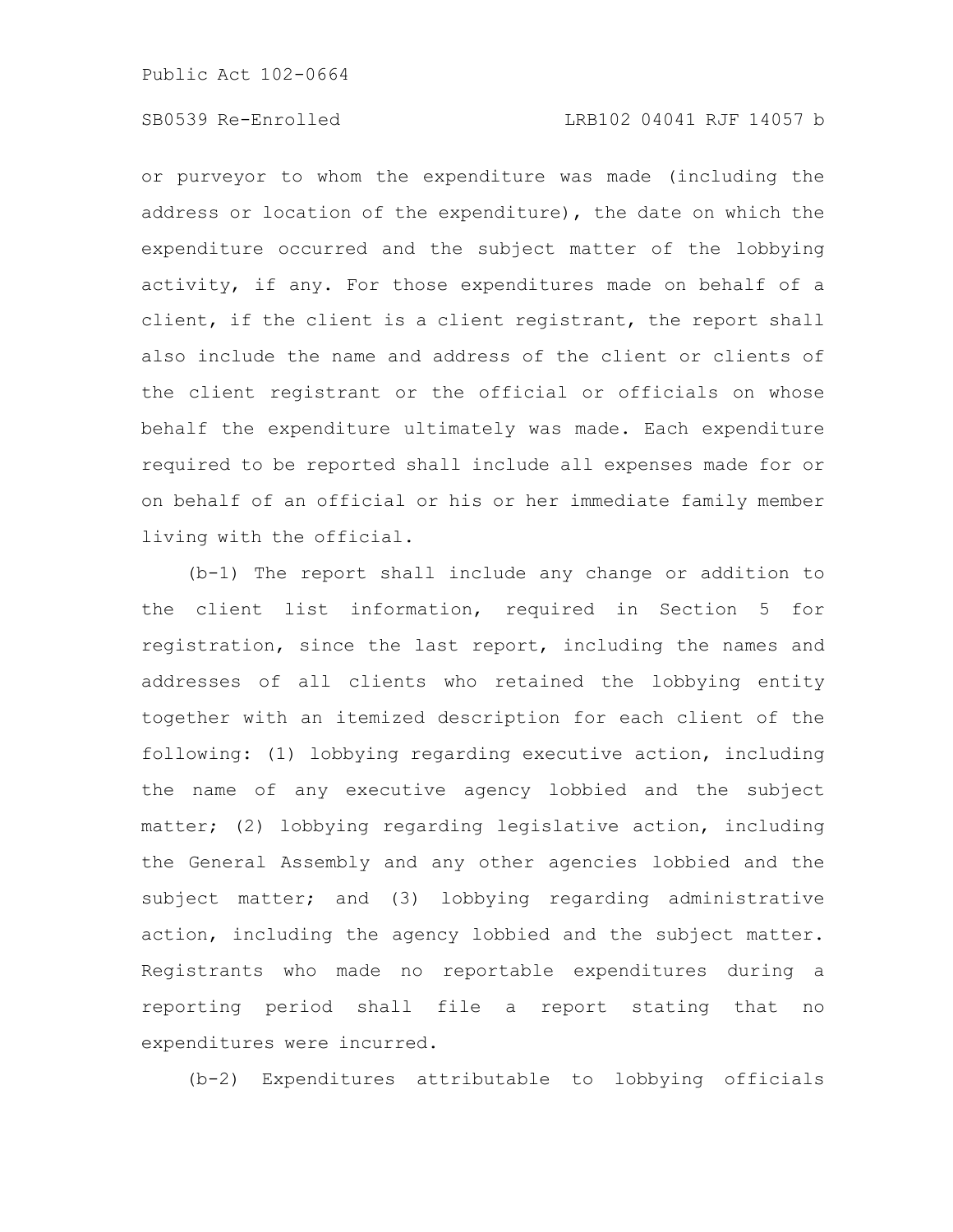SB0539 Re-Enrolled LRB102 04041 RJF 14057 b

shall be listed and reported according to the following categories:

(1) Travel and lodging on behalf of others, including, but not limited to, all travel and living accommodations made for or on behalf of State officials during sessions of the General Assembly.

(2) Meals, beverages and other entertainment.

(3) Gifts (indicating which, if any, are on the basis of personal friendship).

(4) Honoraria.

(5) Any other thing or service of value not listed under categories (1) through (4), setting forth a description of the expenditure. The category travel and lodging includes, but is not limited to, all travel and living accommodations made for or on behalf of State officials in the State capital during sessions of the General Assembly.

(b-3) Expenditures incurred for hosting receptions, benefits and other large gatherings held for purposes of goodwill or otherwise to influence executive, legislative or administrative action to which there are 25 or more State officials invited shall be reported listing only the total amount of the expenditure, the date of the event, and the estimated number of officials in attendance.

(b-7) Matters excluded from reports. The following items need not be included in the report: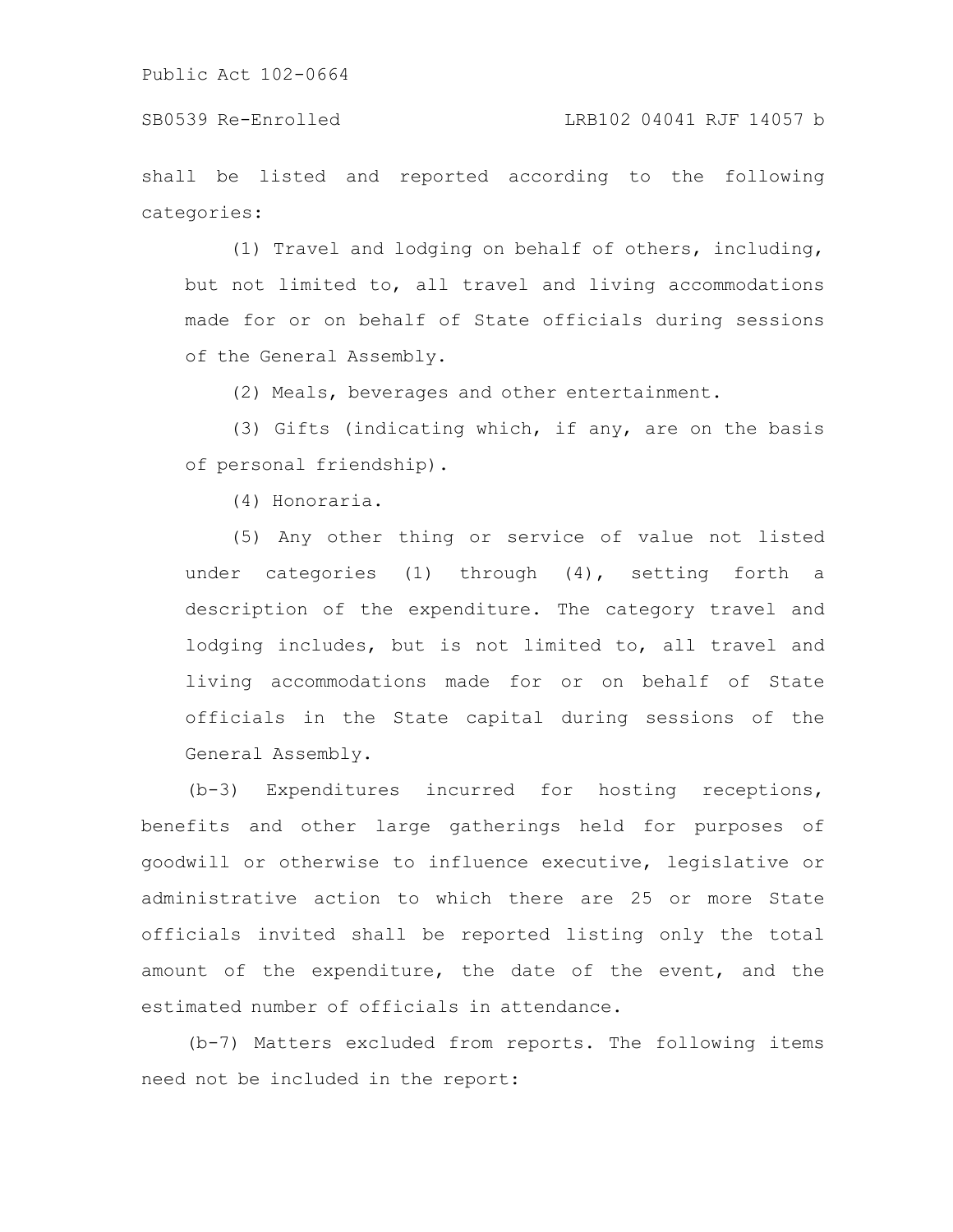(1) Reasonable and bona fide expenditures made by the registrant who is a member of a legislative or State study commission or committee while attending and participating in meetings and hearings of such commission or committee.

(2) Reasonable and bona fide expenditures made by the registrant for personal sustenance, lodging, travel, office expenses and clerical or support staff.

(3) Salaries, fees, and other compensation paid to the registrant for the purposes of lobbying.

(4) Any contributions required to be reported under Article 9 of the Election Code.

(5) Expenditures made by a registrant on behalf of an official that are returned or reimbursed prior to the deadline for submission of the report.

(c) A registrant who terminates employment or duties which required him to register under this Act shall give the Secretary of State, within 30 days after the date of such termination, written notice of such termination and shall include therewith a report of the expenditures described herein, covering the period of time since the filing of his last report to the date of termination of employment. Such notice and report shall be final and relieve such registrant of further reporting under this Act, unless and until he later takes employment or assumes duties requiring him to again register under this Act.

(d) Failure to file any such report within the time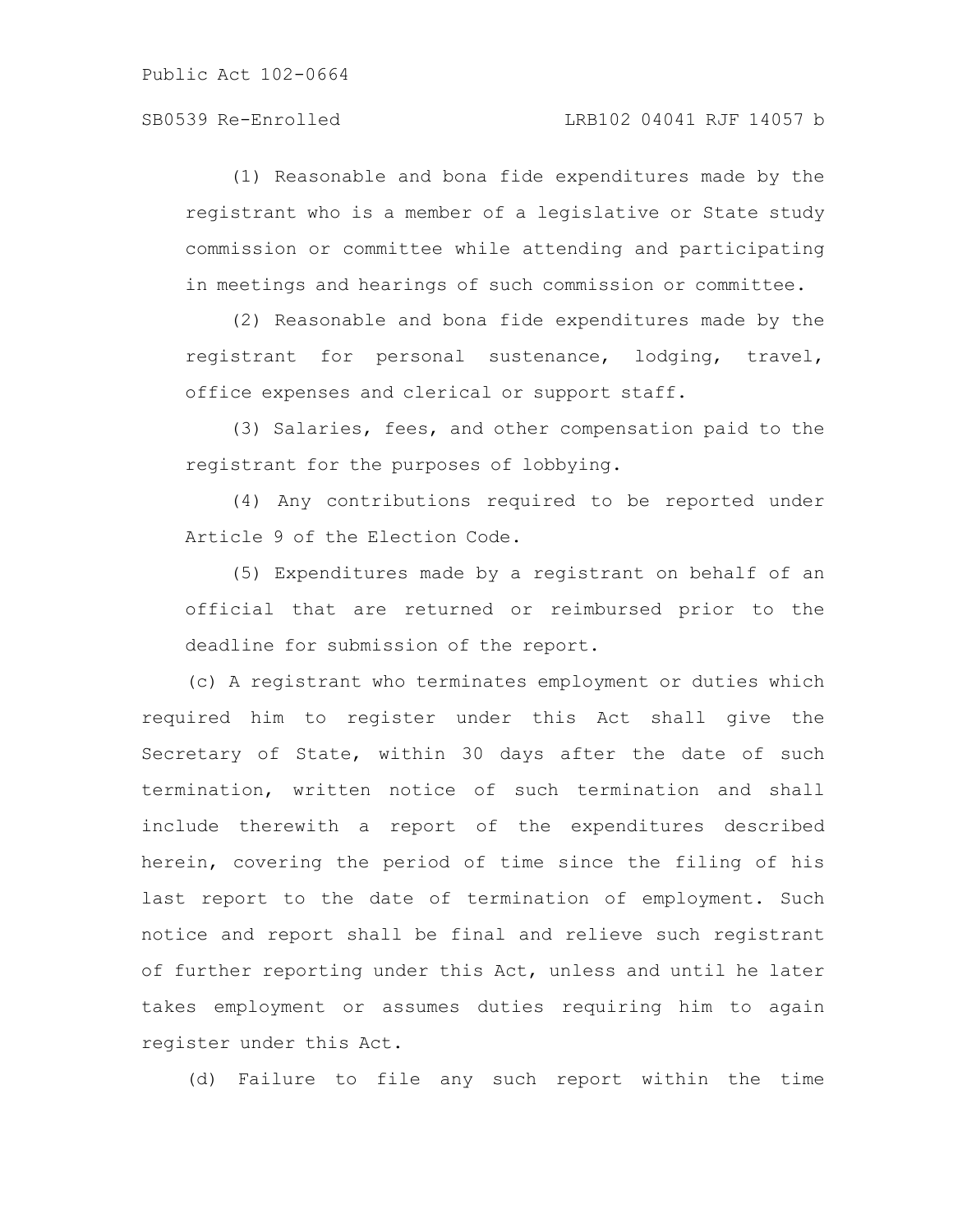designated or the reporting of incomplete information shall constitute a violation of this Act.

A registrant shall preserve for a period of 2 years all receipts and records used in preparing reports under this Act.

(e) Within 30 days after a filing deadline or as provided by rule, the lobbyist shall notify each official on whose behalf an expenditure has been reported. Notification shall include the name of the registrant, the total amount of the expenditure, a description of the expenditure, the date on which the expenditure occurred, and the subject matter of the lobbying activity.

(f) A report for the period beginning January 1, 2010 and ending on June 30, 2010 shall be filed no later than July 15, 2010, and a report for the period beginning July 1, 2010 and ending on December 31, 2010 shall be filed no later than January 15, 2011. Beginning January 1, 2011, reports shall be filed semi-monthly as follows: (i) for the period beginning the first day of the month through the 15th day of the month, the report shall be filed no later than the 20th day of the month and (ii) for the period beginning on the 16th day of the month through the last day of the month, the report shall be filed no later than the 5th day of the following month. A report filed under this Act is due in the Office of the Secretary of State no later than the close of business on the date on which it is required to be filed.

(g) All reports filed under this Act shall be filed in a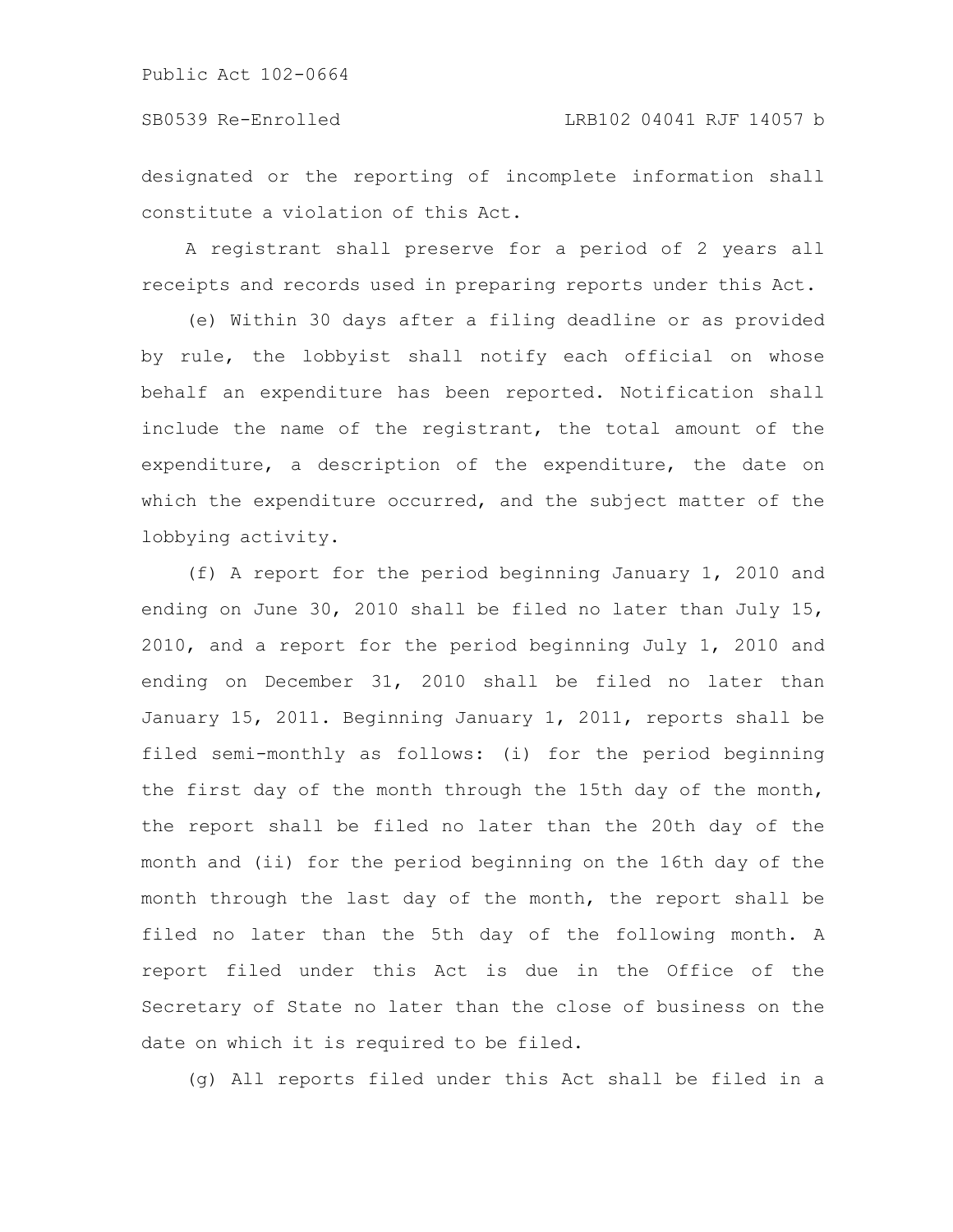format or on forms prescribed by the Secretary of State. (Source: P.A. 98-459, eff. 1-1-14.)

(25 ILCS 170/8) (from Ch. 63, par. 178)

Sec. 8. Contingent fees prohibited. No person shall retain or employ another to lobby or provide services as a consultant with respect to any legislative, executive, or administrative action for compensation contingent in whole or in part upon the outcome of the action and no person shall accept any such employment or render any such service for compensation contingent upon the outcome of the legislative, executive, or administrative action.

(Source: P.A. 93-889, eff. 8-9-04.)

(25 ILCS 170/11.2)

Sec. 11.2. Preemption Local regulation. Other than a municipality with a population over 500,000, no unit of local government, including a home rule unit, may regulate lobbying in a manner inconsistent with this Act, and all existing laws and ordinances that are inconsistent with this Act are hereby superseded. This Section is a limitation of home rule powers under subsections (h) and (i) of Section 6 of Article VII of the Illinois Constitution. A unit of local government school district may adopt an ordinance or resolution regulating lobbying activities with that unit government or school district that imposes requirements